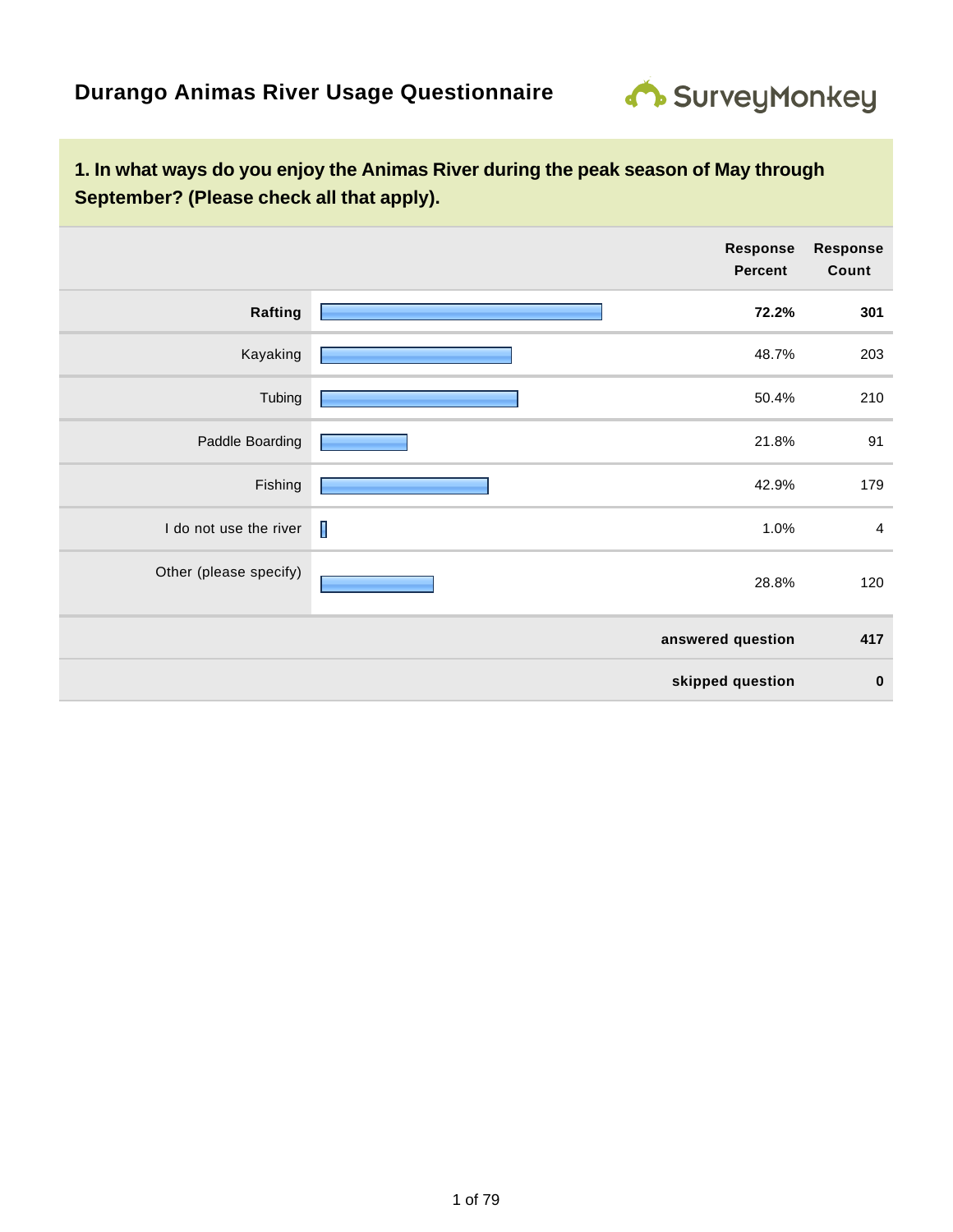# **2. What activity do you participate in most often?**

|                        | Response<br><b>Percent</b> | <b>Response</b><br>Count |
|------------------------|----------------------------|--------------------------|
| Rafting                | 31.1%                      | 128                      |
| Kayaking               | 23.8%                      | 98                       |
| Tubing                 | 8.7%                       | 36                       |
| Paddle Boarding        | E<br>2.2%                  | $\boldsymbol{9}$         |
| Fishing                | 18.4%                      | 76                       |
| Swimming               | 4.4%                       | 18                       |
| Other (please specify) | 11.4%                      | 47                       |
|                        | answered question          | 412                      |
|                        | skipped question           | $5\phantom{1}$           |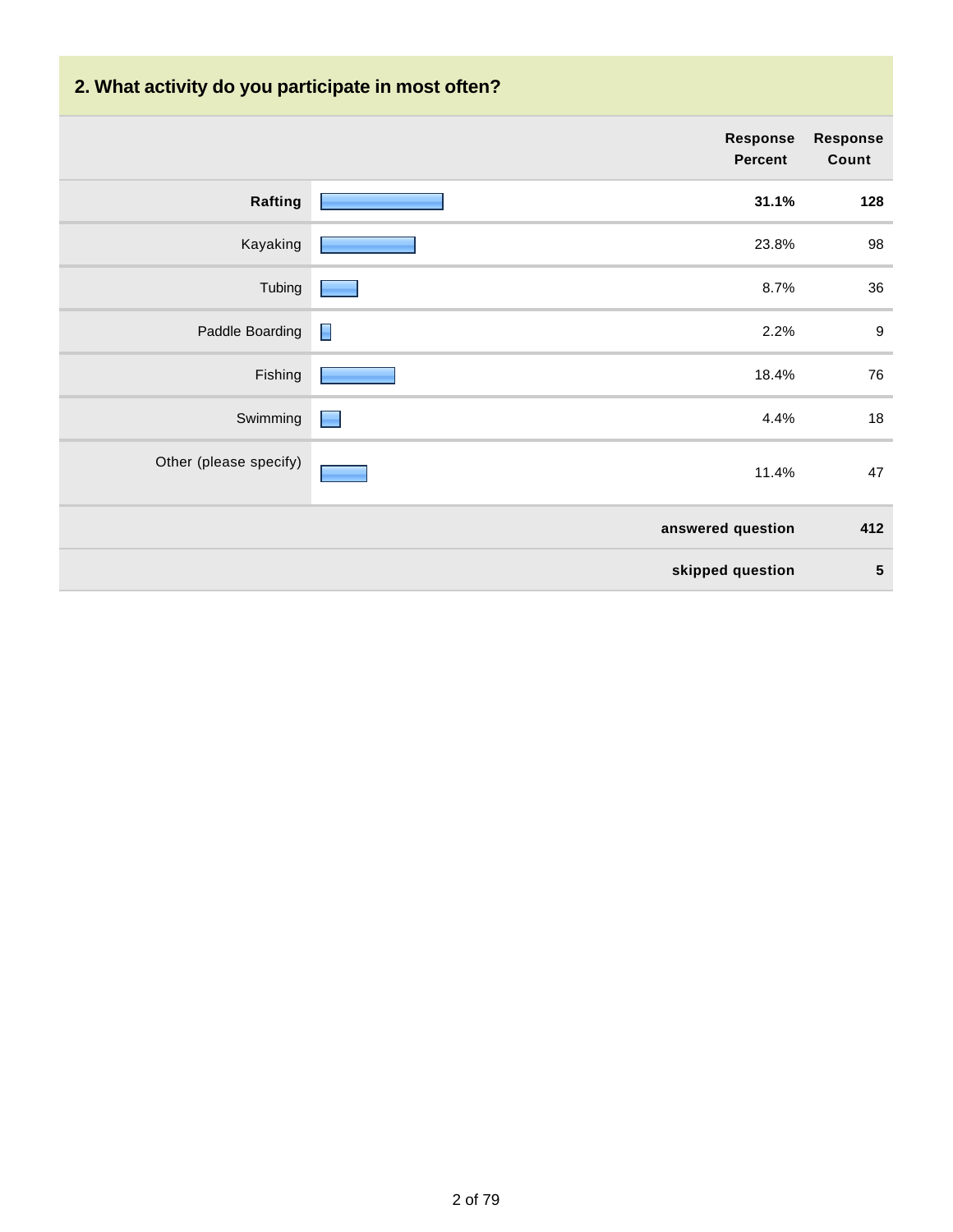**3. How often during the peak season of May through September do you enjoy the Animas River?**

|                        | Response<br><b>Percent</b> | <b>Response</b><br>Count |
|------------------------|----------------------------|--------------------------|
| Once or twice a season | 6.0%                       | 25                       |
| During high water only | 2.7%<br>Н                  | 11                       |
| During low water only  | 3.1%<br>E                  | 13                       |
| A few times each month | 22.9%                      | 95                       |
| Once a week            | 14.5%                      | 60                       |
| Several times a week   | 30.6%                      | 127                      |
| Nearly every day       | 20.2%                      | 84                       |
| I do not use the river | 0.0%                       | $\boldsymbol{0}$         |
|                        | answered question          | 415                      |
|                        | skipped question           | $\overline{2}$           |

# **4. When does the majority of your river use occur?**

|                              | <b>Response</b><br><b>Percent</b> | <b>Response</b><br>Count |
|------------------------------|-----------------------------------|--------------------------|
| Weekends and holidays        | 38.7%                             | 156                      |
| <b>Monday through Friday</b> | 61.3%                             | 247                      |
|                              | answered question                 | 403                      |
|                              | skipped question                  | 14                       |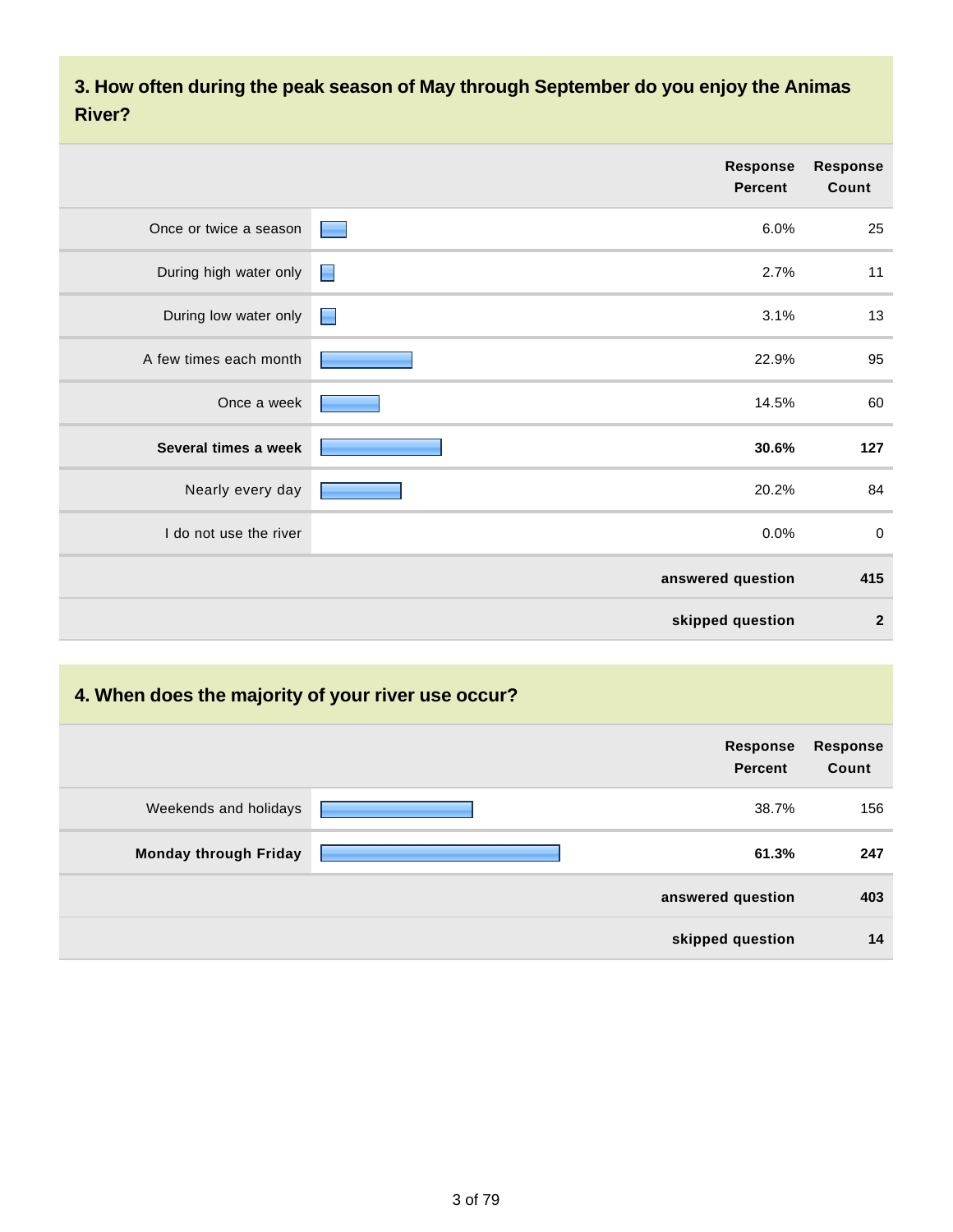# **5. At what time of day does the majority of your river use occur?**

|                                    | <b>Response</b><br><b>Percent</b> | Response<br>Count |
|------------------------------------|-----------------------------------|-------------------|
| Morning (before 11 am)             | 8.5%                              | 35                |
| Midday (between 11 am and 2pm)     | 34.5%                             | 142               |
| Afternoon (between 2pm and<br>5pm) | 34.8%                             | 143               |
| Evening (after 5pm)                | 22.1%                             | 91                |
|                                    | answered question                 | 411               |
|                                    | skipped question                  | 6                 |

# **6. In the last 5 years, have you noticed an increase in usage of the river?**

|                                                                                                  | <b>Response</b><br><b>Percent</b> | <b>Response</b><br>Count |
|--------------------------------------------------------------------------------------------------|-----------------------------------|--------------------------|
| I haven't noticed                                                                                | 9.7%                              | 40                       |
| I've noticed, but it doesn't<br>bother me                                                        | 52.8%                             | 218                      |
| I've noticed, and I think it is<br>causing problems for the<br>enjoyment of the river experience | 23.2%                             | 96                       |
| Other (please explain)                                                                           | 14.3%                             | 59                       |
|                                                                                                  | answered question                 | 413                      |
|                                                                                                  | skipped question                  | 4                        |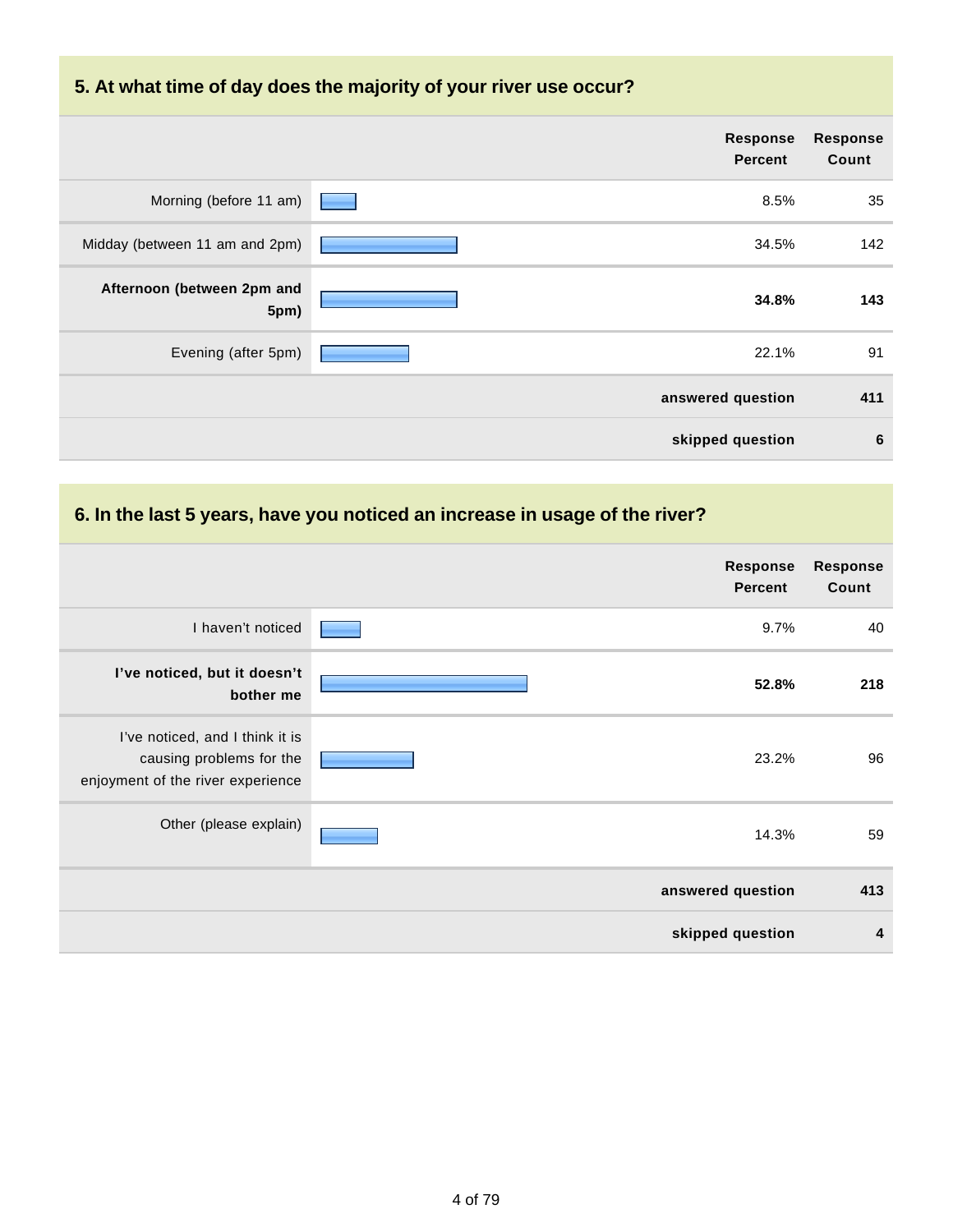**7. There are several put-in locations along the Animas River. Which put-in locations do you use most often? (Please check all that apply).**

|                              | <b>Response</b><br><b>Percent</b> | <b>Response</b><br>Count |
|------------------------------|-----------------------------------|--------------------------|
| 33rd Street                  | 65.9%                             | 261                      |
| 29th Street in Memorial Park | 33.1%                             | 131                      |
| 9th Street in Schneider Park | 14.9%                             | 59                       |
| Santa Rita Park              | 28.5%                             | 113                      |
| Other (please specify)       | 16.9%                             | 67                       |
|                              | answered question                 | 396                      |
|                              | skipped question                  | 21                       |

|                   | Response<br>Count |
|-------------------|-------------------|
|                   | 318               |
| answered question | 318               |
| skipped question  | 99                |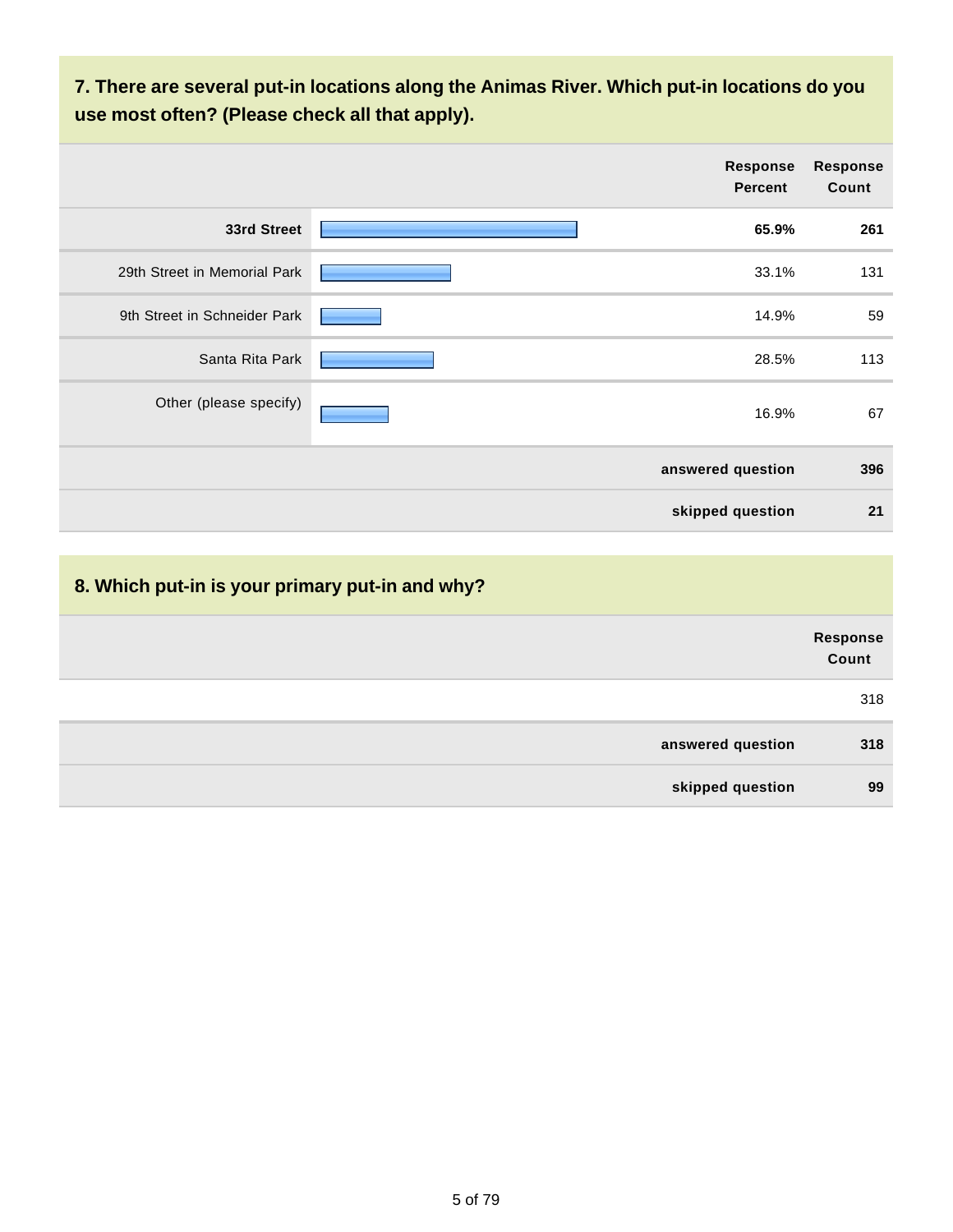**9. There are several take-out locations along the Animas River. Which take-out locations do you use most often? (Please check all that apply).**

|                                   | <b>Response</b><br><b>Percent</b> | <b>Response</b><br>Count |
|-----------------------------------|-----------------------------------|--------------------------|
| 9th Street in Schneider Park      | 16.1%                             | 62                       |
| Santa Rita Park                   | 44.5%                             | 171                      |
| Cundiff Park (4 Corners take-out) | 36.2%                             | 139                      |
| High Bridge                       | 37.8%                             | 145                      |
| Dallabetta Park                   | 32.3%                             | 124                      |
| Other (please specify)            | 14.3%                             | 55                       |
|                                   | answered question                 | 384                      |
|                                   | skipped question                  | 33                       |

# **10. Which take-out is your primary take-out and why? Response Count** 287 **answered question 287 skipped question 130**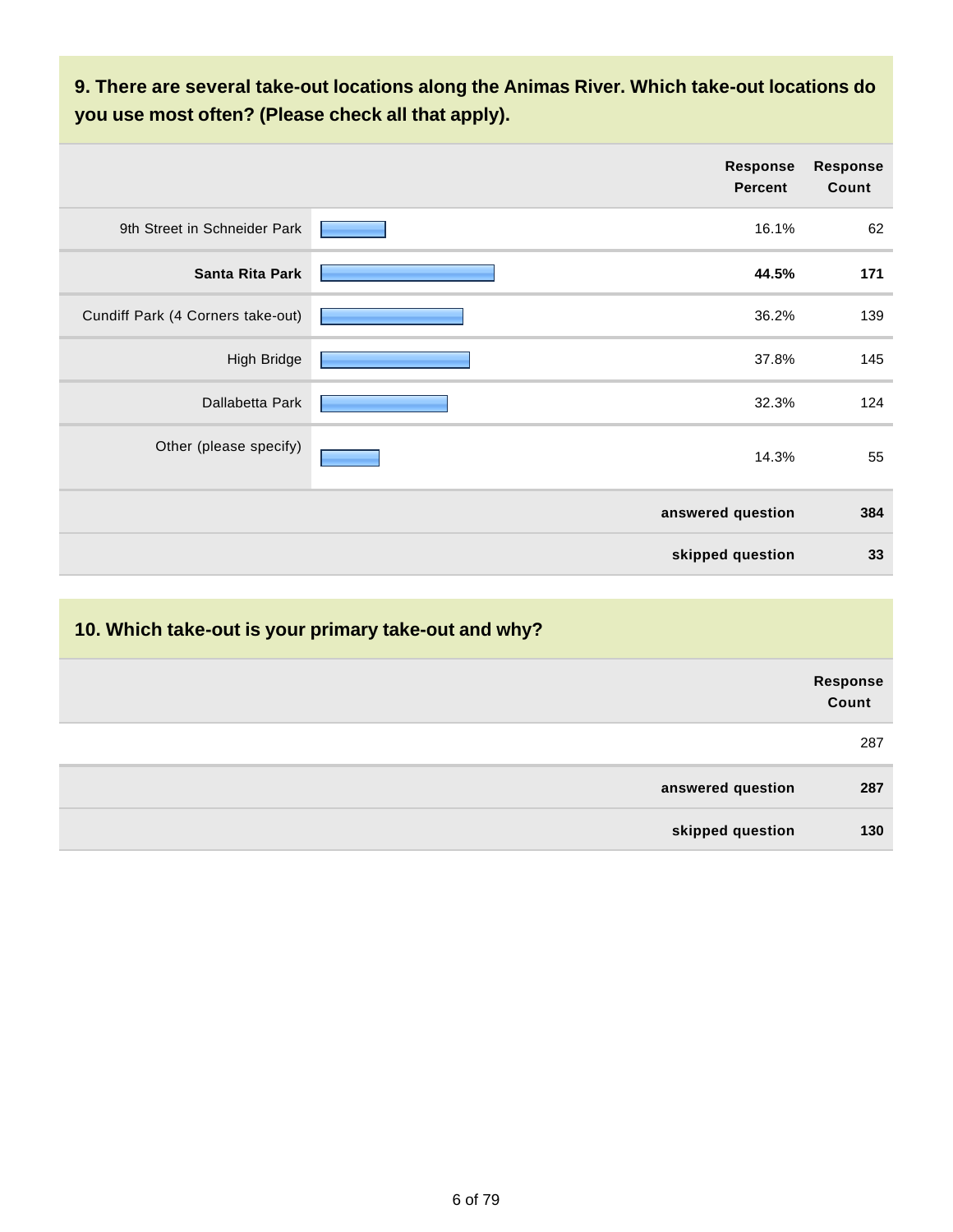**11. When you go to the Animas River for recreational purposes, what factors in to your decision about how to get there? (Please select all that apply).**

|                                                         | <b>Response</b><br><b>Percent</b> | <b>Response</b><br>Count |
|---------------------------------------------------------|-----------------------------------|--------------------------|
| Whether public transportation is<br>available           | 5.6%                              | 21                       |
| Whether accessible via the Animas<br><b>River Trail</b> | 30.1%                             | 112                      |
| Whether accessible on bicycle                           | 23.9%                             | 89                       |
| Whether parking is likely to be<br>available            | 55.4%                             | 206                      |
| Whether there is trailer access                         | 25.0%                             | 93                       |
| To avoid high use areas                                 | 40.9%                             | 152                      |
|                                                         | answered question                 | 372                      |
|                                                         | skipped question                  | 45                       |

**12. Would you support City regulation aimed at easing overcrowding at the put-in/take-outs and reducing congestion on the river?**

|                          | Response<br><b>Percent</b> | <b>Response</b><br>Count |
|--------------------------|----------------------------|--------------------------|
| Yes                      | 31.7%                      | 129                      |
| <b>No</b>                | 36.1%                      | 147                      |
| Neither (please explain) | 32.2%                      | 131                      |
|                          | answered question          | 407                      |
|                          | skipped question           | 10                       |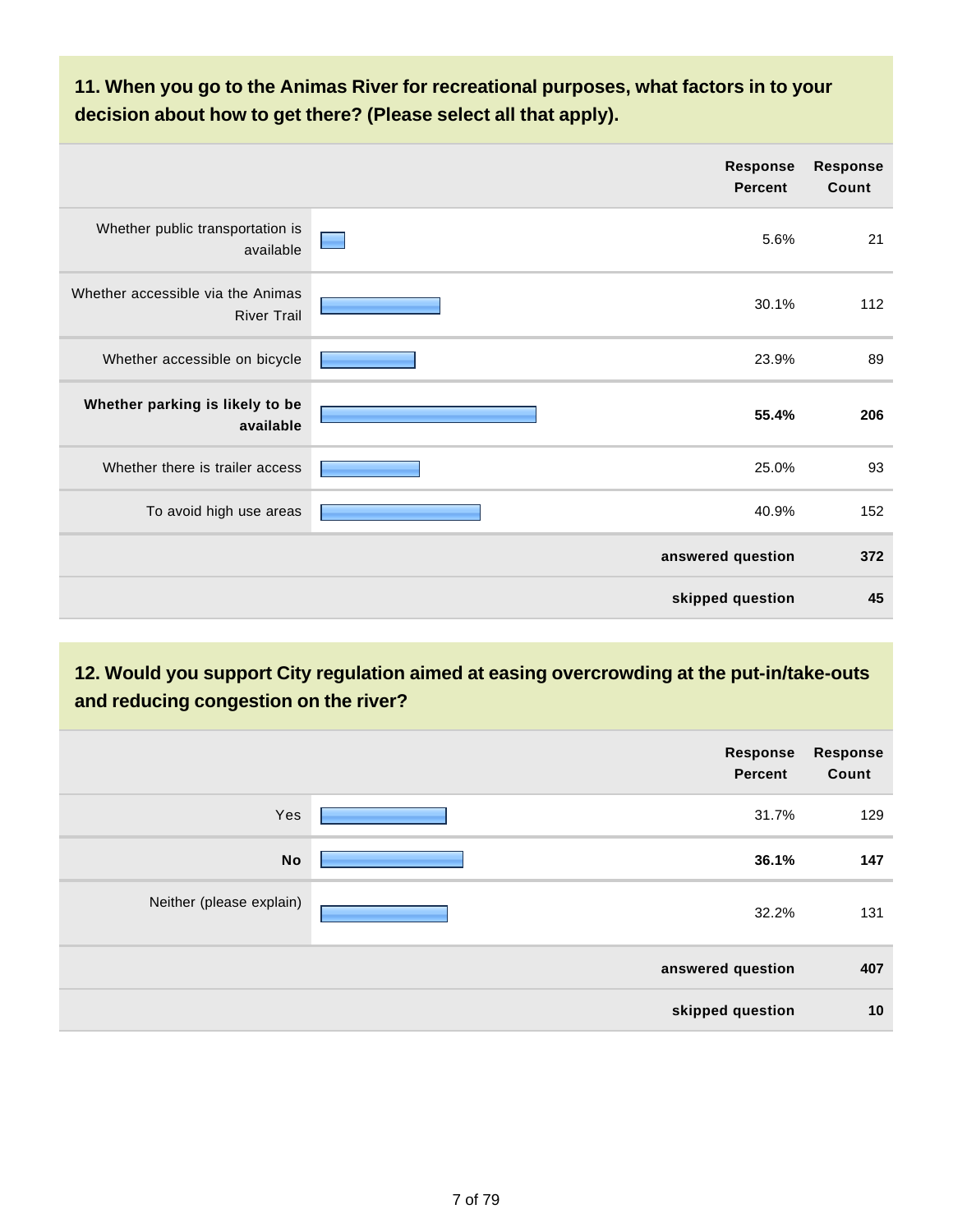## **13. Do you think additional public river access locations should be provided?**

| Response<br>Count | <b>Response</b><br>Percent |     |
|-------------------|----------------------------|-----|
| 164               | 42.1%                      | No  |
| 230               | 59.0%                      | Yes |
| 177               | If "Yes," where?           |     |
| 390               | answered question          |     |
| 27                | skipped question           |     |

# **14. What are your top concerns about recreational use on the river? Identify each as high, medium, or low priority.**

|                                                                                                            | <b>Low Priority</b> | <b>Medium Priority</b> | <b>High Priority</b>   | Rating<br>Average | <b>Response</b><br>Count |
|------------------------------------------------------------------------------------------------------------|---------------------|------------------------|------------------------|-------------------|--------------------------|
| Capacity issues (e.g.<br>overcrowding)                                                                     | 39.6% (163)         | 39.3% (162)            | 21.1% (87)             | 1.82              | 412                      |
| Illegal activities (e.g. alcohol<br>consumption, trespassing, littering,<br>parking, unruly behavior etc.) | 33.8% (140)         | 34.1% (141)            | 32.1% (133)            | 1.98              | 414                      |
| Environmental integrity (e.g.<br>preservation, erosion, water quality,<br>wildlife, etc.)                  | 7.7% (32)           | 21.3% (88)             | 71.0% (294)            | 2.63              | 414                      |
| Impacts to residential<br>neighborhoods (e.g. noise, cars,<br>$etc.$ )                                     | 39.8% (164)         | 44.4% (183)            | 15.8% (65)             | 1.76              | 412                      |
| Protection of private property<br>adjacent to the river corridor                                           | 39.7% (163)         | 43.6% (179)            | 16.8% (69)             | 1.77              | 411                      |
|                                                                                                            |                     |                        | Other (please specify) |                   | 78                       |
|                                                                                                            |                     |                        |                        | answered question | 415                      |
|                                                                                                            |                     |                        |                        | skipped question  | $\overline{2}$           |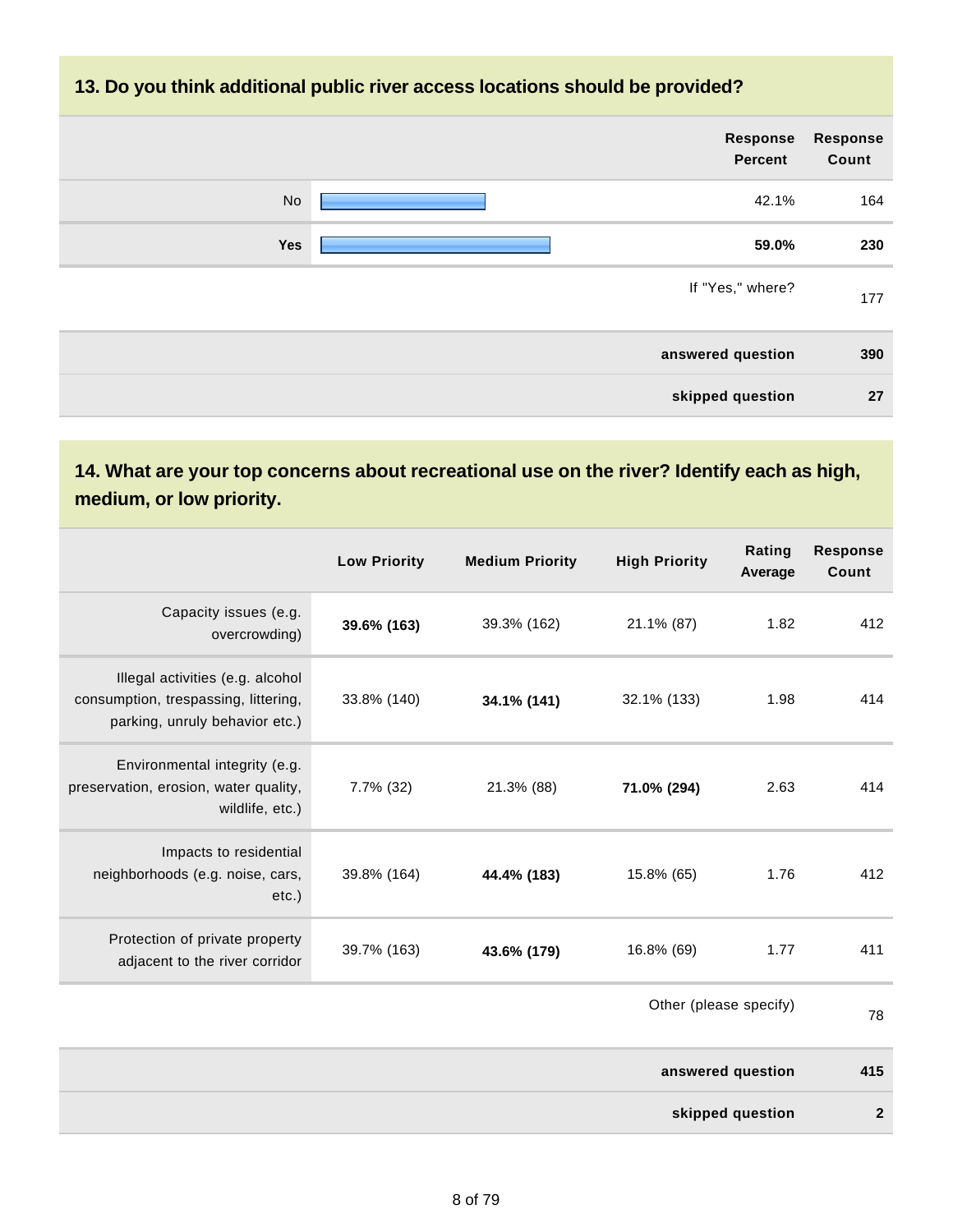**15. What are your primary considerations when thinking about how the Animas River should be managed? Identify each as high, medium, or low priority.**

|                                               | <b>Low Priority</b> | <b>Medium Priority</b> | <b>High Priority</b>   | Rating<br>Average | <b>Response</b><br>Count |
|-----------------------------------------------|---------------------|------------------------|------------------------|-------------------|--------------------------|
| For habitat and environmental<br>preservation | $5.1\%$ (21)        | 29.0% (119)            | 65.9% (270)            | 2.61              | 410                      |
| For recreational opportunities                | $3.4\%$ (14)        | 29.6% (121)            | 67.0% (274)            | 2.64              | 409                      |
| For safety considerations                     | 30.4% (123)         | 44.0% (178)            | 25.7% (104)            | 1.95              | 405                      |
| As an economic attraction                     | 27.5% (112)         | 35.9% (146)            | 36.6% (149)            | 2.09              | 407                      |
| As a community amenity                        | $5.1\%$ (21)        | 29.5% (121)            | 65.4% (268)            | 2.60              | 410                      |
| As a multiple use resource                    | $7.6\%$ (31)        | 35.1% (144)            | 57.3% (235)            | 2.50              | 410                      |
|                                               |                     |                        | Other (please specify) |                   | 32                       |
|                                               |                     |                        |                        | answered question | 414                      |
|                                               |                     |                        |                        | skipped question  | 3                        |

**16. In light of increasing use, the Animas River needs a management plan to establish guidelines for how to balance the multiple uses and competing interests.**

|                   | <b>Response</b><br>Percent | <b>Response</b><br>Count |
|-------------------|----------------------------|--------------------------|
| Strongly agree    | 18.9%                      | 78                       |
| Agree             | 40.3%                      | 166                      |
| No opinion        | 14.6%                      | 60                       |
| Disagree          | 16.5%                      | 68                       |
| Strongly disagree | 9.7%                       | 40                       |
|                   | answered question          | 412                      |
|                   | skipped question           | $5\phantom{1}$           |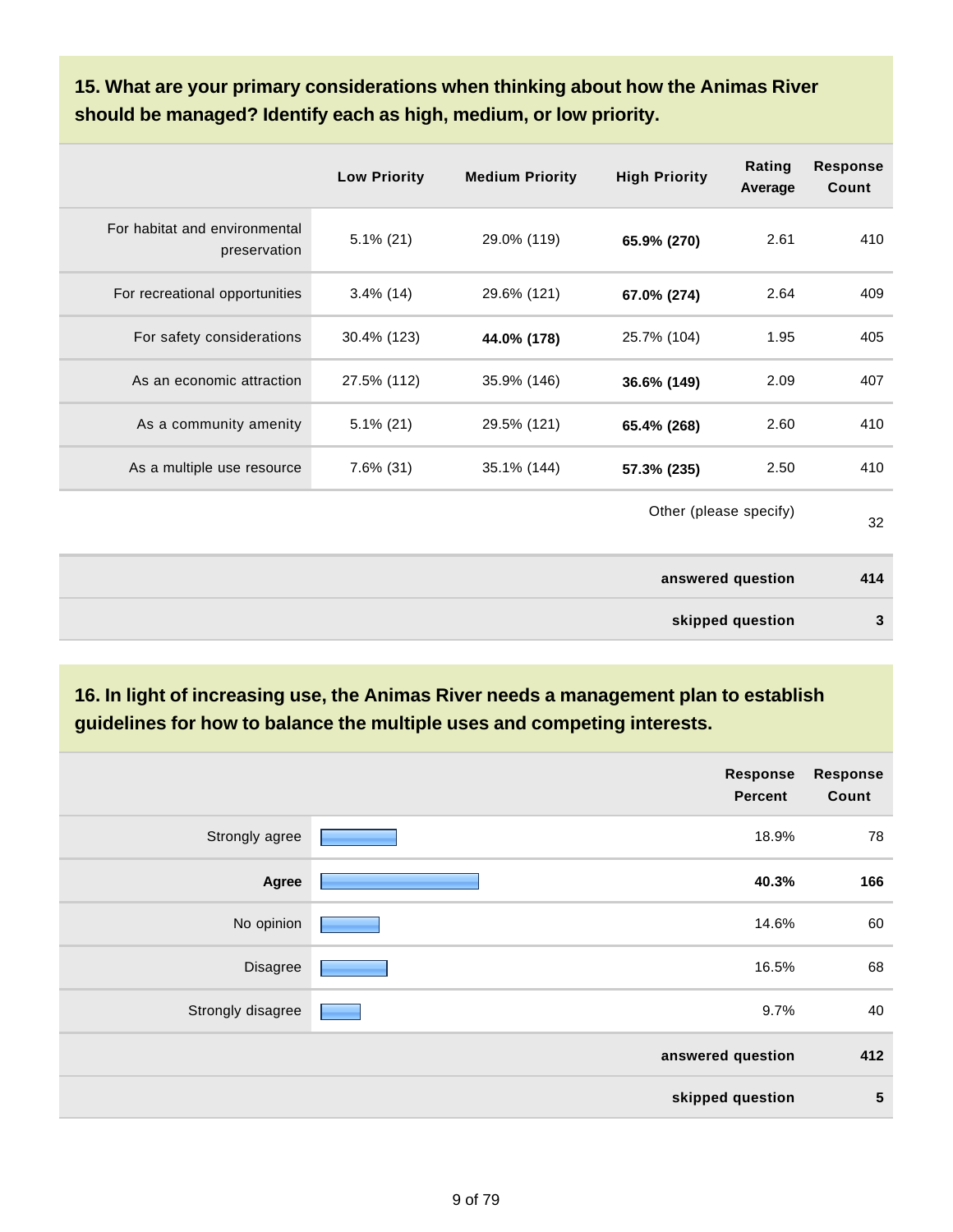**17. How would you like to be involved or stay informed about the Animas River Management Plan process going forward? (Please check all that apply).**

|                                              | Response<br><b>Percent</b> | <b>Response</b><br>Count |
|----------------------------------------------|----------------------------|--------------------------|
| Attend and participate in public<br>meetings | 41.2%                      | 169                      |
| Read updates in the newspaper                | 60.5%                      | 248                      |
| Receive email updates                        | 44.9%                      | 184                      |
| I don't care to participate                  | 10.2%                      | 42                       |
|                                              | answered question          | 410                      |
|                                              | skipped question           | $\overline{7}$           |

## **18. Do you live within the Durango City limits?**

|            | Response<br>Percent | <b>Response</b><br>Count |
|------------|---------------------|--------------------------|
| <b>Yes</b> | 61.4%               | 254                      |
| <b>No</b>  | 38.6%               | 160                      |
|            | answered question   | 414                      |
|            | skipped question    | 3                        |

# **19. Please provide any additional comments here: Response Count** 144 **answered question 144 skipped question 273**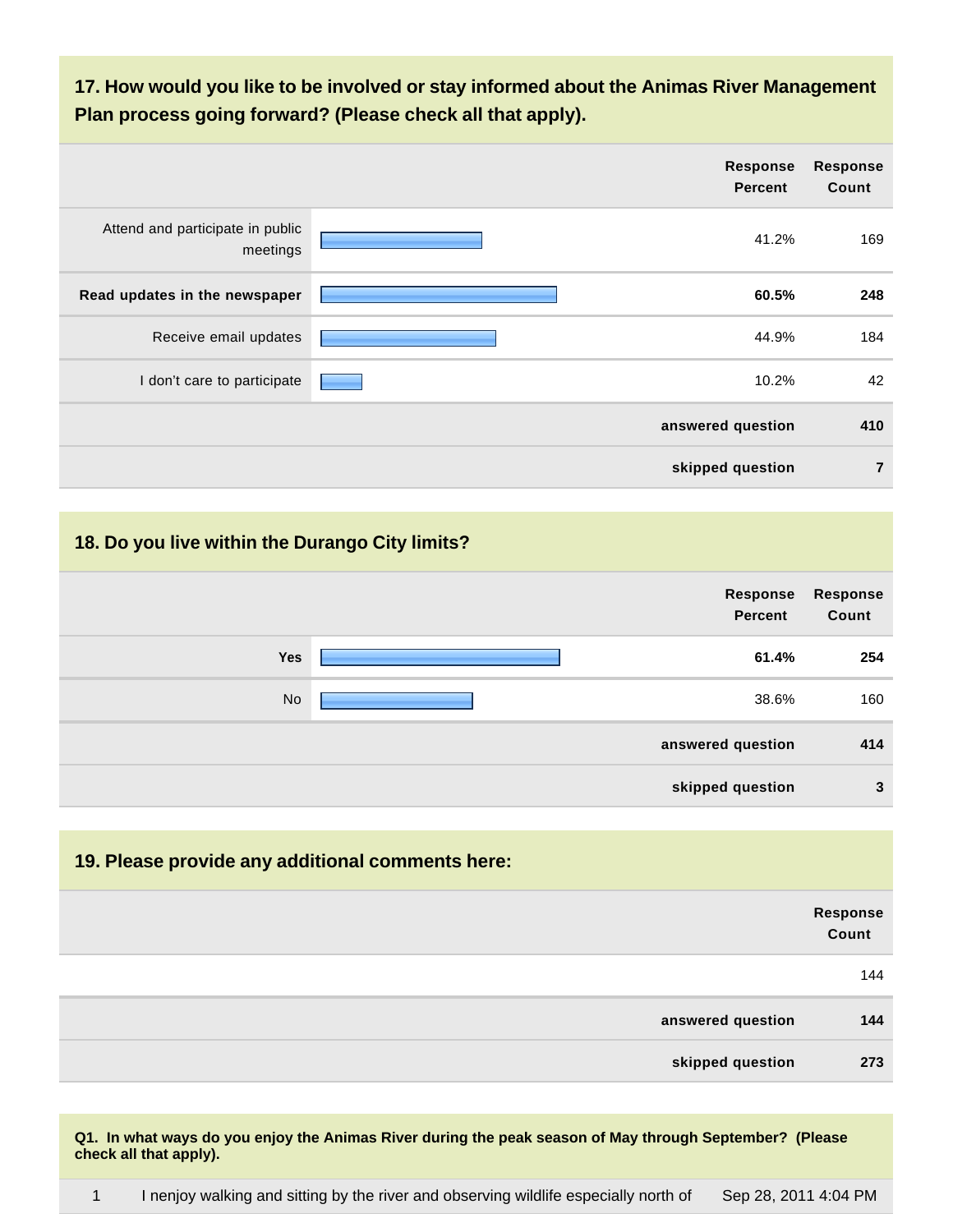|                  | 33rd street where it is peaceful and there is an abundence of reprian wild wife to<br>observe                                                                            |                       |
|------------------|--------------------------------------------------------------------------------------------------------------------------------------------------------------------------|-----------------------|
| 2                | I enjoy the peace, quiet and serenity of the Animas River north of the 33rd Street<br>put-in. I enjoy the wildlife and scenic beauty of this unspoiled stretch of river. | Sep 27, 2011 5:19 PM  |
| 3                | canoeing and just watching the river                                                                                                                                     | Sep 26, 2011 7:56 PM  |
| 4                | Photography                                                                                                                                                              | Sep 26, 2011 5:52 PM  |
| 5                | FLC Adv. Ed. classes, river rescue, kayaking classes                                                                                                                     | Sep 26, 2011 12:42 PM |
| 6                | walking, sight seeing                                                                                                                                                    | Sep 26, 2011 10:23 AM |
| $\overline{7}$   | curriculum and clean up with my students                                                                                                                                 | Sep 25, 2011 10:57 AM |
| 8                | water, flora and fauna watching while walking                                                                                                                            | Sep 24, 2011 1:22 PM  |
| $\boldsymbol{9}$ | Relaxing next to it; looking at it.                                                                                                                                      | Sep 23, 2011 7:56 PM  |
| 10               | Looking at the beauty of the river                                                                                                                                       | Sep 23, 2011 12:44 PM |
| 11               | throwing sticks for my dog!                                                                                                                                              | Sep 22, 2011 12:41 PM |
| 12               | Goofing off with dog/kids                                                                                                                                                | Sep 21, 2011 11:57 PM |
| 13               | Swimming                                                                                                                                                                 | Sep 21, 2011 2:58 PM  |
| 14               | slalom kayak                                                                                                                                                             | Sep 20, 2011 2:33 PM  |
| 15               | Canoeing                                                                                                                                                                 | Sep 20, 2011 7:54 AM  |
| 16               | Swimming                                                                                                                                                                 | Sep 16, 2011 9:13 AM  |
| 17               | wild life watching                                                                                                                                                       | Sep 15, 2011 2:47 PM  |
| 18               | small inflatable (IK type)                                                                                                                                               | Sep 12, 2011 8:15 PM  |
| 19               | dog swimming                                                                                                                                                             | Sep 12, 2011 10:45 AM |
| 20               | Canoeing                                                                                                                                                                 | Sep 10, 2011 1:02 PM  |
| 21               | river walk with family                                                                                                                                                   | Sep 9, 2011 8:44 PM   |
| 22               | I enjoy looking at the river, especially when I cross over it on the foot bridges.                                                                                       | Sep 9, 2011 5:39 PM   |
| 23               | Swimming with my son/use of beaches                                                                                                                                      | Sep 9, 2011 9:43 AM   |
| 24               | swimming                                                                                                                                                                 | Sep 8, 2011 12:49 PM  |
| 25               | <b>River Trail</b>                                                                                                                                                       | Sep 7, 2011 1:16 PM   |
| 26               | walking and biking along the river walk                                                                                                                                  | Sep 7, 2011 8:57 AM   |
| 27               | walking and biking along the trail                                                                                                                                       | Sep 7, 2011 5:42 AM   |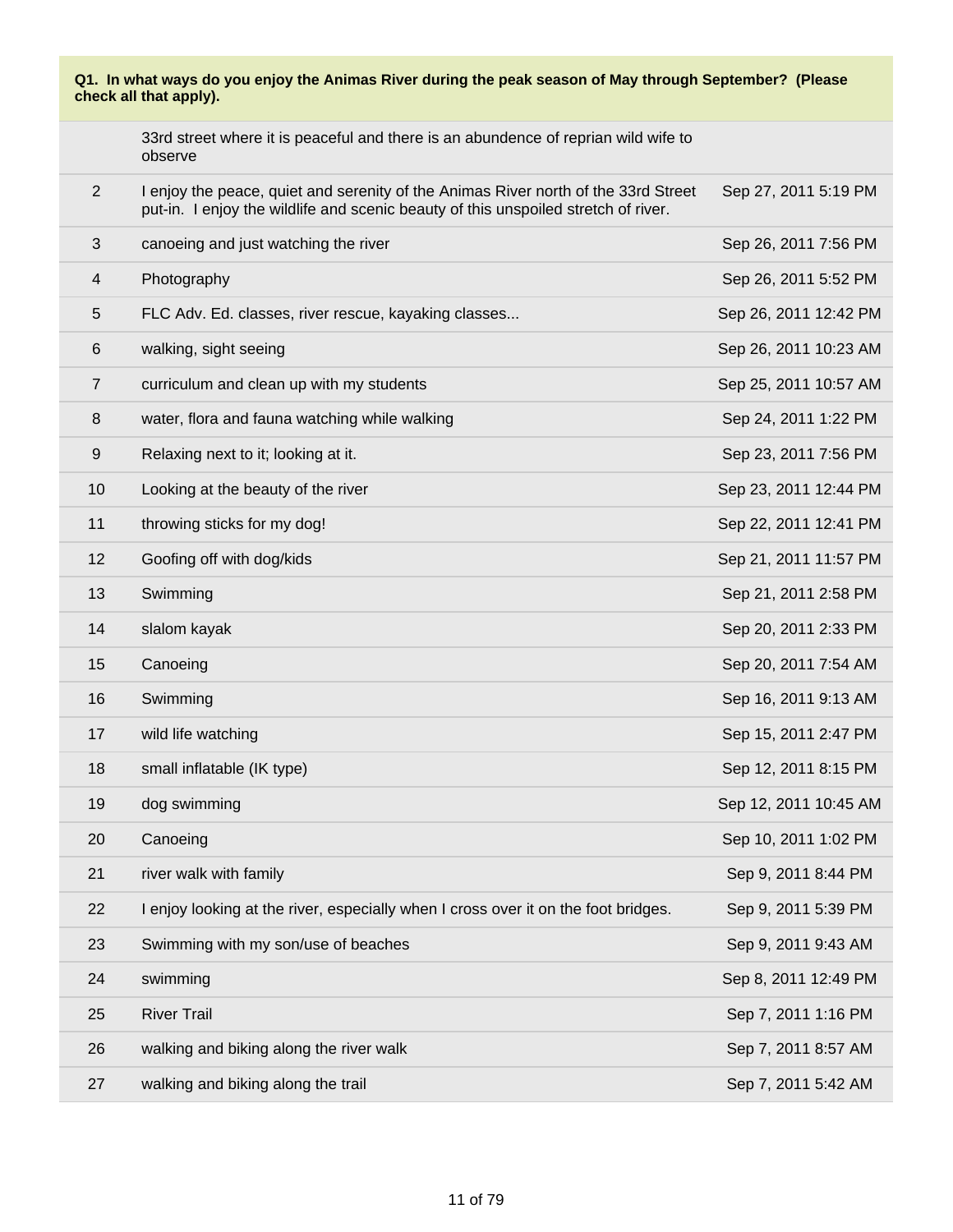| 28 | dog walking/swimming, running/biking along side, Animas river days, swimming,<br>beautiful to watch fireworks | Sep 6, 2011 8:28 PM  |
|----|---------------------------------------------------------------------------------------------------------------|----------------------|
| 29 | Swimming                                                                                                      | Sep 6, 2011 8:02 PM  |
| 30 | walking along the river trail enjoying the river.                                                             | Sep 6, 2011 11:03 AM |
| 31 | Swimming, wading, bird watching, skipping rocks.                                                              | Sep 6, 2011 9:55 AM  |
| 32 | swimming                                                                                                      | Sep 6, 2011 8:23 AM  |
| 33 | I take my dog to swim after our daily hike or to just cool her off.                                           | Sep 6, 2011 7:07 AM  |
| 34 | Swimming and wildlife watching                                                                                | Sep 5, 2011 10:18 PM |
| 35 | wading & swimming                                                                                             | Sep 5, 2011 7:07 PM  |
| 36 | swimming                                                                                                      | Sep 5, 2011 3:55 PM  |
| 37 | Quiet peaceful time along the river away from commerical boaters and crowds.                                  | Sep 5, 2011 8:13 AM  |
| 38 | Dog Fetching                                                                                                  | Sep 5, 2011 5:04 AM  |
| 39 | swimming                                                                                                      | Sep 4, 2011 12:23 PM |
| 40 | splashing around                                                                                              | Sep 4, 2011 10:49 AM |
| 41 | swimming my dog                                                                                               | Sep 4, 2011 9:15 AM  |
| 42 | swimming                                                                                                      | Sep 3, 2011 10:21 PM |
| 43 | swimming, hanging out on the beach                                                                            | Sep 3, 2011 7:17 PM  |
| 44 | my property extends to the centerline of the river                                                            | Sep 3, 2011 6:35 PM  |
| 45 | walking river side                                                                                            | Sep 3, 2011 3:22 PM  |
| 46 | runner, walker                                                                                                | Sep 3, 2011 3:04 PM  |
| 47 | canoeing                                                                                                      | Sep 3, 2011 1:52 PM  |
| 48 | Daydreaming on rocks                                                                                          | Sep 3, 2011 1:11 PM  |
| 49 | I Kayak tremble to 32nd                                                                                       | Sep 3, 2011 12:43 PM |
| 50 | lying on the beaches                                                                                          | Sep 3, 2011 12:15 PM |
| 51 | Swimming                                                                                                      | Sep 3, 2011 11:55 AM |
| 52 | Swimming, letting my dog swim                                                                                 | Sep 3, 2011 9:53 AM  |
| 53 | <b>Walking River Trail</b>                                                                                    | Sep 3, 2011 9:08 AM  |
| 54 | Swimming                                                                                                      | Sep 3, 2011 9:02 AM  |
| 55 | enjoy watching the rafters and kayaker and tubers                                                             | Sep 3, 2011 8:14 AM  |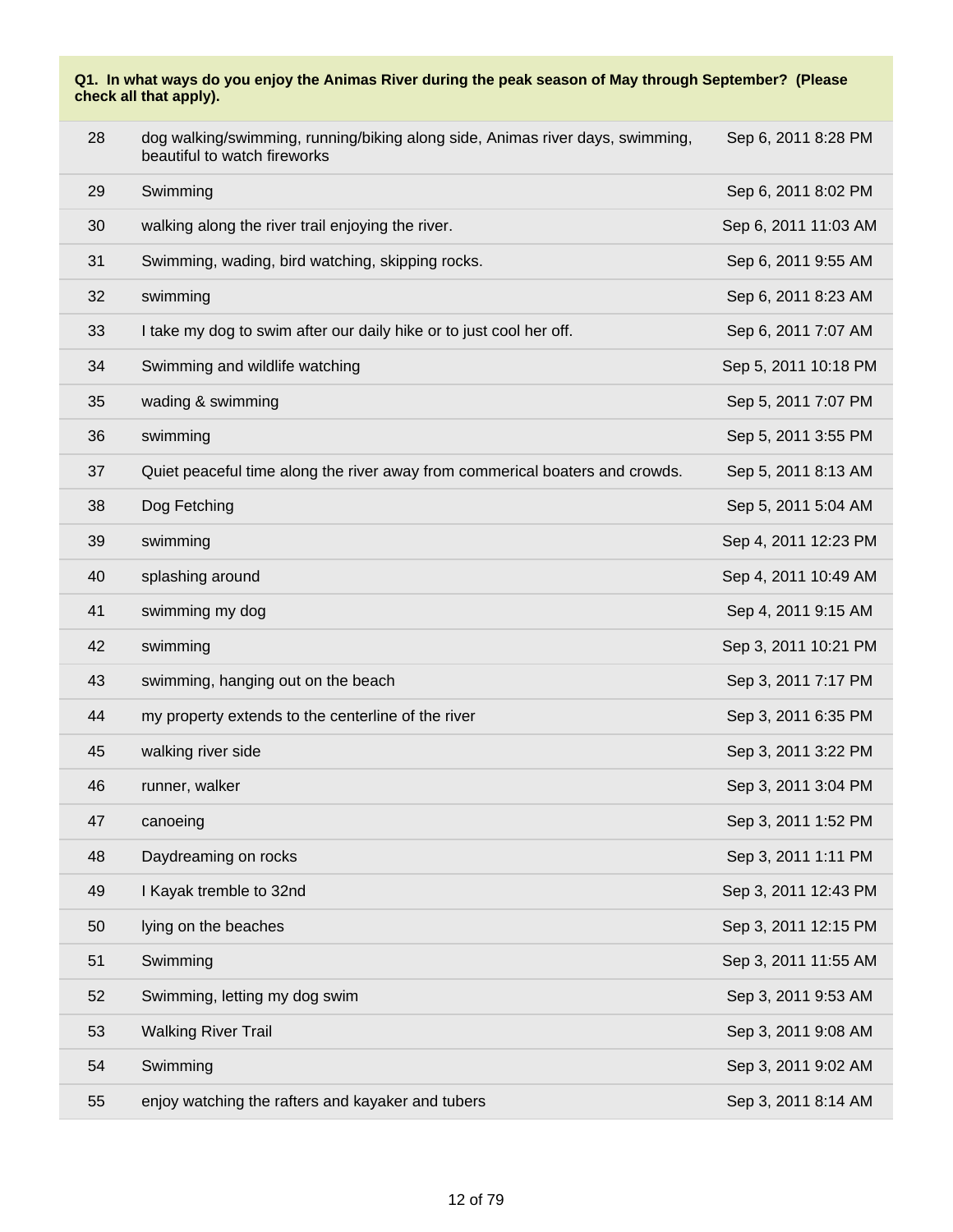| 56 | river trail                                                                                                                    | Sep 3, 2011 7:34 AM   |
|----|--------------------------------------------------------------------------------------------------------------------------------|-----------------------|
| 57 | walking and sightseeing                                                                                                        | Sep 3, 2011 7:18 AM   |
| 58 | Wading with kids and dogs at 32nd beach.                                                                                       | Sep 3, 2011 7:12 AM   |
| 59 | Geocaching along the river, putting our feet in.                                                                               | Sep 3, 2011 7:03 AM   |
| 60 | swimming                                                                                                                       | Sep 3, 2011 7:02 AM   |
| 61 | bird watching                                                                                                                  | Sep 3, 2011 6:35 AM   |
| 62 | looking at the beauty                                                                                                          | Sep 3, 2011 5:17 AM   |
| 63 | dog play on banks                                                                                                              | Sep 3, 2011 5:16 AM   |
| 64 | Dog Park Access                                                                                                                | Sep 3, 2011 1:59 AM   |
| 65 | We live along the river and enjoy our beaches often                                                                            | Sep 2, 2011 8:03 PM   |
| 66 | canoeing                                                                                                                       | Sep 2, 2011 2:48 PM   |
| 67 | canoeing both upstream and downstream from 33rd                                                                                | Sep 2, 2011 11:40 AM  |
| 68 | inflatable kayak (ducky)                                                                                                       | Sep 2, 2011 9:08 AM   |
| 69 | viewing                                                                                                                        | Sep 1, 2011 12:07 PM  |
| 70 | letting my dog swim                                                                                                            | Sep 1, 2011 10:11 AM  |
| 71 | playing with kiddo                                                                                                             | Sep 1, 2011 7:32 AM   |
| 72 | enjoying with family and pets                                                                                                  | Sep 1, 2011 7:19 AM   |
| 73 | swimming                                                                                                                       | Aug 31, 2011 8:49 PM  |
| 74 | swimming                                                                                                                       | Aug 31, 2011 12:49 PM |
| 75 | dailey walks river trails                                                                                                      | Aug 31, 2011 10:36 AM |
| 76 | swimming & cooling off                                                                                                         | Aug 31, 2011 6:38 AM  |
| 77 | Frosty Pines Wilderness Education Program uses the Animas as a teaching<br>resource for our environmental education workshops. | Aug 30, 2011 8:01 PM  |
| 78 | walking, bicycling next to $+$ sitting next to it and enjoying its movement, coolness,<br>beauty                               | Aug 30, 2011 12:03 PM |
| 79 | swimming, hangin out with my doggies                                                                                           | Aug 30, 2011 10:25 AM |
| 80 | canoeing                                                                                                                       | Aug 30, 2011 10:22 AM |
| 81 | sitting, having lunch and enjoying the river                                                                                   | Aug 30, 2011 9:41 AM  |
| 82 | scenic                                                                                                                         | Aug 30, 2011 9:08 AM  |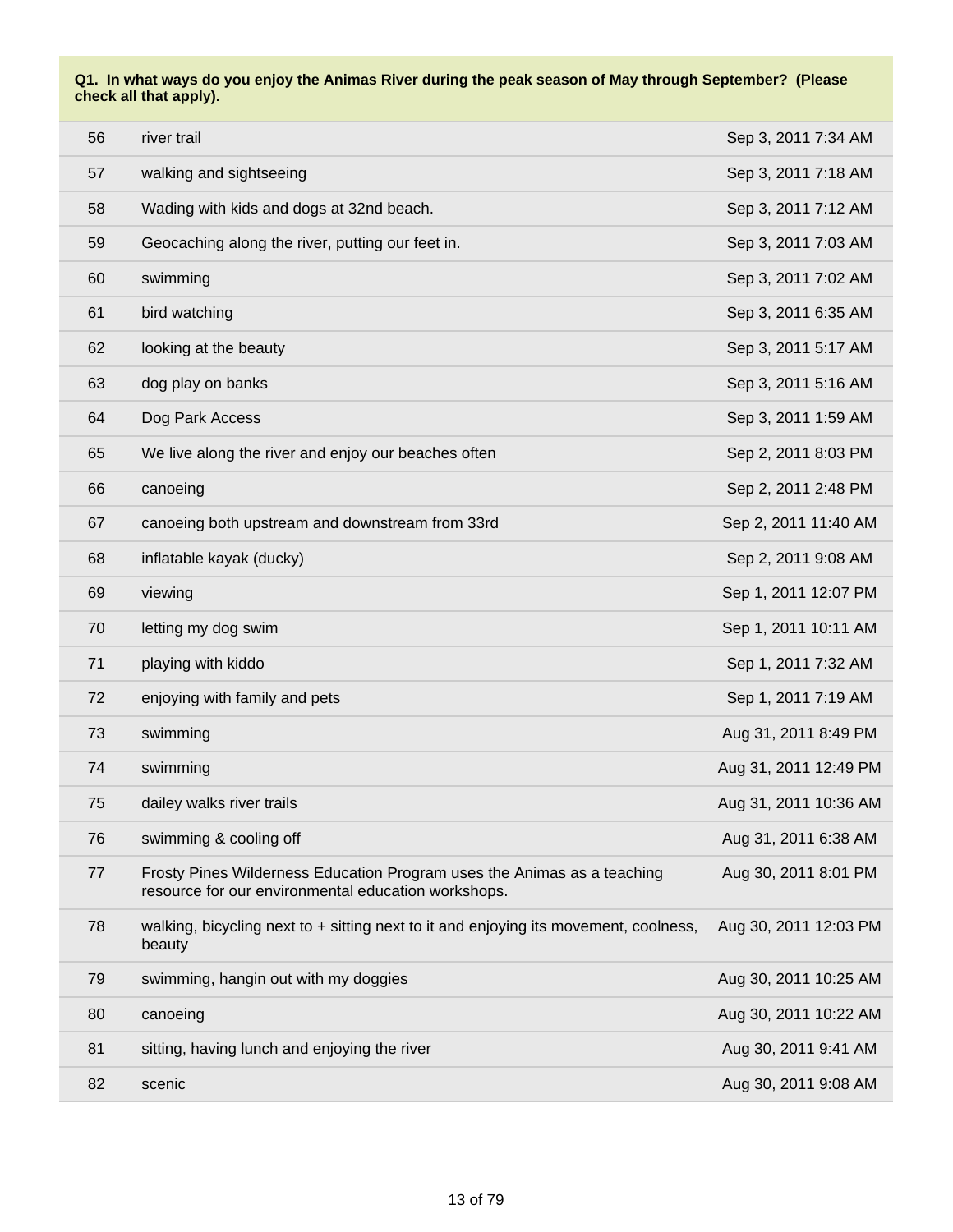| 83  | swimming                                                                                                                                                                                     | Aug 30, 2011 8:17 AM  |
|-----|----------------------------------------------------------------------------------------------------------------------------------------------------------------------------------------------|-----------------------|
| 84  | a good place to sit, listen, look, contemplate, and observe, listen to the sounds of<br>clean, cool running water, look and observe life, nature, wildlife and the humanm<br>soul/condition. | Aug 30, 2011 7:30 AM  |
| 85  | I just sit and see it's beauty                                                                                                                                                               | Aug 30, 2011 5:20 AM  |
| 86  | swimming, playing with kids on the banks of the river                                                                                                                                        | Aug 29, 2011 9:16 PM  |
| 87  | swim, just stare aimlessly, relax, read, eat lunch, etc.                                                                                                                                     | Aug 29, 2011 8:35 PM  |
| 88  | Viewing river from River Trail                                                                                                                                                               | Aug 29, 2011 8:35 PM  |
| 89  | swimming                                                                                                                                                                                     | Aug 29, 2011 6:14 PM  |
| 90  | Canoeing                                                                                                                                                                                     | Aug 29, 2011 5:01 PM  |
| 91  | I enjoy eating lunch and walking/bicycling along the river                                                                                                                                   | Aug 29, 2011 4:48 PM  |
| 92  | Canoeing                                                                                                                                                                                     | Aug 29, 2011 4:29 PM  |
| 93  | dog walking and photography, and I live next to it                                                                                                                                           | Aug 29, 2011 3:59 PM  |
| 94  | swimming                                                                                                                                                                                     | Aug 29, 2011 3:43 PM  |
| 95  | swimming                                                                                                                                                                                     | Aug 29, 2011 2:21 PM  |
| 96  | wading with kids                                                                                                                                                                             | Aug 29, 2011 2:06 PM  |
| 97  | swimming                                                                                                                                                                                     | Aug 29, 2011 1:49 PM  |
| 98  | <b>DOG SWIMMING</b>                                                                                                                                                                          | Aug 29, 2011 1:37 PM  |
| 99  | running along the path and enjoying the scenery!                                                                                                                                             | Aug 29, 2011 1:12 PM  |
| 100 | playing on the beach                                                                                                                                                                         | Aug 29, 2011 1:08 PM  |
| 101 | viewing and walking trail                                                                                                                                                                    | Aug 29, 2011 1:08 PM  |
| 102 | Watching boaters at the whitewater park(s)                                                                                                                                                   | Aug 29, 2011 1:03 PM  |
| 103 | swimming                                                                                                                                                                                     | Aug 29, 2011 1:02 PM  |
| 104 | Swimming                                                                                                                                                                                     | Aug 29, 2011 12:48 PM |
| 105 | Swimming                                                                                                                                                                                     | Aug 29, 2011 12:47 PM |
| 106 | watching,                                                                                                                                                                                    | Aug 29, 2011 12:33 PM |
| 107 | mentl helth                                                                                                                                                                                  | Aug 29, 2011 11:50 AM |
| 108 | swimming relaxing on the bank, dogs enjoying the water at the Dogpark                                                                                                                        | Aug 29, 2011 11:46 AM |
| 109 | irrigating                                                                                                                                                                                   | Aug 29, 2011 11:38 AM |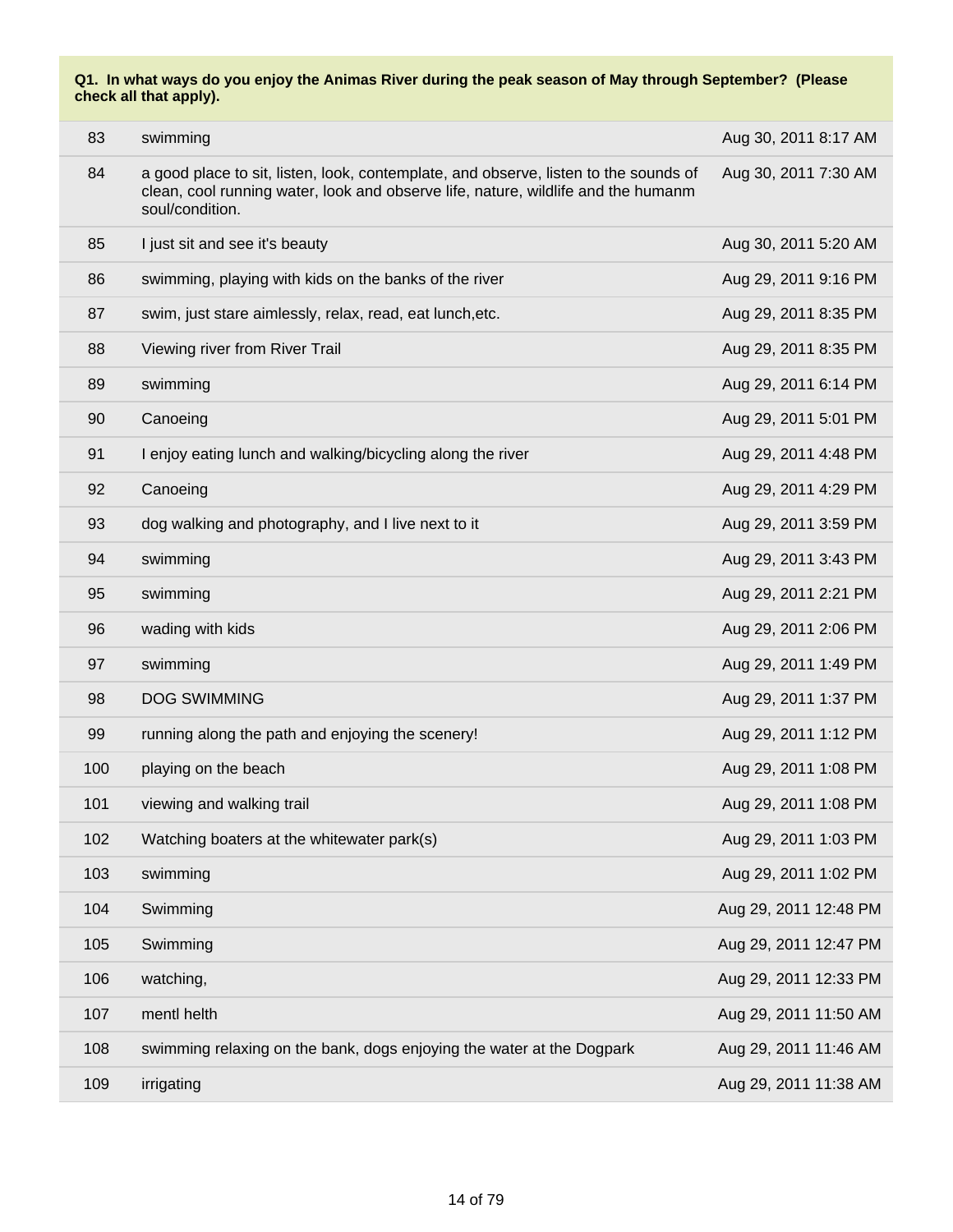| 110 | swimming                                            | Aug 29, 2011 11:17 AM |
|-----|-----------------------------------------------------|-----------------------|
| 111 | Swimming                                            | Aug 29, 2011 8:19 AM  |
| 112 | Swimming                                            | Aug 29, 2011 7:36 AM  |
| 113 | I teach Kayak classes on the Animas. Its my office! | Aug 29, 2011 12:16 AM |
| 114 | canoeing, swimming                                  | Aug 28, 2011 8:12 PM  |
| 115 | Hangover cures                                      | Aug 28, 2011 10:31 AM |
| 116 | taking my dogs for a swim                           | Aug 27, 2011 8:32 PM  |
| 117 | Slalom kayaking                                     | Aug 27, 2011 4:53 PM  |
| 118 | Slalom racing and Wild water paddling               | Aug 27, 2011 10:54 AM |
| 119 | Hang out on its banks                               | Aug 26, 2011 9:14 PM  |
| 120 | canoe, boogie board                                 | Aug 26, 2011 12:12 PM |

#### **Q2. What activity do you participate in most often?**

| 1              | Same as above. Enjoying wild life.                                                                                                                                       | Sep 28, 2011 4:04 PM  |
|----------------|--------------------------------------------------------------------------------------------------------------------------------------------------------------------------|-----------------------|
| 2              | I enjoy the peace, quiet and serenity of the Animas River north of the 33rd Street<br>put-in. I enjoy the wildlife and scenic beauty of this unspoiled stretch of river. | Sep 27, 2011 5:19 PM  |
| 3              | canoeing and watching                                                                                                                                                    | Sep 26, 2011 7:56 PM  |
| $\overline{4}$ | River bike path, picnicing, contemplative meditation                                                                                                                     | Sep 26, 2011 12:42 PM |
| 5              | walking and sight seeing                                                                                                                                                 | Sep 26, 2011 10:23 AM |
| 6              | water, flora and fauna watching while walking                                                                                                                            | Sep 24, 2011 1:22 PM  |
| $\overline{7}$ | The view                                                                                                                                                                 | Sep 23, 2011 12:44 PM |
| 8              | throwing sticks for my dog!                                                                                                                                              | Sep 22, 2011 12:41 PM |
| 9              | kayaking and enjoying seeing wildlife on and near the river                                                                                                              | Sep 15, 2011 11:07 AM |
| 10             | small inflatable (IK type)                                                                                                                                               | Sep 12, 2011 8:15 PM  |
| 11             | Canoeing                                                                                                                                                                 | Sep 10, 2011 1:02 PM  |
| 12             | See $#1$                                                                                                                                                                 | Sep 9, 2011 5:39 PM   |
| 13             | <b>River Trail</b>                                                                                                                                                       | Sep 7, 2011 1:16 PM   |
| 14             | biking along river walk                                                                                                                                                  | Sep 7, 2011 8:57 AM   |
|                |                                                                                                                                                                          |                       |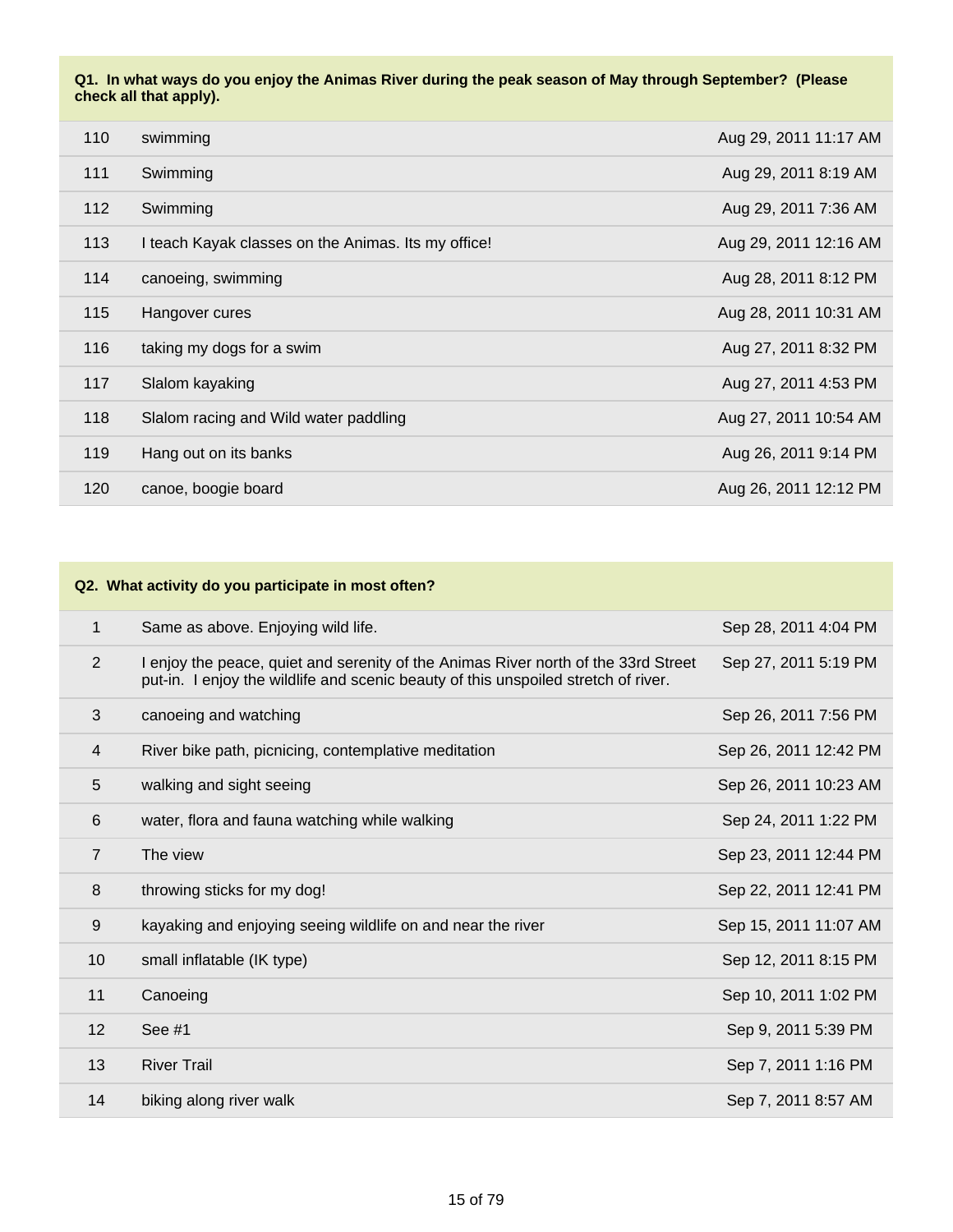# **Q2. What activity do you participate in most often?** 15 walking and biking along trail Sep 7, 2011 5:42 AM 16 Depends largely on the season. Spring=rafting and kayaking, summer (after high water) rafting and float fishing, late summer-fall-winter SUP and upstream kayaking Sep 6, 2011 8:02 PM 17 Depends on the season and water levels. Sep 6, 2011 9:55 AM 18 Equal Sep 6, 2011 8:23 AM 19 I take my dog there to swim after our daily hike. Sep 6, 2011 7:07 AM 20 Privacy and peace and quiet. Sep 5, 2011 8:13 AM 21 swimming and tubing Sep 4, 2011 12:23 PM 22 swimming my dog Sep 4, 2011 9:15 AM 23 my cattle access the river for water Sep 3, 2011 6:35 PM 24 canoeing Sep 3, 2011 1:52 PM 25 Walking River Trail Sep 3, 2011 9:08 AM 26 people watching Sep 3, 2011 8:48 AM 27 iust enjoying watching the river Sep 3, 2011 8:14 AM 28 river trail Sep 3, 2011 7:34 AM 29 walking and sightseeing Sep 3, 2011 7:18 AM 30 dog play Sep 3, 2011 5:16 AM 31 Dog Park Access Sep 3, 2011 1:59 AM 32 Family and friends play/picnic at our beaches Sep 2, 2011 8:03 PM 33 canoeing Sep 2, 2011 2:48 PM 34 canoeing Sep 2, 2011 11:40 AM 35 inflatable kayak (ducky) Sep 2, 2011 9:08 AM 36 Environmental Education for children Aug 30, 2011 8:01 PM 37 walking and sitting next to the river Aug 30, 2011 12:03 PM 38 swimming Aug 30, 2011 8:17 AM 39 a good place to sit, listen, look, contemplate, and observe, listen to the sounds of clean, cool running water, look and observe life, nature, wildlife and the humanm Aug 30, 2011 7:30 AM

40 rafting and kayaking almost equally. Aug 29, 2011 9:22 PM

soul/condition.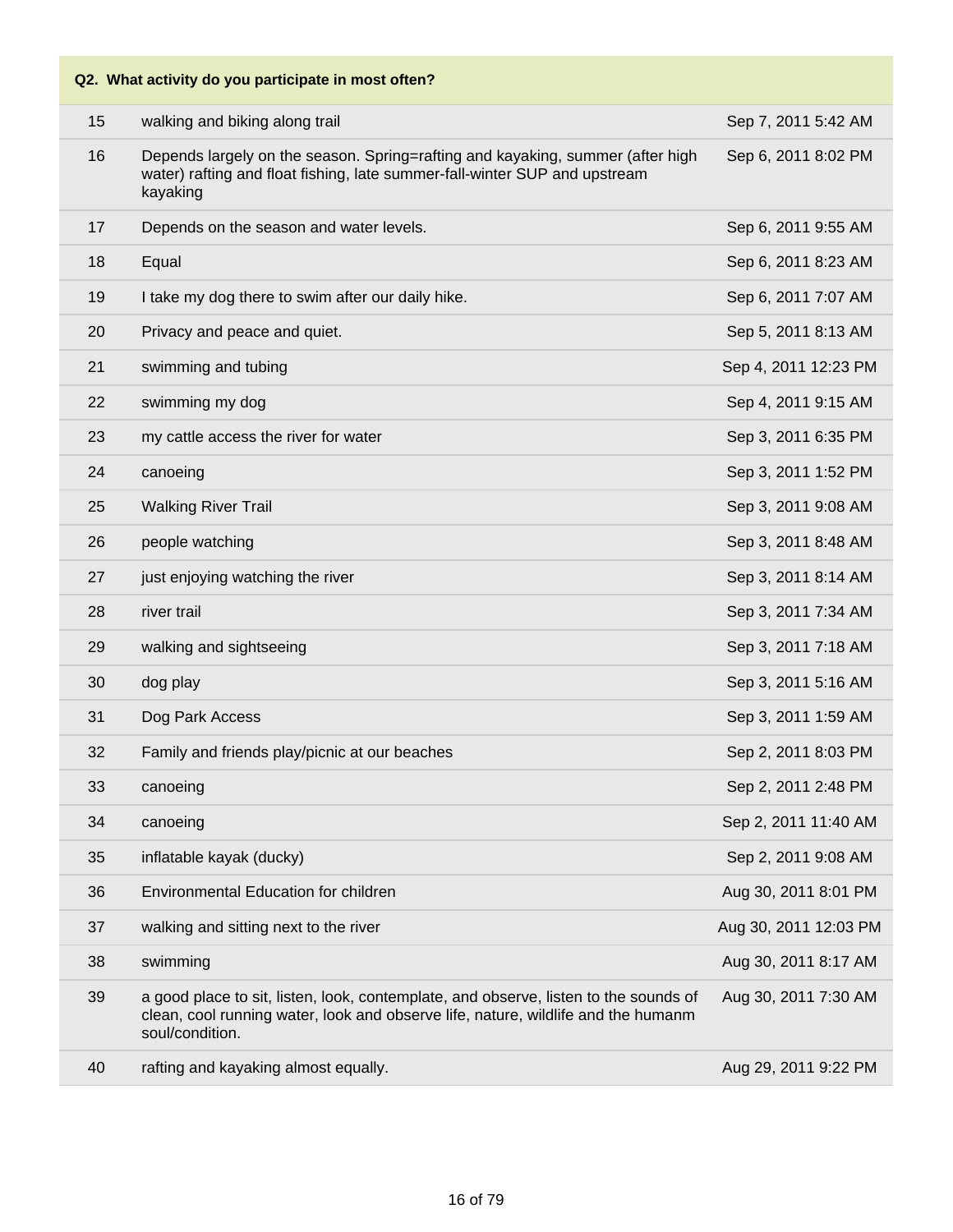## **Q2. What activity do you participate in most often?**

| 41 | Playing on the banks and swimming | Aug 29, 2011 9:16 PM  |
|----|-----------------------------------|-----------------------|
| 42 | viewing                           | Aug 29, 2011 5:41 PM  |
| 43 | Canoeing                          | Aug 29, 2011 5:01 PM  |
| 44 | Walking/bicycling along river     | Aug 29, 2011 4:48 PM  |
| 45 | <b>DOG</b>                        | Aug 29, 2011 1:37 PM  |
| 46 | watching                          | Aug 29, 2011 12:33 PM |
| 47 | irrigating                        | Aug 29, 2011 11:38 AM |

| Q6. In the last 5 years, have you noticed an increase in usage of the river? |                                                                                                                                                                                                                                                                                                                                                                                                                                                                                                                                           |                       |  |
|------------------------------------------------------------------------------|-------------------------------------------------------------------------------------------------------------------------------------------------------------------------------------------------------------------------------------------------------------------------------------------------------------------------------------------------------------------------------------------------------------------------------------------------------------------------------------------------------------------------------------------|-----------------------|--|
| $\mathbf{1}$                                                                 | The City needs a town right now that spot is 32nd St. for any river use<br>create low impact beach spots along the 29th-32nd St park for a variety of users<br>and it will be used                                                                                                                                                                                                                                                                                                                                                        | Sep 30, 2011 1:55 PM  |  |
| 2                                                                            | I've noticed, doesn't bother me know, won't be long before it does                                                                                                                                                                                                                                                                                                                                                                                                                                                                        | Sep 29, 2011 6:36 PM  |  |
| $\mathfrak{S}$                                                               | The use has incerased. More importantly the type of use has changed and had a<br>major impact. Drunk and obnoxious tubers are ruining the river experience for<br>may others.                                                                                                                                                                                                                                                                                                                                                             | Sep 28, 2011 4:04 PM  |  |
| $\overline{4}$                                                               | Haven't been here for 5 years                                                                                                                                                                                                                                                                                                                                                                                                                                                                                                             | Sep 28, 2011 2:44 PM  |  |
| 5                                                                            | There has been an obvious increase in usage of the river from 33rd Street south.<br>To the north, there has been some increase, but those who choose to paddle<br>upstream are usually respectful of the natural surroundings and the private<br>property owners along this stretch. There has been a slight increase in the<br>number of tubers and party rafts that float downstream from either Trimble of<br>private lands to the north. These groups are less likely to honor the natural<br>setting, wildlife and private property. | Sep 27, 2011 5:19 PM  |  |
| 6                                                                            | I have noticed a decrease this year--poorly worded question                                                                                                                                                                                                                                                                                                                                                                                                                                                                               | Sep 26, 2011 7:56 PM  |  |
| $\overline{7}$                                                               | Usage coupled with lack of infastructre (ww park) & ALP-lite                                                                                                                                                                                                                                                                                                                                                                                                                                                                              | Sep 26, 2011 12:42 PM |  |
| 8                                                                            | i think climate change has had more of an impact than the ALP project has                                                                                                                                                                                                                                                                                                                                                                                                                                                                 | Sep 22, 2011 12:41 PM |  |
| 9                                                                            | It wouldn't be bad if poeple turned off there radios cd player                                                                                                                                                                                                                                                                                                                                                                                                                                                                            | Sep 21, 2011 8:00 AM  |  |
| 10                                                                           | out of control tubers                                                                                                                                                                                                                                                                                                                                                                                                                                                                                                                     | Sep 20, 2011 2:33 PM  |  |
| 11                                                                           | Only lived here 1.5 years - can't answer                                                                                                                                                                                                                                                                                                                                                                                                                                                                                                  | Sep 19, 2011 11:54 AM |  |
| 12                                                                           | haven't been here that long                                                                                                                                                                                                                                                                                                                                                                                                                                                                                                               | Sep 16, 2011 9:13 AM  |  |
| 13                                                                           | I've noticed, and appreciate it despite the few problems                                                                                                                                                                                                                                                                                                                                                                                                                                                                                  | Sep 13, 2011 8:29 PM  |  |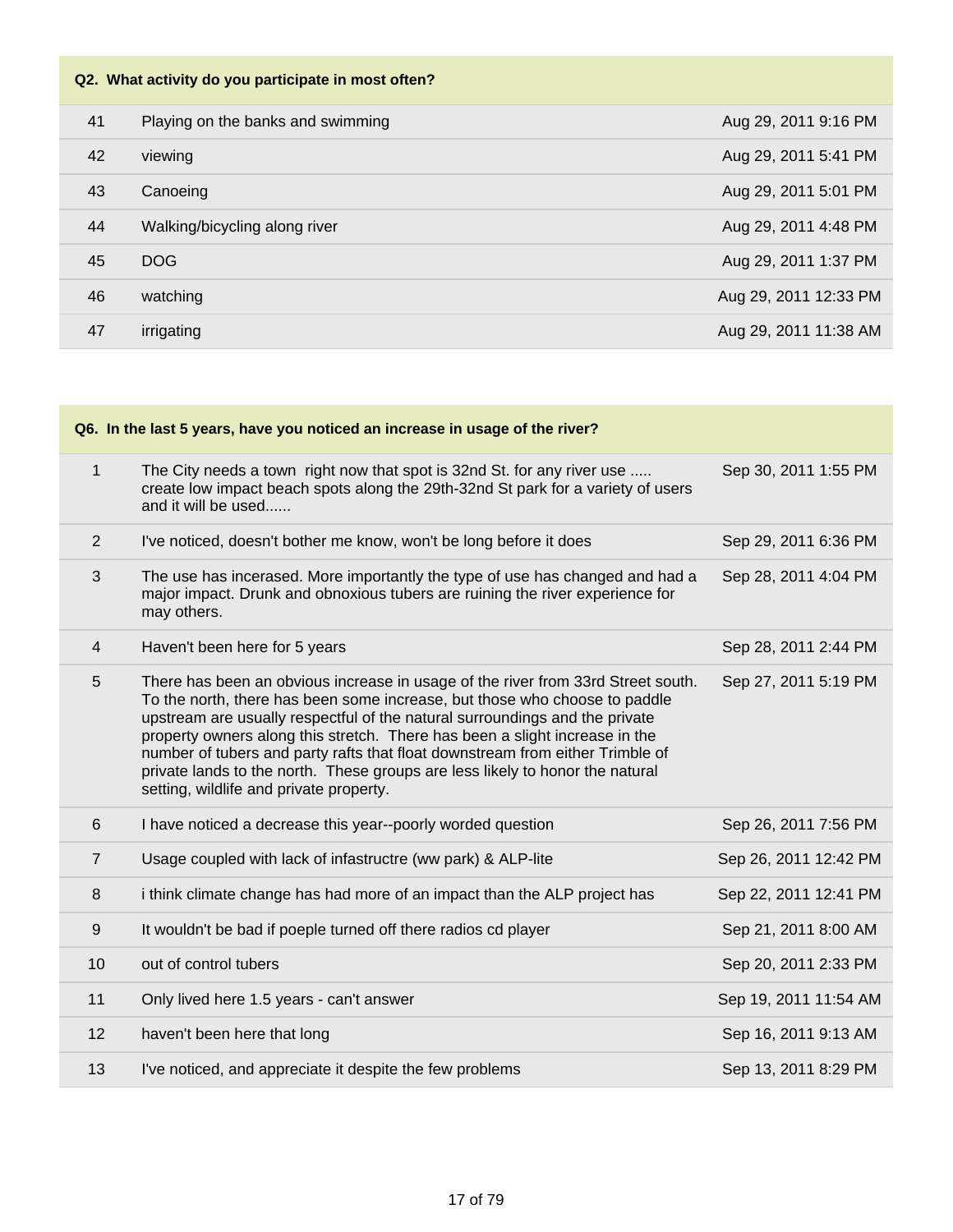### **Q6. In the last 5 years, have you noticed an increase in usage of the river?**

| 14 | I've noticed and although I am not bothered yet, I am concered about the future.                                                                                                                                                        | Sep 13, 2011 12:39 PM |
|----|-----------------------------------------------------------------------------------------------------------------------------------------------------------------------------------------------------------------------------------------|-----------------------|
| 15 | increased degradation of put ins                                                                                                                                                                                                        | Sep 12, 2011 8:15 PM  |
| 16 | I have only lived here 2 years                                                                                                                                                                                                          | Sep 12, 2011 4:35 PM  |
| 17 | I've noticed, but am not one to judge others use of the river. It is a public<br>resource and should remain accessible to all.                                                                                                          | Sep 6, 2011 8:02 PM   |
| 18 | commerical rafting seems out of control. Often I encounter several rafts along<br>with "duckies", some of which come distirbingly close to where I'm fishing. They<br>should be more thoughtful and give some training to duckie users. | Sep 6, 2011 11:03 AM  |
| 19 | Yes and no. More commerical rafts, less kayakers.                                                                                                                                                                                       | Sep 6, 2011 10:37 AM  |
| 20 | I've noticed, but it doesnot bother me because I think everyone should have the<br>opportunity to enjot the resource how they choose and when they choose.                                                                              | Sep 6, 2011 9:55 AM   |
| 21 | HUGE Increase. Depends on courtesy of users.                                                                                                                                                                                            | Sep 6, 2011 8:23 AM   |
| 22 | Except for foul language and garbage                                                                                                                                                                                                    | Sep 6, 2011 7:07 AM   |
| 23 | I've noticed but am only occasionally effected directly                                                                                                                                                                                 | Sep 5, 2011 3:55 PM   |
| 24 | Ive noticed and believe that is a major influence on peoples decision to live in<br>Durango.                                                                                                                                            | Sep 4, 2011 9:51 PM   |
| 25 | I've noticed and I'm glad that non-commercial locals are enjoying the river.                                                                                                                                                            | Sep 4, 2011 12:23 PM  |
| 26 | we experience high levels of trespass on our property                                                                                                                                                                                   | Sep 3, 2011 6:35 PM   |
| 27 | Bad police presence                                                                                                                                                                                                                     | Sep 3, 2011 4:55 PM   |
| 28 | trash overload, people leaving tubes behind etc etc-its become tooo trashy                                                                                                                                                              | Sep 3, 2011 3:04 PM   |
| 29 | I've noticed, and some part of it are causing problems (litter, glass)                                                                                                                                                                  | Sep 3, 2011 11:55 AM  |
| 30 | here only 3 years, no increase noticed                                                                                                                                                                                                  | Sep 3, 2011 11:11 AM  |
| 31 | I've noticed and it doesn't bother me but seems to bother others (especially<br>residents)                                                                                                                                              | Sep 3, 2011 9:53 AM   |
| 32 | put in should be moved                                                                                                                                                                                                                  | Sep 3, 2011 8:55 AM   |
| 33 | I have only been here for 2 yrs. after the water goes down the number of tubers<br>is concerning for fisherman and they are a rowdy bunch and tend to have less<br>respect for the river                                                | Sep 3, 2011 8:40 AM   |
| 34 | Noticed increase. Needs managment now so it won't become a problem.                                                                                                                                                                     | Sep 3, 2011 7:18 AM   |
| 35 | Yes, I've noticed it is getting used more                                                                                                                                                                                               | Sep 3, 2011 6:39 AM   |
| 36 | Yes and unforunately the commercial rafters think they own the river. They are<br>rude and pushy and think they deserve to go first even if you are there first.                                                                        | Sep 2, 2011 9:46 AM   |
| 37 | Just moved here recently, so I am not sure                                                                                                                                                                                              | Sep 1, 2011 11:04 AM  |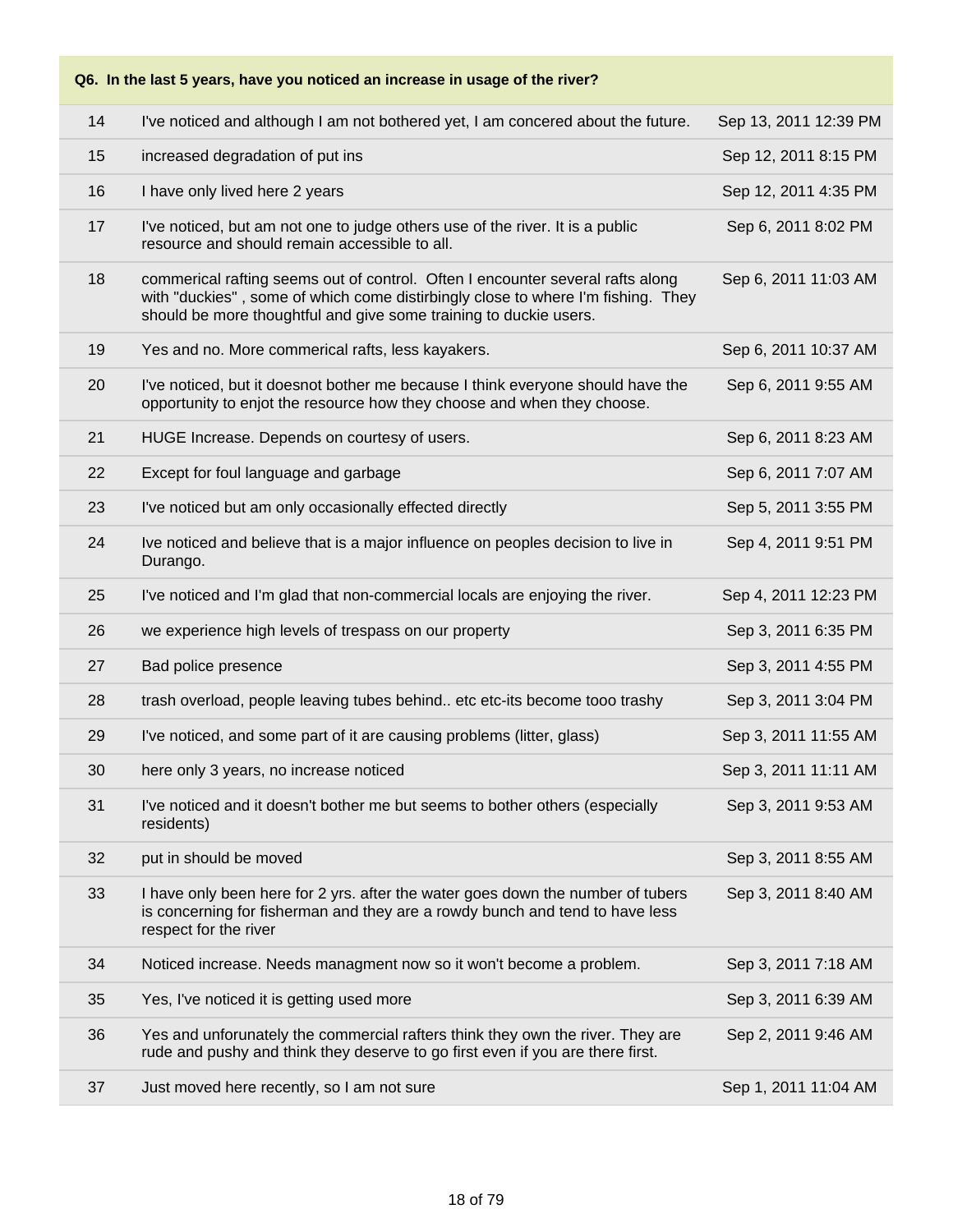## **Q6. In the last 5 years, have you noticed an increase in usage of the river?**

| 38 | I've noticed, it does not bother me. I take advantage of the situations presented<br>by those on the river that are lacking in proper training or prepardness to<br>improve upon my rescue skills. | Sep 1, 2011 10:11 AM  |
|----|----------------------------------------------------------------------------------------------------------------------------------------------------------------------------------------------------|-----------------------|
| 39 | ive only lived here for one year                                                                                                                                                                   | Aug 30, 2011 8:01 PM  |
| 40 | Noticed, doesn't bother, concerned with environmental impact ie. river access,<br>trash, ect.                                                                                                      | Aug 30, 2011 7:07 PM  |
| 41 | new to area                                                                                                                                                                                        | Aug 30, 2011 12:30 PM |
| 42 | I have only been around 1 season. Not long enough to notice any non-seasonal<br>changes.                                                                                                           | Aug 30, 2011 10:52 AM |
| 43 | I've noticed, but I think it is still manageable. However, I think conflict is brewing<br>between the rafting companies and private boaters.                                                       | Aug 30, 2011 10:27 AM |
| 44 | yes, but a small amount of management can address it                                                                                                                                               | Aug 30, 2011 9:08 AM  |
| 45 | there are times it's excessive, but most the time not bad                                                                                                                                          | Aug 30, 2011 8:10 AM  |
| 46 | I've noticed and this is good as long as we enforce the laws. littering etc.                                                                                                                       | Aug 30, 2011 7:44 AM  |
| 47 | I've noticed and think some users cause a problem due to lack of river<br>knowledge                                                                                                                | Aug 30, 2011 7:41 AM  |
| 48 | I've noticed and it bothers me enough to avoid peak times                                                                                                                                          | Aug 30, 2011 7:27 AM  |
| 49 | Rafting companies clog up put-in and take-out                                                                                                                                                      | Aug 29, 2011 4:29 PM  |
| 50 | I've only lived here one year                                                                                                                                                                      | Aug 29, 2011 3:59 PM  |
| 51 | Here the past 4 years only but does seem busier                                                                                                                                                    | Aug 29, 2011 1:08 PM  |
| 52 | I have noticed and I love it. Originally, buildings placed trash cans by the river. I<br>only hope the river gets more use and enjoyment and more businesses can front<br>the river in the future. | Aug 29, 2011 1:08 PM  |
| 53 | I've noticed and consider it inevtiable                                                                                                                                                            | Aug 29, 2011 11:56 AM |
| 54 | The river should be free for all to use at all times                                                                                                                                               | Aug 28, 2011 9:29 PM  |
| 55 | The river belongs to everyone                                                                                                                                                                      | Aug 28, 2011 10:31 AM |
| 56 | I assume this means there has been an increase? If so, it doesn't bother me. I<br>think it is great that we love our river!                                                                        | Aug 27, 2011 8:32 PM  |
| 57 | Live in CB so i wouldn't have noticed.                                                                                                                                                             | Aug 27, 2011 1:08 PM  |
| 58 | There has been an increase of idiots but the regular river users have increased<br>but the respect has stayed the same. The idiots just keep putting more trash in<br>and around the river!        | Aug 27, 2011 10:54 AM |
| 59 | I think it is great that more people are using the river and the river trail                                                                                                                       | Aug 27, 2011 6:59 AM  |
|    |                                                                                                                                                                                                    |                       |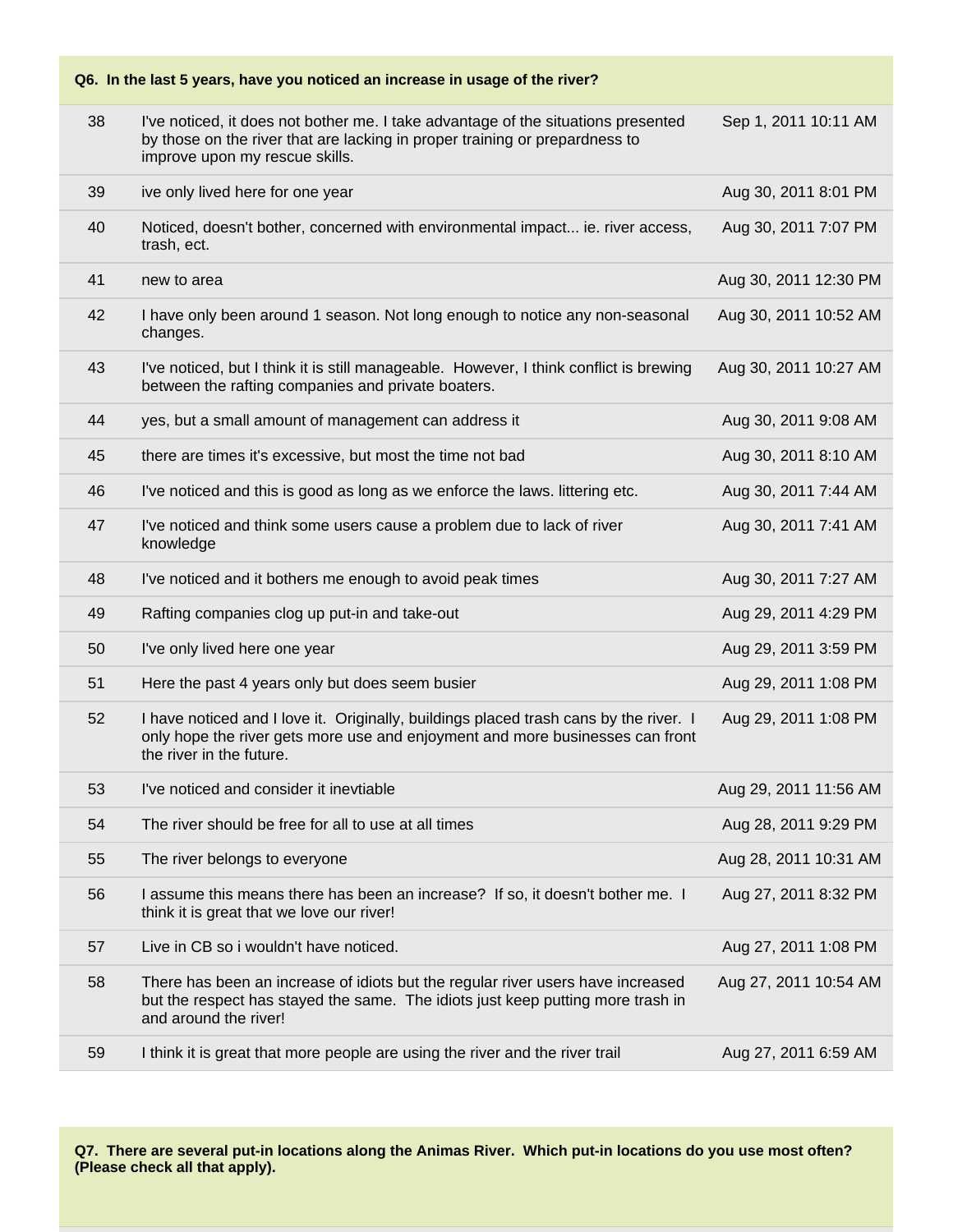#### **Q7. There are several put-in locations along the Animas River. Which put-in locations do you use most often? (Please check all that apply).**

| $\overline{2}$          | Many tubers are trespassing across private property. This needs to stop                                                                                    | Sep 28, 2011 4:04 PM  |
|-------------------------|------------------------------------------------------------------------------------------------------------------------------------------------------------|-----------------------|
| $\mathfrak{S}$          | Trimble lane                                                                                                                                               | Sep 27, 2011 2:18 PM  |
| $\overline{\mathbf{4}}$ | 4 Corners Whitewater/BMX track                                                                                                                             | Sep 27, 2011 7:48 AM  |
| $\overline{5}$          | Dallabetta                                                                                                                                                 | Sep 26, 2011 6:30 AM  |
| $6\,$                   | 33rd street put in is overused                                                                                                                             | Sep 23, 2011 12:44 PM |
| $\overline{7}$          | behind the high school                                                                                                                                     | Sep 22, 2011 12:41 PM |
| 8                       | First Indian site south of town                                                                                                                            | Sep 18, 2011 7:06 PM  |
| $\boldsymbol{9}$        | outside town                                                                                                                                               | Sep 16, 2011 2:56 PM  |
| 10                      | Foot bridge behind the Rec Center.                                                                                                                         | Sep 14, 2011 7:27 PM  |
| 11                      | See #1                                                                                                                                                     | Sep 9, 2011 5:39 PM   |
| 12                      | Trimble, Dala betta (take-out & fishing) & fishing access lower down river                                                                                 | Sep 6, 2011 8:28 PM   |
| 13                      | I avoid the high rafting use areas north of the humane society during the rafting<br>season. Otherwise I use the river from 32nd street to Dallbetta park. | Sep 6, 2011 11:03 AM  |
| 14                      | We only use 29th occasionally when the water level are low below 400cfs<br>because there is not really a raftable channel bweteen 32nd and 29th.           | Sep 6, 2011 9:55 AM   |
| 15                      | Least crowded                                                                                                                                              | Sep 6, 2011 8:23 AM   |
| 16                      | The beach behind home depot                                                                                                                                | Sep 6, 2011 7:07 AM   |
| 17                      | Between Library and fish hatchery                                                                                                                          | Sep 5, 2011 9:59 AM   |
| 18                      | High bridge and Dallabetta                                                                                                                                 | Sep 4, 2011 9:51 PM   |
| 19                      | <b>Trimble Lane</b>                                                                                                                                        | Sep 4, 2011 12:23 PM  |
| 20                      | fish hatchery                                                                                                                                              | Sep 3, 2011 11:20 PM  |
| 21                      | Above 33rd                                                                                                                                                 | Sep 3, 2011 10:49 PM  |
| 22                      | W. side of the river above 32nd.                                                                                                                           | Sep 3, 2011 10:21 PM  |
| 23                      | don't use put-ins and don't want one near our property                                                                                                     | Sep 3, 2011 6:35 PM   |
| 24                      | <b>Behind North City Market</b>                                                                                                                            | Sep 3, 2011 4:30 PM   |
| 25                      | Baker's Bridge area                                                                                                                                        | Sep 3, 2011 1:52 PM   |
| 26                      | Tremble lane                                                                                                                                               | Sep 3, 2011 12:43 PM  |
| 27                      | Footbridge behind DHS                                                                                                                                      | Sep 3, 2011 9:02 AM   |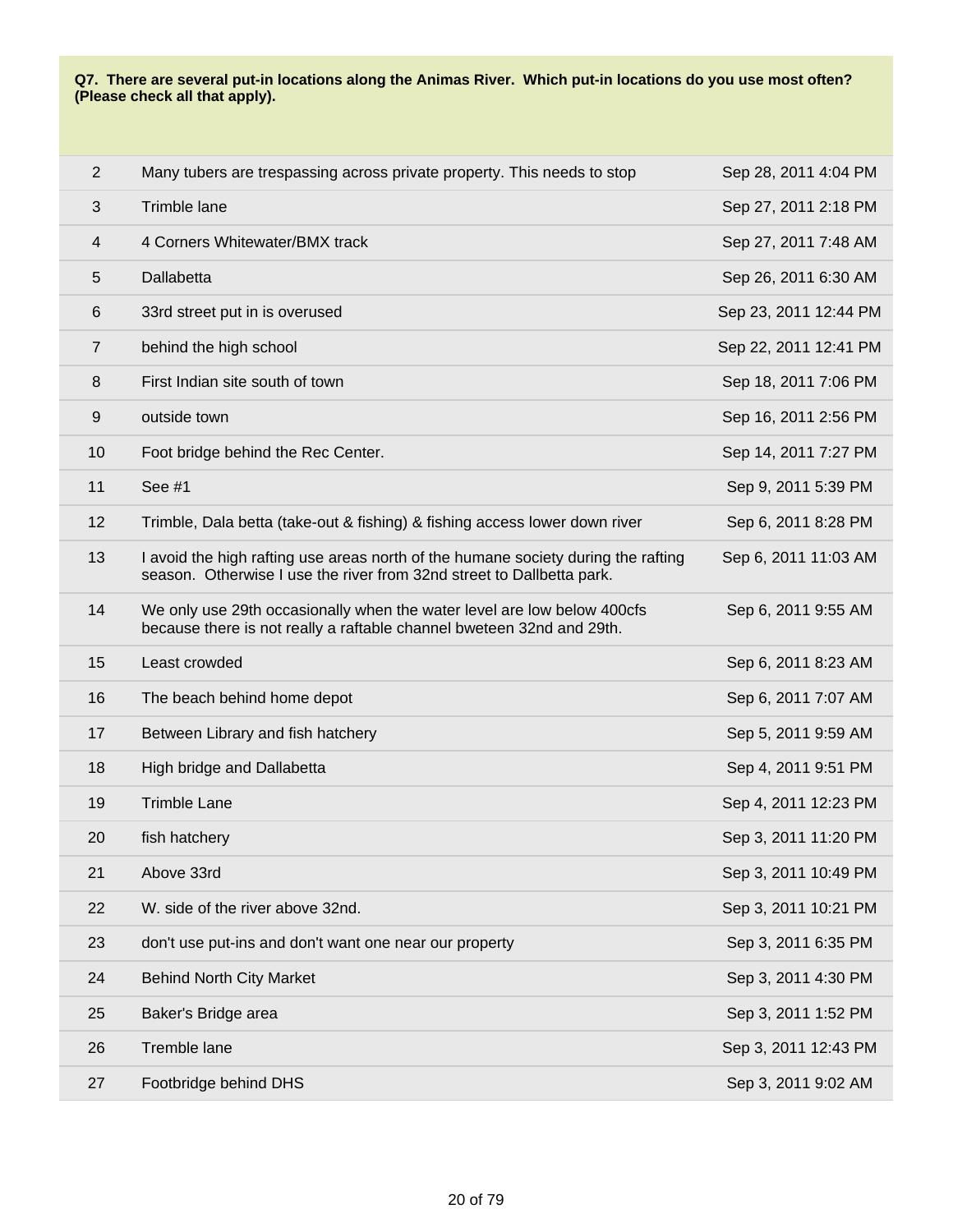#### **Q7. There are several put-in locations along the Animas River. Which put-in locations do you use most often? (Please check all that apply).**

| 28 | roosa                                                                   | Sep 3, 2011 8:55 AM   |
|----|-------------------------------------------------------------------------|-----------------------|
| 29 | River should be open to everyone wanting to enjoy it                    | Sep 3, 2011 8:14 AM   |
| 30 | I walk from a parking spot by the road down to an empty tretch of river | Sep 3, 2011 7:42 AM   |
| 31 | I am a resident on Animas View Drive                                    | Sep 3, 2011 7:18 AM   |
| 32 | where ever I want                                                       | Sep 3, 2011 6:11 AM   |
| 33 | Dog Park Access                                                         | Sep 3, 2011 1:59 AM   |
| 34 | Private beach                                                           | Sep 2, 2011 8:03 PM   |
| 35 | 3rd Ave. at 32nd St                                                     | Sep 2, 2011 9:46 AM   |
| 36 | My house                                                                | Sep 1, 2011 12:36 PM  |
| 37 | <b>DOW</b>                                                              | Sep 1, 2011 7:32 AM   |
| 38 | Need for an upper put in is strong!                                     | Sep 1, 2011 7:19 AM   |
| 39 | gallebeta park                                                          | Aug 31, 2011 8:49 PM  |
| 40 | I do not use a boat or raft on the river                                | Aug 30, 2011 8:01 PM  |
| 41 | My house, north of 33rd                                                 | Aug 30, 2011 7:07 PM  |
| 42 | does not apply                                                          | Aug 30, 2011 5:33 PM  |
| 43 | none                                                                    | Aug 30, 2011 12:30 PM |
| 44 | Dallabetta                                                              | Aug 30, 2011 10:22 AM |
| 45 | We use the Cunduff Park launch for electrofishing surveys               | Aug 30, 2011 10:05 AM |
| 46 | walk to river from our back yard                                        | Aug 30, 2011 8:17 AM  |
| 47 | della beta                                                              | Aug 30, 2011 7:54 AM  |
| 48 | trimble                                                                 | Aug 30, 2011 6:23 AM  |
| 49 | Weaselskin bridge - Do not float at this time wade only                 | Aug 30, 2011 4:35 AM  |
| 50 | Dalabeta                                                                | Aug 29, 2011 8:27 PM  |
| 51 | Dallabetta                                                              | Aug 29, 2011 7:58 PM  |
| 52 | Behind JC Penny                                                         | Aug 29, 2011 5:41 PM  |
| 53 | weasel skin fishing                                                     | Aug 29, 2011 5:06 PM  |
| 54 | I wade fish, I do not require put in's!                                 | Aug 29, 2011 4:58 PM  |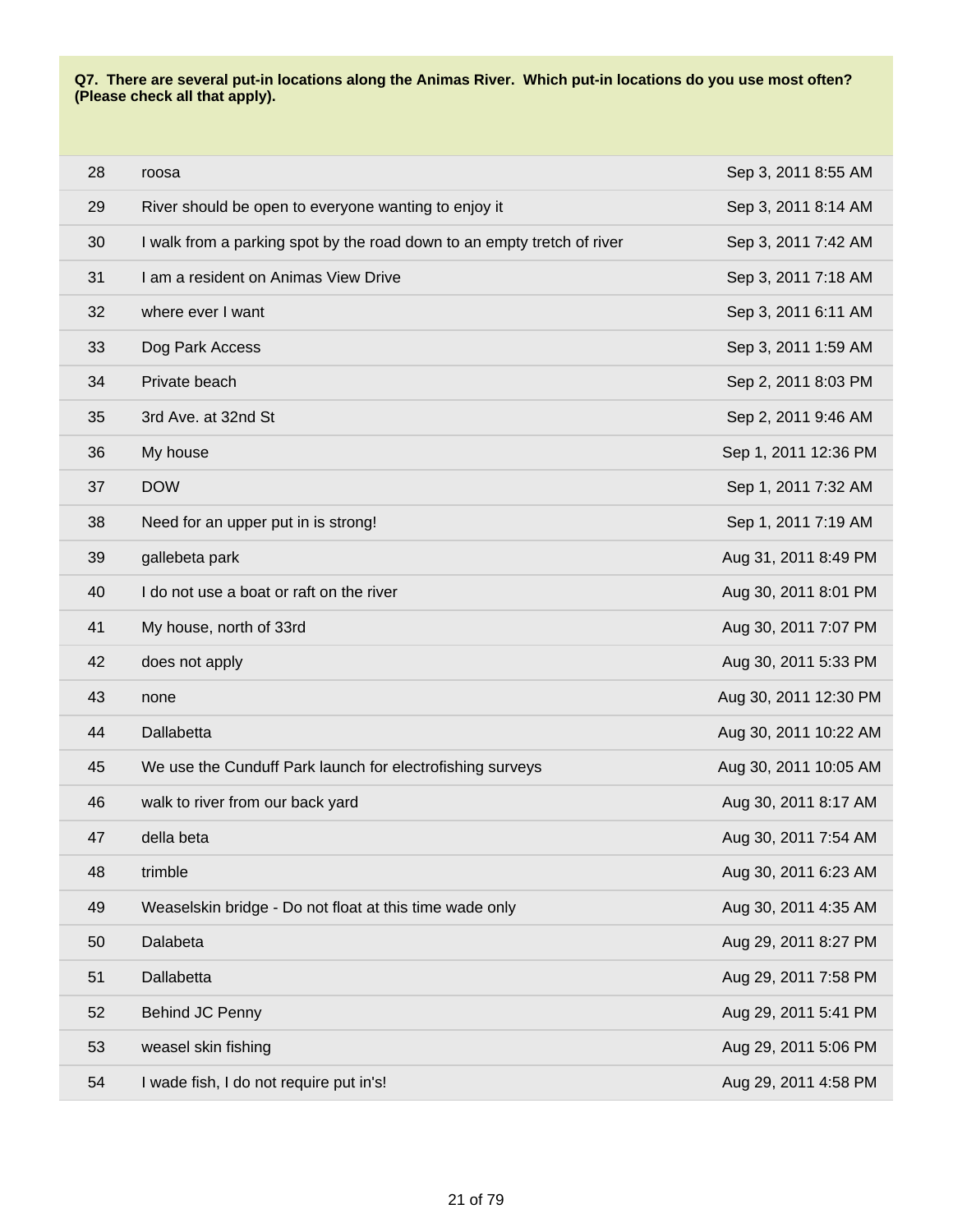#### **Q7. There are several put-in locations along the Animas River. Which put-in locations do you use most often? (Please check all that apply).**

| 55 | Rockwood Gorge                                            | Aug 29, 2011 4:25 PM  |
|----|-----------------------------------------------------------|-----------------------|
| 56 | I don't use any of them. I fish from the bank and wading. | Aug 29, 2011 4:14 PM  |
| 57 | all over - I fish and photograph                          | Aug 29, 2011 3:59 PM  |
| 58 | I don't "put in"                                          | Aug 29, 2011 2:48 PM  |
| 59 | friends back yards                                        | Aug 29, 2011 2:21 PM  |
| 60 | private property                                          | Aug 29, 2011 1:31 PM  |
| 61 | Fishing by the hatchery and below Santa Rita              | Aug 29, 2011 1:23 PM  |
| 62 | friends' private put-in above 33rd St.                    | Aug 29, 2011 1:12 PM  |
| 63 | access behind my house off the river trail                | Aug 29, 2011 1:02 PM  |
| 64 | don't use put-ins                                         | Aug 29, 2011 11:56 AM |
| 65 | west of Home Depot & the one below it                     | Aug 29, 2011 11:55 AM |
| 66 | hatchery                                                  | Aug 28, 2011 9:11 PM  |
| 67 | 4crs                                                      | Aug 27, 2011 11:37 AM |

| $\mathbf{1}$   | 32nd St. access to river but its getting crowded every day                                | Sep 30, 2011 1:55 PM  |
|----------------|-------------------------------------------------------------------------------------------|-----------------------|
| $\overline{2}$ | Santa rita, fishing access                                                                | Sep 30, 2011 7:44 AM  |
| 3              | Best trailer access                                                                       | Sep 29, 2011 6:36 PM  |
| $\overline{4}$ | 33rd street because it is close to my home, I have access to flat water or<br>whitewater; | Sep 28, 2011 8:22 PM  |
| 5              | Smelter Rapid-white water and at 33rd street to paddle up stream in the flat<br>water.    | Sep 28, 2011 4:04 PM  |
| 6              | 33rd                                                                                      | Sep 28, 2011 12:42 PM |
| $\overline{7}$ | 33rd, river experience                                                                    | Sep 27, 2011 2:18 PM  |
| 8              | Santa Rita Park; Whitewater park usage                                                    | Sep 27, 2011 11:59 AM |
| 9              | longer run of rapids to play in                                                           | Sep 27, 2011 10:44 AM |
| 10             | 32nd Stgreat location.                                                                    | Sep 27, 2011 7:48 AM  |
|                |                                                                                           |                       |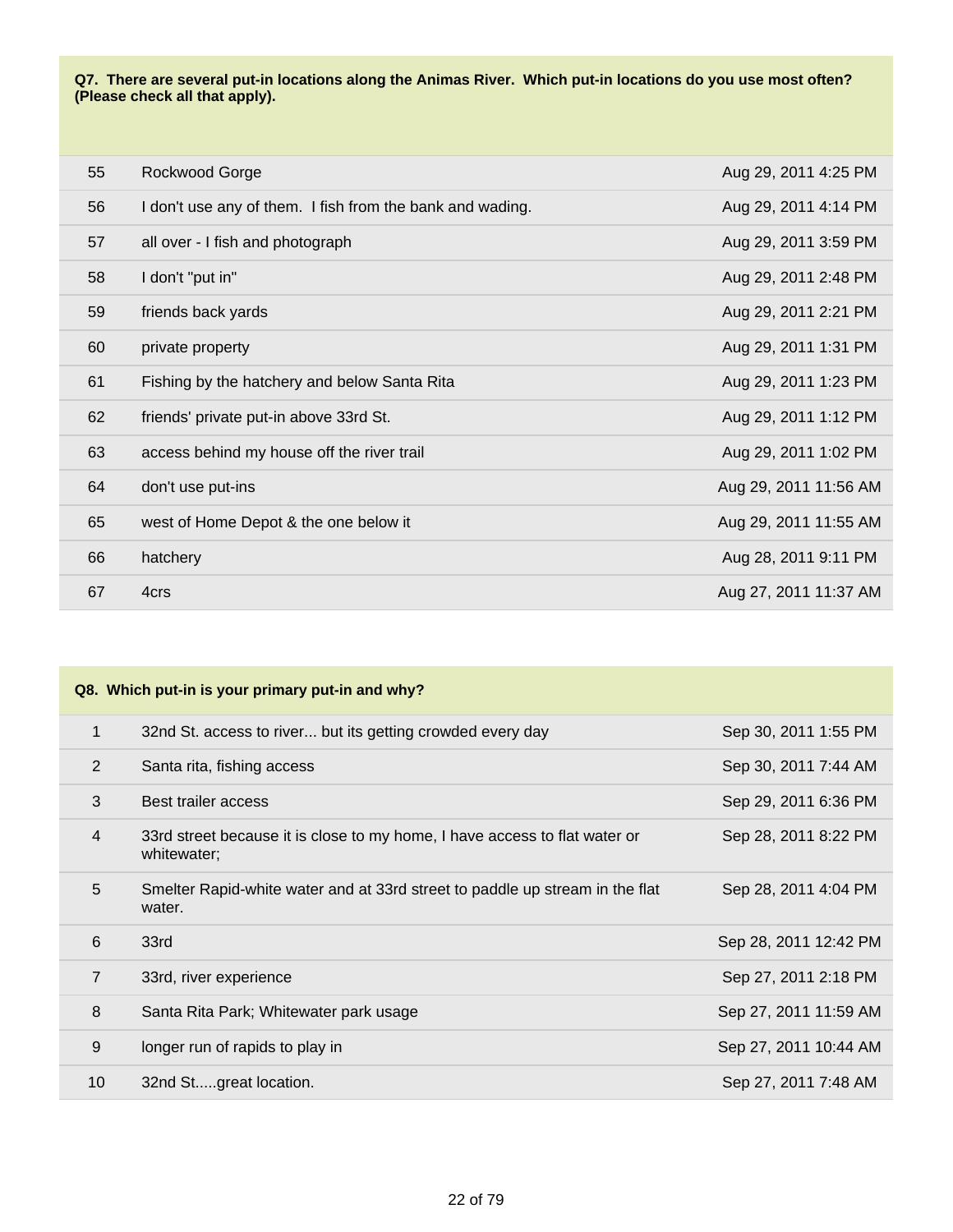| Q8. Which put-in is your primary put-in and why? |                                                                                                                                                                                                                                                                                                                                                                                                                                                          |                       |
|--------------------------------------------------|----------------------------------------------------------------------------------------------------------------------------------------------------------------------------------------------------------------------------------------------------------------------------------------------------------------------------------------------------------------------------------------------------------------------------------------------------------|-----------------------|
| 11                                               | 33rd is fun and a good starting point                                                                                                                                                                                                                                                                                                                                                                                                                    | Sep 26, 2011 7:56 PM  |
| 12                                               | 33rd St, Length of trip                                                                                                                                                                                                                                                                                                                                                                                                                                  | Sep 26, 2011 5:52 PM  |
| 13                                               | Santa Rita - nearest the best whitewater features, easy parking/access on public<br>land, drinking water/facilities nearby. Within view of the scenic ALP-Lite pumping<br>station                                                                                                                                                                                                                                                                        | Sep 26, 2011 12:42 PM |
| 14                                               | Santa Rita for ww park.                                                                                                                                                                                                                                                                                                                                                                                                                                  | Sep 26, 2011 11:50 AM |
| 15                                               | Santa Rita for park and play kayaking                                                                                                                                                                                                                                                                                                                                                                                                                    | Sep 26, 2011 9:19 AM  |
| 16                                               | 33rd due to you can go up or down depending on flow                                                                                                                                                                                                                                                                                                                                                                                                      | Sep 26, 2011 8:07 AM  |
| 17                                               | 29th street because of the trolley                                                                                                                                                                                                                                                                                                                                                                                                                       | Sep 26, 2011 6:30 AM  |
| 18                                               | 9th st when kayaking, 32nd when rafting take out behind 4 corners river sports                                                                                                                                                                                                                                                                                                                                                                           | Sep 25, 2011 10:57 AM |
| 19                                               | 33rd street easy access                                                                                                                                                                                                                                                                                                                                                                                                                                  | Sep 24, 2011 5:47 PM  |
| 20                                               | 33rd street, Easy to put raft in the water.                                                                                                                                                                                                                                                                                                                                                                                                              | Sep 24, 2011 12:01 PM |
| 21                                               | 33rd street because it has the best legal access to a flat water start before you<br>hit the rapids.                                                                                                                                                                                                                                                                                                                                                     | Sep 23, 2011 7:56 PM  |
| 22                                               | the road and river edge is being eroded by the large commercial river rafting<br>vehicles. It needs restoration and road repair and less traffic. There is a sign<br>that says 'no trucks over 7,000 pounds', but the busses weigh more than that.<br>This survey only allows for one answer and in this put in during summer months<br>there are people here all day long and holidays and weekends. There needs to<br>be a huge reduction in use here. | Sep 23, 2011 12:44 PM |
| 23                                               | lol @ trying to park near 33rd                                                                                                                                                                                                                                                                                                                                                                                                                           | Sep 22, 2011 12:41 PM |
| 24                                               | We live nearby                                                                                                                                                                                                                                                                                                                                                                                                                                           | Sep 22, 2011 10:56 AM |
| 25                                               | 33rd - longest run                                                                                                                                                                                                                                                                                                                                                                                                                                       | Sep 21, 2011 11:57 PM |
| 26                                               | 33rd street. Because the Beach up North off of Animas View Dr. was closed<br>down due to stupid people littering.                                                                                                                                                                                                                                                                                                                                        | Sep 21, 2011 2:58 PM  |
| 27                                               | Closest to home                                                                                                                                                                                                                                                                                                                                                                                                                                          | Sep 21, 2011 8:00 AM  |
| 28                                               | Easiest river access, calm water for put-in.                                                                                                                                                                                                                                                                                                                                                                                                             | Sep 21, 2011 7:15 AM  |
| 29                                               | Santa Rita- play park and slalom gates                                                                                                                                                                                                                                                                                                                                                                                                                   | Sep 20, 2011 2:33 PM  |
| 30                                               | * 33rd Street gives you the longest float                                                                                                                                                                                                                                                                                                                                                                                                                | Sep 20, 2011 12:46 PM |
| 31                                               | 33rd. Makes for the longest float.                                                                                                                                                                                                                                                                                                                                                                                                                       | Sep 20, 2011 7:54 AM  |
| 32                                               | 33rd because it's close to my house (it's good I can walk because parking is<br>always so congested there)                                                                                                                                                                                                                                                                                                                                               | Sep 19, 2011 11:54 AM |
| 33                                               | See above.                                                                                                                                                                                                                                                                                                                                                                                                                                               | Sep 18, 2011 7:06 PM  |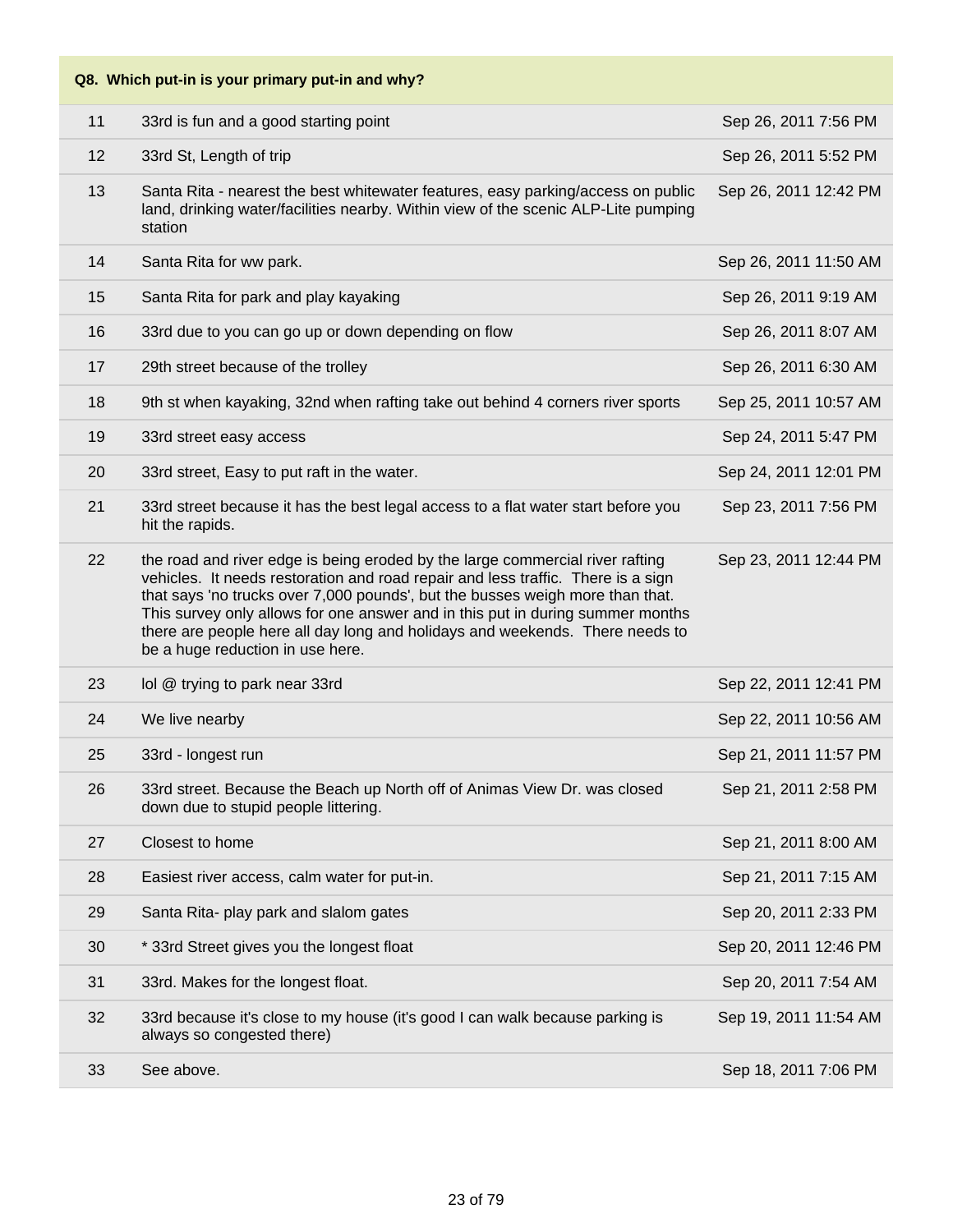| 34 | low congestion                                                                                                                                                                                                                        | Sep 16, 2011 2:56 PM  |
|----|---------------------------------------------------------------------------------------------------------------------------------------------------------------------------------------------------------------------------------------|-----------------------|
| 35 | 33rd - longer float                                                                                                                                                                                                                   | Sep 16, 2011 9:13 AM  |
| 36 | santa rita for slalom boats and play boats, 33rd for upriver paddling, peace and<br>quiet, and nature viewing                                                                                                                         | Sep 15, 2011 2:47 PM  |
| 37 | Smelter Rapid and below. That'd where the rapid are. Additionally, I use quiet flat<br>water area north of 33rd St for its serenity. However, this area is becoming<br>grossly overcrowded with tubers who are often noisy and drunk. | Sep 15, 2011 11:07 AM |
| 38 | 29th seems less crowded than 32nd                                                                                                                                                                                                     | Sep 15, 2011 10:15 AM |
| 39 | Foot bridge by the Rec Center. It's easier to park at the Rec. and just walk down<br>to the river trail.                                                                                                                              | Sep 14, 2011 7:27 PM  |
| 40 | better strech                                                                                                                                                                                                                         | Sep 13, 2011 9:45 PM  |
| 41 | 33rd, if you us 29th and you and wife are going you cant carry your raft to the<br>river,                                                                                                                                             | Sep 13, 2011 9:09 PM  |
| 42 | 33rd st, good section of the river for tubing                                                                                                                                                                                         | Sep 13, 2011 3:03 PM  |
| 43 | 33rd. Longest trip. Nice put-in.                                                                                                                                                                                                      | Sep 13, 2011 12:39 PM |
| 44 | 33rd, to boat the longest stretch of river                                                                                                                                                                                            | Sep 12, 2011 8:15 PM  |
| 45 | 33rd street, easy access, longest float                                                                                                                                                                                               | Sep 12, 2011 10:45 AM |
| 46 | 33rd - doing the town run and taking out before Smelter (at 9th)                                                                                                                                                                      | Sep 10, 2011 1:02 PM  |
| 47 | 33rd, longest run. nothing up higher for slow water for family                                                                                                                                                                        | Sep 9, 2011 8:44 PM   |
| 48 | 33rd because it is the most northbound. Being able to put in between 33rd and<br>Trimble would be excellent.                                                                                                                          | Sep 9, 2011 9:43 AM   |
| 49 | 29th street put in because i am a m2w guide                                                                                                                                                                                           | Sep 8, 2011 2:33 PM   |
| 50 | I like to go for longer river runs. so I typically put on at 33nd if it is too busy or<br>the river is lower i put on at Fish Hatchery area.                                                                                          | Sep 8, 2011 2:28 PM   |
| 51 | 33 st, it's the longest in town stretch                                                                                                                                                                                               | Sep 8, 2011 2:21 PM   |
| 52 | close to home                                                                                                                                                                                                                         | Sep 8, 2011 12:49 PM  |
| 53 | 29th street put in it is the pit-in that my company uses ever trip all season                                                                                                                                                         | Sep 8, 2011 12:38 PM  |
| 54 | Convenience of the 33rd put in. I live near it. 29th would be preferable as it<br>handles the crowds much better.                                                                                                                     | Sep 8, 2011 11:43 AM  |
| 55 | 33rd Street because I like the location                                                                                                                                                                                               | Sep 8, 2011 11:38 AM  |
| 56 | Probably the 29th Street put in as it is less crowded                                                                                                                                                                                 | Sep 7, 2011 6:29 PM   |
| 57 | 29th, it is easy and not crowded                                                                                                                                                                                                      | Sep 7, 2011 2:52 PM   |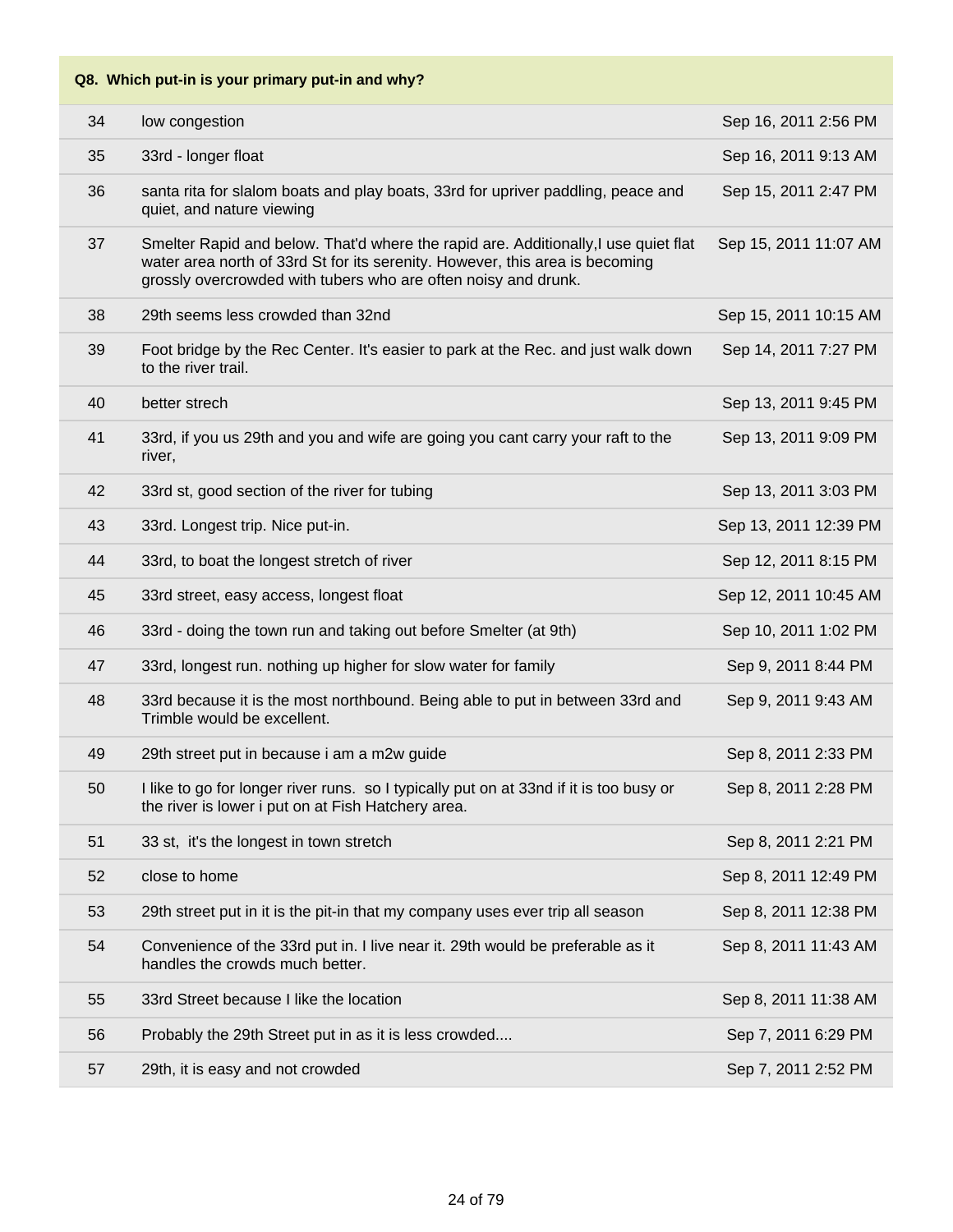| 58 | 33rd street due to the ease of access, and non conflict with Animas River Trail<br>users, also allows for longer river run than southern launch sites.                                                                                                   | Sep 7, 2011 12:27 PM |
|----|----------------------------------------------------------------------------------------------------------------------------------------------------------------------------------------------------------------------------------------------------------|----------------------|
| 59 | for tubing, 33rd street                                                                                                                                                                                                                                  | Sep 7, 2011 8:57 AM  |
| 60 | 33rd street, easy to unload raft and gives longest run                                                                                                                                                                                                   | Sep 7, 2011 5:42 AM  |
| 61 | 33rd for rafting - easy of turn around. 6th street and below for fishing                                                                                                                                                                                 | Sep 6, 2011 8:28 PM  |
| 62 | Depends on the activity, duration, goal for the day, and crew of family/friends.                                                                                                                                                                         | Sep 6, 2011 8:02 PM  |
| 63 | 33rd, get longest trip, good quick day runs to Santarita or longer ones to Home<br>depot bridge                                                                                                                                                          | Sep 6, 2011 7:31 PM  |
| 64 | 33rd street because I live near there                                                                                                                                                                                                                    | Sep 6, 2011 5:30 PM  |
| 65 | 9th, cause the best boating is below                                                                                                                                                                                                                     | Sep 6, 2011 12:07 PM |
| 66 | 29th street, lack of congestion                                                                                                                                                                                                                          | Sep 6, 2011 11:30 AM |
| 67 | I wade fish mostly                                                                                                                                                                                                                                       | Sep 6, 2011 11:03 AM |
| 68 | 29th - easy                                                                                                                                                                                                                                              | Sep 6, 2011 10:40 AM |
| 69 | 9th Street because I hate hiking my boat up to the put in at Santa Rita                                                                                                                                                                                  | Sep 6, 2011 10:37 AM |
| 70 | 29th--because of the ease of drop-off and the room alloted for drop-off.                                                                                                                                                                                 | Sep 6, 2011 10:18 AM |
| 71 | Santa Rita For Park and Play kayaking, 9th for high water Above 3500cfs kayak<br>and rafting, then 33rd for float fishing and family rafting once water levels receed<br>@ or below 1200cfs. Fall and winter @33 for upstream SUP and Kayak<br>sessions. | Sep 6, 2011 9:55 AM  |
| 72 | 33rd Street, longest run                                                                                                                                                                                                                                 | Sep 6, 2011 9:51 AM  |
| 73 | No preference. Spot dependent on activity. Parking always a plus.                                                                                                                                                                                        | Sep 6, 2011 8:23 AM  |
| 74 | 33rd street because it has a large pull in to drop off your raft                                                                                                                                                                                         | Sep 6, 2011 7:15 AM  |
| 75 | 33rd st, because it's convienent                                                                                                                                                                                                                         | Sep 6, 2011 7:07 AM  |
| 76 | 33rd I like to float through town when I float Durango.                                                                                                                                                                                                  | Sep 5, 2011 10:18 PM |
| 77 | 33rd street, because there are some good warm up rapids on this section for<br>some of the beginners in our group, and it gives us a longer trip                                                                                                         | Sep 5, 2011 9:03 PM  |
| 78 | 33rd because it is the most northern entry allowing for longer trips down the river                                                                                                                                                                      | Sep 5, 2011 8:31 PM  |
| 79 | 33rd & 29th, because they are closest to my home.                                                                                                                                                                                                        | Sep 5, 2011 7:07 PM  |
| 80 | 29th-parking and less people than at 32nd                                                                                                                                                                                                                | Sep 5, 2011 6:13 PM  |
| 81 |                                                                                                                                                                                                                                                          |                      |
|    | 33 st. cause it gives you the longest run                                                                                                                                                                                                                | Sep 5, 2011 4:56 PM  |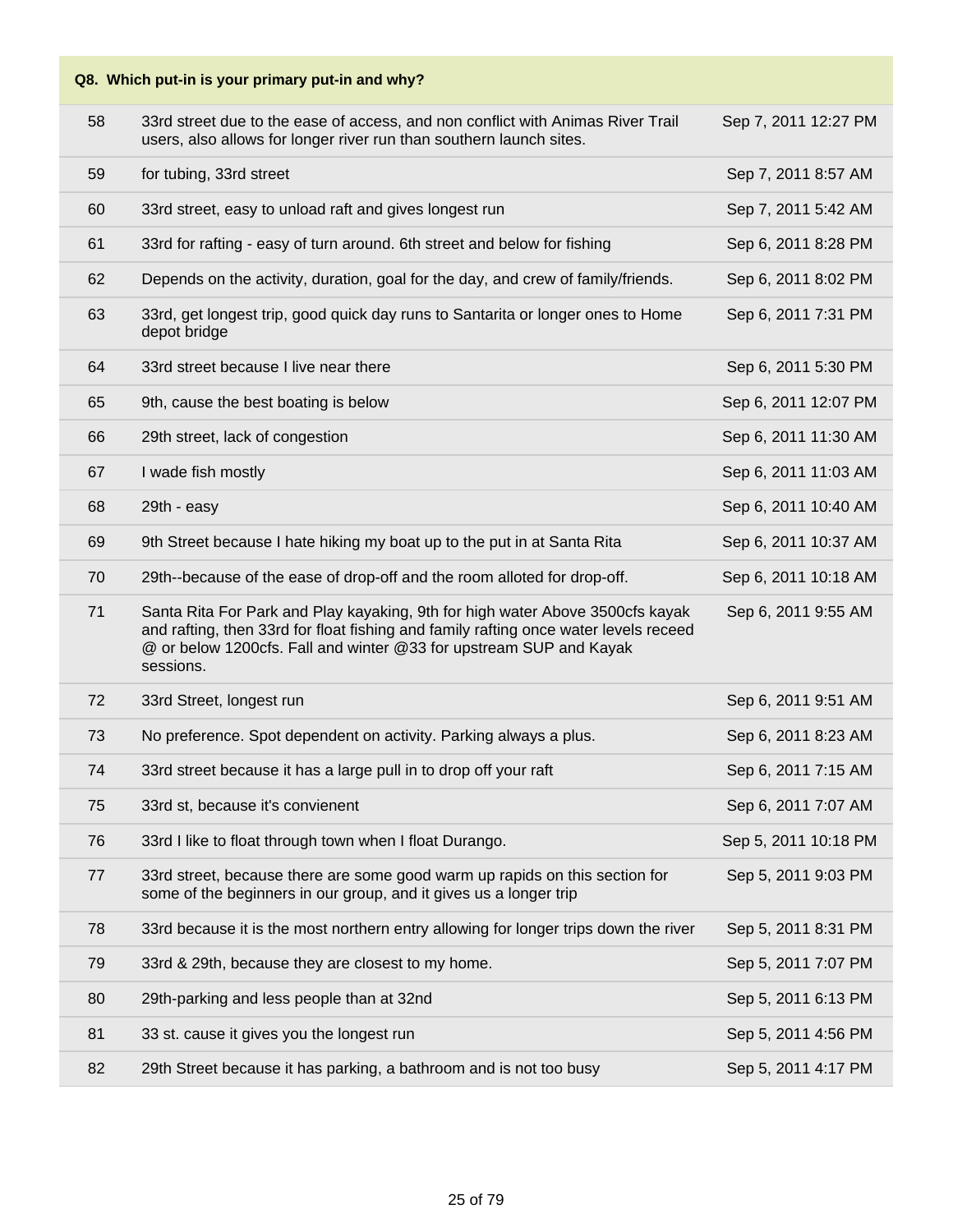| Q8. Which put-in is your primary put-in and why? |                                                                                                                                        |                      |
|--------------------------------------------------|----------------------------------------------------------------------------------------------------------------------------------------|----------------------|
| 83                                               | 33rd because it's large and allows access to all the rapids. It also offers access<br>to the slower upper water.                       | Sep 5, 2011 3:55 PM  |
| 84                                               | I like this put in access because all of the flat water is avoided and kayaks easily<br>have enough room and privacy while putting in. | Sep 5, 2011 9:59 AM  |
| 85                                               | 33rd Street because it is practically provides the longest float.                                                                      | Sep 5, 2011 9:11 AM  |
| 86                                               | I live on E 29th so much of my activities start there. Park and play kayaking at<br>santa rita.                                        | Sep 5, 2011 5:04 AM  |
| 87                                               | 32nd Street. This is the easiest put-in to access with a trailer and has the most<br>parking avaliable                                 | Sep 4, 2011 9:51 PM  |
| 88                                               | 29th-less busy, fewer assholes.                                                                                                        | Sep 4, 2011 3:00 PM  |
| 89                                               | 29th, it's easier for us and what we want to do.                                                                                       | Sep 4, 2011 1:13 PM  |
| 90                                               | 33rd St. because it is most convenient and you can enjoy more of the river                                                             | Sep 4, 2011 12:23 PM |
| 91                                               | easy access and lots of parking                                                                                                        | Sep 4, 2011 10:49 AM |
| 92                                               | 29th so commercial groups can use 33rd                                                                                                 | Sep 4, 2011 10:24 AM |
| 93                                               | Close to home                                                                                                                          | Sep 4, 2011 9:15 AM  |
| 94                                               | 33rd, longest run of the river through town                                                                                            | Sep 3, 2011 11:20 PM |
| 95                                               | North of 33rd and take out at 33rd. Because the slow float is ideal for tubes, if<br>not rafts.                                        | Sep 3, 2011 10:49 PM |
| 96                                               | 32nd St. Its where I grew up.                                                                                                          | Sep 3, 2011 10:21 PM |
| 97                                               | longest ride, good parking.                                                                                                            | Sep 3, 2011 9:59 PM  |
| 98                                               | high water 32nd street - length of run for kayaking Santa rita play park - for<br>kayaking                                             | Sep 3, 2011 9:29 PM  |
| 99                                               | 29th St because you don't have to deal with the uptight, unpleasant and rude<br>commercial outfitters.                                 | Sep 3, 2011 8:50 PM  |
| 100                                              | 33rd - It has a ramp that accommodates a trailer                                                                                       | Sep 3, 2011 8:04 PM  |
| 101                                              | 29th. Easy in and parking                                                                                                              | Sep 3, 2011 7:14 PM  |
| 102                                              | 33rd to extend the length of the trip.                                                                                                 | Sep 3, 2011 7:09 PM  |
| 103                                              | 33rd because I like getting that stretch of the river good warm up for kayaking                                                        | Sep 3, 2011 6:42 PM  |
| 104                                              | 33rd. Sometimes I go inflated so I need acsess that I can back down. If I am not<br>inflated one of my freinds probably is             | Sep 3, 2011 5:24 PM  |
| 105                                              | 33rd, just is.                                                                                                                         | Sep 3, 2011 4:55 PM  |
| 106                                              | Park and Play is Santa Rita. Short town run is 9th street.                                                                             | Sep 3, 2011 4:50 PM  |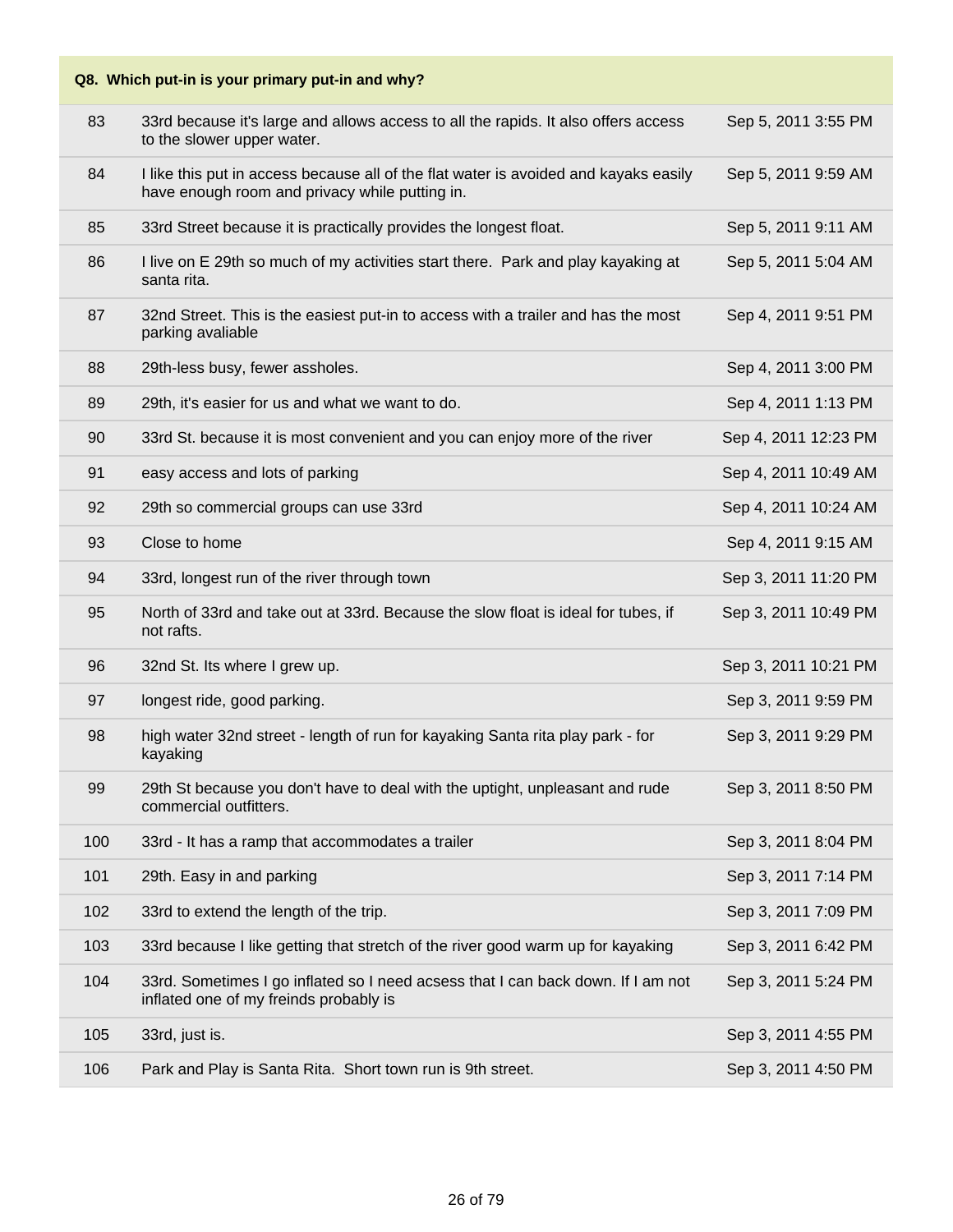| 107 | Behind North City Market so I can get a long tube ride and can have the river<br>trail to walk on when done.                                                                            | Sep 3, 2011 4:30 PM  |
|-----|-----------------------------------------------------------------------------------------------------------------------------------------------------------------------------------------|----------------------|
| 108 | 33rd convenient                                                                                                                                                                         | Sep 3, 2011 3:43 PM  |
| 109 | Baker's Bridge area bc it's further to canoe down to town                                                                                                                               | Sep 3, 2011 1:52 PM  |
| 110 | 29 th easy access                                                                                                                                                                       | Sep 3, 2011 1:44 PM  |
| 111 | 29th is generally less crowded and closer to my house                                                                                                                                   | Sep 3, 2011 1:29 PM  |
| 112 | 33rd Street It is most accessible and, with the in town put-ins only, has the most<br>river for the time involved.                                                                      | Sep 3, 2011 1:11 PM  |
| 113 | Tremble Ln. I like the long run.                                                                                                                                                        | Sep 3, 2011 12:43 PM |
| 114 | Evenly use Memorial and Santa Rita throughout summer depending on water<br>level                                                                                                        | Sep 3, 2011 12:15 PM |
| 115 | 33rd street, I live nearby and it's the best boat launch                                                                                                                                | Sep 3, 2011 12:08 PM |
| 116 | 29th- less crowded.                                                                                                                                                                     | Sep 3, 2011 11:55 AM |
| 117 | 33rd street-ease of use/accessibility                                                                                                                                                   | Sep 3, 2011 11:48 AM |
| 118 | 33rd because of the parking.                                                                                                                                                            | Sep 3, 2011 11:33 AM |
| 119 | 33rd Street. Convienence and location.                                                                                                                                                  | Sep 3, 2011 11:15 AM |
| 120 | 33rd St. for a long casual float, then Santa Rita Park for short thrilling floats.                                                                                                      | Sep 3, 2011 11:11 AM |
| 121 | No primary                                                                                                                                                                              | Sep 3, 2011 11:08 AM |
| 122 | 33 rd st. Close to home                                                                                                                                                                 | Sep 3, 2011 10:22 AM |
| 123 | 33rd, easy access and longer float.                                                                                                                                                     | Sep 3, 2011 10:02 AM |
| 124 | 33rd Street because it is close to where I live; and I like to get out at 9th Street<br>(33rd to 9th is a good amount of time to be floating).                                          | Sep 3, 2011 9:53 AM  |
| 125 | 29th street; less busy. I think the town should put in another put-in; maybe above<br>32nd street and designate one for commercial put-ins only. That would solve a<br>lot of problems. | Sep 3, 2011 9:51 AM  |
| 126 | 29th St - length of float trip                                                                                                                                                          | Sep 3, 2011 9:08 AM  |
| 127 | For swimming, I usually go to the slow area behind the high school.                                                                                                                     | Sep 3, 2011 9:02 AM  |
| 128 | Get the most out of the river when I out in at 33rd. It's a calm and easy place to<br>put in.                                                                                           | Sep 3, 2011 8:59 AM  |
| 129 | 33rd st because I live right there.                                                                                                                                                     | Sep 3, 2011 8:55 AM  |
| 130 | best whitewater play is below Roosa                                                                                                                                                     | Sep 3, 2011 8:55 AM  |
| 131 | dont get into river just a spectator                                                                                                                                                    | Sep 3, 2011 8:48 AM  |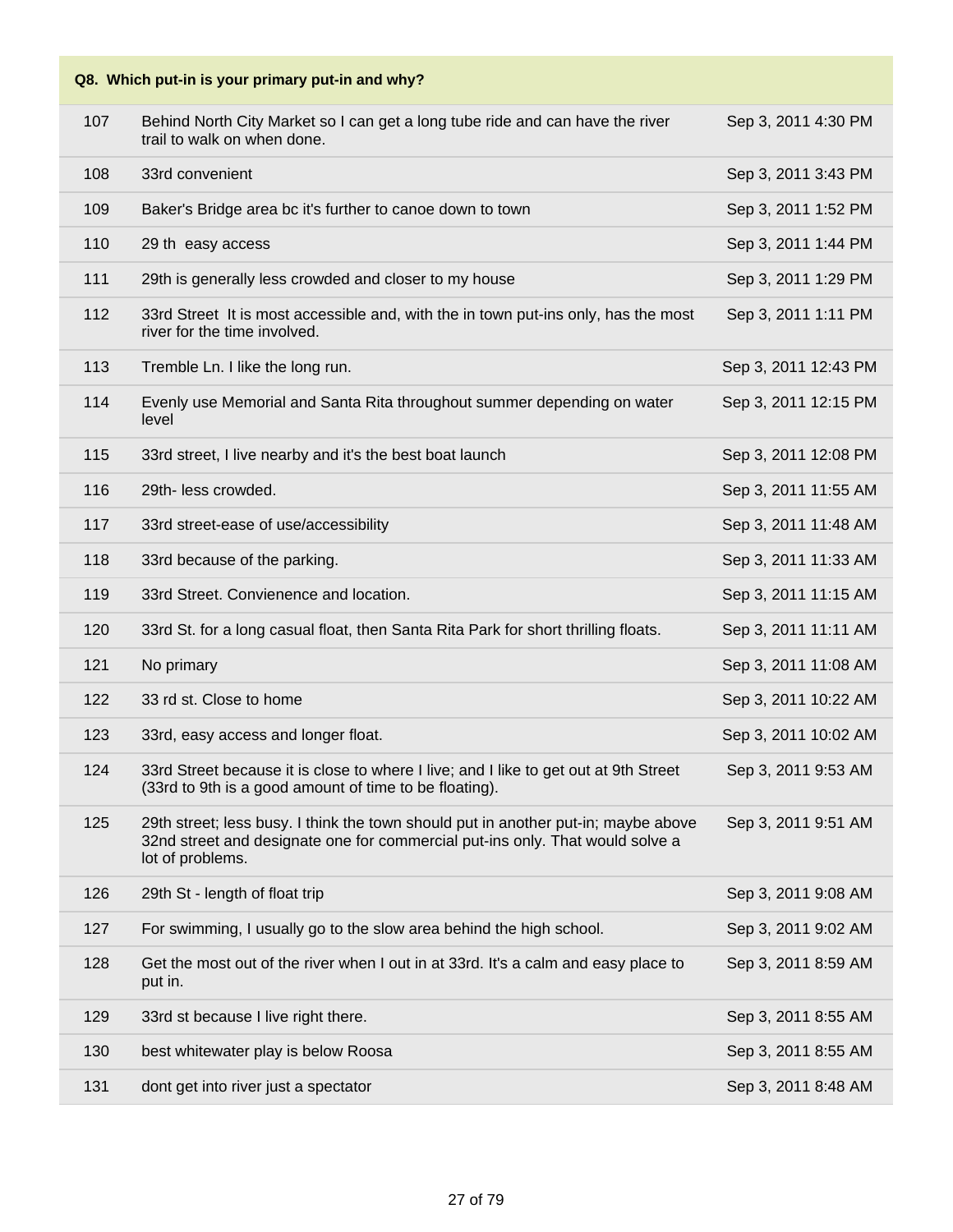| Q8. Which put-in is your primary put-in and why? |                                                                                                                                                  |                      |
|--------------------------------------------------|--------------------------------------------------------------------------------------------------------------------------------------------------|----------------------|
| 132                                              | 29th St. due to several put in options and easy walk-in.                                                                                         | Sep 3, 2011 8:43 AM  |
| 133                                              | 32nd, I live 1/2 mile north and I prefer more time and miles on the river. I will<br>also paddle upstream when the water to low to avoid tubers. | Sep 3, 2011 8:40 AM  |
| 134                                              | 33 Street is most convenient                                                                                                                     | Sep 3, 2011 7:37 AM  |
| 135                                              | cause its to crowded                                                                                                                             | Sep 3, 2011 7:36 AM  |
| 136                                              | 29th st. begin river trail near home, and fishing                                                                                                | Sep 3, 2011 7:34 AM  |
| 137                                              | I work for a commercial company and this is the easiest put-in for us to access.<br>Also, it's the highest up on the river we can go.            | Sep 3, 2011 7:30 AM  |
| 138                                              | 33rd easy access, deep swimming area                                                                                                             | Sep 3, 2011 7:17 AM  |
| 139                                              | 33rd, parking, access, etc                                                                                                                       | Sep 3, 2011 7:16 AM  |
| 140                                              | 33rd, it is fun to hang out and watch the action. It is close to my house, and i like<br>the atmosphere.                                         | Sep 3, 2011 7:12 AM  |
| 141                                              | 29th because we fill up at the Center and walk accross the bridge. Easiest put in.                                                               | Sep 3, 2011 7:03 AM  |
| 142                                              | 33rd Street. Convenient location and proximity to fun rapids through the City-<br>stretch                                                        | Sep 3, 2011 7:02 AM  |
| 143                                              | 32nd street because I can back my trailer to the river's edge. My boat is large<br>and heavy and very diifficult tocarry with only 3 or 4 people | Sep 3, 2011 6:58 AM  |
| 144                                              | 33rd longest trip                                                                                                                                | Sep 3, 2011 6:39 AM  |
| 145                                              | 33rd=longer trip                                                                                                                                 | Sep 3, 2011 6:11 AM  |
| 146                                              | 29th is the easiest for us and we can walk back up on the river trail                                                                            | Sep 3, 2011 6:11 AM  |
| 147                                              | 33 street, because it gives the longest run                                                                                                      | Sep 3, 2011 5:17 AM  |
| 148                                              | 33rd, because it is north of town, is easy to access and offers calm waters                                                                      | Sep 3, 2011 5:16 AM  |
| 149                                              | 33rd is a great spot, even if it annoys a few rich folk                                                                                          | Sep 3, 2011 5:14 AM  |
| 150                                              | Only place you will allow                                                                                                                        | Sep 3, 2011 1:59 AM  |
| 151                                              | Usually put in at our beach and get out on 33rd St                                                                                               | Sep 2, 2011 8:03 PM  |
| 152                                              | 33rd st                                                                                                                                          | Sep 2, 2011 4:02 PM  |
| 153                                              | 33rd. Easiest access and maximizes river miles.                                                                                                  | Sep 2, 2011 3:51 PM  |
| 154                                              | 33rd, really the only one                                                                                                                        | Sep 2, 2011 12:08 PM |
| 155                                              | Santa Rita, fishing                                                                                                                              | Sep 2, 2011 11:48 AM |
| 156                                              | because we often go upstream, 33rd is best option for put in and take out.                                                                       | Sep 2, 2011 11:40 AM |
| 157                                              | 29th street for downstream ducky, very nice, plenty of room, not as crowded,                                                                     | Sep 2, 2011 9:08 AM  |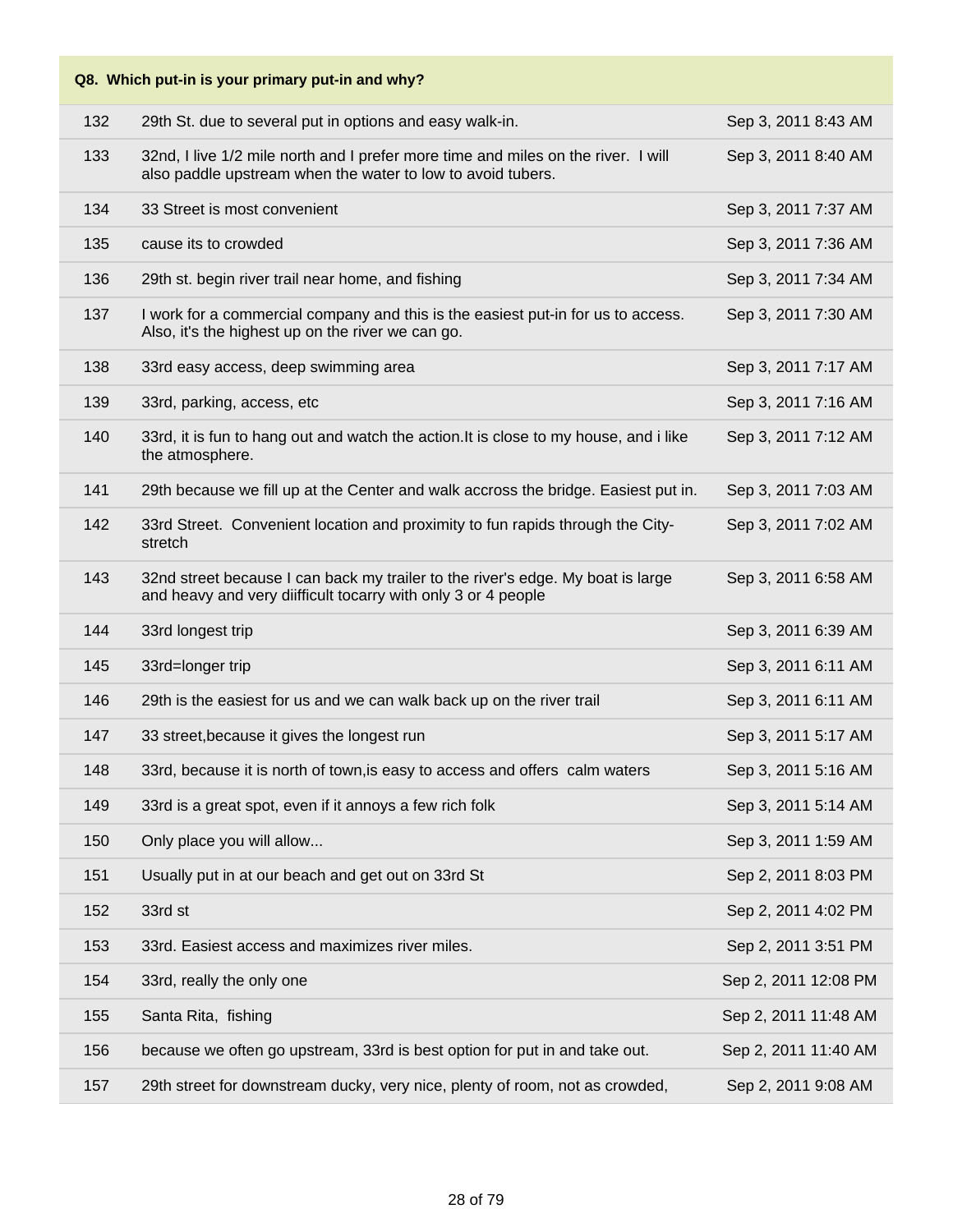river easily accessible, good parking, nice eddy to launch in

| 158 | 29th - access and away from the filth at 33rd                                                                                                                                                                                           | Sep 2, 2011 8:37 AM   |
|-----|-----------------------------------------------------------------------------------------------------------------------------------------------------------------------------------------------------------------------------------------|-----------------------|
| 159 | 33rd St because it is easy access and it gives the opportunity for a full trip for<br>everyone.                                                                                                                                         | Sep 1, 2011 9:07 PM   |
| 160 | Use them all, depends                                                                                                                                                                                                                   | Sep 1, 2011 2:32 PM   |
| 161 | 32nd because there is no boat ramp access further up stream                                                                                                                                                                             | Sep 1, 2011 1:07 PM   |
| 162 | 33rd Street/29th Street because it offers a longer paddle                                                                                                                                                                               | Sep 1, 2011 12:51 PM  |
| 163 | My house. Guess why.                                                                                                                                                                                                                    | Sep 1, 2011 12:36 PM  |
| 164 | 33rd, like the section of river below there                                                                                                                                                                                             | Sep 1, 2011 12:07 PM  |
| 165 | The Kayak Park is there and thats what I use most                                                                                                                                                                                       | Sep 1, 2011 11:04 AM  |
| 166 | I will typically 'put in' at the santa rita park, because I am just playing in that<br>section of the river.                                                                                                                            | Sep 1, 2011 10:11 AM  |
| 167 | 33rd Street because I live there and it is an easy walk. I am concerned about<br>the safety of my kids in that area (I don't let them go to the river by themselves)<br>as there are always suspicious people hanging around that area. | Sep 1, 2011 9:46 AM   |
| 168 | 32nd street                                                                                                                                                                                                                             | Sep 1, 2011 9:12 AM   |
| 169 | Whitewater park for kayaking. 32nd Street for rafting.                                                                                                                                                                                  | Sep 1, 2011 8:50 AM   |
| 170 | DOW - skip the long flat run from 32nd                                                                                                                                                                                                  | Sep 1, 2011 7:32 AM   |
| 171 | 33rd - I teach kayaking and this is the most common put in for us - - we would<br>like to put in higher and out of the way though.                                                                                                      | Sep 1, 2011 7:19 AM   |
| 172 | 33rd street, because it makes for a longer run.                                                                                                                                                                                         | Sep 1, 2011 6:26 AM   |
| 173 | 32nd- raft- 33rd-paddleboard                                                                                                                                                                                                            | Sep 1, 2011 5:34 AM   |
| 174 | 32nd Street because of the "off to the side" tie off areas to get away from the<br>buses.                                                                                                                                               | Aug 31, 2011 10:22 PM |
| 175 | 33rd is largest and easiest to access                                                                                                                                                                                                   | Aug 31, 2011 9:36 PM  |
| 176 | Santa Rita because of the kayak park.                                                                                                                                                                                                   | Aug 31, 2011 9:15 PM  |
| 177 | 33rd Longest run easiest raft access                                                                                                                                                                                                    | Aug 31, 2011 8:49 PM  |
| 178 | 33rd street because i tube from 33rd street to 9th                                                                                                                                                                                      | Aug 31, 2011 8:49 PM  |
| 179 | Santa Rita, because I prefer surfing in the WW Park, and then running from the<br>Park down.                                                                                                                                            | Aug 31, 2011 8:30 PM  |
| 180 | It is near my house.                                                                                                                                                                                                                    | Aug 31, 2011 2:28 PM  |
| 181 | Convenient for me                                                                                                                                                                                                                       | Aug 31, 2011 10:33 AM |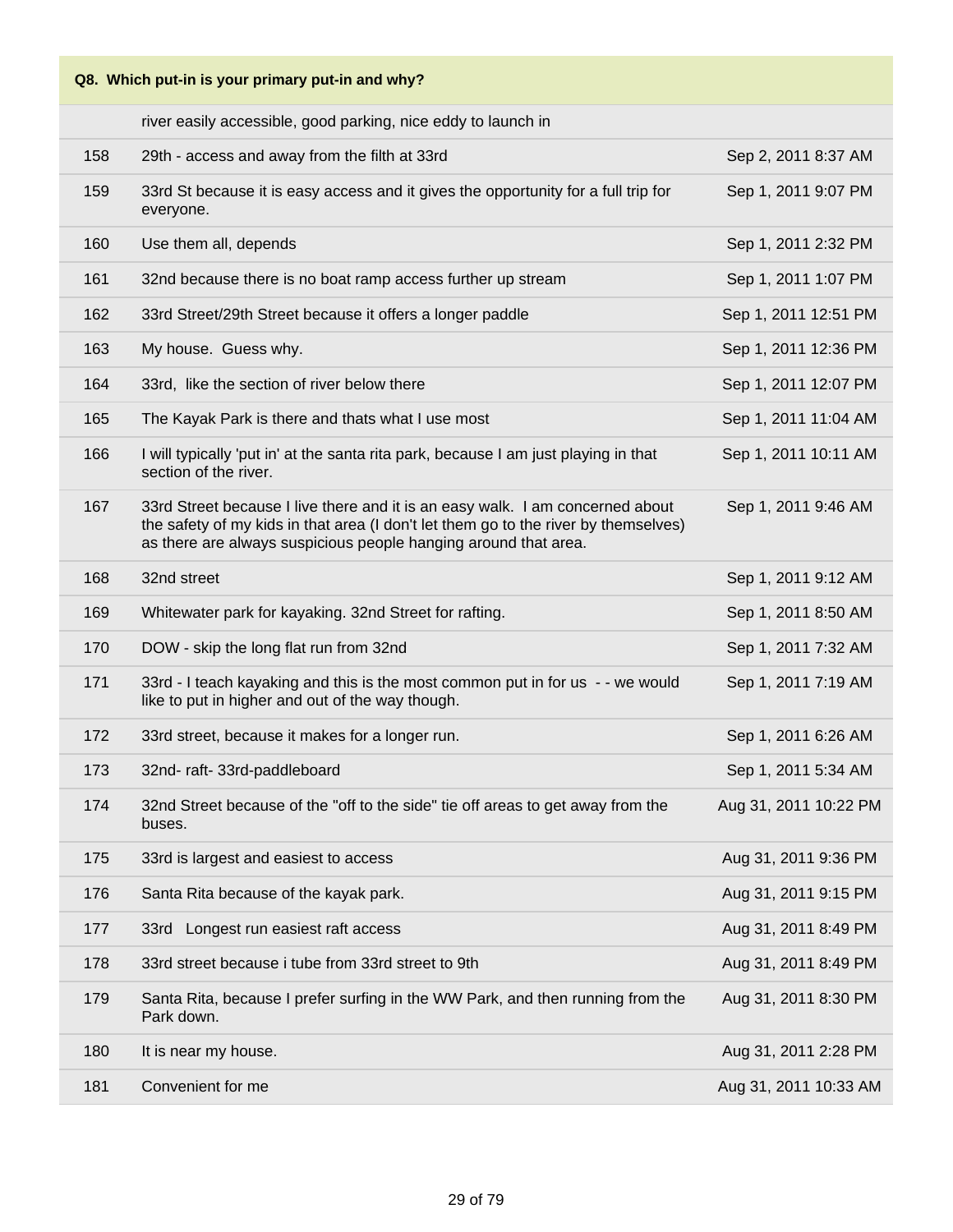| 182 | Santa Rita for the play park                                                                                                                                                                                                           | Aug 31, 2011 9:29 AM  |
|-----|----------------------------------------------------------------------------------------------------------------------------------------------------------------------------------------------------------------------------------------|-----------------------|
| 183 | Most I do is playboating or slalom kayaking in Santa Rita park                                                                                                                                                                         | Aug 31, 2011 8:31 AM  |
| 184 | where most guides take me                                                                                                                                                                                                              | Aug 31, 2011 7:21 AM  |
| 185 | 33rd because of the quiet float to start allowing for enough time to relax before<br>hitting the rapids.                                                                                                                               | Aug 31, 2011 6:38 AM  |
| 186 | north of 33rd because it's near my house, less crowded, safe, and no need for<br>shuttle.                                                                                                                                              | Aug 30, 2011 7:07 PM  |
| 187 | n/a                                                                                                                                                                                                                                    | Aug 30, 2011 5:33 PM  |
| 188 | 9th Street                                                                                                                                                                                                                             | Aug 30, 2011 4:45 PM  |
| 189 | 29 is best because of the grass and it is less busy                                                                                                                                                                                    | Aug 30, 2011 12:23 PM |
| 190 | top of whitewater section and easy access                                                                                                                                                                                              | Aug 30, 2011 12:03 PM |
| 191 | 33rd street because it has the most space for boaters (multiple) and provides the<br>longest paddle.                                                                                                                                   | Aug 30, 2011 10:58 AM |
| 192 | 29th St put in. Fewer raft companies use this put in. It's less crowded.                                                                                                                                                               | Aug 30, 2011 10:52 AM |
| 193 | Depends on the season and the vessel. Inflatable Kayak (IK) above 3000 cfs =<br>Santa Rita. IK below 3000 cfs = 29th. Almost always at 32nd or 29th if in a raft.<br>Almost always 32nd if in a tube, and I don't tube above 1000 cfs. | Aug 30, 2011 10:27 AM |
| 194 | 29th St. It offers a nice length of trip and you don't have to fight with as many<br>commercials to use it.                                                                                                                            | Aug 30, 2011 10:25 AM |
| 195 | 9th because its close to my home                                                                                                                                                                                                       | Aug 30, 2011 10:22 AM |
| 196 | 33rd and Cunduff Park for fish surveys and fish stocking                                                                                                                                                                               | Aug 30, 2011 10:05 AM |
| 197 | 33rd st. It is convenient and gives you the longest stretch on the river                                                                                                                                                               | Aug 30, 2011 9:41 AM  |
| 198 | closest to home, santa rita for fishing                                                                                                                                                                                                | Aug 30, 2011 9:08 AM  |
| 199 | 29th is so much nicer than 32nd. The rafting companies have taken 32nd street<br>over.                                                                                                                                                 | Aug 30, 2011 8:17 AM  |
| 200 | back yard - because it's really really close                                                                                                                                                                                           | Aug 30, 2011 8:17 AM  |
| 201 | 33 rd because it is the longest float                                                                                                                                                                                                  | Aug 30, 2011 8:12 AM  |
| 202 | 33rd for easy access and length of river it enables you to run.                                                                                                                                                                        | Aug 30, 2011 8:01 AM  |
| 203 | Dalla Beta - Less traffic, less idiots, access to UTE water for fishing.                                                                                                                                                               | Aug 30, 2011 7:54 AM  |
| 204 | 33rd, easy access and parking                                                                                                                                                                                                          | Aug 30, 2011 7:52 AM  |
| 205 | 33rd                                                                                                                                                                                                                                   | Aug 30, 2011 7:50 AM  |
| 206 | 33rd street because it is the most upstream put-in                                                                                                                                                                                     | Aug 30, 2011 7:41 AM  |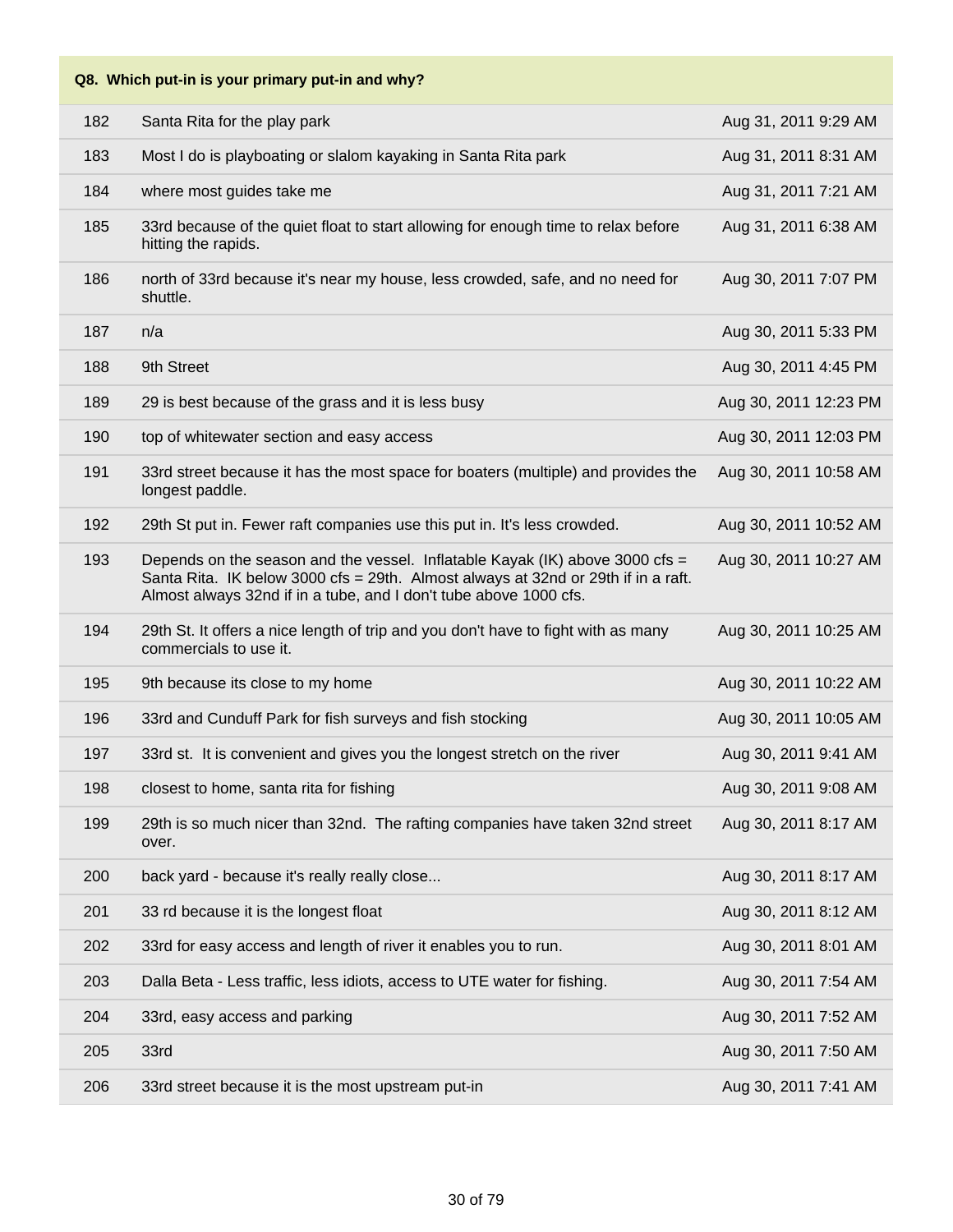|     | Q8. Which put-in is your primary put-in and why?                                |                       |
|-----|---------------------------------------------------------------------------------|-----------------------|
| 207 | Santa Rita because it is close to where we reside                               | Aug 30, 2011 7:38 AM  |
| 208 | 33rd for ease of access to go either upstream or downstream                     | Aug 30, 2011 7:34 AM  |
| 209 | Can do town trip w/ family                                                      | Aug 30, 2011 7:27 AM  |
| 210 | Santa Rita to use the WW park                                                   | Aug 30, 2011 7:25 AM  |
| 211 | 33rd. This is the best location for unloading an inflated boat.                 | Aug 30, 2011 7:11 AM  |
| 212 | trimble- close to home                                                          | Aug 30, 2011 6:23 AM  |
| 213 | 33rd, lond run                                                                  | Aug 30, 2011 5:20 AM  |
| 214 | Proximity to my NM home.                                                        | Aug 30, 2011 4:35 AM  |
| 215 | 29thtrying to avoid the craziness of 33rd street.                               | Aug 29, 2011 11:11 PM |
| 216 | 32 close to home                                                                | Aug 29, 2011 10:45 PM |
| 217 | 33rd street for ease of access to river, especially with trailer.               | Aug 29, 2011 9:22 PM  |
| 218 | It's close to my house                                                          | Aug 29, 2011 9:16 PM  |
| 219 | 33rd due to ease of put in.                                                     | Aug 29, 2011 9:11 PM  |
| 220 | 29th because 32 is too busy                                                     | Aug 29, 2011 9:09 PM  |
| 221 | Santa Rita - for the full bay float to Basin Creek                              | Aug 29, 2011 8:27 PM  |
| 222 | DOW, because it gets all the rapids and it is longer than 9th street.           | Aug 29, 2011 8:10 PM  |
| 223 | 33rd street as i need to make a full day of fishing                             | Aug 29, 2011 8:06 PM  |
| 224 | Dallabetta - best fishing, least traffic                                        | Aug 29, 2011 7:58 PM  |
| 225 | 33rd b/c it gives the longest trip                                              | Aug 29, 2011 7:45 PM  |
| 226 | 32nd street because of ease of put in                                           | Aug 29, 2011 7:11 PM  |
| 227 | 29th street, less crowded then 33rd usually.                                    | Aug 29, 2011 6:25 PM  |
| 228 | 32nd st, easy access                                                            | Aug 29, 2011 6:15 PM  |
| 229 | 33rd, longest float possible                                                    | Aug 29, 2011 6:14 PM  |
| 230 | n/a                                                                             | Aug 29, 2011 5:41 PM  |
| 231 | North of 32nd because I live up there!!                                         | Aug 29, 2011 5:16 PM  |
| 232 | reservation accesses for fishing                                                | Aug 29, 2011 5:06 PM  |
| 233 | 33rd Street                                                                     | Aug 29, 2011 4:44 PM  |
| 234 | 33rd because there is parking, the water is calm there, and it's easy to get to | Aug 29, 2011 4:35 PM  |
| 235 | 32nd Street because it allows access to the upstream flat water and the         | Aug 29, 2011 4:33 PM  |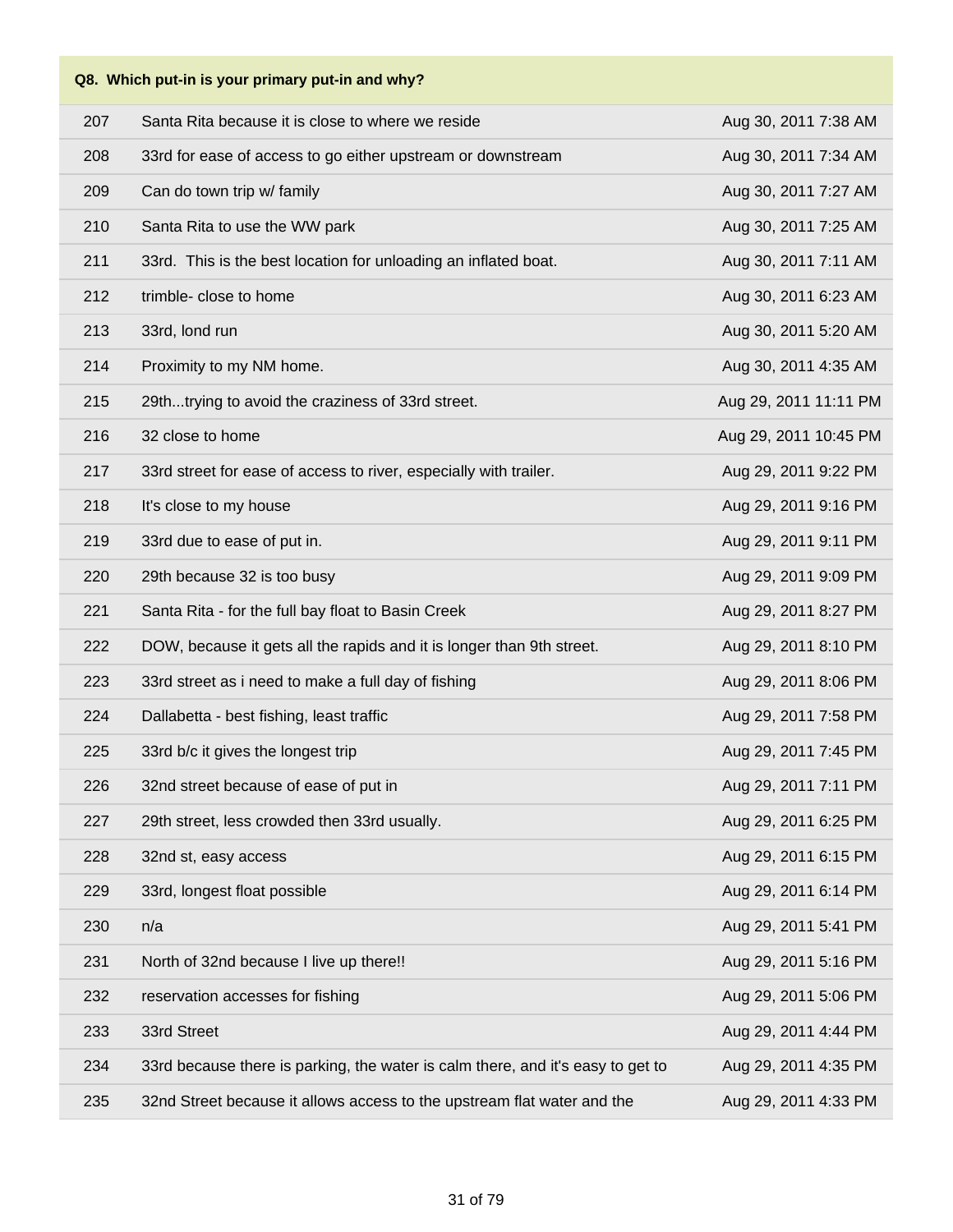downstream rapids. Santa Rita because of slalom.

| 236 | Minimal commercial guide use here.                                                                                                                                                     | Aug 29, 2011 4:33 PM |
|-----|----------------------------------------------------------------------------------------------------------------------------------------------------------------------------------------|----------------------|
| 237 | 29th street is less crowded                                                                                                                                                            | Aug 29, 2011 4:29 PM |
| 238 | Rockwood, it has the sweetest rapids. 32nd in town as it make a complete town<br>run.                                                                                                  | Aug 29, 2011 4:25 PM |
| 239 | 33rd. Longest run                                                                                                                                                                      | Aug 29, 2011 4:20 PM |
| 240 | 33rd to get the longest float if rafting Santa Rita if fishing                                                                                                                         | Aug 29, 2011 4:05 PM |
| 241 | 32nd St as it is easy access but needs more attention.                                                                                                                                 | Aug 29, 2011 4:02 PM |
| 242 | N/A                                                                                                                                                                                    | Aug 29, 2011 3:59 PM |
| 243 | Santa Rita because of the WW Park. 32nd street if I'm taking the raft out                                                                                                              | Aug 29, 2011 3:24 PM |
| 244 | I kayak up stream regularly for exercise and this is the best put-in for this. I also<br>paddle down the river often, and this is the best put-in to paddle the river through<br>town. | Aug 29, 2011 3:18 PM |
| 245 | depends on the flow/time of year                                                                                                                                                       | Aug 29, 2011 3:15 PM |
| 246 | WE like 29th bc we have a baby and she can playinthe grass while we run<br>shuttlenever as busy with rafting companies                                                                 | Aug 29, 2011 3:08 PM |
| 247 | 33rd. Start of the good water                                                                                                                                                          | Aug 29, 2011 3:01 PM |
| 248 | Near my house                                                                                                                                                                          | Aug 29, 2011 2:58 PM |
| 249 | I don't "put in"                                                                                                                                                                       | Aug 29, 2011 2:48 PM |
| 250 | 32nd st - commercial rafting                                                                                                                                                           | Aug 29, 2011 2:45 PM |
| 251 | Friends back yard. It is easier since we don't have to not have to go pick up a<br>vehicle after rafting or tubing                                                                     | Aug 29, 2011 2:21 PM |
| 252 | 33rd Street because it allows you to float all the way through town                                                                                                                    | Aug 29, 2011 2:14 PM |
| 253 | Accessability                                                                                                                                                                          | Aug 29, 2011 2:11 PM |
| 254 | 33 to get a full run out of the river                                                                                                                                                  | Aug 29, 2011 2:07 PM |
| 255 | Easy access, quick in and out                                                                                                                                                          | Aug 29, 2011 2:04 PM |
| 256 | Santa Rita                                                                                                                                                                             | Aug 29, 2011 1:59 PM |
| 257 | 29th Street because it is better designed, has nice shade and better river<br>access.                                                                                                  | Aug 29, 2011 1:55 PM |
| 258 | 32nd Street Put-in because it allows for a fun 3-4 hour float that is perfect for an<br>afternoon or week day evening in the summer.                                                   | Aug 29, 2011 1:49 PM |
| 259 | 29TH. CLOSE TO HOME                                                                                                                                                                    | Aug 29, 2011 1:37 PM |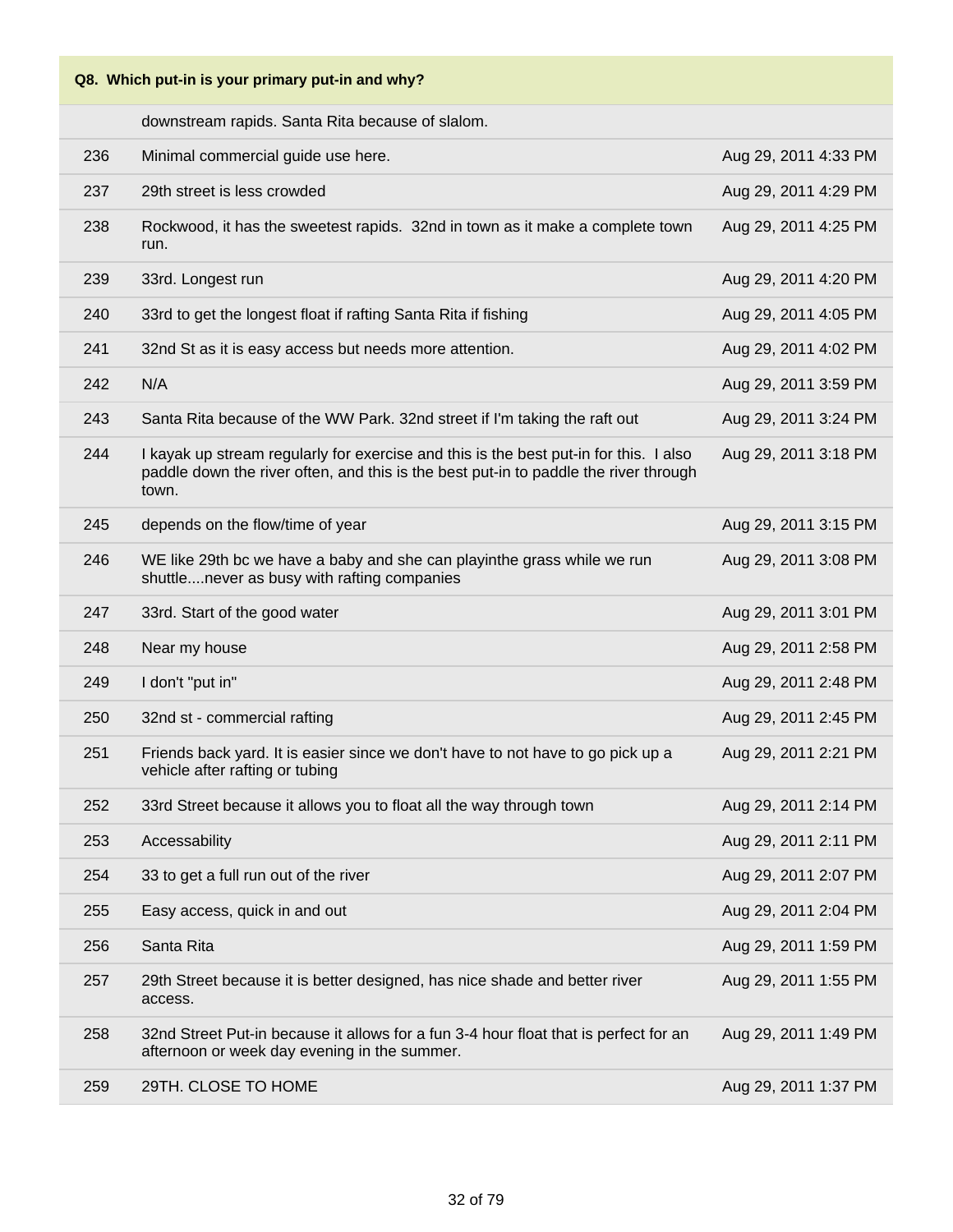| 260 | 29th because thats where M 2 Dub makes the magic happen                                                                                                                           | Aug 29, 2011 1:15 PM  |
|-----|-----------------------------------------------------------------------------------------------------------------------------------------------------------------------------------|-----------------------|
| 261 | 33rd St - because the lower stretch has a short season.                                                                                                                           | Aug 29, 2011 1:12 PM  |
| 262 | 29 th because its close                                                                                                                                                           | Aug 29, 2011 1:08 PM  |
| 263 | Santa Rita - great swimming area                                                                                                                                                  | Aug 29, 2011 1:08 PM  |
| 264 | 32nd. Easier to launch my Boat(s)                                                                                                                                                 | Aug 29, 2011 1:03 PM  |
| 265 | 33rd street - easy river access (i, e. short raft carry) - most room to maneveur a<br>trailor - and longest "town" float                                                          | Aug 29, 2011 1:02 PM  |
| 266 | 33rd because it is the first put in upstream so allows for the longest trip.                                                                                                      | Aug 29, 2011 12:48 PM |
| 267 | 33rd Street because it is closest to my home                                                                                                                                      | Aug 29, 2011 12:47 PM |
| 268 | Santa Rita because I can fish up or downstream from there                                                                                                                         | Aug 29, 2011 12:35 PM |
| 269 | 33rd street, easiest and northern most access point and close to home                                                                                                             | Aug 29, 2011 12:32 PM |
| 270 | 29th street. Ease of parking and easy entrance to river.                                                                                                                          | Aug 29, 2011 12:28 PM |
| 271 | 29th because it is less crowded than 33rd and is a relaxing park to relax at while<br>waiting for the shuttle.                                                                    | Aug 29, 2011 12:26 PM |
| 272 | 33rd- most whitewater available, access to the flat water                                                                                                                         | Aug 29, 2011 12:15 PM |
| 273 | whereever my guid puts in                                                                                                                                                         | Aug 29, 2011 11:55 AM |
| 274 | 9th St., convenience                                                                                                                                                              | Aug 29, 2011 11:53 AM |
| 275 | 29th becaust its never to bissy                                                                                                                                                   | Aug 29, 2011 11:50 AM |
|     |                                                                                                                                                                                   |                       |
| 276 | 29th Street, to avoid the commercial boaters at 33rd St                                                                                                                           | Aug 29, 2011 11:46 AM |
| 277 | 33rd because there is plenty of room, easy with a trailer, and there is a place to<br>eddy the boat while running a shuttle                                                       | Aug 29, 2011 11:40 AM |
| 278 | 33rd, easiest access, within walking distance from my home.                                                                                                                       | Aug 29, 2011 11:40 AM |
| 279 | 33rd, closest to my house.                                                                                                                                                        | Aug 29, 2011 11:38 AM |
| 280 | 33rd street. Because use of this put-in gives you the most river for your day.<br>Too, because the best fishing is within city limits and this put-in provides the<br>most water. | Aug 29, 2011 11:18 AM |
| 281 | 33rd street. it's basically the start of everything. limited access and slow current<br>above it                                                                                  | Aug 29, 2011 11:17 AM |
| 282 | 29th&33rd distance to take outs                                                                                                                                                   | Aug 29, 2011 9:49 AM  |
| 283 | i primarily use the 29th street put in because it tends to be less crowded and is a<br>nicer area to be before a float                                                            | Aug 29, 2011 9:10 AM  |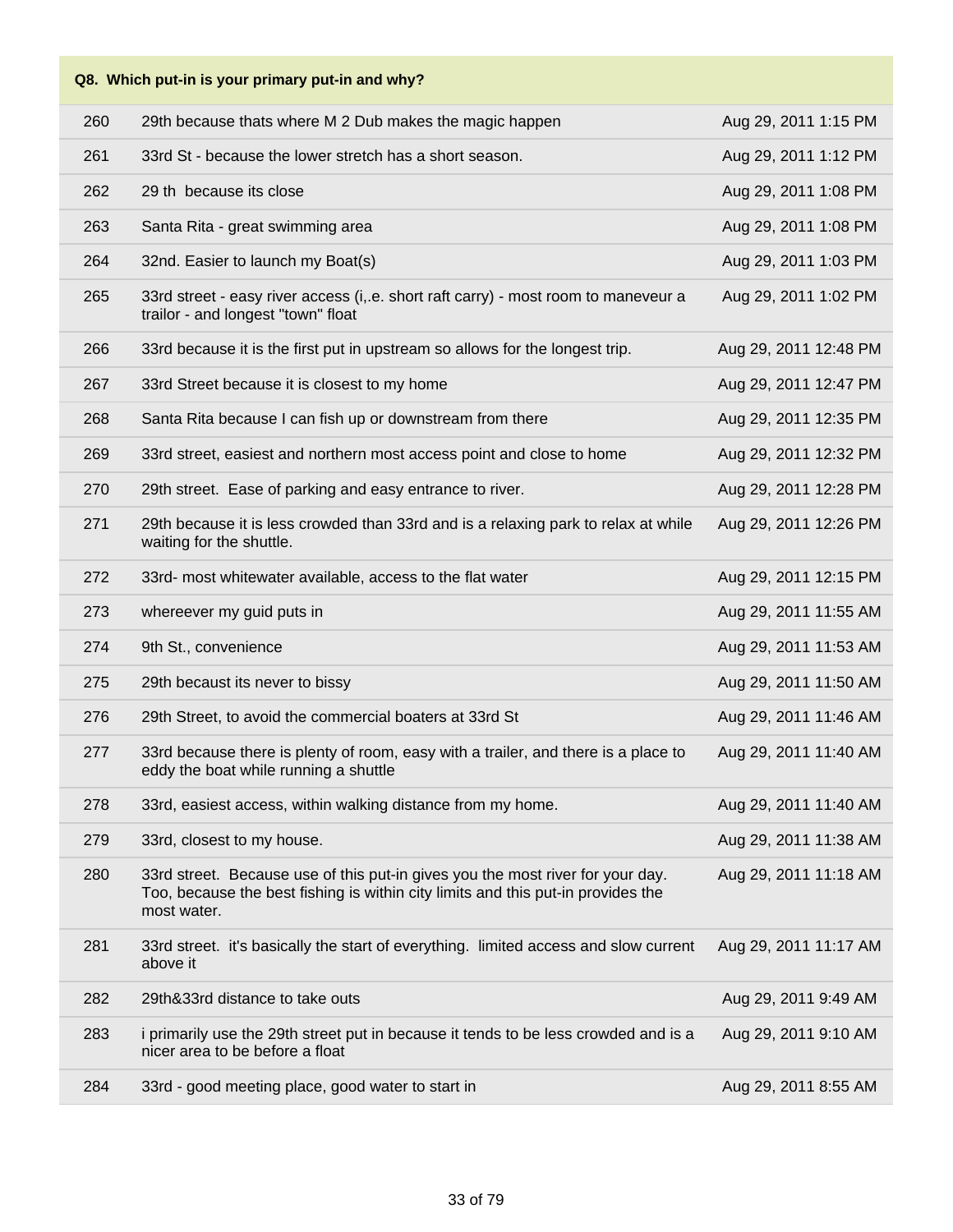**Q8. Which put-in is your primary put-in and why?** 285 29th because it is a nice park Aug 29, 2011 8:54 AM 286 29th St because it is closest to my house and less of a mess than 32nd Aug 29, 2011 8:19 AM

|     | Lui Oi Duddusu il is ciususi lu IIIv Tiudsu dhu iuss ur a muss inan JLHu                                                                                                                                                                                                                                                                                                                                                                                                                                                                                                                                                                                                                                                                                                                                                                                                                                                              | $Tuy$ $\omega$ , $\omega$ $\omega$ $\omega$ $\omega$ |
|-----|---------------------------------------------------------------------------------------------------------------------------------------------------------------------------------------------------------------------------------------------------------------------------------------------------------------------------------------------------------------------------------------------------------------------------------------------------------------------------------------------------------------------------------------------------------------------------------------------------------------------------------------------------------------------------------------------------------------------------------------------------------------------------------------------------------------------------------------------------------------------------------------------------------------------------------------|------------------------------------------------------|
| 287 | Santa Rita Play park                                                                                                                                                                                                                                                                                                                                                                                                                                                                                                                                                                                                                                                                                                                                                                                                                                                                                                                  | Aug 29, 2011 8:15 AM                                 |
| 288 | 33rd St because I live there.                                                                                                                                                                                                                                                                                                                                                                                                                                                                                                                                                                                                                                                                                                                                                                                                                                                                                                         | Aug 29, 2011 8:14 AM                                 |
| 289 | 33rd street, because that's where the rapids start.                                                                                                                                                                                                                                                                                                                                                                                                                                                                                                                                                                                                                                                                                                                                                                                                                                                                                   | Aug 29, 2011 7:36 AM                                 |
| 290 | Memorial parkmuch less crowded than 33rd st                                                                                                                                                                                                                                                                                                                                                                                                                                                                                                                                                                                                                                                                                                                                                                                                                                                                                           | Aug 29, 2011 7:26 AM                                 |
| 291 | 33rd Street - easy access                                                                                                                                                                                                                                                                                                                                                                                                                                                                                                                                                                                                                                                                                                                                                                                                                                                                                                             | Aug 29, 2011 7:20 AM                                 |
| 292 | 32nd because it a great place to teach classes.                                                                                                                                                                                                                                                                                                                                                                                                                                                                                                                                                                                                                                                                                                                                                                                                                                                                                       | Aug 29, 2011 12:16 AM                                |
| 293 | 33rd street, because of it's perfect access to see and paddle flat water upstream                                                                                                                                                                                                                                                                                                                                                                                                                                                                                                                                                                                                                                                                                                                                                                                                                                                     | Aug 28, 2011 9:29 PM                                 |
| 294 | run distance to our favorite takeout behind 4 crs                                                                                                                                                                                                                                                                                                                                                                                                                                                                                                                                                                                                                                                                                                                                                                                                                                                                                     | Aug 28, 2011 9:11 PM                                 |
| 295 | Santa Rita for the whitewater park                                                                                                                                                                                                                                                                                                                                                                                                                                                                                                                                                                                                                                                                                                                                                                                                                                                                                                    | Aug 28, 2011 8:15 PM                                 |
| 296 | 33rd, location to my home                                                                                                                                                                                                                                                                                                                                                                                                                                                                                                                                                                                                                                                                                                                                                                                                                                                                                                             | Aug 28, 2011 8:12 PM                                 |
| 297 | I live on the north end of town                                                                                                                                                                                                                                                                                                                                                                                                                                                                                                                                                                                                                                                                                                                                                                                                                                                                                                       | Aug 28, 2011 7:29 PM                                 |
| 298 | 33rd for proximity to flatwater                                                                                                                                                                                                                                                                                                                                                                                                                                                                                                                                                                                                                                                                                                                                                                                                                                                                                                       | Aug 28, 2011 7:14 PM                                 |
| 299 | Santa Rita park to play boat in a kayak.                                                                                                                                                                                                                                                                                                                                                                                                                                                                                                                                                                                                                                                                                                                                                                                                                                                                                              | Aug 28, 2011 6:55 PM                                 |
| 300 | 9th Street because I mostly just care about the play park.                                                                                                                                                                                                                                                                                                                                                                                                                                                                                                                                                                                                                                                                                                                                                                                                                                                                            | Aug 28, 2011 4:58 PM                                 |
| 301 | Santa Rita for play boating.                                                                                                                                                                                                                                                                                                                                                                                                                                                                                                                                                                                                                                                                                                                                                                                                                                                                                                          | Aug 28, 2011 4:18 PM                                 |
| 302 | 33rd street is the most valuable put-in for paddling activities in the upper valley<br>which has been basically closed by private land. The river upstream of the 33rd<br>st. put-in area is a valuable resource for the COMMUNITY that needs to be<br>treated in that manner. There should be a greenway trail along the river<br>upstream of 33rd that promotes community interaction with the river. The City<br>should strive to acquire land and facilities in the upper valley that would open it<br>to the multitudes of river users (fisherman, paddleboarders, rafters, kayakers,<br>tubers, etc.) that would like to use this section of the river. Improving the river in<br>this area will provide economic, social, cultural, and environmental benefits. The<br>private landowners need to realize they have the responsibility to provide<br>reasonable access and development of the riverfront for a larger purpose. | Aug 28, 2011 10:59 AM                                |
| 303 | 33rd presents the most time on the river and Santa Rita is the best place to swim<br>at low water.                                                                                                                                                                                                                                                                                                                                                                                                                                                                                                                                                                                                                                                                                                                                                                                                                                    | Aug 28, 2011 10:31 AM                                |
| 304 | Grass and shade to organize equipment! I would use 33rd Street if it could be<br>designed similarly. Parking is easier at 33rd usually.                                                                                                                                                                                                                                                                                                                                                                                                                                                                                                                                                                                                                                                                                                                                                                                               | Aug 28, 2011 7:41 AM                                 |
| 305 | Santa Rita Park because that is where the Slalom course and play holes are.                                                                                                                                                                                                                                                                                                                                                                                                                                                                                                                                                                                                                                                                                                                                                                                                                                                           | Aug 28, 2011 7:06 AM                                 |
| 306 | 29th street - easy and less busy.                                                                                                                                                                                                                                                                                                                                                                                                                                                                                                                                                                                                                                                                                                                                                                                                                                                                                                     | Aug 27, 2011 8:32 PM                                 |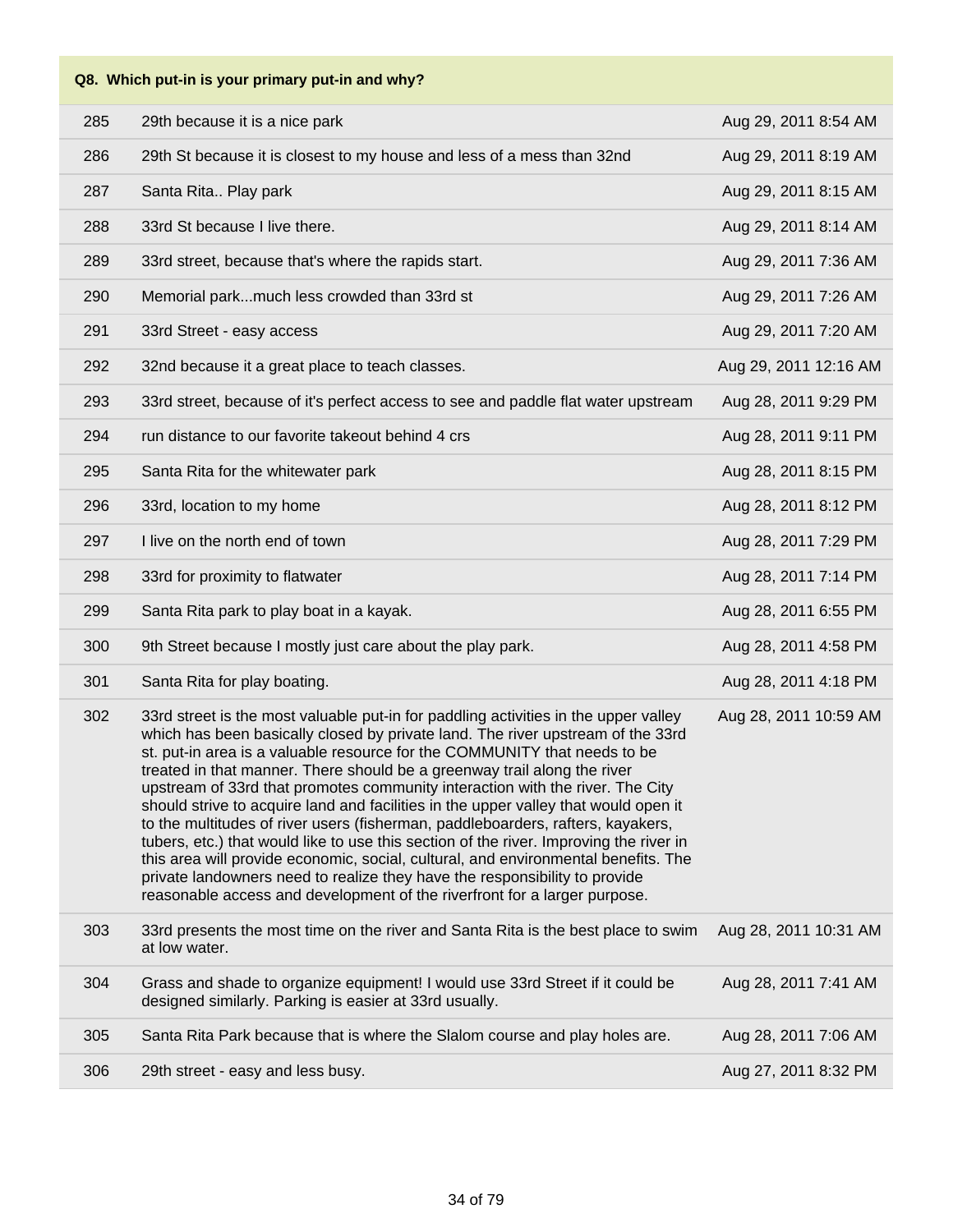| 307 | easy access                                                                                                                     | Aug 27, 2011 5:40 PM  |
|-----|---------------------------------------------------------------------------------------------------------------------------------|-----------------------|
| 308 | 33rd for kayak slalom, downriver kayaking, and paddleboarding.                                                                  | Aug 27, 2011 4:53 PM  |
| 309 | 33rd because it is the flatwater/ whitewater interface- can paddle up for flat down<br>for moving                               | Aug 27, 2011 4:20 PM  |
| 310 | Depends on if I am just play boating or running the river. Play boating is Santa<br>Rita Park, and river running is 32nd or 9th | Aug 27, 2011 3:10 PM  |
| 311 | Santa Rita. Play Park                                                                                                           | Aug 27, 2011 11:37 AM |
| 312 | Santa Rita park because I am a slalom paddler and us the slalom gates.                                                          | Aug 27, 2011 11:34 AM |
| 313 | 33 rd because I live there.                                                                                                     | Aug 27, 2011 10:54 AM |
| 314 | 33RD, longest run                                                                                                               | Aug 27, 2011 9:38 AM  |
| 315 | Lower water-- 33rd. High water -- Santa Rita Park, because we go south of<br>Durango.                                           | Aug 27, 2011 6:59 AM  |
| 316 | 32nd. Im a river guide                                                                                                          | Aug 26, 2011 12:12 PM |
| 317 | 29th street due to less traffic and better staging area                                                                         | Aug 26, 2011 9:20 AM  |
| 318 | 32nd- Easy access                                                                                                               | Aug 26, 2011 8:37 AM  |
|     |                                                                                                                                 |                       |

#### **Q9. There are several take-out locations along the Animas River. Which take-out locations do you use most often? (Please check all that apply).**

| 1               | It depends on water flows                                         | Sep 30, 2011 1:55 PM  |
|-----------------|-------------------------------------------------------------------|-----------------------|
| 2               | On Ute Land, down river fishing is better                         | Sep 26, 2011 10:20 AM |
| 3               | before the railroad bridge- best for tubing.                      | Sep 23, 2011 7:56 PM  |
| $\overline{4}$  | behind the high school                                            | Sep 22, 2011 12:41 PM |
| 5               | I use several of them                                             | Sep 21, 2011 8:00 AM  |
| 6               | outside town                                                      | Sep 16, 2011 2:56 PM  |
| $\overline{7}$  | Not sure who designed Dallabetta, but hard to back into.          | Sep 13, 2011 9:09 PM  |
| 8               | Private land below Weaselskin                                     | Sep 10, 2011 1:02 PM  |
| 9               | rotary park                                                       | Sep 9, 2011 9:43 AM   |
| 10 <sup>°</sup> | our office, across from the mall                                  | Sep 8, 2011 2:21 PM   |
| 11              | I use 33rd to paddle upstream and thus, paddle back for take out. | Sep 8, 2011 11:43 AM  |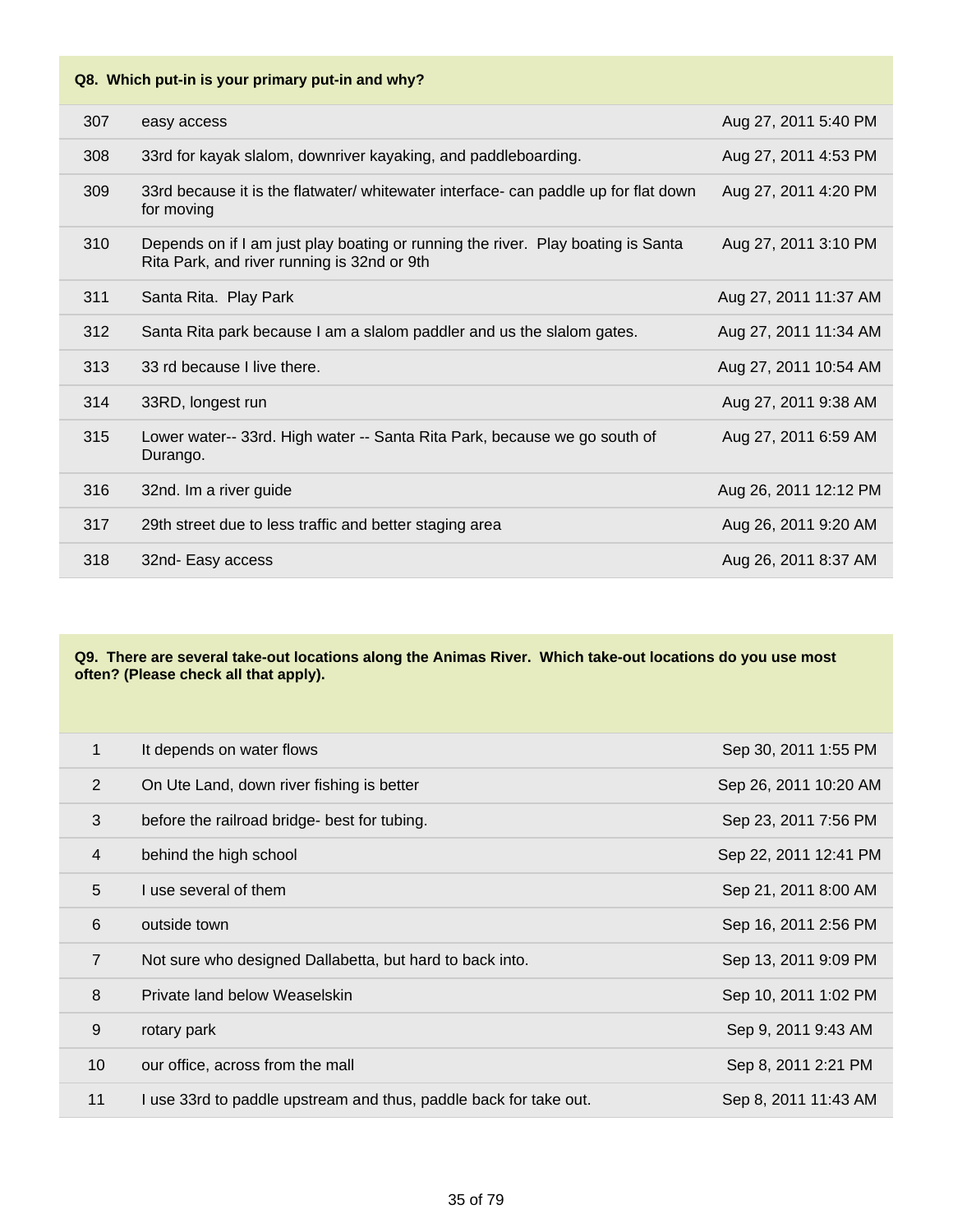#### **Q9. There are several take-out locations along the Animas River. Which take-out locations do you use most often? (Please check all that apply).**

| 12 | Junction Creekso we just float the slower stuff                           | Sep 7, 2011 6:29 PM   |
|----|---------------------------------------------------------------------------|-----------------------|
| 13 | double tree                                                               | Sep 7, 2011 2:52 PM   |
| 14 | I wade fish mostly so walk out wherever i am when I'm done fishing.       | Sep 6, 2011 11:03 AM  |
| 15 | 33rd                                                                      | Sep 3, 2011 10:49 PM  |
| 16 | don't want river users to take-out on our property                        | Sep 3, 2011 6:35 PM   |
| 17 | before the rapids                                                         | Sep 3, 2011 1:52 PM   |
| 18 | <b>Behind Albertson's</b>                                                 | Sep 3, 2011 1:11 PM   |
| 19 | 32nd its 11 mile from Tremble                                             | Sep 3, 2011 12:43 PM  |
| 20 | N/A                                                                       | Sep 3, 2011 11:08 AM  |
| 21 | dont use                                                                  | Sep 3, 2011 8:48 AM   |
| 22 | The river was fun to watch the only problem was the sewer dumping into it | Sep 3, 2011 8:14 AM   |
| 23 | same                                                                      | Sep 3, 2011 7:42 AM   |
| 24 | Would                                                                     | Sep 3, 2011 7:37 AM   |
| 25 | we love the long run", Dallabetta, when watere is high.                   | Sep 3, 2011 7:12 AM   |
| 26 | where I am fishing                                                        | Sep 3, 2011 6:11 AM   |
| 27 | see above                                                                 | Sep 3, 2011 6:11 AM   |
| 28 | Dog Park Access                                                           | Sep 3, 2011 1:59 AM   |
| 29 | 33rd Street                                                               | Sep 2, 2011 8:03 PM   |
| 30 | private land before the Indian land                                       | Sep 2, 2011 11:48 AM  |
| 31 | I do not use a boat or raft on the river.                                 | Aug 30, 2011 8:01 PM  |
| 32 | my house prefer to not say.                                               | Aug 30, 2011 7:07 PM  |
| 33 | n/a                                                                       | Aug 30, 2011 5:33 PM  |
| 34 | <b>Basin Creek</b>                                                        | Aug 30, 2011 10:52 AM |
| 35 | With permission from the Isgaar family, we use their ranch                | Aug 30, 2011 10:25 AM |
| 36 | highschool bridge for tubing takeout                                      | Aug 30, 2011 9:08 AM  |
| 37 | basin creek                                                               | Aug 30, 2011 7:54 AM  |
| 38 | I use the put-in furthest downstream depending on river flows.            | Aug 30, 2011 7:41 AM  |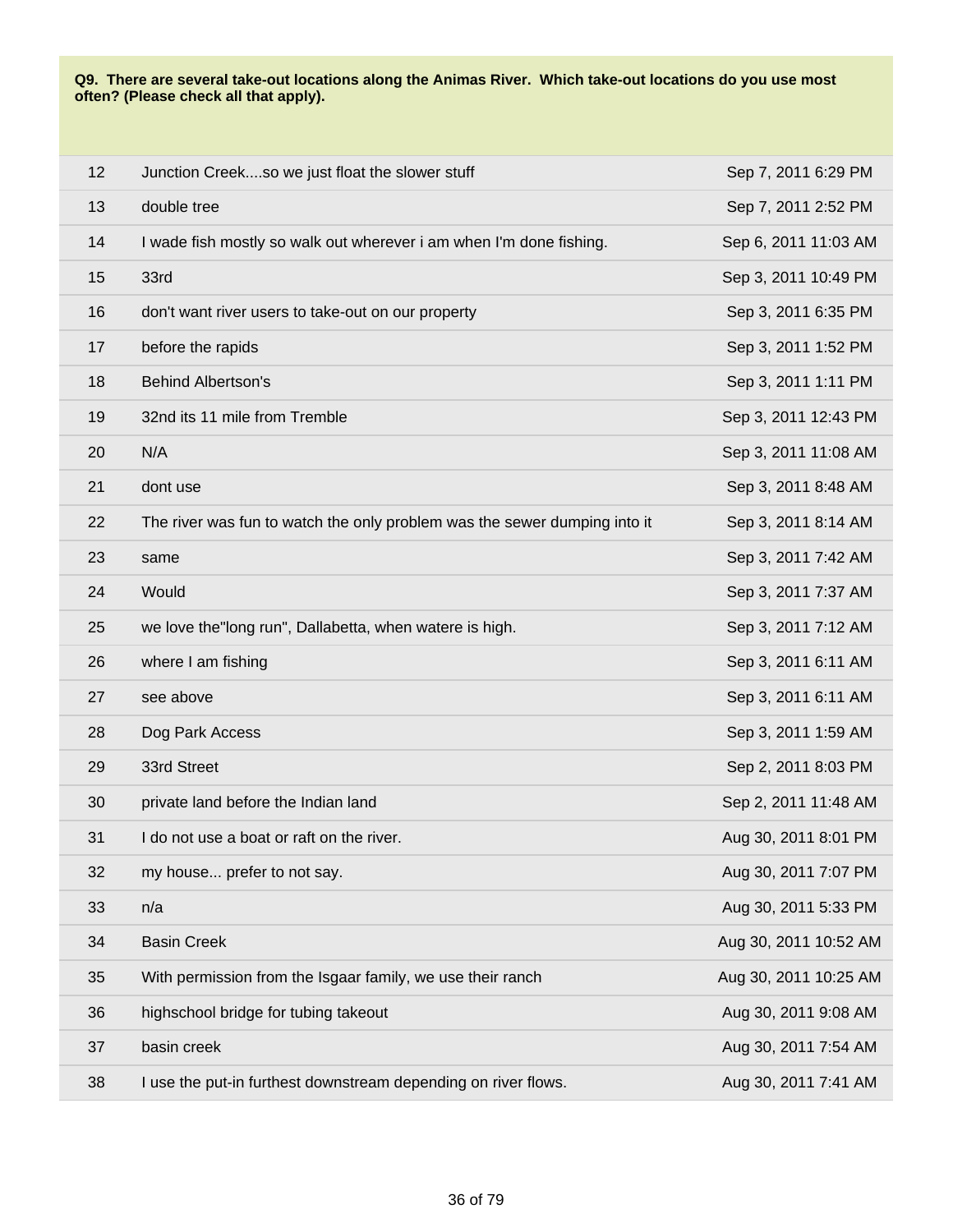#### **Q9. There are several take-out locations along the Animas River. Which take-out locations do you use most often? (Please check all that apply).**

| 39 | Weaselskin Bridge - Do not float at this time wade only | Aug 30, 2011 4:35 AM  |
|----|---------------------------------------------------------|-----------------------|
| 40 | 33rd st                                                 | Aug 29, 2011 8:27 PM  |
| 41 | ute one                                                 | Aug 29, 2011 8:06 PM  |
| 42 | 32nd is fine mostly                                     | Aug 29, 2011 5:16 PM  |
| 43 | NA for fishing                                          | Aug 29, 2011 4:58 PM  |
| 44 | N/A                                                     | Aug 29, 2011 3:59 PM  |
| 45 | I turn around and walk out                              | Aug 29, 2011 2:48 PM  |
| 46 | 33rd                                                    | Aug 29, 2011 1:31 PM  |
| 47 | Double tree                                             | Aug 29, 2011 1:08 PM  |
| 48 | access behind my house off the river trail              | Aug 29, 2011 1:02 PM  |
| 49 | don't use                                               | Aug 29, 2011 11:56 AM |
| 50 | NM or private land down streem                          | Aug 29, 2011 11:55 AM |
| 51 | ute indian res                                          | Aug 29, 2011 9:49 AM  |
| 52 | home depot bridge                                       | Aug 29, 2011 8:55 AM  |
| 53 | The Mall                                                | Aug 29, 2011 7:36 AM  |
| 54 | My office before highbridge                             | Aug 29, 2011 7:02 AM  |
| 55 | Private land, south of Durango                          | Aug 27, 2011 6:59 AM  |

| Q10. Which take-out is your primary take-out and why? |                                                                                                                                                                                           |                      |
|-------------------------------------------------------|-------------------------------------------------------------------------------------------------------------------------------------------------------------------------------------------|----------------------|
| $\mathbf{1}$                                          | High Bridge was not redesigned to handle the exisiting use Dallabetta is an<br>unsafe take out due to steep slopes and the fact that trailers drive down to get<br>boats out of the river | Sep 30, 2011 1:55 PM |
| 2                                                     | Dallabetta fishing access                                                                                                                                                                 | Sep 30, 2011 7:44 AM |
| 3                                                     | Best ramp> pulling rafts from river to trailer. Also parking is good but somewhat<br>limited                                                                                              | Sep 29, 2011 6:36 PM |
| 4                                                     | Cundiff Park, makes for a perfect length of trip from any of the other put-ins;<br>great parking, easy access                                                                             | Sep 28, 2011 8:22 PM |
| 5                                                     | 9th                                                                                                                                                                                       | Sep 27, 2011 2:18 PM |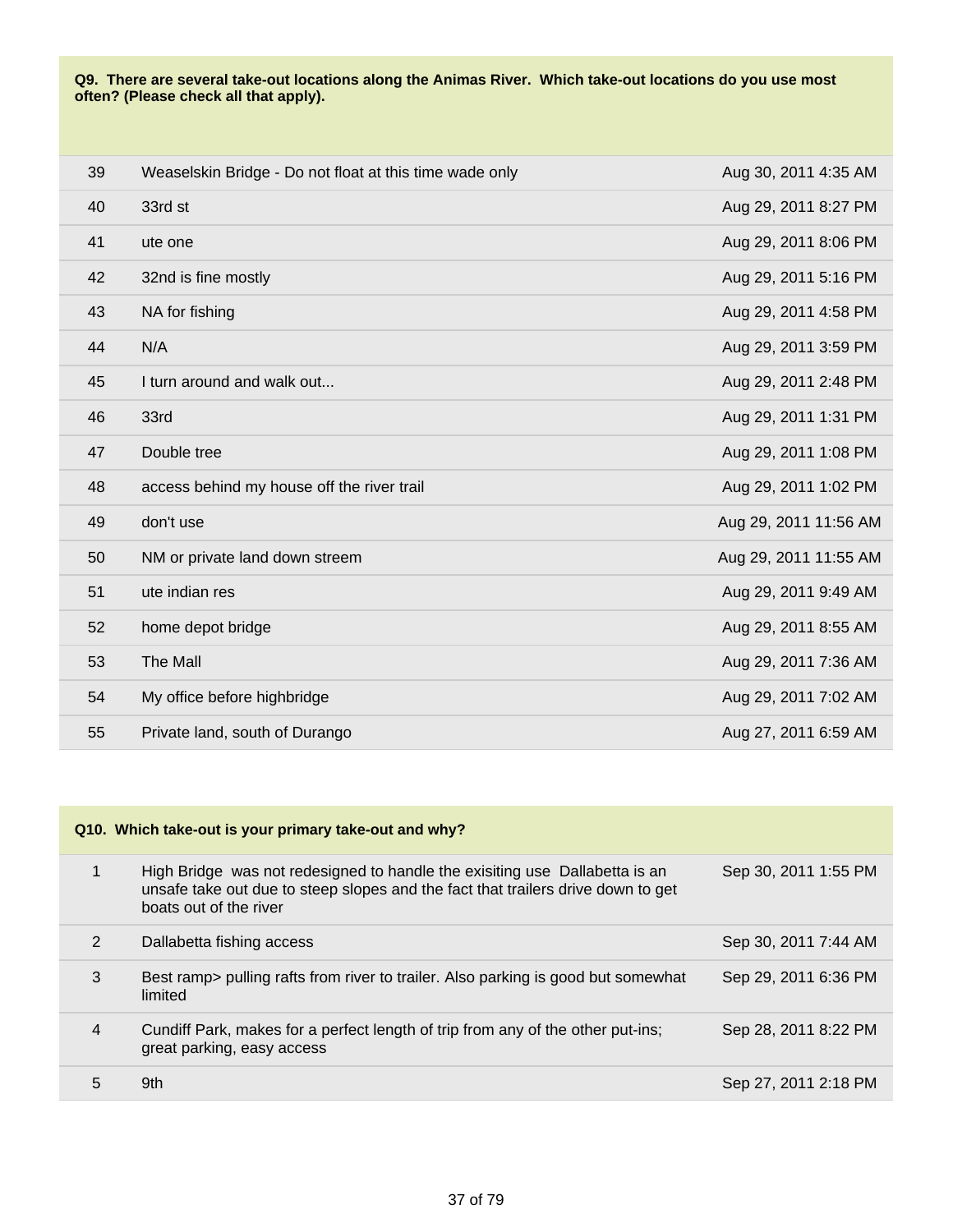| 6              | <b>Whitewater Park</b>                                                                                                                                                      | Sep 27, 2011 11:59 AM |
|----------------|-----------------------------------------------------------------------------------------------------------------------------------------------------------------------------|-----------------------|
| $\overline{7}$ | ease and close proximity to town                                                                                                                                            | Sep 27, 2011 10:44 AM |
| 8              | 4 corners, high bridge and dallabetta. it would be nice if 4 corners take-out was<br>more established and better designed like the high bridge and dallbetta take-<br>outs. | Sep 27, 2011 7:48 AM  |
| $9\,$          | good distance from 33rd                                                                                                                                                     | Sep 26, 2011 7:56 PM  |
| 10             | <b>High Bridge</b>                                                                                                                                                          | Sep 26, 2011 5:52 PM  |
| 11             | Cundiff Park. Short enough river segment to walk it with a kayak for whitewater<br>play. Large, public easy parking. Near \$-Corners Store!                                 | Sep 26, 2011 12:42 PM |
| 12             | 4CRS because that is the end of the good whitewater.                                                                                                                        | Sep 26, 2011 11:50 AM |
| 13             | wessel bridge or lower                                                                                                                                                      | Sep 26, 2011 10:20 AM |
| 14             | park and play kayaking                                                                                                                                                      | Sep 26, 2011 9:19 AM  |
| 15             | High Bridge, pinball is not fun below 3000 cfs                                                                                                                              | Sep 26, 2011 8:07 AM  |
| 16             | 8th street is close to home                                                                                                                                                 | Sep 24, 2011 5:47 PM  |
| 17             | <b>High Bridge</b>                                                                                                                                                          | Sep 24, 2011 12:01 PM |
| 18             | Depends on what I'm doing. Dallabetta for high water rafting. Before the railroad<br>bridge for tubing. 4 corners for mid to low water rafting. I love the options!         | Sep 23, 2011 7:56 PM  |
| 19             | not sure                                                                                                                                                                    | Sep 23, 2011 12:44 PM |
| 20             | depends on how long i can stand the sun                                                                                                                                     | Sep 22, 2011 12:41 PM |
| 21             | large parking lot                                                                                                                                                           | Sep 22, 2011 10:56 AM |
| 22             | Dallabetta- longest run                                                                                                                                                     | Sep 21, 2011 11:57 PM |
| 23             | It d4epends on how quiet it isThe quietier it is the long I go Too much noise<br>and I get out                                                                              | Sep 21, 2011 8:00 AM  |
| 24             | Best for tubing.                                                                                                                                                            | Sep 21, 2011 7:15 AM  |
| 25             | Santa Rita- play park and slalom gates                                                                                                                                      | Sep 20, 2011 2:33 PM  |
| 26             | * This one gives you the longest float.                                                                                                                                     | Sep 20, 2011 12:46 PM |
| 27             | Dallabetta. Makes for the longest float.                                                                                                                                    | Sep 20, 2011 7:54 AM  |
| 28             | High bridge because it's the length of trip I like                                                                                                                          | Sep 19, 2011 11:54 AM |
| 29             | outside town - low congestion                                                                                                                                               | Sep 16, 2011 2:56 PM  |
| 30             | Dallabetta at high water and Santa Rita at low water                                                                                                                        | Sep 16, 2011 9:13 AM  |
| 31             | santa rita, parking, bathrooms                                                                                                                                              | Sep 15, 2011 2:47 PM  |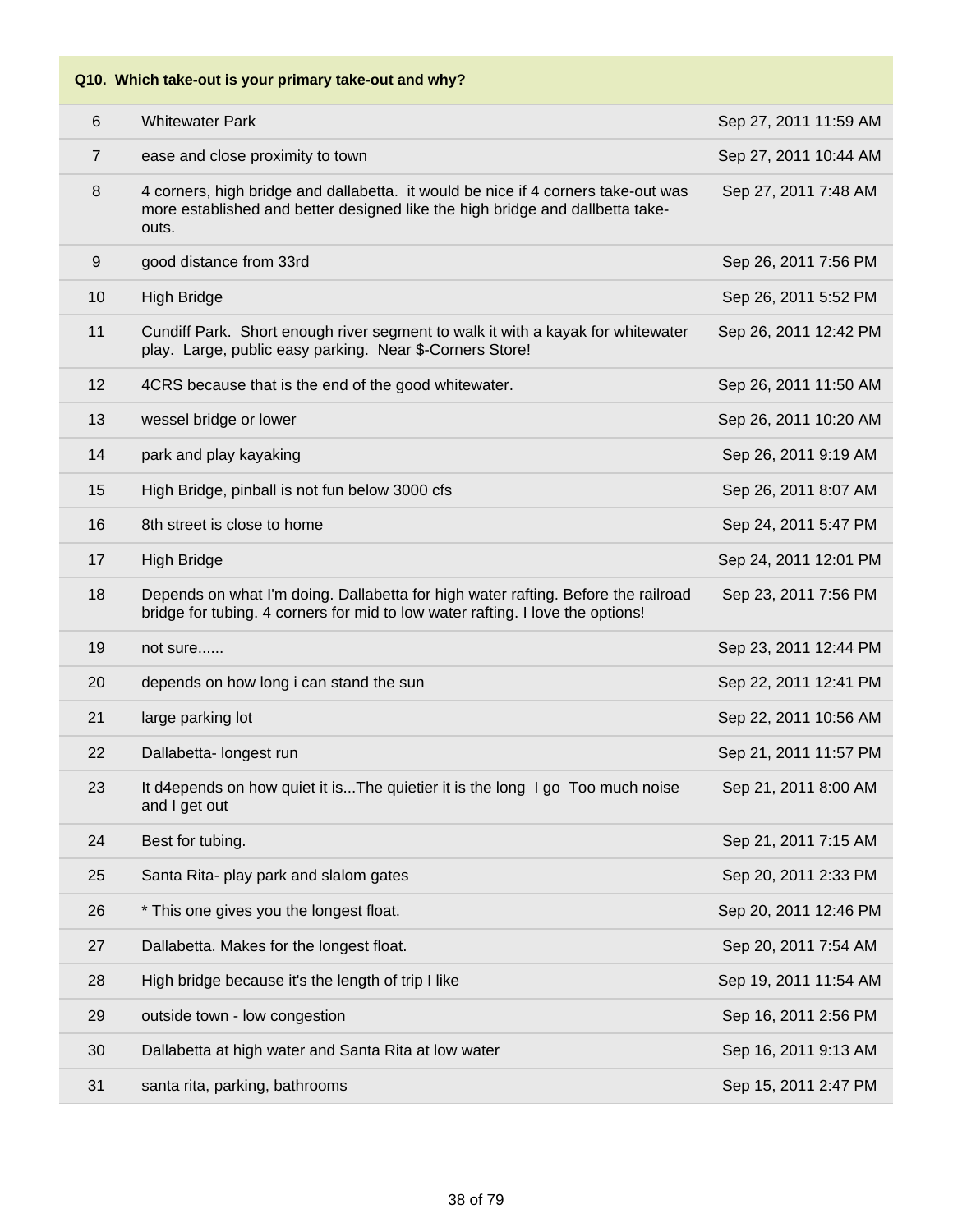**Q10. Which take-out is your primary take-out and why?**

| 32 | 4 Corners. It is the end of much of the rapids and play areas.                                                                         | Sep 15, 2011 11:07 AM |
|----|----------------------------------------------------------------------------------------------------------------------------------------|-----------------------|
| 33 | Santa Rita is easily accessed and usable at high and low water                                                                         | Sep 15, 2011 10:15 AM |
| 34 | but why                                                                                                                                | Sep 13, 2011 9:45 PM  |
| 35 | High bridge until it was redesigned, not sure you is asked when it comes to<br>backing a trailer into the river, it's much harder now. | Sep 13, 2011 9:09 PM  |
| 36 | Cundiff - convenient                                                                                                                   | Sep 13, 2011 8:29 PM  |
| 37 | 9th st, nice section to get out for tubing, not going through Smelter.                                                                 | Sep 13, 2011 3:03 PM  |
| 38 | High bridge. Longer trip than 4 corners but still good at low water. Rafting. 4-<br>corners is best for kayaking.                      | Sep 13, 2011 12:39 PM |
| 39 | Dallabetta. To boat the longest stretch of river                                                                                       | Sep 12, 2011 8:15 PM  |
| 40 | Four Corners, because it is very convenient to my house                                                                                | Sep 12, 2011 4:35 PM  |
| 41 | 9th Street - to avoid Smelter in high water (canoeing or tubing)                                                                       | Sep 10, 2011 1:02 PM  |
| 42 | Near my home. (Rotary park)                                                                                                            | Sep 9, 2011 9:43 AM   |
| 43 | depends on water level                                                                                                                 | Sep 8, 2011 2:33 PM   |
| 44 | i like the do the whole town run if i can and water flow allows for it.                                                                | Sep 8, 2011 2:28 PM   |
| 45 | same as above, convenience                                                                                                             | Sep 8, 2011 2:21 PM   |
| 46 | Dallebetta I just feel that is the take out that the company I work for uses the<br>most                                               | Sep 8, 2011 12:38 PM  |
| 47 | explained above                                                                                                                        | Sep 8, 2011 11:43 AM  |
| 48 | 9th Street in Schneider Park because the location is convenient for me                                                                 | Sep 8, 2011 11:38 AM  |
| 49 | Junction Creeksee above                                                                                                                | Sep 7, 2011 6:29 PM   |
| 50 | dallabetta park is my primary takeout, unless flows are too low. This site also<br>allows for longer river run than northern sites.    | Sep 7, 2011 12:27 PM  |
| 51 | Santa Rita is where it is easy to leave a second car to take tubers back to the<br>starting point                                      | Sep 7, 2011 8:57 AM   |
| 52 | High bridge because it is often too rocky below there                                                                                  | Sep 7, 2011 5:42 AM   |
| 53 | Santa Rita - ease of parking/turn around w/trailer                                                                                     | Sep 6, 2011 8:28 PM   |
| 54 | Depends on the activity.                                                                                                               | Sep 6, 2011 8:02 PM   |
| 55 | Cundiff, most of my trips are short trips 33rd to Cundiff                                                                              | Sep 6, 2011 7:31 PM   |
| 56 | Santa Rita is the most convenient for me                                                                                               | Sep 6, 2011 5:30 PM   |
| 57 | high bridge at all levels, dalabetta at higher levels cause it gets a little bony past                                                 | Sep 6, 2011 12:07 PM  |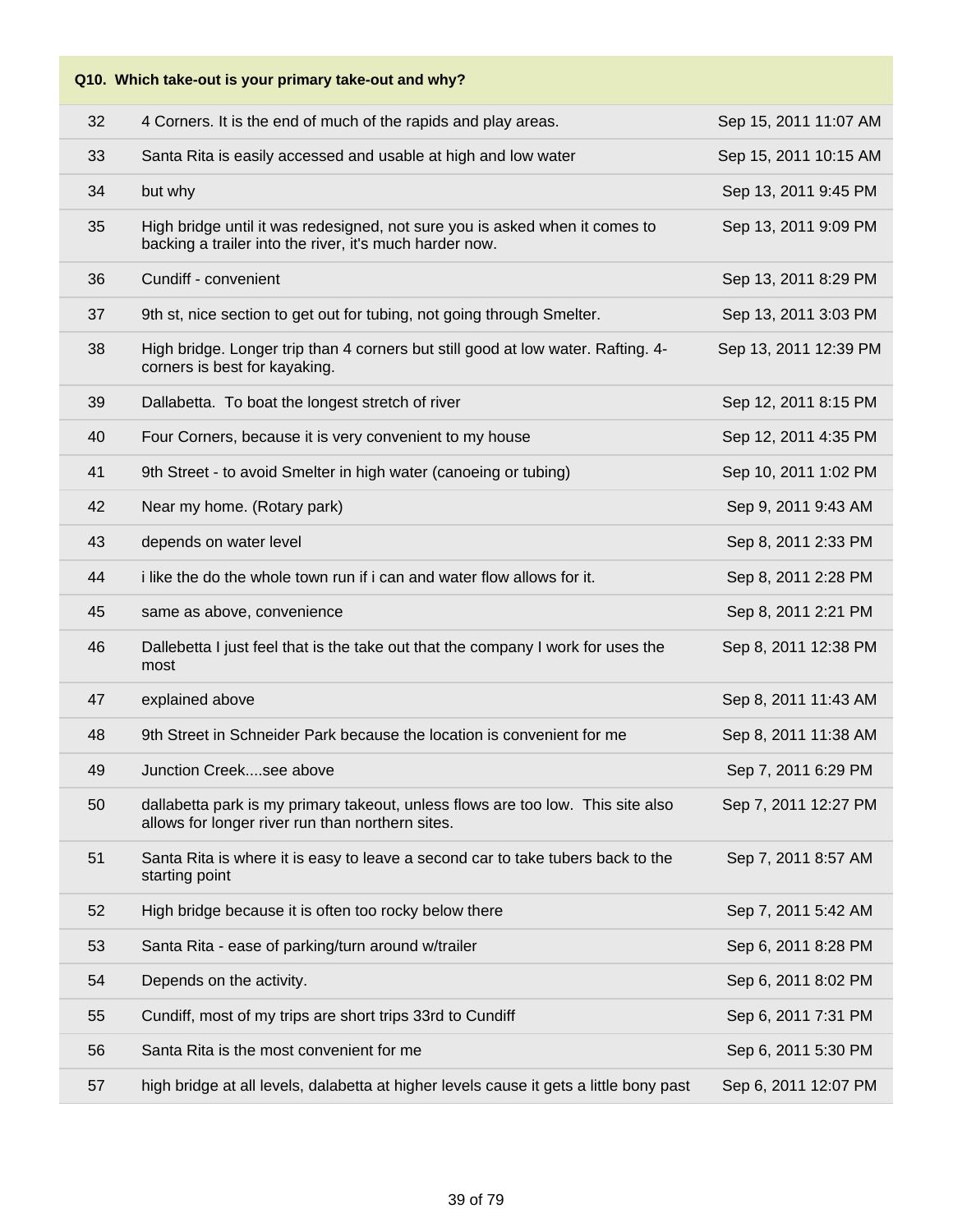|    | high bridge at lower levels                                                                                                                                                                                                                                                                                                                                                                                                         |                      |
|----|-------------------------------------------------------------------------------------------------------------------------------------------------------------------------------------------------------------------------------------------------------------------------------------------------------------------------------------------------------------------------------------------------------------------------------------|----------------------|
| 58 | dallabetta, lack of congestion                                                                                                                                                                                                                                                                                                                                                                                                      | Sep 6, 2011 11:30 AM |
| 59 | Santa Rita - easy                                                                                                                                                                                                                                                                                                                                                                                                                   | Sep 6, 2011 10:40 AM |
| 60 | Four Corners because not a lot of action after that                                                                                                                                                                                                                                                                                                                                                                                 | Sep 6, 2011 10:37 AM |
| 61 | Santa Rita and Cundiff because of ease of pick-up: more room                                                                                                                                                                                                                                                                                                                                                                        | Sep 6, 2011 10:18 AM |
| 62 | Your survey is too rigid to gather meaningful information on the take outs. The<br>put-in and take outs are much more nuanced, depending on water levels and<br>crafts used (kayak, raft, SUP), the intended activity (float fishing, Park and play,<br>downriver kayak play run, rafting/raft surfing, family rafting, slalom run, upstream<br>paddle, ect) and time allotted for the day (1 hour, 2hours, half day, all day, ect) | Sep 6, 2011 9:55 AM  |
| 63 | Santa Rita, parking and ease of river access                                                                                                                                                                                                                                                                                                                                                                                        | Sep 6, 2011 9:51 AM  |
| 64 | Tend to avoid crowded facilities & parking.                                                                                                                                                                                                                                                                                                                                                                                         | Sep 6, 2011 8:23 AM  |
| 65 | There is alot of parking there                                                                                                                                                                                                                                                                                                                                                                                                      | Sep 6, 2011 7:15 AM  |
| 66 | Santa Rita, I like to end my Durango run with the rapids                                                                                                                                                                                                                                                                                                                                                                            | Sep 5, 2011 10:18 PM |
| 67 | High Bridge, because of the general ease of access                                                                                                                                                                                                                                                                                                                                                                                  | Sep 5, 2011 9:03 PM  |
| 68 | If high water levels, will raft to High Bridge to lengthen trip but if lower water<br>levels will use 4-Corners.                                                                                                                                                                                                                                                                                                                    | Sep 5, 2011 8:31 PM  |
| 69 | Takeout depends on activity on the river.                                                                                                                                                                                                                                                                                                                                                                                           | Sep 5, 2011 7:07 PM  |
| 70 | 4 corners- in order to run the rapids below santa rita                                                                                                                                                                                                                                                                                                                                                                              | Sep 5, 2011 6:13 PM  |
|    |                                                                                                                                                                                                                                                                                                                                                                                                                                     |                      |
| 71 | highbridge, good length run, will run to home depot when its high enough                                                                                                                                                                                                                                                                                                                                                            | Sep 5, 2011 4:56 PM  |
| 72 | our raft is small and we don't want to go through smelter                                                                                                                                                                                                                                                                                                                                                                           | Sep 5, 2011 4:17 PM  |
| 73 | High Bridge because you get the most water most consistently. It is hard to get<br>past High Bridge in lower water.                                                                                                                                                                                                                                                                                                                 | Sep 5, 2011 3:55 PM  |
| 74 | easy access                                                                                                                                                                                                                                                                                                                                                                                                                         | Sep 5, 2011 1:25 PM  |
| 75 | Cundiff in lower water and high bridge or Dallabetta during high water, just<br>depends on time and action.                                                                                                                                                                                                                                                                                                                         | Sep 5, 2011 9:59 AM  |
| 76 | High Bridge because it avoids pin-ball.                                                                                                                                                                                                                                                                                                                                                                                             | Sep 5, 2011 9:11 AM  |
| 77 | Four Corners: it is at the end of the rapid stretch. Please make 4 corners a better<br>take-out!!! It needs to have vehicle access.                                                                                                                                                                                                                                                                                                 | Sep 4, 2011 9:51 PM  |
| 78 | Longest float.                                                                                                                                                                                                                                                                                                                                                                                                                      | Sep 4, 2011 3:00 PM  |
| 79 | we like to float from 29th put in to Santa Rita take out, just enough float time for<br>us.                                                                                                                                                                                                                                                                                                                                         | Sep 4, 2011 1:13 PM  |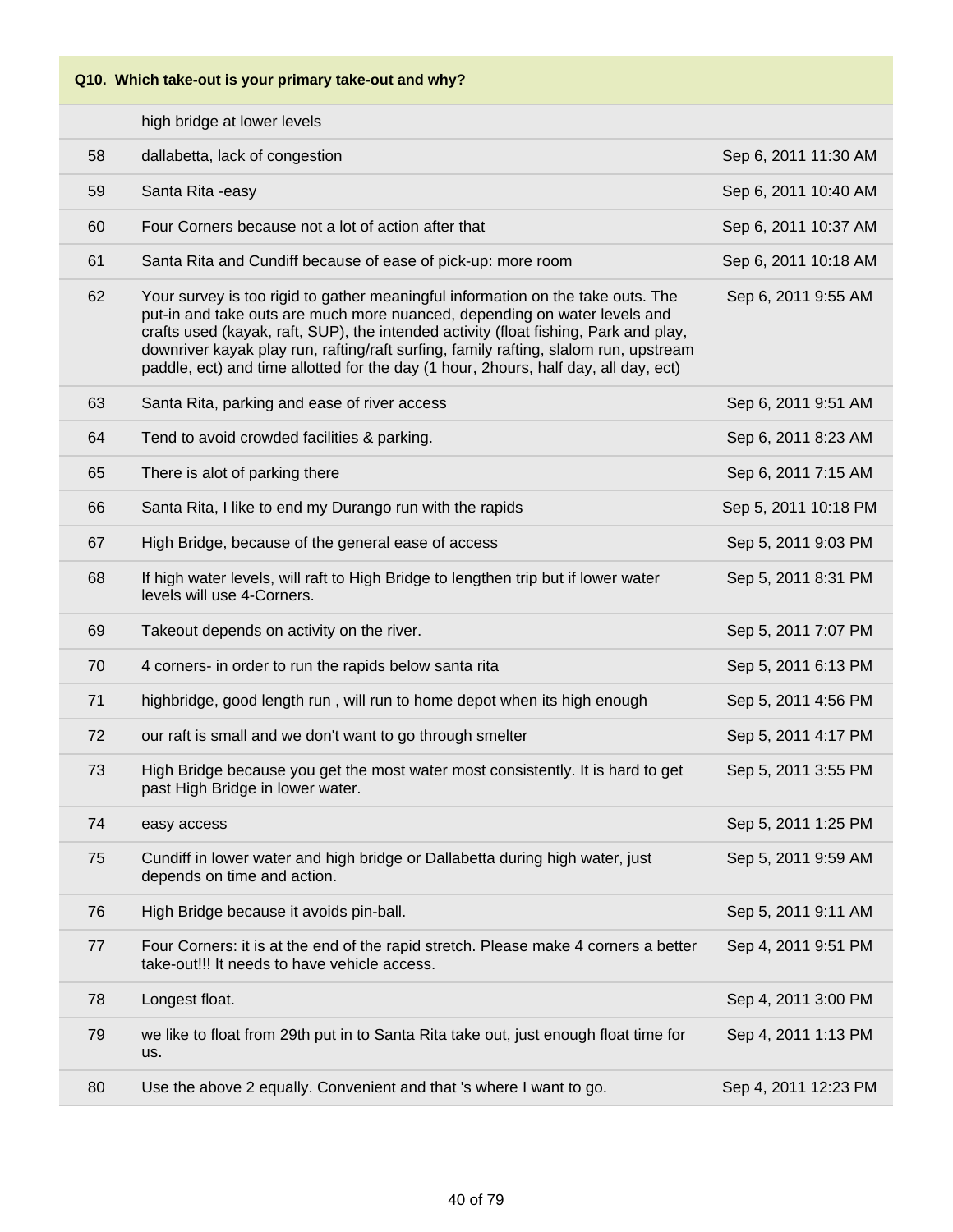# **Q10. Which take-out is your primary take-out and why?** 81 easy access and lots of parking Sep 4, 2011 10:49 AM 82 dallabetta so we can spend more time on the river and you can back a trailer down to the water Sep 4, 2011 10:24 AM 83 Longest trip Sep 4, 2011 9:15 AM 84 Cundiff Park quickest run including all the rapids Sep 3, 2011 11:20 PM 85 33rd b/c I prefer the lazy river. Sep 3, 2011 10:49 PM 86 got to run Smelter Sep 3, 2011 9:59 PM 87 4 corners - easy parking Sep 3, 2011 9:29 PM 88 Cundiff, it allows the best stretch of the river and has the best atmosphere. Sep 3, 2011 8:50 PM 89 High Bridge - also easy to use a trailer. Dallabeta is steep and a poorly designed ramp/ Sep 3, 2011 8:04 PM 90 Love Smelter rapids and good parking Sep 3, 2011 7:14 PM 91 Dallabetta - Extend the trip. Sep 3, 2011 7:09 PM 92 4crs. Easy parking and shorter run for after work Sep 3, 2011 5:24 PM 93 santa rita, its after the rapids Sep 3, 2011 4:55 PM 94 High flows take out is 4CRS. Short town runs, take out is 4CRS. Park and play medium to low flows, take out is Santa Rita. Sep 3, 2011 4:50 PM 95 Santa Rita so I can go through the funnest rapids and have the trail to walk on when done. Sep 3, 2011 4:30 PM 96 just before rapids **Sep 3, 2011 1:52 PM** 97 santa rita close to home Sep 3, 2011 1:44 PM 98 9th street if I am tubing as it is a closer walk to my house Sep 3, 2011 1:29 PM 99 Santa Rita Park I like going thru the rapids and I don't get towed if I park at Santa Rita. Sep 3, 2011 1:11 PM 100 32nd more then 11 mile is alot. Sep 3, 2011 12:43 PM 101 4 corners take-out - easy shuttle by bike betw there and Santa Rita Sep 3, 2011 12:15 PM 102 I prefer to use Dallabetta but it is difficult to access at low water Sep 3, 2011 12:08 PM 103 Depend upon water level-prefer Dallabetta-less crowded Sep 3, 2011 11:55 AM 104 Santa Rita for time to fun ratio. Sep 3, 2011 11:33 AM 105 High Bridge, Water is too low beyound that for most of the season. Sep 3, 2011 11:15 AM 106 Santa Rita Park, had my "fix" after shooting rapids a few times. Note: in the Sep 3, 2011 11:11 AM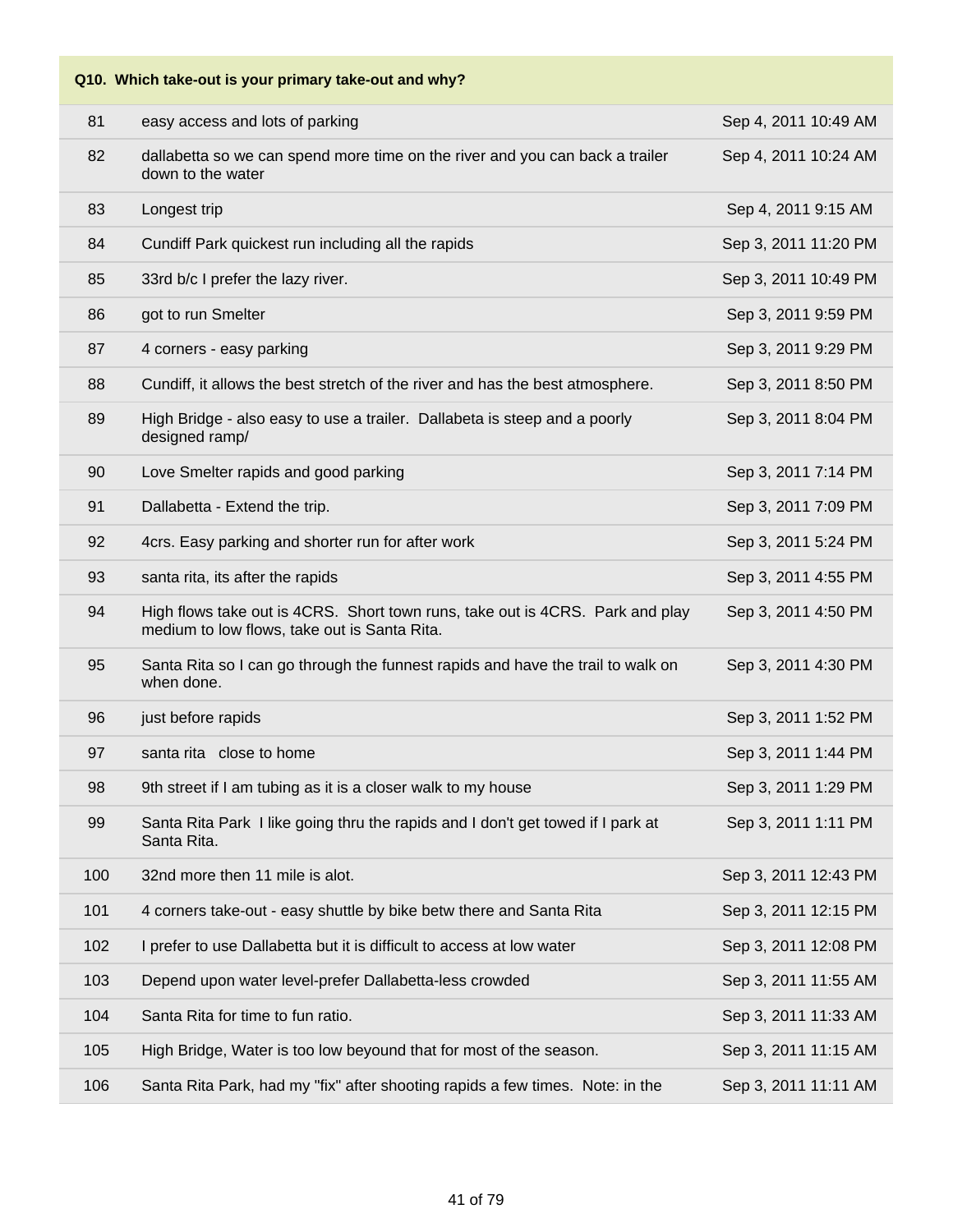following question (11), none of the choices provided concern me, only factor seriously considered is the "Weather" itself.

| 107 | N/A                                                                                                                                                                                                                                                                                  | Sep 3, 2011 11:08 AM |
|-----|--------------------------------------------------------------------------------------------------------------------------------------------------------------------------------------------------------------------------------------------------------------------------------------|----------------------|
| 108 | Dallabetta. Good parking & bathrooms.                                                                                                                                                                                                                                                | Sep 3, 2011 10:22 AM |
| 109 | High Bridge, easy access to river and at lower water can be difficult to raft to<br>Dallabetta. Cundiff Park is not easy to access with heavy boat otherwise would<br>consider its use.                                                                                              | Sep 3, 2011 10:02 AM |
| 110 | Between 9th Street and Albertson's because there is lots of available parking at<br>either Schneider Park or Albertson's parking lot and easy access out of the<br>river.                                                                                                            | Sep 3, 2011 9:53 AM  |
| 111 | Santa Rita at low water, High Bridge if there is enough flow                                                                                                                                                                                                                         | Sep 3, 2011 9:51 AM  |
| 112 | Santa Rita - parking                                                                                                                                                                                                                                                                 | Sep 3, 2011 9:08 AM  |
| 113 | santa rita, convienence of transportation.                                                                                                                                                                                                                                           | Sep 3, 2011 8:59 AM  |
| 114 | Cundiff - end of best whitewater for kayaking                                                                                                                                                                                                                                        | Sep 3, 2011 8:55 AM  |
| 115 | kayaking                                                                                                                                                                                                                                                                             | Sep 3, 2011 8:55 AM  |
| 116 | dont use                                                                                                                                                                                                                                                                             | Sep 3, 2011 8:48 AM  |
| 117 | St. Rita & 9th St.                                                                                                                                                                                                                                                                   | Sep 3, 2011 8:43 AM  |
| 118 | Longer time on the river and less people downstream.                                                                                                                                                                                                                                 | Sep 3, 2011 8:40 AM  |
| 119 | High Bridge is the most commen take out. Would like to float further downstream<br>but there are no take outs. The trip to High Bridge is not long enough.<br>Dallabetta is a terrible take out. No room, the ramp is too steep.                                                     | Sep 3, 2011 7:37 AM  |
| 120 | santa rita park its crowded                                                                                                                                                                                                                                                          | Sep 3, 2011 7:36 AM  |
| 121 | Majority of the season we take out here because water levels make it tough for<br>us to make it to High Bridge under 2 hours unless it is high water.                                                                                                                                | Sep 3, 2011 7:30 AM  |
| 122 | Santa Rita, easiest                                                                                                                                                                                                                                                                  | Sep 3, 2011 7:16 AM  |
| 123 | Santa rita, during anytime other than high water it is the easiest.                                                                                                                                                                                                                  | Sep 3, 2011 7:12 AM  |
| 124 | Santa Rita, because we live on 1st street.                                                                                                                                                                                                                                           | Sep 3, 2011 7:03 AM  |
| 125 | Schneider Park. Convenient location, close to home.                                                                                                                                                                                                                                  | Sep 3, 2011 7:02 AM  |
| 126 | high bridge because the backing of my trailer is easier and the boat wasier to<br>use. dallabetta is a super nice facility but the ramp is too steep and difficult to<br>back my trailer to the edge. also the river can be super boney below high bridge<br>with less than 700 cfs. | Sep 3, 2011 6:58 AM  |
| 127 | Dallabetta great facility!                                                                                                                                                                                                                                                           | Sep 3, 2011 6:39 AM  |
| 128 | see above                                                                                                                                                                                                                                                                            | Sep 3, 2011 6:11 AM  |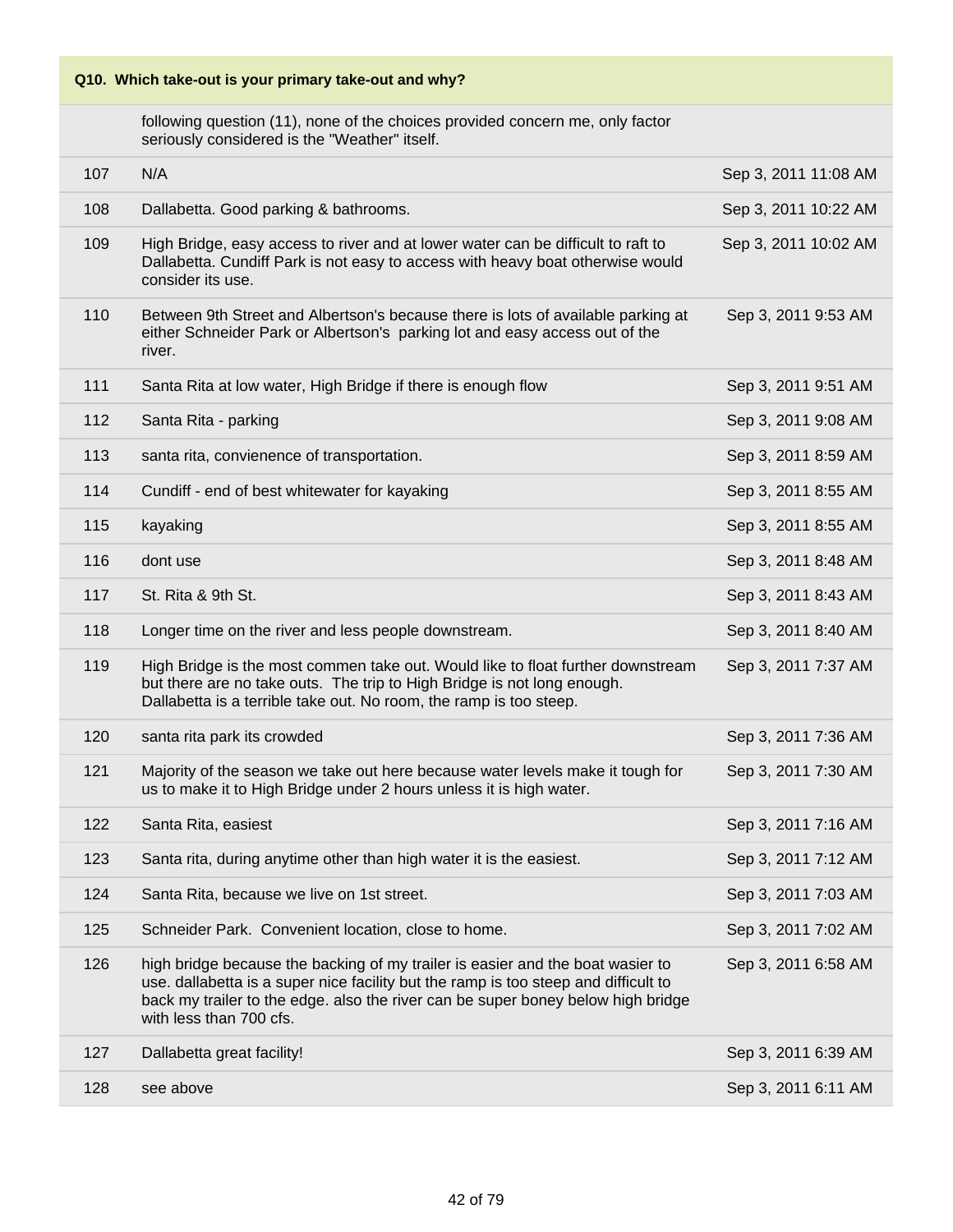| 129 | dallabetta                                                                                                                                                                                                                                                                           | Sep 3, 2011 5:17 AM  |
|-----|--------------------------------------------------------------------------------------------------------------------------------------------------------------------------------------------------------------------------------------------------------------------------------------|----------------------|
| 130 | 9th because it is right before smelters an is easy to access.                                                                                                                                                                                                                        | Sep 3, 2011 5:16 AM  |
| 131 | No reason                                                                                                                                                                                                                                                                            | Sep 3, 2011 5:14 AM  |
| 132 | only place you will allow                                                                                                                                                                                                                                                            | Sep 3, 2011 1:59 AM  |
| 133 | 33rd Street. About an hour and a half float from our place                                                                                                                                                                                                                           | Sep 2, 2011 8:03 PM  |
| 134 | high bridge                                                                                                                                                                                                                                                                          | Sep 2, 2011 4:02 PM  |
| 135 | 4 corners. High bridge can be a zoo.                                                                                                                                                                                                                                                 | Sep 2, 2011 3:51 PM  |
| 136 | High Bridge - good trip length Dallabetta has way too steep of a take out, terrible                                                                                                                                                                                                  | Sep 2, 2011 12:08 PM |
| 137 | Private land fishing use                                                                                                                                                                                                                                                             | Sep 2, 2011 11:48 AM |
| 138 | water levels dictate take out.                                                                                                                                                                                                                                                       | Sep 2, 2011 11:40 AM |
| 139 | <b>High Bridge</b>                                                                                                                                                                                                                                                                   | Sep 2, 2011 9:46 AM  |
| 140 | high water $=$ dallabetta (for a little longer float) low water $=$ high bridge (because<br>below is too rocky at low flows)                                                                                                                                                         | Sep 2, 2011 9:08 AM  |
| 141 | cundiff park - good location, away from commercial companies                                                                                                                                                                                                                         | Sep 2, 2011 8:37 AM  |
| 142 | High Bridge is my main take-out because from medium flow to low flow water<br>you can still make it and have a decent time on the water.                                                                                                                                             | Sep 1, 2011 9:07 PM  |
| 143 | Use them all, depends                                                                                                                                                                                                                                                                | Sep 1, 2011 2:32 PM  |
| 144 | see above                                                                                                                                                                                                                                                                            | Sep 1, 2011 1:07 PM  |
| 145 | Cundiff Park because it's the end of the play section                                                                                                                                                                                                                                | Sep 1, 2011 12:51 PM |
| 146 | Dallabetta It is the longest.                                                                                                                                                                                                                                                        | Sep 1, 2011 12:36 PM |
| 147 | High Bridge, it is the right length of time from 33rd                                                                                                                                                                                                                                | Sep 1, 2011 12:07 PM |
| 148 | I will typically 'take out' at santa rita because I am just playing in that section of<br>river.                                                                                                                                                                                     | Sep 1, 2011 10:11 AM |
| 149 | Depends on water level and whether my kids are kayaking or not. Cundiff offers<br>the best river features for the least amount of time, but can be difficult with a<br>large raft and the ramp is tiny and I'm not sure how legal it is to back a trailer<br>across the River Trail. | Sep 1, 2011 9:46 AM  |
| 150 | High Bridge It makes for a longer run.                                                                                                                                                                                                                                               | Sep 1, 2011 9:12 AM  |
| 151 | 4CRS is th eend of the whitewater.                                                                                                                                                                                                                                                   | Sep 1, 2011 8:50 AM  |
| 152 | 4 corners - it's just after all the rapids and has good access                                                                                                                                                                                                                       | Sep 1, 2011 7:32 AM  |
| 153 | Cundiff Park -- Access and ease of use                                                                                                                                                                                                                                               | Sep 1, 2011 7:19 AM  |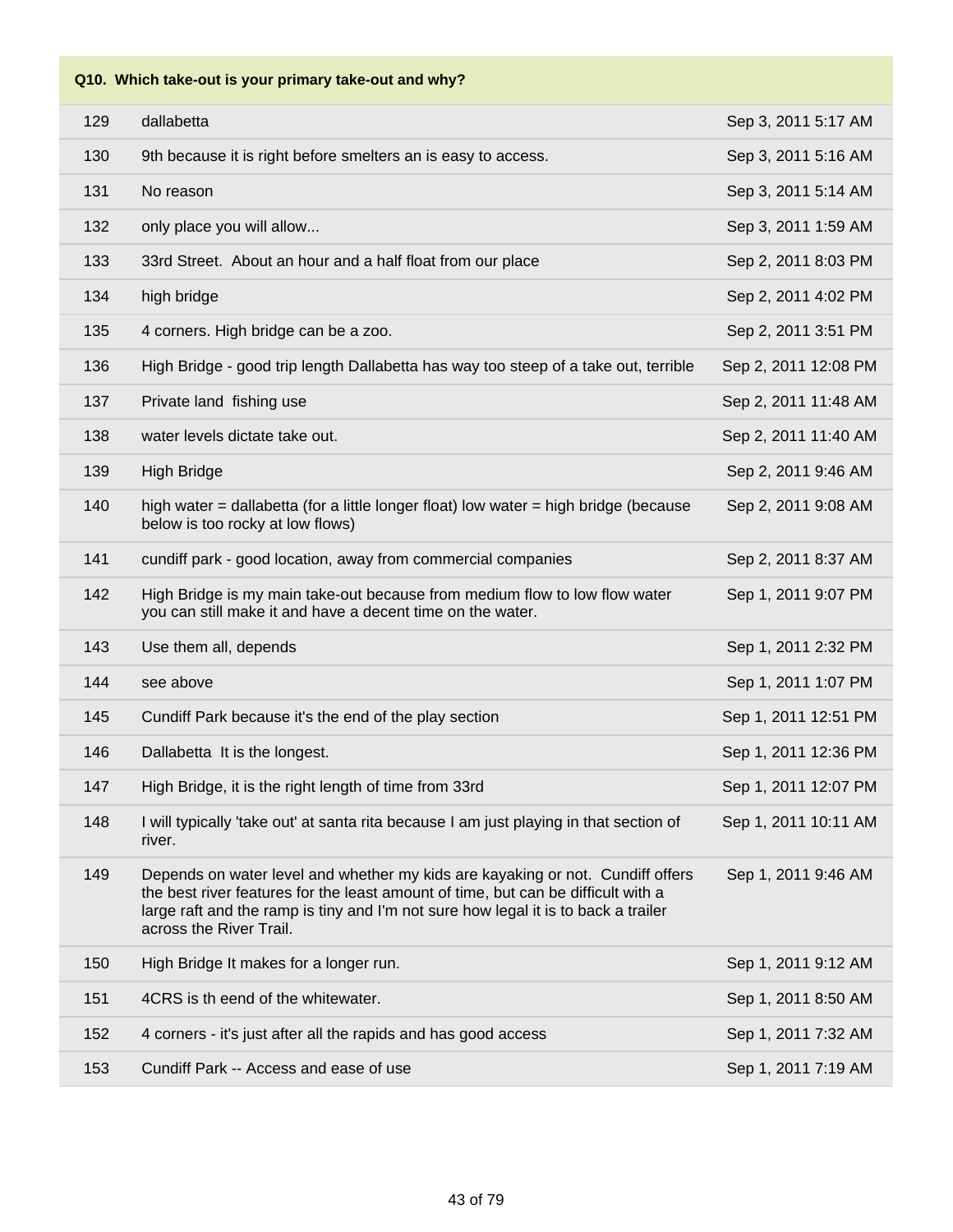|     | Q10. Which take-out is your primary take-out and why?                                                                                                                                           |                       |
|-----|-------------------------------------------------------------------------------------------------------------------------------------------------------------------------------------------------|-----------------------|
| 154 | cundiff park, because that is the end of the most exciting parts of the animas for<br>paddling.                                                                                                 | Sep 1, 2011 6:26 AM   |
| 155 | depends on water level- dallabetta > 2000cfs high bridge > 1200 4 corners- ><br>700                                                                                                             | Sep 1, 2011 5:34 AM   |
| 156 | High Bridge at high water. It is still a little bony at 3k cfs even to go much further<br>sometimes. A chanel there for a ways would be awesome. 4crs after that.                               | Aug 31, 2011 10:22 PM |
| 157 | dallabetta at high water, high bridge at mid water and 4 corners and santa rita at<br>low water. Im a commercial raft guide running 2 hour trips, so depending on flow<br>is what takeout i use | Aug 31, 2011 9:36 PM  |
| 158 | Santa Rita because of the kayak park.                                                                                                                                                           | Aug 31, 2011 9:15 PM  |
| 159 | Depends on which boat I have                                                                                                                                                                    | Aug 31, 2011 8:49 PM  |
| 160 | 9th because it is the easiest and it is the normal tubing take out                                                                                                                              | Aug 31, 2011 8:49 PM  |
| 161 | Generally Four Corners during high water because the stretch between Santa<br>Rita and Four Corners is most enjoyable for kayak surfing or slalom.                                              | Aug 31, 2011 8:30 PM  |
| 162 | They are convenient                                                                                                                                                                             | Aug 31, 2011 2:28 PM  |
| 163 | again, convienience                                                                                                                                                                             | Aug 31, 2011 10:33 AM |
| 164 | Santa rita for the play park                                                                                                                                                                    | Aug 31, 2011 9:29 AM  |
| 165 | I usually playboat from Santa Rita Park to Cundiff park - sometime I run the river<br>from 9th street to Cundiff park                                                                           | Aug 31, 2011 8:31 AM  |
| 166 | where most guides take me                                                                                                                                                                       | Aug 31, 2011 7:21 AM  |
| 167 | Santa Rita because there is enough parking and 9th because of its proximity to<br>downtown.                                                                                                     | Aug 31, 2011 6:38 AM  |
| 168 | My house, because I don't have to do a shuttle, I can walk, and it's safe.                                                                                                                      | Aug 30, 2011 7:07 PM  |
| 169 | n/a                                                                                                                                                                                             | Aug 30, 2011 5:33 PM  |
| 170 | <b>High Bridge</b>                                                                                                                                                                              | Aug 30, 2011 4:45 PM  |
| 171 | High bridge in low water and Dall in high water                                                                                                                                                 | Aug 30, 2011 12:23 PM |
| 172 | easy access, good parking, good for boat trailers                                                                                                                                               | Aug 30, 2011 12:03 PM |
| 173 | Cundiff because after the river goes below 1,500 I do not want to go all the way<br>to High Bridge or Dallabetta due to boat drag.                                                              | Aug 30, 2011 10:58 AM |
| 174 | I use all 5 fairly equally due to the decreasing velocity of the river at lower water.                                                                                                          | Aug 30, 2011 10:52 AM |
| 175 | Again, depends on the vessel and the water level.                                                                                                                                               | Aug 30, 2011 10:27 AM |
| 176 | Santa Rita Park, It is the most convinient                                                                                                                                                      | Aug 30, 2011 10:25 AM |
| 177 | Dallabetta because it includes some fun water below the High Bridge                                                                                                                             | Aug 30, 2011 10:22 AM |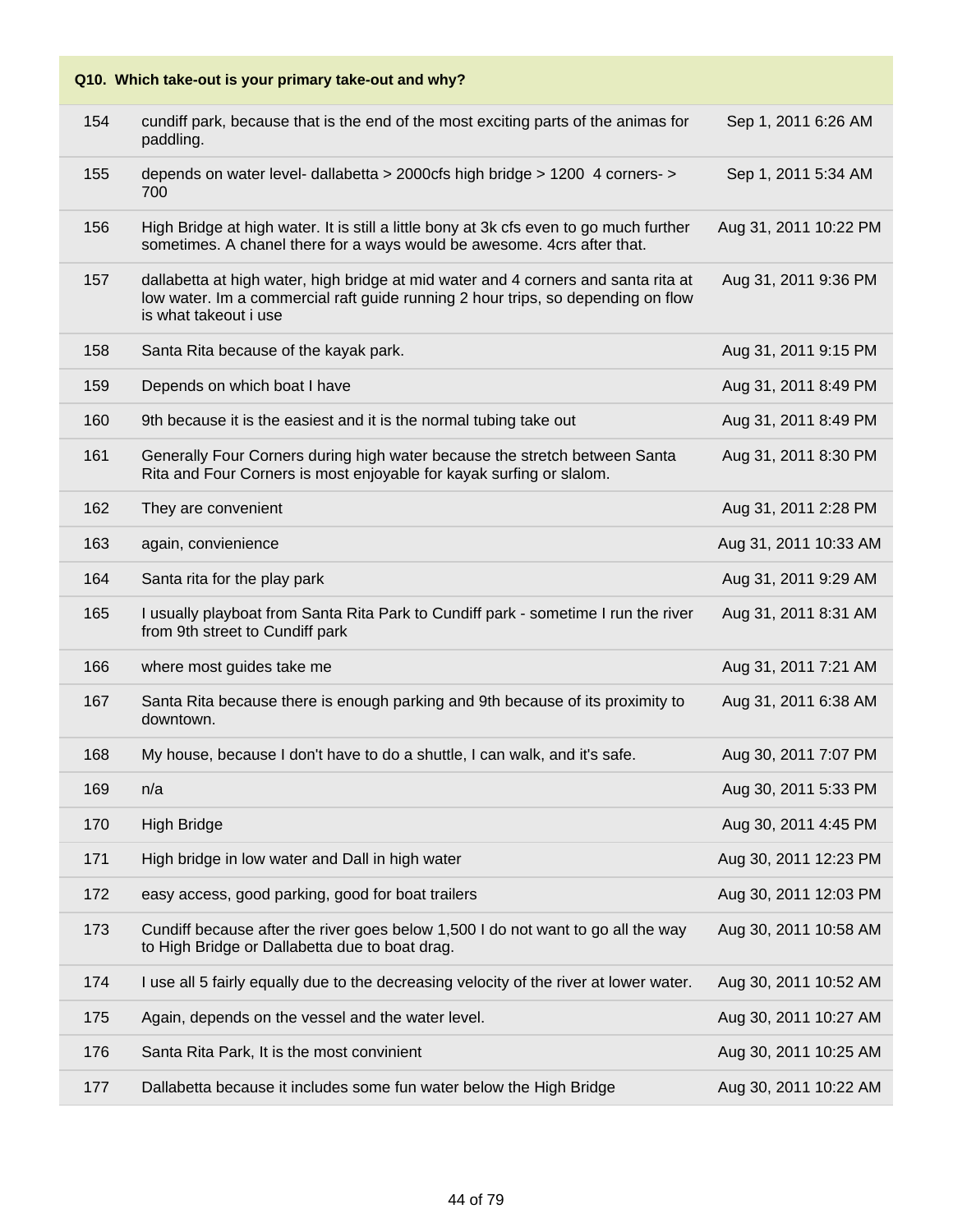| Q10. Which take-out is your primary take-out and why? |                                                                                                                                                                                                                                                                                                                                 |                       |  |
|-------------------------------------------------------|---------------------------------------------------------------------------------------------------------------------------------------------------------------------------------------------------------------------------------------------------------------------------------------------------------------------------------|-----------------------|--|
| 178                                                   | High Bridge - again mostly related to Colorado Parks and Wildlife needs                                                                                                                                                                                                                                                         | Aug 30, 2011 10:05 AM |  |
| 179                                                   | High Bridge under 1500CFS, because you can't get to Dalbetta at low<br>wateruse Santa Rita Park for short trips, Dalbetta when water is over<br>1500CFS, as it is the longest run on the river                                                                                                                                  | Aug 30, 2011 9:41 AM  |  |
| 180                                                   | different take outs for different activities                                                                                                                                                                                                                                                                                    | Aug 30, 2011 9:08 AM  |  |
| 181                                                   | 4Corners. Run the rapids then take out. Doesn't take as much time.                                                                                                                                                                                                                                                              | Aug 30, 2011 8:17 AM  |  |
| 182                                                   | Cundiff Park. Easy access and parking. Allows you to run all the rapids.                                                                                                                                                                                                                                                        | Aug 30, 2011 8:01 AM  |  |
| 183                                                   | basin creek                                                                                                                                                                                                                                                                                                                     | Aug 30, 2011 7:54 AM  |  |
| 184                                                   | <b>High Bridge</b>                                                                                                                                                                                                                                                                                                              | Aug 30, 2011 7:50 AM  |  |
| 185                                                   | I use the put-in furthest downstream depending on river flows.                                                                                                                                                                                                                                                                  | Aug 30, 2011 7:41 AM  |  |
| 186                                                   | Convenience                                                                                                                                                                                                                                                                                                                     | Aug 30, 2011 7:38 AM  |  |
| 187                                                   | High Bridge for a full evening float and the easy access that it provides                                                                                                                                                                                                                                                       | Aug 30, 2011 7:34 AM  |  |
| 188                                                   | 9th-doing mellow family floats                                                                                                                                                                                                                                                                                                  | Aug 30, 2011 7:27 AM  |  |
| 189                                                   | Santa Rita to 4 Corners has the best surfing                                                                                                                                                                                                                                                                                    | Aug 30, 2011 7:25 AM  |  |
| 190                                                   | It depends on the flow and time of day. Dallabetta is great for a longer float if the<br>water is high enough for below high bridge. High bridge is the next stop when<br>the water starts to drop or hasn't reached high enough levels. Cundiff Park is a<br>good stand by for a later in the day start or lower water levels. | Aug 30, 2011 7:11 AM  |  |
| 191                                                   | There are rarely tubers down that far. Tubers are like a drunk stumbling through<br>rush hour traffic on the river. They all too often put themselves and the much<br>larger rafts in danger trying to avoid them.                                                                                                              | Aug 29, 2011 11:11 PM |  |
| 192                                                   | Santa Rita. Cundiff might be but I can't back my trailer in there.                                                                                                                                                                                                                                                              | Aug 29, 2011 10:45 PM |  |
| 193                                                   | avoidance of smelter rapids since we're typically tubing with kids                                                                                                                                                                                                                                                              | Aug 29, 2011 9:16 PM  |  |
| 194                                                   | High bridge. Ease of takeout and difficulty at Dalbella                                                                                                                                                                                                                                                                         | Aug 29, 2011 9:11 PM  |  |
| 195                                                   | for a full float trip- cundiff                                                                                                                                                                                                                                                                                                  | Aug 29, 2011 9:09 PM  |  |
| 196                                                   | High Bridge, I don't really know why. Other than when I started going, thats<br>where the peolpe that took me, took out                                                                                                                                                                                                         | Aug 29, 2011 8:35 PM  |  |
| 197                                                   | 33rd st. - for the full day float from Tremble Ln.                                                                                                                                                                                                                                                                              | Aug 29, 2011 8:27 PM  |  |
| 198                                                   | 4 cornerssawmill waves and santa rita wave                                                                                                                                                                                                                                                                                      | Aug 29, 2011 8:10 PM  |  |
| 199                                                   | ute one, basin creek, i fish we need 8-10 hours on the river.                                                                                                                                                                                                                                                                   | Aug 29, 2011 8:06 PM  |  |
| 200                                                   | High Bridge b/c it gives the longest trip (Dallabetta is not good except in highest<br>water)                                                                                                                                                                                                                                   | Aug 29, 2011 7:45 PM  |  |
| 201                                                   | High bridge because of ease take out. Dallabetta take out is too steep for my                                                                                                                                                                                                                                                   | Aug 29, 2011 7:11 PM  |  |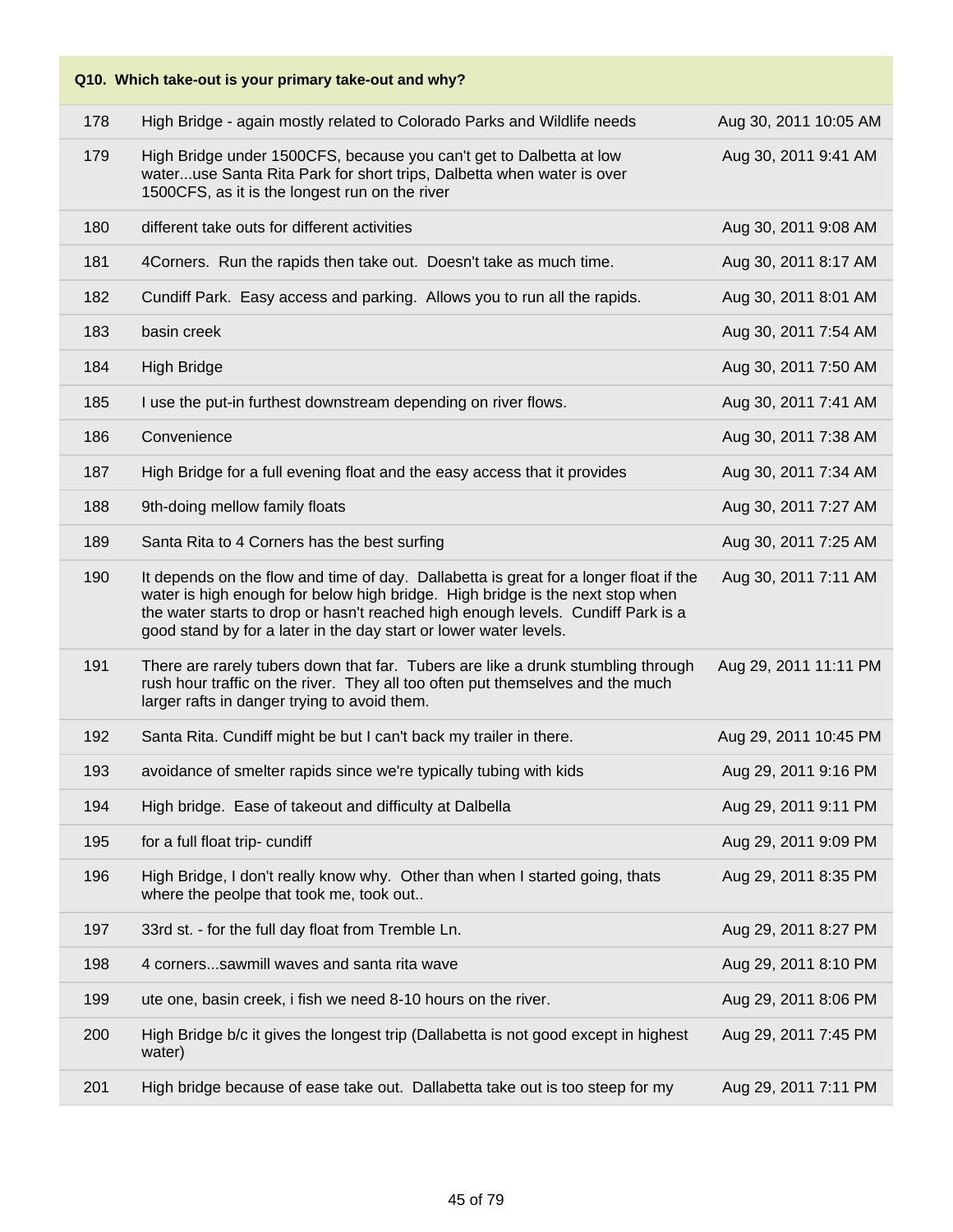**Q10. Which take-out is your primary take-out and why?**

|     | trailer.                                                                                                                                                                                 |                      |
|-----|------------------------------------------------------------------------------------------------------------------------------------------------------------------------------------------|----------------------|
| 202 | Cundiff Park. Lots of parking. Good run to there.                                                                                                                                        | Aug 29, 2011 6:25 PM |
| 203 | 4 corners, easy access                                                                                                                                                                   | Aug 29, 2011 6:15 PM |
| 204 | High bridge, access to the river, don't have to carry boat.                                                                                                                              | Aug 29, 2011 6:14 PM |
| 205 | n/a                                                                                                                                                                                      | Aug 29, 2011 5:41 PM |
| 206 | 32ndIts a nice flat water paddle from where I live on Animas View Drive                                                                                                                  | Aug 29, 2011 5:16 PM |
| 207 | santa rita                                                                                                                                                                               | Aug 29, 2011 5:06 PM |
| 208 | <b>High Bridge</b>                                                                                                                                                                       | Aug 29, 2011 4:44 PM |
| 209 | high bridge because there is parking                                                                                                                                                     | Aug 29, 2011 4:35 PM |
| 210 | Both are about the same in use and convenience.                                                                                                                                          | Aug 29, 2011 4:33 PM |
| 211 | Abundant parking. Ease of access.                                                                                                                                                        | Aug 29, 2011 4:33 PM |
| 212 | Depends on water level and how much time I have that day.                                                                                                                                | Aug 29, 2011 4:29 PM |
| 213 | 4 Corners, great surf and you have run most of the whitewater.                                                                                                                           | Aug 29, 2011 4:25 PM |
| 214 | Longest run, highbridge when water drops                                                                                                                                                 | Aug 29, 2011 4:20 PM |
| 215 | High bridge                                                                                                                                                                              | Aug 29, 2011 4:05 PM |
| 216 | Cundiff is the easiest take out as there is ample parking.                                                                                                                               | Aug 29, 2011 4:02 PM |
| 217 | N/A                                                                                                                                                                                      | Aug 29, 2011 3:59 PM |
| 218 | Cundiff if I'm kayaking, High Bridge mostly when rafting                                                                                                                                 | Aug 29, 2011 3:24 PM |
| 219 | Dallabetta Park, because I enjoy paddling the entire stretch of the town run, from<br>33rd to Dallabetta.                                                                                | Aug 29, 2011 3:18 PM |
| 220 | 4-corners it is a quick shuttle                                                                                                                                                          | Aug 29, 2011 3:08 PM |
| 221 | same answer                                                                                                                                                                              | Aug 29, 2011 2:48 PM |
| 222 | Santa Rita & Dallabetta because they are the biggest, allow easy access &<br>accomodate more boats. Highbridge became a cluster f* after construction &<br>being reduced by almost half. | Aug 29, 2011 2:45 PM |
| 223 | High bridge. It is easy to grab some extra hands to help lift rafts and gear                                                                                                             | Aug 29, 2011 2:21 PM |
| 224 | Santa Rita because of it's location in town.                                                                                                                                             | Aug 29, 2011 2:14 PM |
| 225 | Accessibility                                                                                                                                                                            | Aug 29, 2011 2:11 PM |
| 226 | 4 corners because parking is easiest                                                                                                                                                     | Aug 29, 2011 2:07 PM |
| 227 | Because it is quicka nd easy as well.                                                                                                                                                    | Aug 29, 2011 2:04 PM |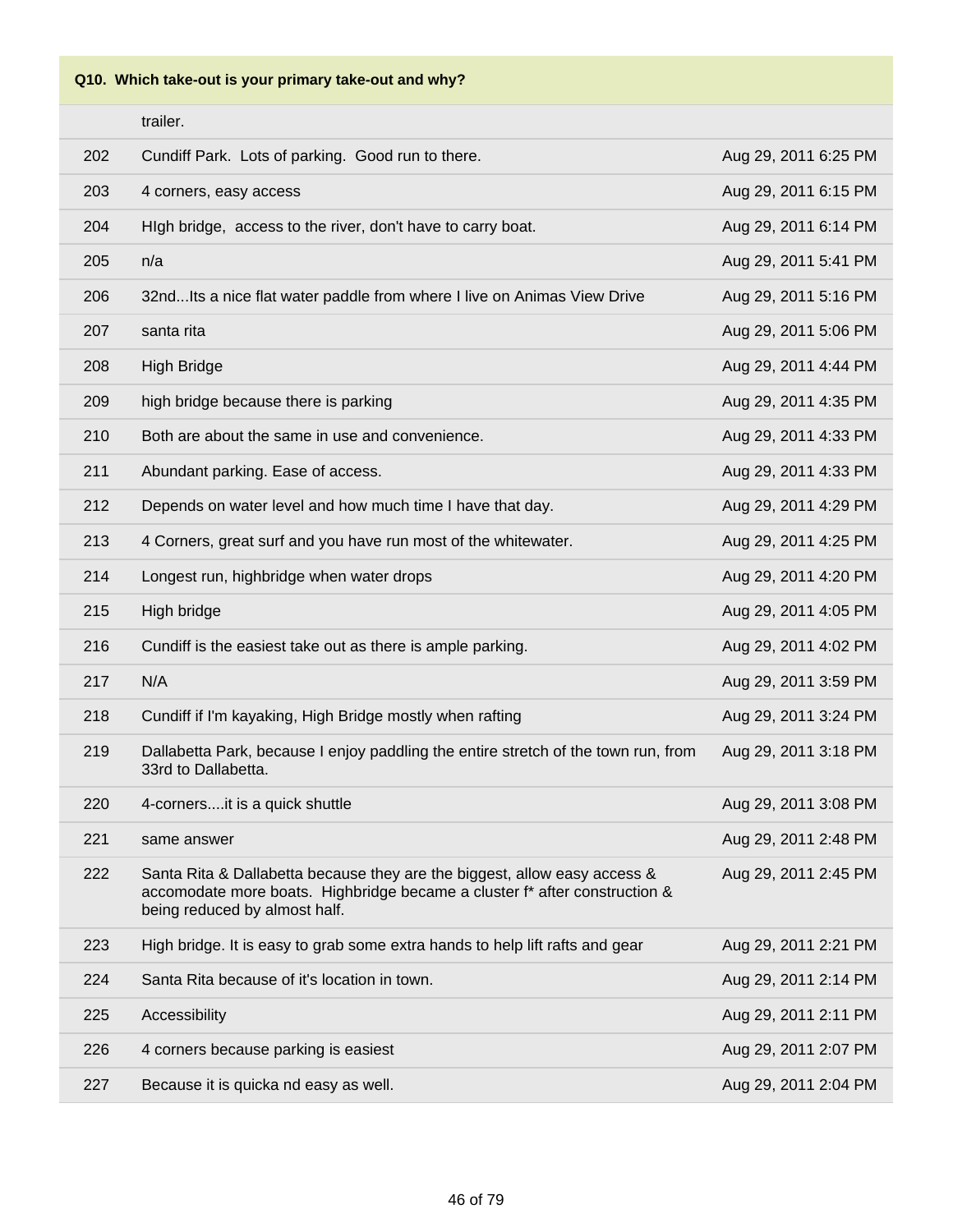| 228 | Cundiff                                                                                                                                                                                         | Aug 29, 2011 1:59 PM  |
|-----|-------------------------------------------------------------------------------------------------------------------------------------------------------------------------------------------------|-----------------------|
| 229 | Dallabetta b/c of the ease of use and parking.                                                                                                                                                  | Aug 29, 2011 1:55 PM  |
| 230 | High Bridge because I can go from 32nd Street through the largest rapids and<br>enjoy an hour of floating at the end of my trip.                                                                | Aug 29, 2011 1:49 PM  |
| 231 | <b>CUNDIFF-FISHING</b>                                                                                                                                                                          | Aug 29, 2011 1:37 PM  |
| 232 | Thats just how the river flows for commercial trips                                                                                                                                             | Aug 29, 2011 1:15 PM  |
| 233 | Santa Rita, because I can run Smelter beginning after peak high, but only can<br>run below Santa Rita before the water drops.                                                                   | Aug 29, 2011 1:12 PM  |
| 234 | Doubletree, convenience                                                                                                                                                                         | Aug 29, 2011 1:08 PM  |
| 235 | High bridge, Easier to load onto my trailer                                                                                                                                                     | Aug 29, 2011 1:03 PM  |
| 236 | during higher flows, I use Dallabetta for the longest float possible - but at low<br>flows, we use high bridge as the river gets to shallow - and for kayaking, I use<br>the 4 corners take-out | Aug 29, 2011 1:02 PM  |
| 237 | Dallabetta, because it has a nice boat ramp and because it is one of the last<br>downstream and so allows for a longer trip.                                                                    | Aug 29, 2011 12:48 PM |
| 238 | Santa Rita, because it seems to be the right amount of time on the river between<br>33rd and Santa Rita, plus parking is easiest there.                                                         | Aug 29, 2011 12:47 PM |
| 239 | Dallabeta because it is the last of the public water                                                                                                                                            | Aug 29, 2011 12:35 PM |
| 240 | it really depends on the activity i am doing, if i am tubing, 9th street b/c i am<br>usually with kids and we don't want to go through smelter, usually high bridge<br>when rafting             | Aug 29, 2011 12:32 PM |
| 241 | shorter run, do not go through smelter with larger rapids.                                                                                                                                      | Aug 29, 2011 12:28 PM |
| 242 | 4 corners - I like the length of the trip and easy parking.                                                                                                                                     | Aug 29, 2011 12:26 PM |
| 243 | Cundiff. The end of the best whitewater section                                                                                                                                                 | Aug 29, 2011 12:15 PM |
| 244 | wjere emver we fish to                                                                                                                                                                          | Aug 29, 2011 11:55 AM |
| 245 | Santa Rita, because that's where the river takes me after I enter the water at 9th<br>St.                                                                                                       | Aug 29, 2011 11:53 AM |
| 246 | 4 corners fits with the 29th st put in for a nice run                                                                                                                                           | Aug 29, 2011 11:50 AM |
| 247 | 4 Corners, because we love to grab some Serious Texas and beers or head<br>across the street to grab some SKA and Zia!! plus if we need something river<br>related 4corners is right there.     | Aug 29, 2011 11:46 AM |
| 248 | Santa Rita. Its easy to park a trailer, there is a playground for the kids while<br>loading rafts and it's a nice distance/time to float                                                        | Aug 29, 2011 11:40 AM |
| 249 | Perfect amount of time to be on the river for a post work float in the summer.<br>Easy access.                                                                                                  | Aug 29, 2011 11:40 AM |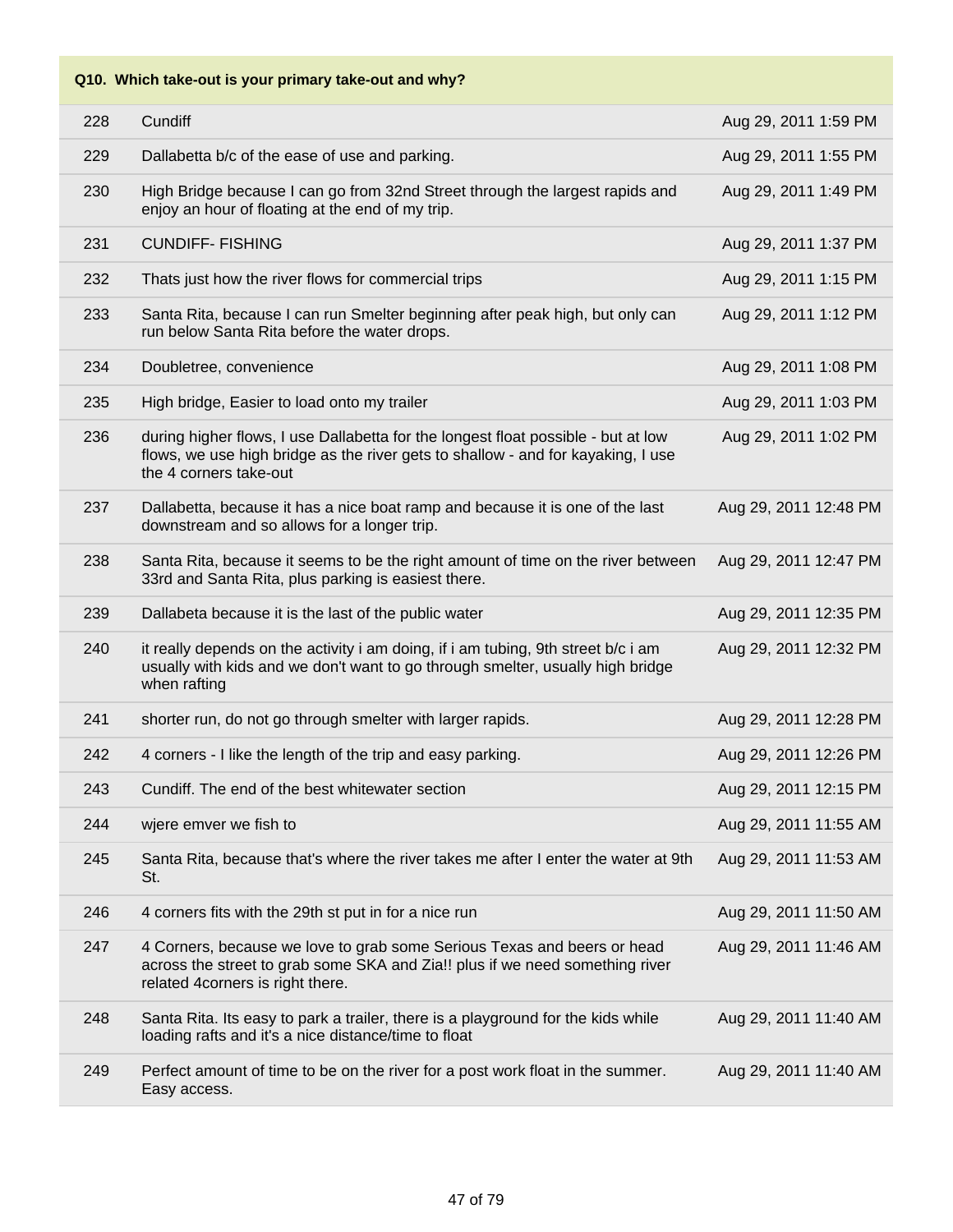|     | Q10. Which take-out is your primary take-out and why?                                                                                                                                                                 |                       |
|-----|-----------------------------------------------------------------------------------------------------------------------------------------------------------------------------------------------------------------------|-----------------------|
| 250 | still in town, but got a good float in                                                                                                                                                                                | Aug 29, 2011 11:38 AM |
| 251 | The best fishing within city limits is below High Bridge. As an angler, I'd prefer to<br>see as few boats as possible while fishing the Purple Cliffs area. My boating<br>occurs above high bridge; my fishing below. | Aug 29, 2011 11:18 AM |
| 252 | I have a trailer so I use take-outs that I don't have to carrie the boat. I use 9th<br>when the water is high and I have the kids otherwise I go lower.                                                               | Aug 29, 2011 11:17 AM |
| 253 | depends on flow rate                                                                                                                                                                                                  | Aug 29, 2011 9:49 AM  |
| 254 | i use dallabetta park because its a nice distance from 29th street                                                                                                                                                    | Aug 29, 2011 9:10 AM  |
| 255 | home depot - when the water allows it is the longest ride                                                                                                                                                             | Aug 29, 2011 8:55 AM  |
| 256 | <b>Location To Rapids</b>                                                                                                                                                                                             | Aug 29, 2011 8:54 AM  |
| 257 | If we tube we usually pull out near Albertsons and if we raft we usually go to<br>High Bridge.                                                                                                                        | Aug 29, 2011 8:19 AM  |
| 258 | Santa Rita for the easiest access.                                                                                                                                                                                    | Aug 29, 2011 8:14 AM  |
| 259 | Across from the Mall, I have property there.                                                                                                                                                                          | Aug 29, 2011 7:36 AM  |
| 260 | High bridge to Dallabetta is only navigable during high water.                                                                                                                                                        | Aug 29, 2011 7:26 AM  |
| 261 | High Bridge - my raft is heavy and you can back your trailer right to the water                                                                                                                                       | Aug 29, 2011 7:20 AM  |
| 262 | It's my office                                                                                                                                                                                                        | Aug 29, 2011 7:02 AM  |
| 263 | 4crs because it where I work.                                                                                                                                                                                         | Aug 29, 2011 12:16 AM |
| 264 | Sometimes I will use a different boat and want to extend my run or utilize the<br>whitewater park. There should be more, better developed takeouts and put-ins<br>for the Animas in Durango                           | Aug 28, 2011 9:29 PM  |
| 265 | this is where the larger rapid section ends                                                                                                                                                                           | Aug 28, 2011 9:11 PM  |
| 266 | Whitewater park                                                                                                                                                                                                       | Aug 28, 2011 8:15 PM  |
| 267 | 4 corners-convenience and location                                                                                                                                                                                    | Aug 28, 2011 8:12 PM  |
| 268 | Santa Rita proximity to slalom Dalabetta for float trip ideal                                                                                                                                                         | Aug 28, 2011 7:14 PM  |
| 269 | Santa Rita park to play boat in a kayak.                                                                                                                                                                              | Aug 28, 2011 6:55 PM  |
| 270 | 4 Corners cause I work there.                                                                                                                                                                                         | Aug 28, 2011 4:58 PM  |
| 271 | Santa Rita for play boating                                                                                                                                                                                           | Aug 28, 2011 4:18 PM  |
| 272 | Dallabetta at high water because it's the farthest and Santa Rita most of the time<br>because it's the closest to my house.                                                                                           | Aug 28, 2011 10:31 AM |
| 273 | Fun rapids taper off after Cundiff Park                                                                                                                                                                               | Aug 28, 2011 7:41 AM  |
| 274 | Santa Rita Park Becasue I mostly use the Slalom course and play hole there.                                                                                                                                           | Aug 28, 2011 7:06 AM  |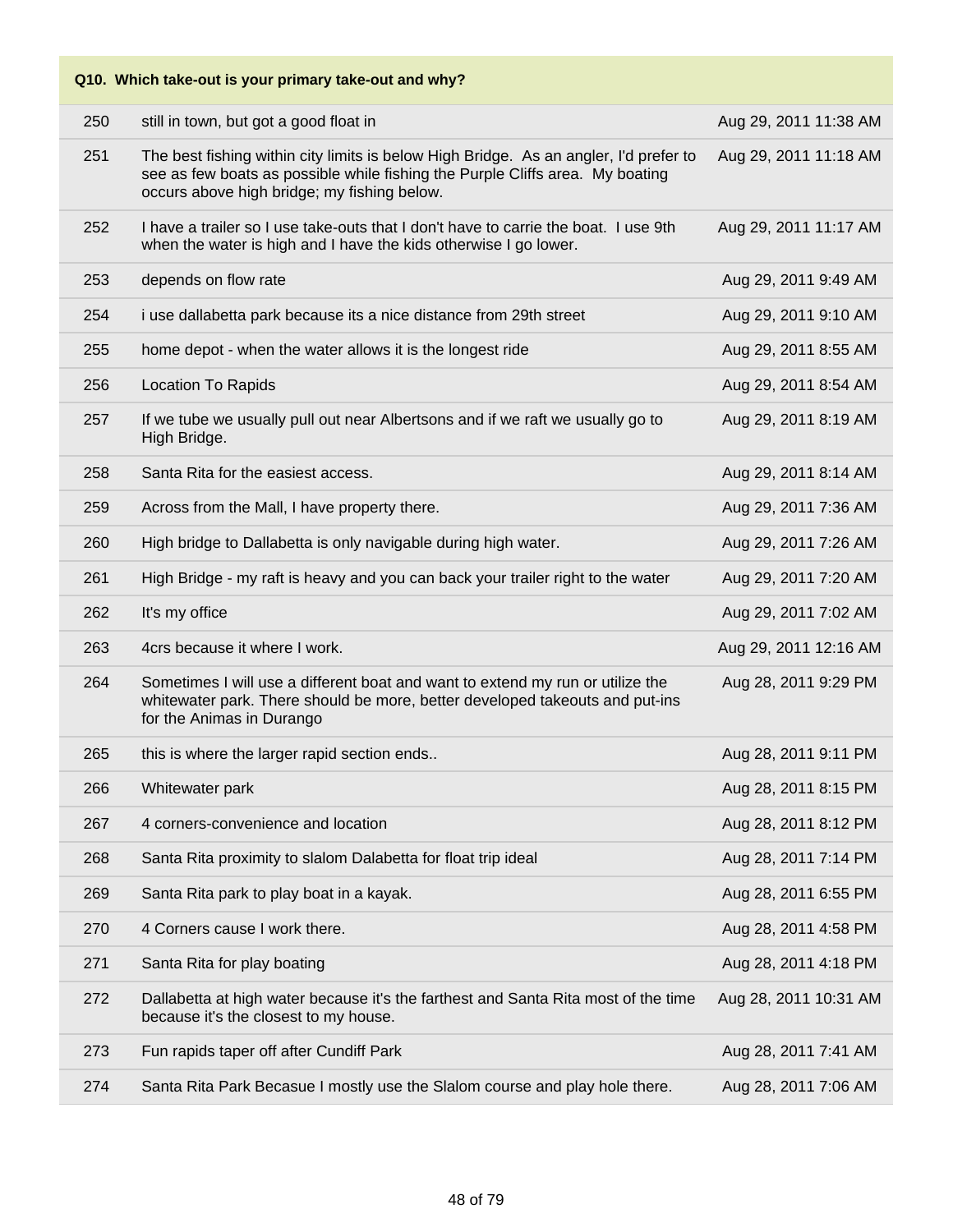| 275 | Dallabetta - perfect lengty for a day trip (during high water only); otherwise it is<br>High Bridge typically.       | Aug 27, 2011 8:32 PM  |
|-----|----------------------------------------------------------------------------------------------------------------------|-----------------------|
| 276 | 9th street if tubing and dallabetta if rafting,                                                                      | Aug 27, 2011 5:40 PM  |
| 277 | Santa rita because it has the best park and play whitewater.                                                         | Aug 27, 2011 4:53 PM  |
| 278 | Cundiff, because it is the end of the best whitewater section                                                        | Aug 27, 2011 4:20 PM  |
| 279 | Depends on play boating vs river running. Play boating take out at Santa Rita,<br>river running 4CRS or high bridge. | Aug 27, 2011 3:10 PM  |
| 280 | 4crs for kayaking                                                                                                    | Aug 27, 2011 11:37 AM |
| 281 | Santa Rita park because I paddle and train there so i dont go down the river<br>really.                              | Aug 27, 2011 11:34 AM |
| 282 | High bridge. It is the most convenient!                                                                              | Aug 27, 2011 10:54 AM |
| 283 | too many rocks past the high bridge, maybe restructure a channel.                                                    | Aug 27, 2011 9:38 AM  |
| 284 | Private land, because it is nice to go further down the river.                                                       | Aug 27, 2011 6:59 AM  |
| 285 | 4c's and the high bridge have been made unuseable by the citys "improvements"                                        | Aug 26, 2011 12:12 PM |
| 286 | less traffic and better staging area                                                                                 | Aug 26, 2011 9:20 AM  |
| 287 | It all depends on the water level.                                                                                   | Aug 26, 2011 8:37 AM  |

| 1 | quailty park design is the key Parks are for people and should be designed by<br>people who design parks !!! not engineers you want young people to stay out<br>of trouble and enjoy and apprieciate our natural environment then dont regulate<br>them by laws, provide them with a safe way to access the river.                                                                                                                                                                                                                                                                                | Sep 30, 2011 1:55 PM |
|---|---------------------------------------------------------------------------------------------------------------------------------------------------------------------------------------------------------------------------------------------------------------------------------------------------------------------------------------------------------------------------------------------------------------------------------------------------------------------------------------------------------------------------------------------------------------------------------------------------|----------------------|
| 2 | yes but would absolutely depend on the type/specifics of regulation. better to<br>start with education                                                                                                                                                                                                                                                                                                                                                                                                                                                                                            | Sep 29, 2011 6:36 PM |
| 3 | Proper management of the Animas River is essencial                                                                                                                                                                                                                                                                                                                                                                                                                                                                                                                                                | Sep 28, 2011 4:04 PM |
| 4 | yes, however i am wary of stipulations on river use. so it would depend upon the<br>regulations and how much they limit.                                                                                                                                                                                                                                                                                                                                                                                                                                                                          | Sep 27, 2011 7:48 AM |
| 5 | The city needs to chill on the river. This is an outstanding resource, but the city<br>has not decided to manage it appropriately. You are managing it like a breeding<br>ground for criminal activity. This is easy:1) manage the put in at 33st by<br>upgrading facitilties and maybe charging a small user fee; 2) manage take-out in<br>a similar manner; 3) stop all this police-state tactics on the river! I have never<br>seen a problem with people drinking whatever on the river. The cops on bike are<br>deplorable! I have talked to them and they seem to think they are addressing | Sep 26, 2011 7:56 PM |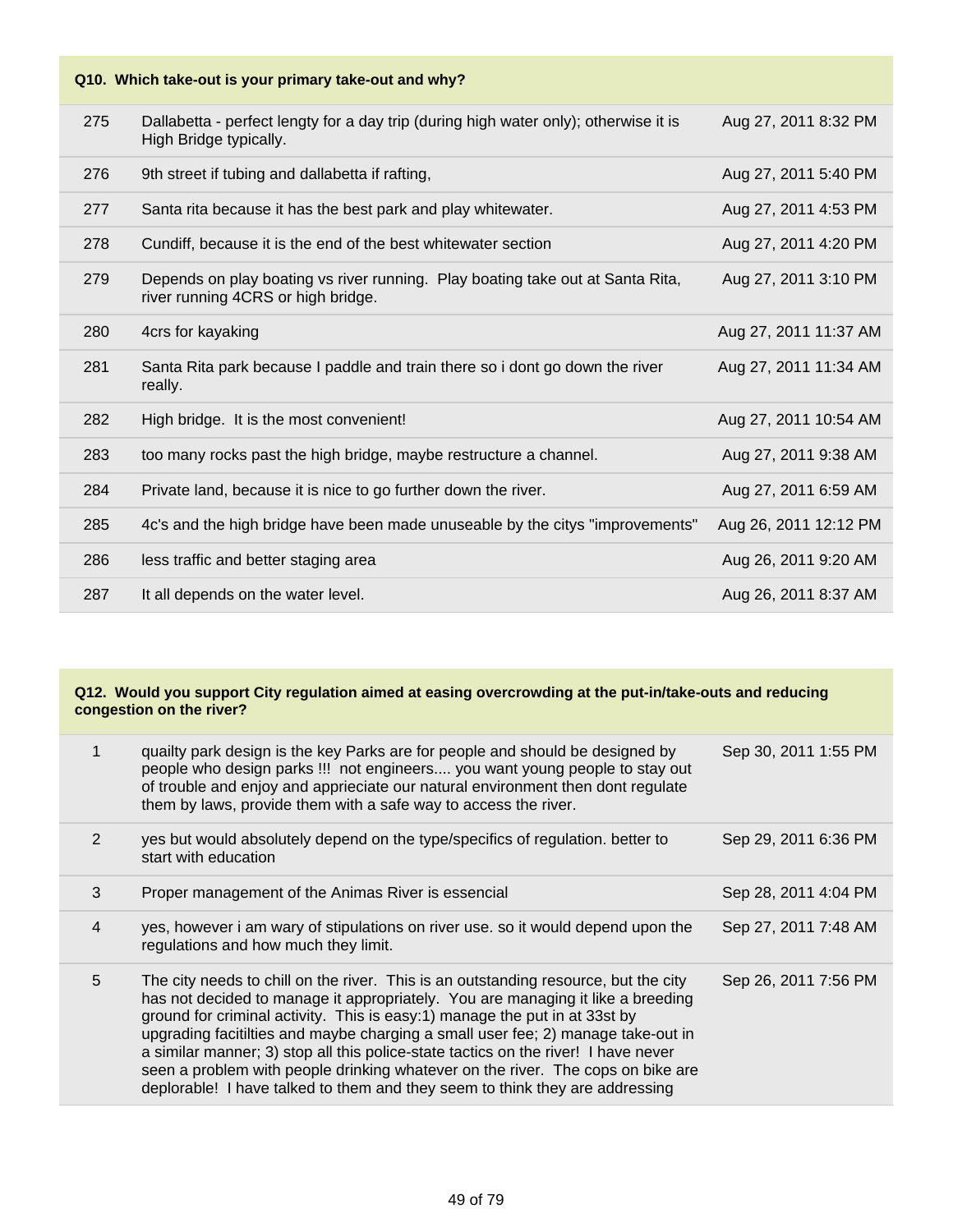some major problem when, in fact, they are harrassing people and scraing away turists. 4) work to keep more wate in the river. It is a shameful waste of our \$ to be buying the water from Ben's Puddle. Etc.

| $6\,$          | Too open ended a question.                                                                                                                                                                                                                         | Sep 26, 2011 12:42 PM |
|----------------|----------------------------------------------------------------------------------------------------------------------------------------------------------------------------------------------------------------------------------------------------|-----------------------|
| $\overline{7}$ | Need designs to accomodate for future use and congestion                                                                                                                                                                                           | Sep 25, 2011 10:57 AM |
| 8              | It depends on the regulations- what kind and how they're enforced. That's an<br>incredibly vague question.                                                                                                                                         | Sep 23, 2011 7:56 PM  |
| 9              | Only if boater-friendly, not anti-boater                                                                                                                                                                                                           | Sep 21, 2011 11:57 PM |
| 10             | Stepped-up police presence worked well this summer.                                                                                                                                                                                                | Sep 21, 2011 7:15 AM  |
| 11             | I would like to see the terms of the regulation before I decide to support it or not.                                                                                                                                                              | Sep 14, 2011 7:27 PM  |
| 12             | depends on REAL GOALS of REGS                                                                                                                                                                                                                      | Sep 13, 2011 9:45 PM  |
| 13             | If it made sence, yes, but after seeing take-out redesigned I would say no!                                                                                                                                                                        | Sep 13, 2011 9:09 PM  |
| 14             | Yes, at put-in/takeouts but not on the river as a whole.                                                                                                                                                                                           | Sep 13, 2011 3:03 PM  |
| 15             | I am afraid of regulation, but I am afraid that it may be necessary too!                                                                                                                                                                           | Sep 13, 2011 12:39 PM |
| 16             | use education and enforcement of existing regs                                                                                                                                                                                                     | Sep 12, 2011 8:15 PM  |
| 17             | I don't think we should have to pay to use the river or park at put-ins or take outs.                                                                                                                                                              | Sep 12, 2011 4:35 PM  |
| 18             | Depends on what the legislation requires and if commercial users who contribute<br>heavily to overcrowding would also have regulations.                                                                                                            | Sep 10, 2011 1:02 PM  |
| 19             | Depends on HOW they implement regulations                                                                                                                                                                                                          | Sep 9, 2011 9:43 AM   |
| 20             | it depends on what the regulations are                                                                                                                                                                                                             | Sep 8, 2011 2:21 PM   |
| 21             | I feel there should be commercel put in's and private put ins                                                                                                                                                                                      | Sep 8, 2011 12:38 PM  |
| 22             | I support easing overcrowding but don't want to take anyone off the river that<br>currently enjoys it                                                                                                                                              | Sep 7, 2011 6:29 PM   |
| 23             | City should limit their involvement as much as possible                                                                                                                                                                                            | Sep 7, 2011 2:52 PM   |
| 24             | i would like to first see how this "easing of overcrowding" would be structured.                                                                                                                                                                   | Sep 7, 2011 12:27 PM  |
| 25             | Depends on what is involved. There is a distribution problem at the put-in/take<br>outs, not necessarily an over crowding issue on the water. I would not support<br>any regulations that restrict any user groups access to the river in any way. | Sep 6, 2011 8:02 PM   |
| 26             | Depends on what they are, I only get so many opertunitys to float.                                                                                                                                                                                 | Sep 6, 2011 7:31 PM   |
| 27             | depends on what that would be                                                                                                                                                                                                                      | Sep 6, 2011 10:37 AM  |
| 28             | don't know yet                                                                                                                                                                                                                                     | Sep 6, 2011 10:18 AM  |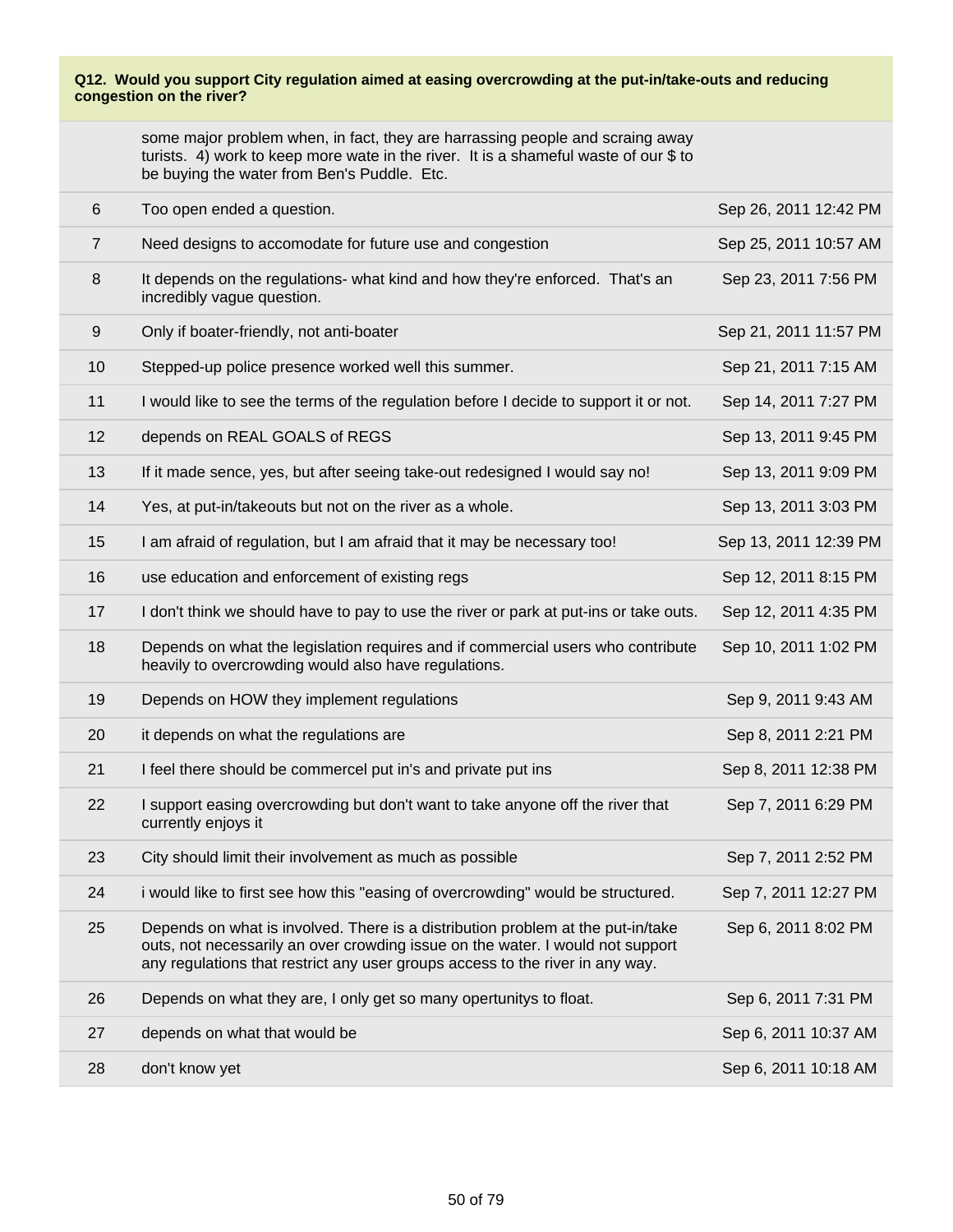| 29 | All people should have access to the river wherever, whenever, however they<br>choose to participate. There is a distribution problem at 33rd which could be<br>alleviated by more access points upstream where a trailer can access the water.<br>That is the problem with 29th put-in you can't get your raft close to the water.                                                                  | Sep 6, 2011 9:55 AM  |
|----|------------------------------------------------------------------------------------------------------------------------------------------------------------------------------------------------------------------------------------------------------------------------------------------------------------------------------------------------------------------------------------------------------|----------------------|
| 30 | Mostly mind TRASH, Drinking and Revelry.                                                                                                                                                                                                                                                                                                                                                             | Sep 6, 2011 8:23 AM  |
| 31 | Why don't they open up more parking on 33rd. They need to fix that st. It an<br>embarrassment.                                                                                                                                                                                                                                                                                                       | Sep 6, 2011 7:07 AM  |
| 32 | I'm not sure if I would or would not support city regulation on the river                                                                                                                                                                                                                                                                                                                            | Sep 5, 2011 10:18 PM |
| 33 | Depends on the method used to ease overcrowding                                                                                                                                                                                                                                                                                                                                                      | Sep 5, 2011 8:31 PM  |
| 34 | I support education & smarter management over regulation.                                                                                                                                                                                                                                                                                                                                            | Sep 5, 2011 7:07 PM  |
| 35 | only for regulating the commertial rafting companies. I dont agree with<br>regulating the river to the public                                                                                                                                                                                                                                                                                        | Sep 5, 2011 4:56 PM  |
| 36 | City has a poor history of regulating anf controlling such issues now, can't<br>assume much improvement.                                                                                                                                                                                                                                                                                             | Sep 5, 2011 8:13 AM  |
| 37 | Depends on the regulations but most likely NO.                                                                                                                                                                                                                                                                                                                                                       | Sep 4, 2011 9:51 PM  |
| 38 | I wanted to check no but you didn't give me a place to comment. I'm afraid that if<br>you regulate you will favor commercial rafting operations, and not consider the<br>locals who have their own rafts, kayaks, and/or tubes. Many youths in our<br>community can not afford anything but a tube. They deserve to be able to enjoy<br>the river and not be restricted as to where they can put in. | Sep 4, 2011 12:23 PM |
| 39 | depends on what sort of "regulations" these are                                                                                                                                                                                                                                                                                                                                                      | Sep 4, 2011 10:24 AM |
| 40 | I would support a stronger law enforcement presence at put-ins and take-outs to<br>ticket and/or arrest drunks, as well as patrols along the river through town to help<br>curb littering.                                                                                                                                                                                                           | Sep 3, 2011 10:21 PM |
| 41 | yes if they develop better parking areas, no if they are going restrict access in<br>anyway                                                                                                                                                                                                                                                                                                          | Sep 3, 2011 9:29 PM  |
| 42 | Maybe, but it depends HOW regulated they get.                                                                                                                                                                                                                                                                                                                                                        | Sep 3, 2011 7:14 PM  |
| 43 | Yes but soft solutions. Free busses, improving acess in othe areas, etc. I am<br>not interested in more regulation                                                                                                                                                                                                                                                                                   | Sep 3, 2011 6:42 PM  |
| 44 | I support only regs on the parking, not the river.                                                                                                                                                                                                                                                                                                                                                   | Sep 3, 2011 5:24 PM  |
| 45 | government hands off!                                                                                                                                                                                                                                                                                                                                                                                | Sep 3, 2011 1:52 PM  |
| 46 | It would depend on the regulations and how they were enforced                                                                                                                                                                                                                                                                                                                                        | Sep 3, 2011 1:29 PM  |
| 47 | I prefer no regulation but could support dedicated comercial launch times or<br>facilities                                                                                                                                                                                                                                                                                                           | Sep 3, 2011 12:08 PM |
| 48 | only for the outfitters                                                                                                                                                                                                                                                                                                                                                                              | Sep 3, 2011 11:33 AM |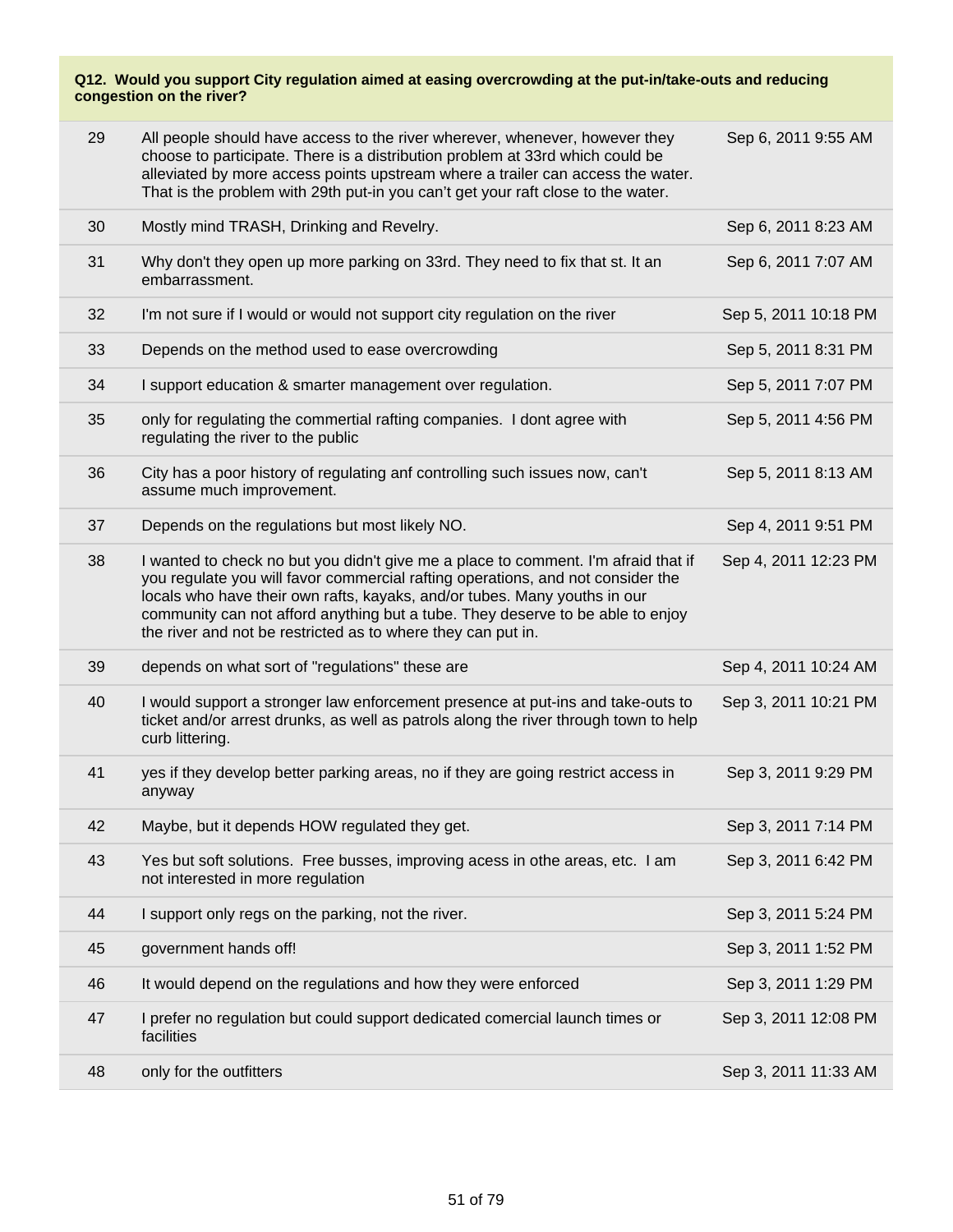| 49 | "Tubing" is obviously the most likely activity to cause overcrowding but the<br>season is VERY short NOT from May to Sept. & it appears to be the time when<br>most "locals" working 2 jobs serving the tourist industry can enjoy the river. My<br>support of regulations would depend entirely on what those regulations would<br>be. | Sep 3, 2011 11:11 AM |
|----|-----------------------------------------------------------------------------------------------------------------------------------------------------------------------------------------------------------------------------------------------------------------------------------------------------------------------------------------|----------------------|
| 50 | I would like to, but it would ABSOLUTELY depend on what the regulation looked<br>like. Access times: YES / Charging for access: ABSOLUTELY NOT!                                                                                                                                                                                         | Sep 3, 2011 9:53 AM  |
| 51 | Depends on how the city proposes their management                                                                                                                                                                                                                                                                                       | Sep 3, 2011 9:51 AM  |
| 52 | Requires greater definition of "what" and "who" would be regulated                                                                                                                                                                                                                                                                      | Sep 3, 2011 9:08 AM  |
| 53 | It depends what the regulations are                                                                                                                                                                                                                                                                                                     | Sep 3, 2011 8:55 AM  |
| 54 | depends how it's implemented                                                                                                                                                                                                                                                                                                            | Sep 3, 2011 8:43 AM  |
| 55 | I would support the discussion. I have been highly involved on River Mgmt<br>process (The Arkansas) and it is not clear cut. this cannot be a government<br>approach and requires a community workgroup that represents all users from<br>private to commercial.                                                                        | Sep 3, 2011 8:40 AM  |
| 56 | Not until I hear the plan                                                                                                                                                                                                                                                                                                               | Sep 3, 2011 7:46 AM  |
| 57 | Should not limit the number of outfitters on the river. Limit the number of boats<br>and time the outfitters can use the put ins.                                                                                                                                                                                                       | Sep 3, 2011 7:37 AM  |
| 58 | maybe, but do not over regulate                                                                                                                                                                                                                                                                                                         | Sep 3, 2011 7:34 AM  |
| 59 | Yes, but not more regulation of commercial companies so much as some sort of<br>regulation (e.g. designating access points for tubers and private users who need<br>to spread out their stuff, unload their car, and blow up their boats).                                                                                              | Sep 3, 2011 7:30 AM  |
| 60 | It depends on the regulatory acts.                                                                                                                                                                                                                                                                                                      | Sep 3, 2011 7:03 AM  |
| 61 | I don't mind easing overcrowding so long as no one is EVER denied access to<br>the river. My view is that the professional river companies are driving the train to<br>kick people off the river who aren't paying them and who "disturb" their<br>customers.                                                                           | Sep 3, 2011 7:02 AM  |
| 62 | What kind of regulation? How about guidelines, first.                                                                                                                                                                                                                                                                                   | Sep 3, 2011 6:39 AM  |
| 63 | overcrowding is a result of commercial use, it should be regulated                                                                                                                                                                                                                                                                      | Sep 3, 2011 6:35 AM  |
| 64 | i would have to see the regulation first. it is such a great amenity and i want to<br>make sure it doesn't become off limits.                                                                                                                                                                                                           | Sep 3, 2011 6:11 AM  |
| 65 | We don't need more regulation. Improve other sites and the crowds will move.                                                                                                                                                                                                                                                            | Sep 2, 2011 3:51 PM  |
| 66 | depends on what type of regulation                                                                                                                                                                                                                                                                                                      | Sep 2, 2011 12:08 PM |
| 67 | It depends on the plan, there are a lot of people that depend on using these<br>areas and all have to be considered to be fair                                                                                                                                                                                                          | Sep 2, 2011 11:48 AM |
| 68 | depends on what that regulation would be.                                                                                                                                                                                                                                                                                               | Sep 2, 2011 9:46 AM  |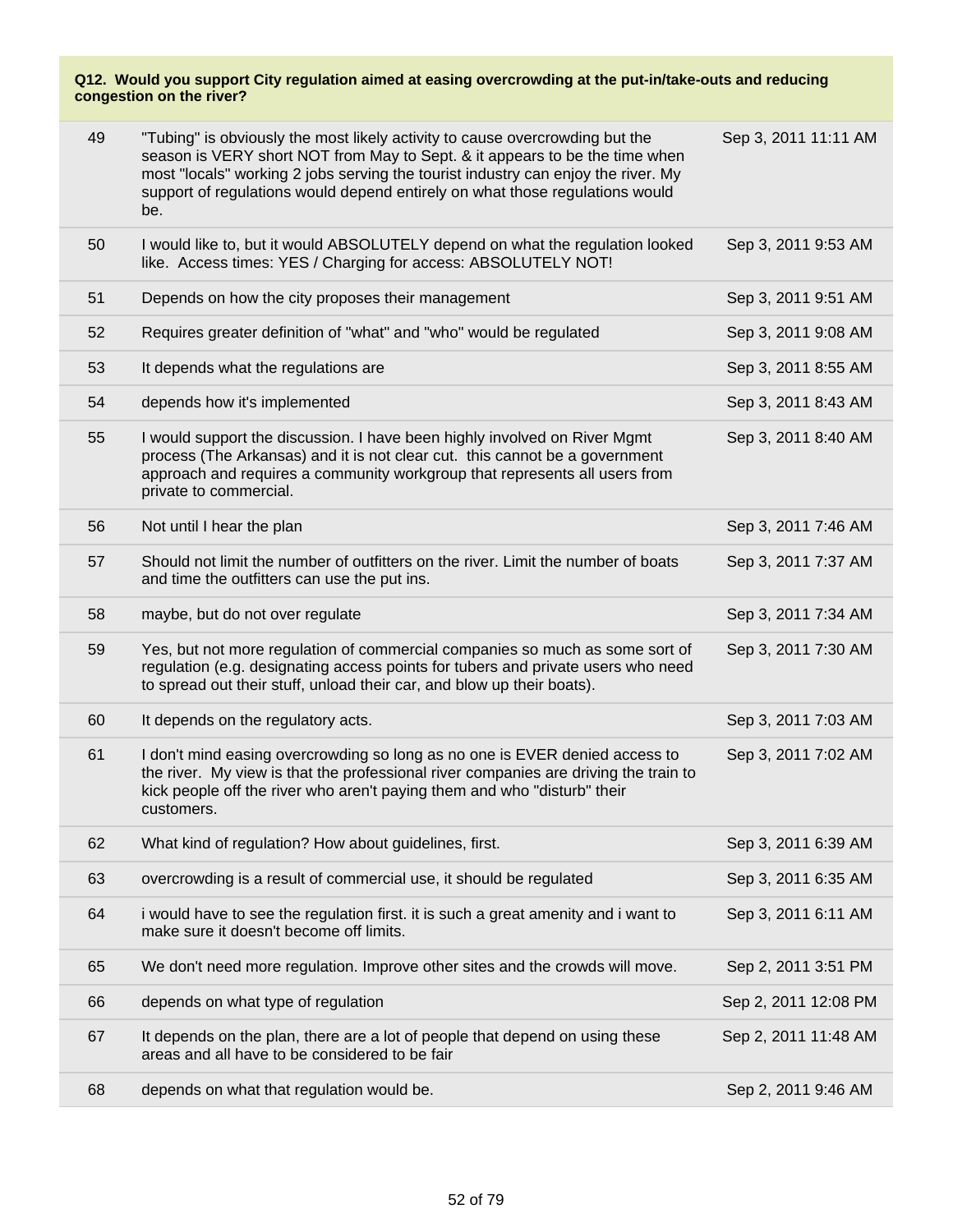| 69 | I would have to know more about the Citys plan.                                                                                                                                                                                                                                                                                                                        | Sep 1, 2011 10:11 AM  |
|----|------------------------------------------------------------------------------------------------------------------------------------------------------------------------------------------------------------------------------------------------------------------------------------------------------------------------------------------------------------------------|-----------------------|
| 70 | Depends on what this would look like. I would not be in favor of head counts and<br>limits on the number of users                                                                                                                                                                                                                                                      | Sep 1, 2011 9:46 AM   |
| 71 | Is regulation necessary? How about better facilities.                                                                                                                                                                                                                                                                                                                  | Sep 1, 2011 7:32 AM   |
| 72 | we need some maintenance on existing put ins and take outs as well as<br>additional options - period.                                                                                                                                                                                                                                                                  | Sep 1, 2011 7:19 AM   |
| 73 | Only if we disaggregate user groupsalthough we tried to have tubers at 28th<br>st. and that didnt flyalso- the outfitters have gotten very aggresive- how about<br>labeling the southern two spots at 33rd for commercials and the rest private                                                                                                                        | Sep 1, 2011 5:34 AM   |
| 74 | Only if it can set up a schedule for commercials to use to avoid the jam up.                                                                                                                                                                                                                                                                                           | Aug 31, 2011 10:22 PM |
| 75 | Would depend on what kinds of regulations were proposed and expense to<br>taxpayers.                                                                                                                                                                                                                                                                                   | Aug 31, 2011 10:02 PM |
| 76 | That really depends on exactly what type of regulation we're talking about. I<br>agree that both private and commercial parties need access to the river, but<br>increased parking and access locations are more favorable to me than increased<br>regulation.                                                                                                         | Aug 31, 2011 8:30 PM  |
| 77 | depends on the regulation                                                                                                                                                                                                                                                                                                                                              | Aug 30, 2011 12:30 PM |
| 78 | Stop regulating everything                                                                                                                                                                                                                                                                                                                                             | Aug 30, 2011 12:23 PM |
| 79 | planning yes, but that does not necessarily require "regulation" - this is a loaded<br>word, I think a different wording would result in more useable results for the<br>survey                                                                                                                                                                                        | Aug 30, 2011 12:03 PM |
| 80 | I realize the commercial companies are great for the tax base and tourist<br>interest, however, I think there are too many companies in operation. I'm<br>guessing more will attempt to open next year after a banner river season this<br>year and many will fold after a crappy year. Limit the number of commercial<br>operators and the conflicts will be reduced. | Aug 30, 2011 10:27 AM |
| 81 | it depends on what was entailed                                                                                                                                                                                                                                                                                                                                        | Aug 30, 2011 10:25 AM |
| 82 | It depends on how cumbersome the regulations are                                                                                                                                                                                                                                                                                                                       | Aug 30, 2011 10:22 AM |
| 83 | assuming it came with public transit that is tube friendly                                                                                                                                                                                                                                                                                                             | Aug 30, 2011 9:08 AM  |
| 84 | should be self-regulated by professional rafting companies                                                                                                                                                                                                                                                                                                             | Aug 30, 2011 8:21 AM  |
| 85 | You would have to be way more specific.                                                                                                                                                                                                                                                                                                                                | Aug 30, 2011 8:17 AM  |
| 86 | not if it impacts free access                                                                                                                                                                                                                                                                                                                                          | Aug 30, 2011 8:17 AM  |
| 87 | Depends on the conditions.                                                                                                                                                                                                                                                                                                                                             | Aug 30, 2011 7:44 AM  |
| 88 | I guess it would depend on what type of regulation.                                                                                                                                                                                                                                                                                                                    | Aug 30, 2011 7:41 AM  |
| 89 | It depends on how the city approaches the subject. With the recent regulations                                                                                                                                                                                                                                                                                         | Aug 30, 2011 7:34 AM  |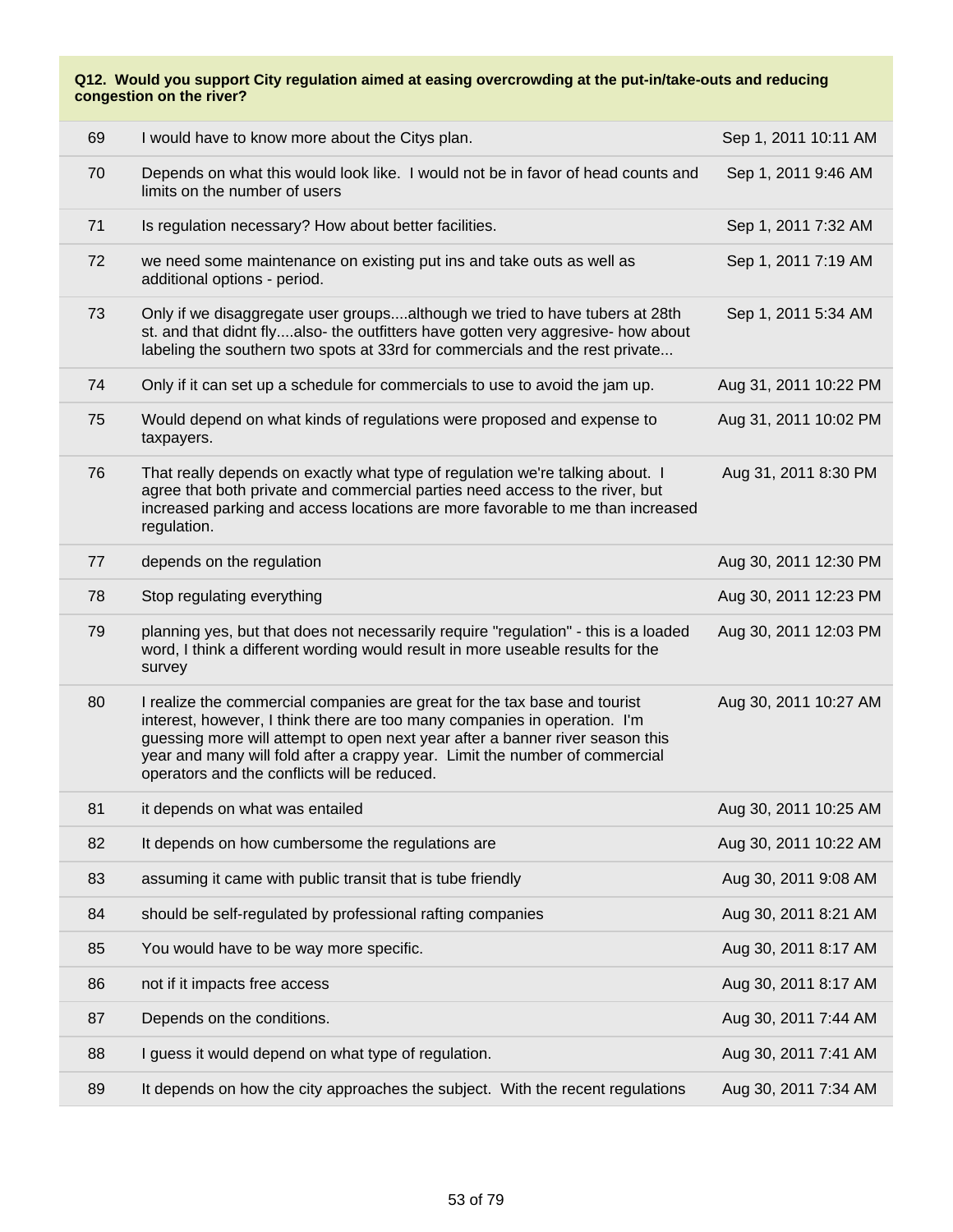|     | of the river it doesnt appear to meet the community needs of a place of<br>recreation.                                                                                                                                                                                                                                                                |                       |
|-----|-------------------------------------------------------------------------------------------------------------------------------------------------------------------------------------------------------------------------------------------------------------------------------------------------------------------------------------------------------|-----------------------|
| 90  | Need more good access points not regulation to reduce congestion                                                                                                                                                                                                                                                                                      | Aug 30, 2011 7:25 AM  |
| 91  | Do not see this as a problem                                                                                                                                                                                                                                                                                                                          | Aug 30, 2011 4:35 AM  |
| 92  | That sounds scary. How would the city ease overcrowding? I don't think<br>restricting access is the right way forward.                                                                                                                                                                                                                                | Aug 29, 2011 10:45 PM |
| 93  | Work needs to be done to alleviate congestion at put-ins. Take-outs are not<br>overly congested as there are many different places that people take-out and<br>spreads out number of people at each location. On the river can get "busy", but<br>has never been congested.                                                                           | Aug 29, 2011 9:22 PM  |
| 94  | depends on what it looked like                                                                                                                                                                                                                                                                                                                        | Aug 29, 2011 9:16 PM  |
| 95  | the wording of this question sounds too vague.                                                                                                                                                                                                                                                                                                        | Aug 29, 2011 9:09 PM  |
| 96  | I would need to know more and the how?                                                                                                                                                                                                                                                                                                                | Aug 29, 2011 8:35 PM  |
| 97  | I don't use put-ins or take outs and usually walk or ride a bike to the river.                                                                                                                                                                                                                                                                        | Aug 29, 2011 8:35 PM  |
| 98  | Depends on recommendation                                                                                                                                                                                                                                                                                                                             | Aug 29, 2011 7:58 PM  |
| 99  | Only if the regulation makes sense.                                                                                                                                                                                                                                                                                                                   | Aug 29, 2011 6:25 PM  |
| 100 | depends on the regulations                                                                                                                                                                                                                                                                                                                            | Aug 29, 2011 6:15 PM  |
| 101 | permits or what? not                                                                                                                                                                                                                                                                                                                                  | Aug 29, 2011 5:41 PM  |
| 102 | The "tubers" could use some regulation for sure. Fishing and paddleboarding<br>seem to operate just fine                                                                                                                                                                                                                                              | Aug 29, 2011 5:16 PM  |
| 103 | Regulation make me nervous, but something should be done.                                                                                                                                                                                                                                                                                             | Aug 29, 2011 4:29 PM  |
| 104 | if the city created an additional put-in upstream from 33rd with ample parking<br>and separate commercial and private put-ins, there wouldn't be a problem. I feel<br>that existing laws and regulations are sufficient when there's real issues as long<br>as they're enforced. More laws just make people upset and make it harder for<br>everybody | Aug 29, 2011 3:24 PM  |
| 105 | depends on what they areright now i like my freedom                                                                                                                                                                                                                                                                                                   | Aug 29, 2011 3:08 PM  |
| 106 | what do you propsoe?                                                                                                                                                                                                                                                                                                                                  | Aug 29, 2011 2:48 PM  |
| 107 | The put-ins are the overcrowded part and that is b/c the 32nd street put-in is<br>poorly designed and needs to be re-done                                                                                                                                                                                                                             | Aug 29, 2011 1:55 PM  |
| 108 | Depending on how the regulations would be determined and monitored. I<br>believe the Animas should remain permit free so that everyone can have fun on<br>our awesome natural resource.                                                                                                                                                               | Aug 29, 2011 1:49 PM  |
| 109 | Charge a \$1 or \$2 per person to the commercial outfitters to expand and<br>manages the river access points.                                                                                                                                                                                                                                         | Aug 29, 2011 1:23 PM  |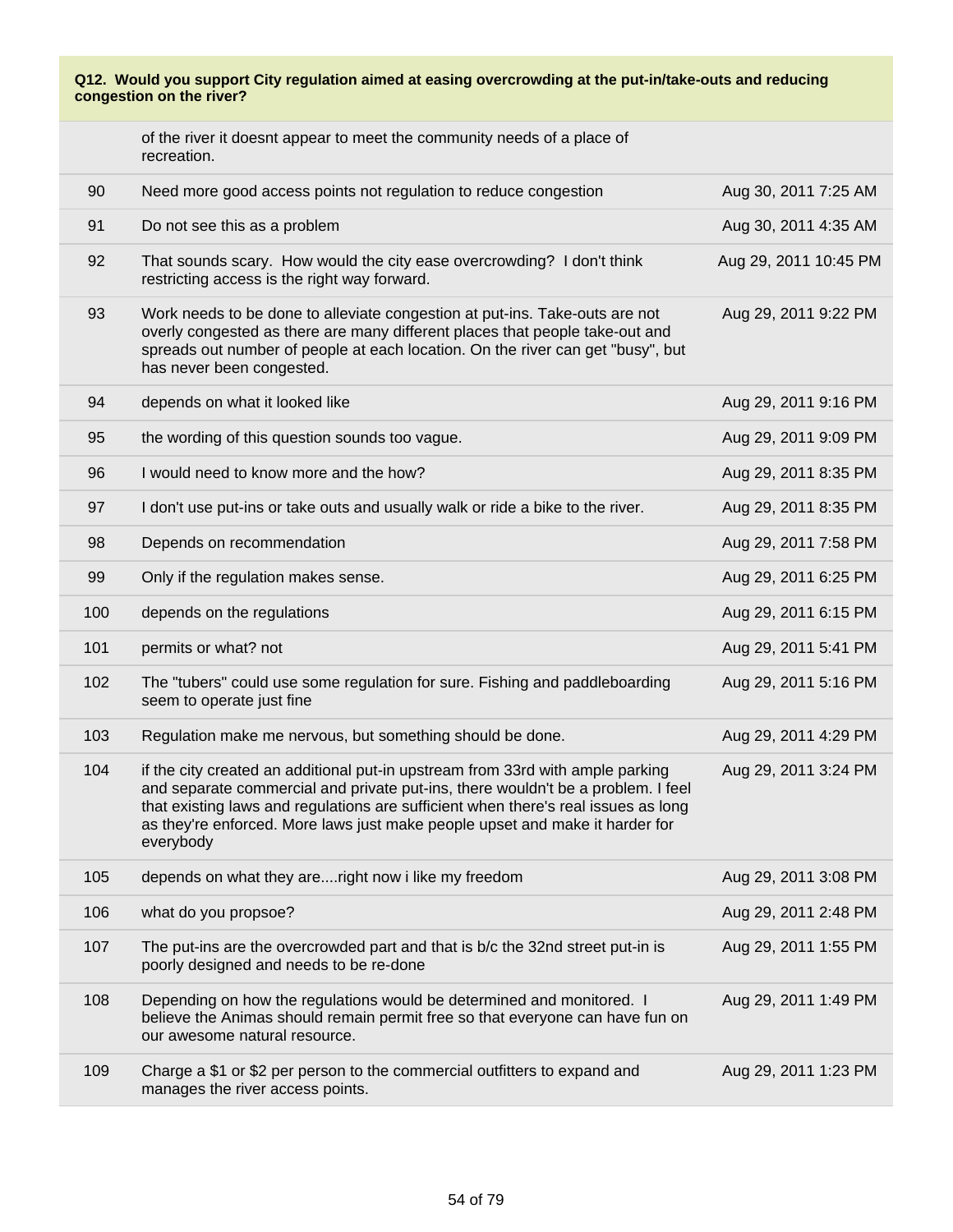| 110 | Not sure                                                                                                                                                                                                                                                                                                                                                                                                                                                                                                                                                       | Aug 29, 2011 1:08 PM  |
|-----|----------------------------------------------------------------------------------------------------------------------------------------------------------------------------------------------------------------------------------------------------------------------------------------------------------------------------------------------------------------------------------------------------------------------------------------------------------------------------------------------------------------------------------------------------------------|-----------------------|
| 111 | No!!! We do not need the City to "fix" what is not broken!                                                                                                                                                                                                                                                                                                                                                                                                                                                                                                     | Aug 29, 2011 1:03 PM  |
| 112 | access is an issue, but the river is here for people to enjoy it - don't limit who can<br>and cannot use it                                                                                                                                                                                                                                                                                                                                                                                                                                                    | Aug 29, 2011 1:02 PM  |
| 113 | I personally do not feel it is a major issue, I've always been able to make it work<br>for me.                                                                                                                                                                                                                                                                                                                                                                                                                                                                 | Aug 29, 2011 12:47 PM |
| 114 | Yes for put-ins take outs/ congestion on river not a problem                                                                                                                                                                                                                                                                                                                                                                                                                                                                                                   | Aug 29, 2011 12:15 PM |
| 115 | I tend to go where there are not crowds                                                                                                                                                                                                                                                                                                                                                                                                                                                                                                                        | Aug 29, 2011 12:12 PM |
| 116 | not enough information to have a position                                                                                                                                                                                                                                                                                                                                                                                                                                                                                                                      | Aug 29, 2011 11:56 AM |
| 117 | I would not enjoy a polesed put in tacke out                                                                                                                                                                                                                                                                                                                                                                                                                                                                                                                   | Aug 29, 2011 11:50 AM |
| 118 | That's too general a question; my support would be dependent on what kind of<br>regulations and how those regulations might detract from others enjoyment of<br>the Animas                                                                                                                                                                                                                                                                                                                                                                                     | Aug 29, 2011 11:46 AM |
| 119 | Quite frankly, there is very little over crowding and it is seasonal. I would hate for<br>the City to create regulations which it then has to enforce for a problem which is<br>barely existant.                                                                                                                                                                                                                                                                                                                                                               | Aug 29, 2011 11:40 AM |
| 120 | i cant say either way without some sort of discussion of how it would be<br>regulated                                                                                                                                                                                                                                                                                                                                                                                                                                                                          | Aug 29, 2011 9:10 AM  |
| 121 | It would depend on what the regulations were, but most likely I would not support<br>it.                                                                                                                                                                                                                                                                                                                                                                                                                                                                       | Aug 29, 2011 7:26 AM  |
| 122 | Depends on the regulation. I would want input into the process                                                                                                                                                                                                                                                                                                                                                                                                                                                                                                 | Aug 29, 2011 7:20 AM  |
| 123 | The problem is congestion and lack of public access, not too many people using<br>the river. Develop different areas of the river for different users by strategically<br>locating access points along the river. Fortunately, the river has multiple sections<br>that cater to different users. The City should see the bigger picture and<br>appropraitely plan to naturally divide the user groups between the areas through<br>these strategic access points. To reiterate, it's not too many users, it's too much<br>concentration and not enough access. | Aug 28, 2011 10:59 AM |
| 124 | NEVER. The river is for EVERYONE                                                                                                                                                                                                                                                                                                                                                                                                                                                                                                                               | Aug 28, 2011 10:31 AM |
| 125 | I support legislation to improve common put-ins and and take outs. Dealing with<br>a dirt parking lot at Cundiff Park is the most glaring problem.                                                                                                                                                                                                                                                                                                                                                                                                             | Aug 28, 2011 7:41 AM  |
| 126 | it is not a problem except at 32nd and only to a few people.                                                                                                                                                                                                                                                                                                                                                                                                                                                                                                   | Aug 28, 2011 7:06 AM  |
| 127 | i guess I need to know more about what you mean                                                                                                                                                                                                                                                                                                                                                                                                                                                                                                                | Aug 27, 2011 5:40 PM  |
| 128 | Depends on what you mean by regulation                                                                                                                                                                                                                                                                                                                                                                                                                                                                                                                         | Aug 27, 2011 6:59 AM  |
| 129 | Depends on how it is done.                                                                                                                                                                                                                                                                                                                                                                                                                                                                                                                                     | Aug 26, 2011 9:14 PM  |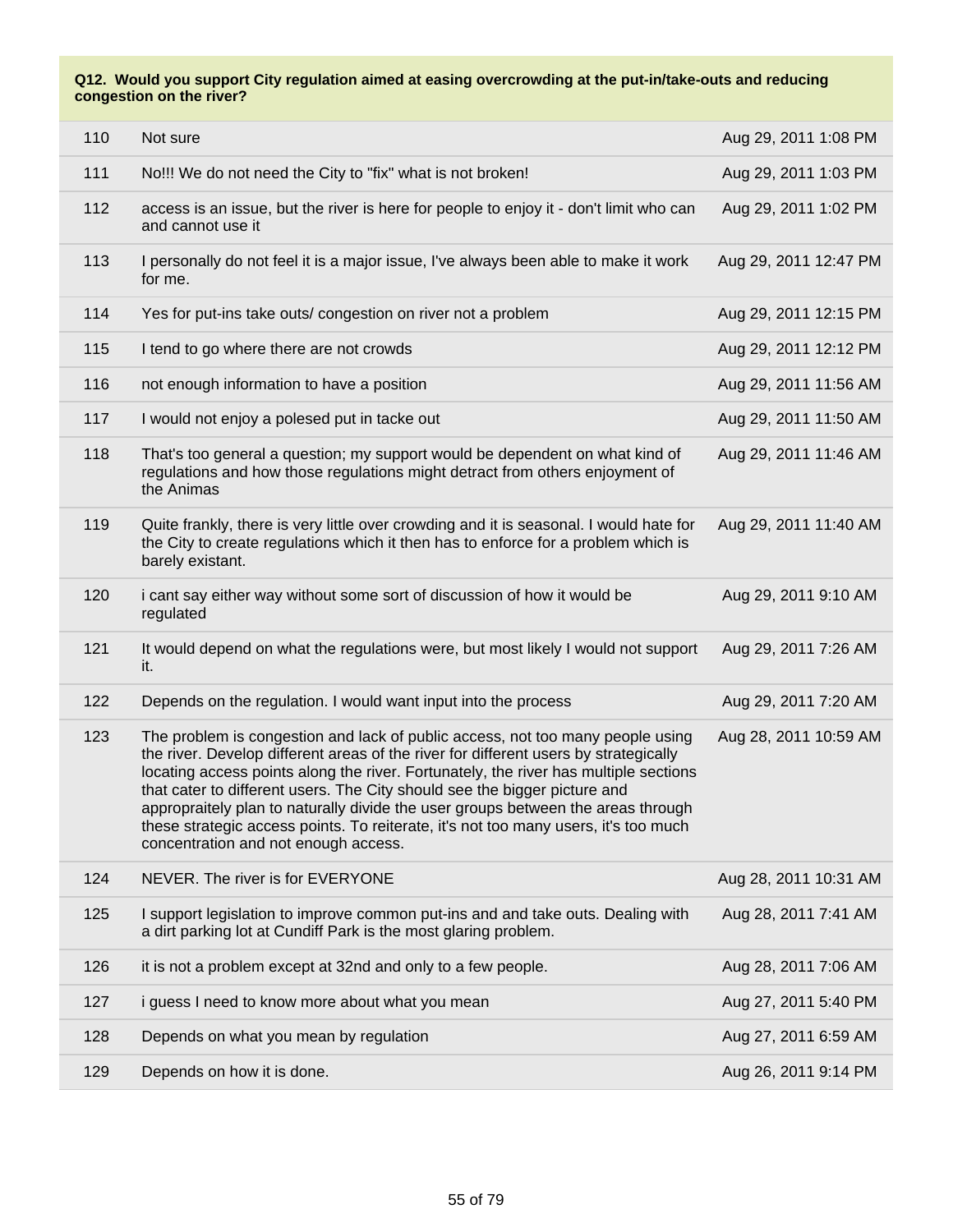| 130 | need more river access and larger put ins | Aug 26, 2011 12:12 PM |
|-----|-------------------------------------------|-----------------------|
| 131 | depends on the type of regulations        | Aug 26, 2011 9:20 AM  |

| $\mathbf{1}$     | See #6                                                                                                                                                                                                                                                                                   | Sep 30, 2011 1:55 PM  |
|------------------|------------------------------------------------------------------------------------------------------------------------------------------------------------------------------------------------------------------------------------------------------------------------------------------|-----------------------|
| 2                | I don't know                                                                                                                                                                                                                                                                             | Sep 30, 2011 7:44 AM  |
| 3                | the beach                                                                                                                                                                                                                                                                                | Sep 29, 2011 6:36 PM  |
| 4                | Access to the flat water, to make a "point a to point b flat water experience rather<br>than up and back;                                                                                                                                                                                | Sep 28, 2011 8:22 PM  |
| 5                | The City had historically shown it inability to manage put-ins and take outs.<br>Impacts on neighborhood s and private property has been ignored. No additional<br>access points should ever be considered until the City can prove over time that<br>it can manage what already exixts. | Sep 28, 2011 4:04 PM  |
| 6                | Animas Valley                                                                                                                                                                                                                                                                            | Sep 27, 2011 2:18 PM  |
| $\overline{7}$   | downtown fire station                                                                                                                                                                                                                                                                    | Sep 27, 2011 10:44 AM |
| 8                | Upstream of 32nd for a flatwater float or paddling. Approx. 3 miles? Especially if<br>the bike trail is expanded North from 32nd St. (Tim Wolfe's property:)                                                                                                                             | Sep 26, 2011 12:42 PM |
| $\boldsymbol{9}$ | Beach Area north of town and at or near Demon bridge                                                                                                                                                                                                                                     | Sep 26, 2011 10:23 AM |
| 10               | Animas view drive, iron horse inn area, upstream also                                                                                                                                                                                                                                    | Sep 26, 2011 6:30 AM  |
| 11               | Further downstream (Tribal land)                                                                                                                                                                                                                                                         | Sep 25, 2011 10:57 AM |
| 12               | Improve 29th street                                                                                                                                                                                                                                                                      | Sep 24, 2011 12:01 PM |
| 13               | Up river from 33rd street.                                                                                                                                                                                                                                                               | Sep 23, 2011 7:56 PM  |
| 14               | not sure, I think reduction of use is the first thing the city should try                                                                                                                                                                                                                | Sep 23, 2011 12:44 PM |
| 15               | "The Beach" up North off of Animas View Drive                                                                                                                                                                                                                                            | Sep 21, 2011 2:58 PM  |
| 16               | I think the rafting companies should have to have a permit for putting in and the<br>permit put in should be equally allocated across several sites. I think the area<br>south of 32nd street (the park on the west side) should be made into an official<br>put in.                     | Sep 20, 2011 12:46 PM |
| 17               | That's the tough one. Further up river from 33rd possibly, extending the length of<br>a float.                                                                                                                                                                                           | Sep 20, 2011 7:54 AM  |
| 18               | Where it makes sense.                                                                                                                                                                                                                                                                    | Sep 18, 2011 7:06 PM  |
|                  |                                                                                                                                                                                                                                                                                          |                       |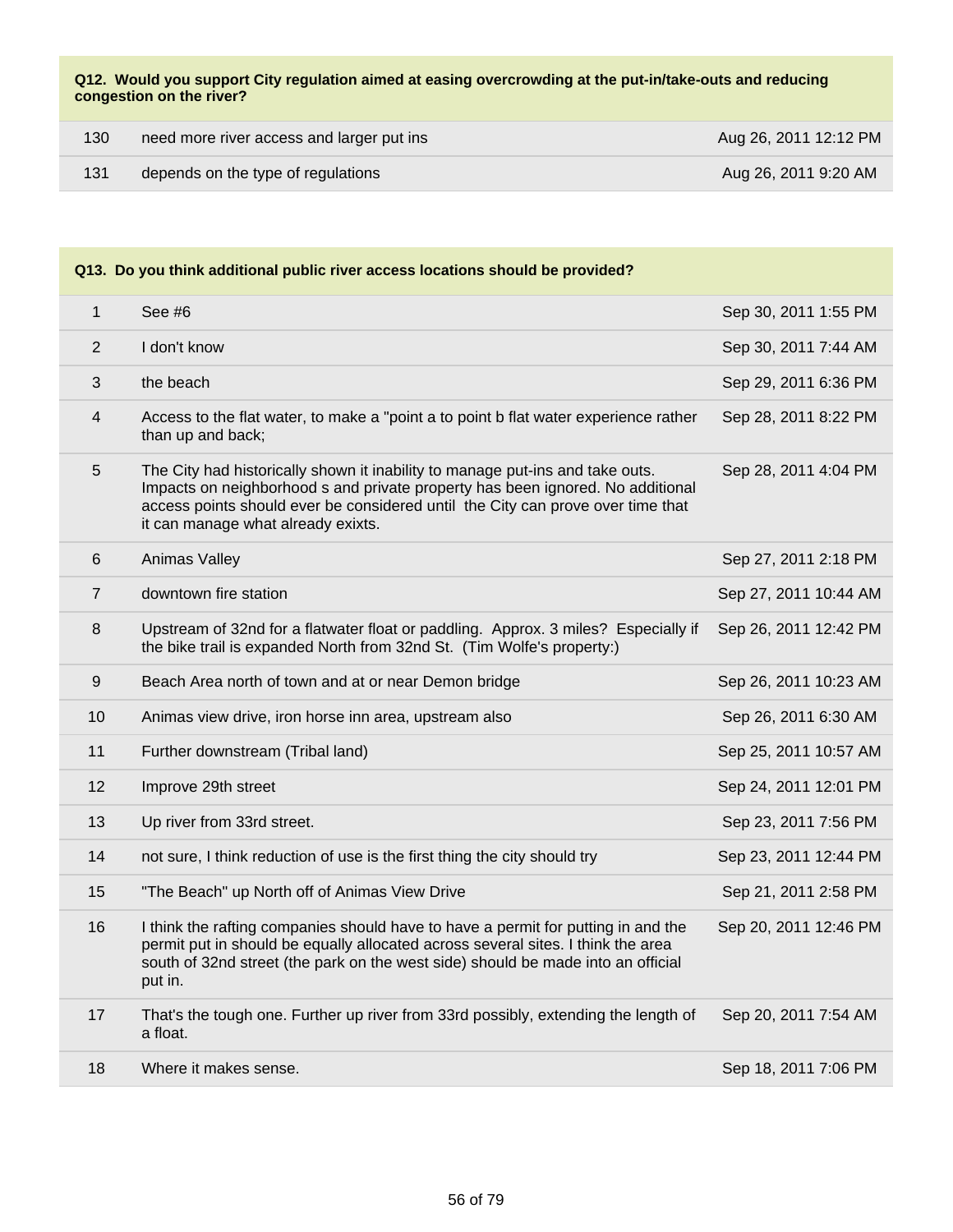|    | Q13. Do you think additional public river access locations should be provided?                                                                                                                                                                                                      |                       |
|----|-------------------------------------------------------------------------------------------------------------------------------------------------------------------------------------------------------------------------------------------------------------------------------------|-----------------------|
| 19 | continue to promote the use of walk in river access at the demon bridge, tons of<br>parking, bathrooms and showers at rec center. i think the city needs to move<br>very slowly and evaluate the wisdom of increasing volume in the fragile wetlands<br>north of 32nd street.       | Sep 15, 2011 2:47 PM  |
| 20 | Additional access points north of 33rd Street would bring overcrowing to an<br>environmentally sensitive area. This should not be done unless a manage plan is<br>approved by effected property owners in this environmentally sensitive area prior<br>to any access being approved | Sep 15, 2011 11:07 AM |
| 21 | The beach, plenty of land to make a parking lot!                                                                                                                                                                                                                                    | Sep 13, 2011 9:09 PM  |
| 22 | Fish Hatchery Area, Rec-Center Area                                                                                                                                                                                                                                                 | Sep 13, 2011 3:03 PM  |
| 23 | Between Trimble and 33rd st only.                                                                                                                                                                                                                                                   | Sep 13, 2011 12:39 PM |
| 24 | upstream                                                                                                                                                                                                                                                                            | Sep 12, 2011 8:15 PM  |
| 25 | north of 33rd for beginer river usage                                                                                                                                                                                                                                               | Sep 9, 2011 8:44 PM   |
| 26 | between 33rd and trimble                                                                                                                                                                                                                                                            | Sep 9, 2011 9:43 AM   |
| 27 | above 32 nd street put in                                                                                                                                                                                                                                                           | Sep 8, 2011 12:38 PM  |
| 28 | I think this ought to be explored                                                                                                                                                                                                                                                   | Sep 8, 2011 11:43 AM  |
| 29 | The "beach"                                                                                                                                                                                                                                                                         | Sep 7, 2011 6:29 PM   |
| 30 | the beach                                                                                                                                                                                                                                                                           | Sep 7, 2011 12:27 PM  |
| 31 | I do not know, but there needs to be more.                                                                                                                                                                                                                                          | Sep 7, 2011 8:57 AM   |
| 32 | Yes! #1 We need a midway put-in between Trimble bridge and 33rd. #2 The<br>"beach" property or somewhere upstream of 33rd, but below the Iron Horse. #3<br>by the Fish Hatchery.                                                                                                    | Sep 6, 2011 8:02 PM   |
| 33 | Need 33rd to be improved big time, or need another slightly higher put in with<br>better access.                                                                                                                                                                                    | Sep 6, 2011 7:31 PM   |
| 34 | mall                                                                                                                                                                                                                                                                                | Sep 6, 2011 11:30 AM  |
| 35 | Enlarge the current ones to reduce access crowding                                                                                                                                                                                                                                  | Sep 6, 2011 10:40 AM  |
| 36 | upstream of 32nd street                                                                                                                                                                                                                                                             | Sep 6, 2011 10:37 AM  |
| 37 | I'd Ike to see a put in in the animas River valley between Trimble Bridge and<br>33rd. And one perhaps at the "beach" property and one at Gazebo Park.                                                                                                                              | Sep 6, 2011 9:55 AM   |
| 38 | upriver, off of trail extensions                                                                                                                                                                                                                                                    | Sep 6, 2011 9:51 AM   |
| 39 | Not Sure but avoid immediately adjacent to existing residential.                                                                                                                                                                                                                    | Sep 6, 2011 8:23 AM   |
| 40 | Not sure where but there should be separate raft/kayak access and<br>tubers/swimmers access                                                                                                                                                                                         | Sep 6, 2011 7:15 AM   |
| 41 | See above                                                                                                                                                                                                                                                                           | Sep 6, 2011 7:07 AM   |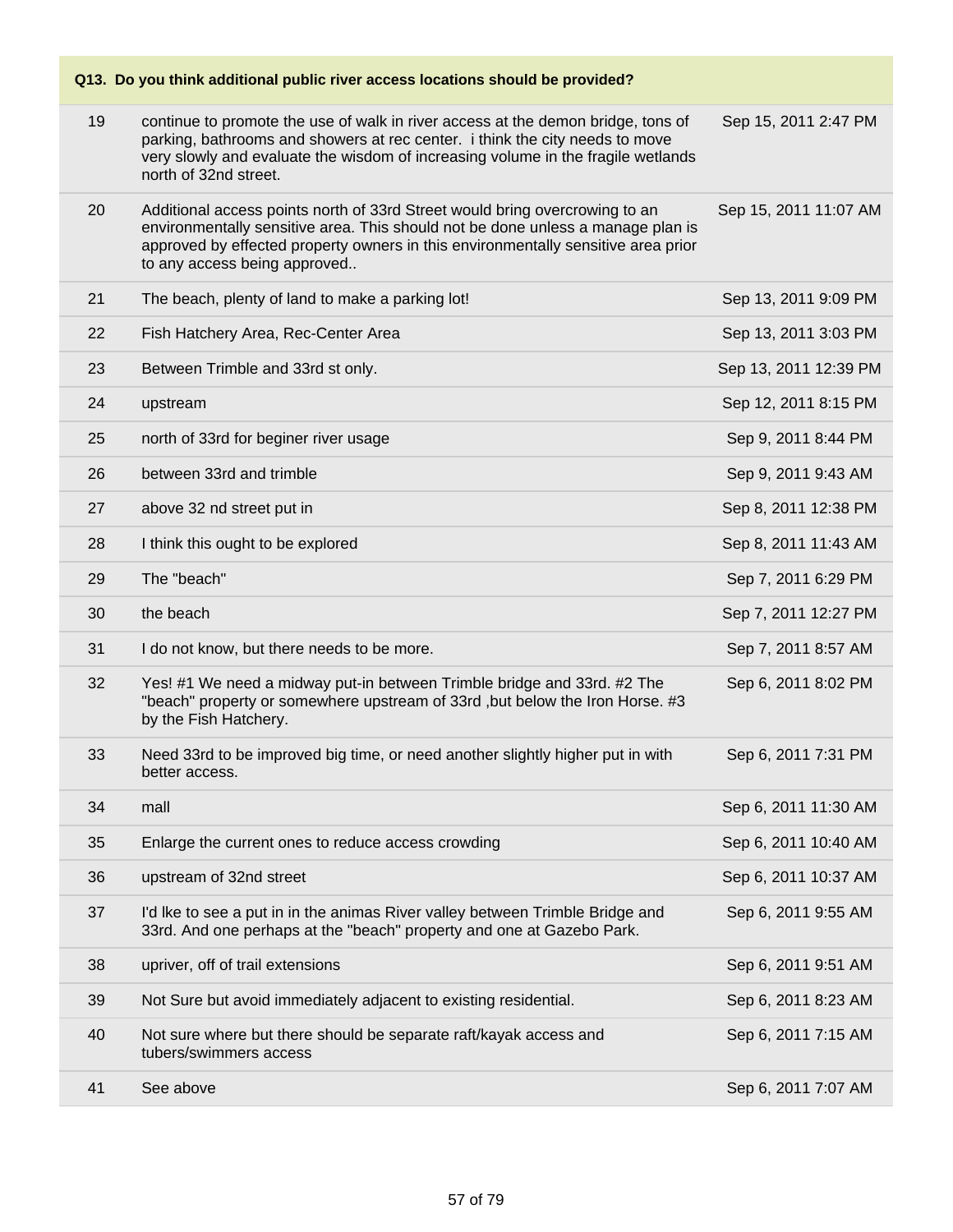| 42 | Not sure, but they are needed!                                                                                             | Sep 5, 2011 10:18 PM |
|----|----------------------------------------------------------------------------------------------------------------------------|----------------------|
| 43 | North in the valley                                                                                                        | Sep 5, 2011 8:31 PM  |
| 44 | Access to locations upstream of 33rd st. put-in would be very nice.                                                        | Sep 5, 2011 7:07 PM  |
| 45 | ???                                                                                                                        | Sep 5, 2011 4:17 PM  |
| 46 | All city parks near rivers should have access and be people friendly!                                                      | Sep 5, 2011 9:59 AM  |
| 47 | The Beach.                                                                                                                 | Sep 5, 2011 9:11 AM  |
| 48 | Provide access to the river through public area and city locations but leave rural<br>private properties areas alone.      | Sep 5, 2011 8:13 AM  |
| 49 | I think there are plenty of options. The existing just need to be improved.                                                | Sep 5, 2011 5:04 AM  |
| 50 | Just fix what we have by adding parking and trailer access. Also seperate<br>comercial and private put-ins.g               | Sep 4, 2011 9:51 PM  |
| 51 | I would rather see more public access than restricting non-commercial users. I'm<br>not an expert on where that should be. | Sep 4, 2011 12:23 PM |
| 52 | Any Where                                                                                                                  | Sep 4, 2011 10:52 AM |
| 53 | 33rd can be cleared out and improved for better flow of traffic                                                            | Sep 4, 2011 10:24 AM |
| 54 | The area commonly known as 'The Beach'                                                                                     | Sep 3, 2011 10:49 PM |
| 55 | The beach.                                                                                                                 | Sep 3, 2011 10:21 PM |
| 56 | up above 32nd                                                                                                              | Sep 3, 2011 9:29 PM  |
| 57 | expand 33rd street, improve 29th stree                                                                                     | Sep 3, 2011 8:04 PM  |
| 58 | Rec center would be a good one                                                                                             | Sep 3, 2011 7:14 PM  |
| 59 | North of 33rd - with the extended bike path?                                                                               | Sep 3, 2011 7:09 PM  |
| 60 | only if the city owns both sides of the river contiguously                                                                 | Sep 3, 2011 6:35 PM  |
| 61 | KDUR beach, trailer access at 29th, trailer access at 4crs.                                                                | Sep 3, 2011 5:24 PM  |
| 62 | north of town                                                                                                              | Sep 3, 2011 4:55 PM  |
| 63 | <b>Beaches Property</b>                                                                                                    | Sep 3, 2011 4:50 PM  |
| 64 | Near the high school bridge or Buckley Park                                                                                | Sep 3, 2011 4:30 PM  |
| 65 | E. Animas Rd area                                                                                                          | Sep 3, 2011 1:52 PM  |
| 66 | I think there should be a beach built                                                                                      | Sep 3, 2011 12:43 PM |
| 67 | by the new childrens museam                                                                                                | Sep 3, 2011 12:08 PM |
| 68 | rotory park                                                                                                                | Sep 3, 2011 11:33 AM |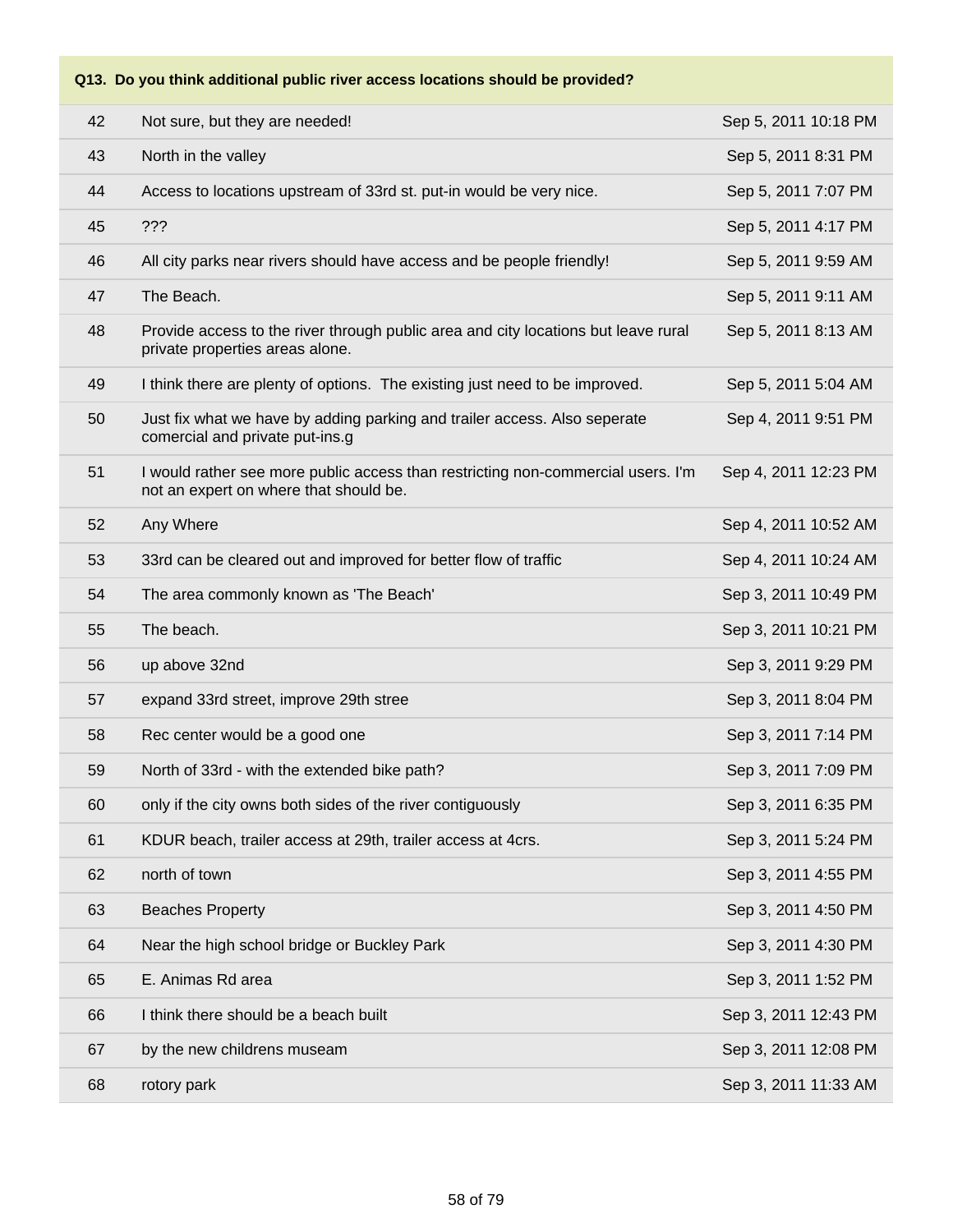| 69 | Don't know.                                                                                                                                                                                                       | Sep 3, 2011 11:15 AM |
|----|-------------------------------------------------------------------------------------------------------------------------------------------------------------------------------------------------------------------|----------------------|
| 70 | no opinion                                                                                                                                                                                                        | Sep 3, 2011 11:11 AM |
| 71 | Rec Center/25th St.                                                                                                                                                                                               | Sep 3, 2011 10:02 AM |
| 72 | Not sure where, but make them accessable to tubers only and offer incentives to<br>using the alternate access points.                                                                                             | Sep 3, 2011 9:53 AM  |
| 73 | above 32nd street for commercial trips                                                                                                                                                                            | Sep 3, 2011 9:51 AM  |
| 74 | North end of River Trail Extension                                                                                                                                                                                | Sep 3, 2011 9:08 AM  |
| 75 | North animas view dr                                                                                                                                                                                              | Sep 3, 2011 8:59 AM  |
| 76 | Upsteam of 33rd st                                                                                                                                                                                                | Sep 3, 2011 8:55 AM  |
| 77 | beaches                                                                                                                                                                                                           | Sep 3, 2011 8:55 AM  |
| 78 | Near Bondad                                                                                                                                                                                                       | Sep 3, 2011 7:37 AM  |
| 79 | Farther up river would be great! Especially given the fact that so many people<br>are starting to paddle upstream from 33rd anyways, I think it's clear there is a<br>desire for access to that stretch of river. | Sep 3, 2011 7:30 AM  |
| 80 | Cameron/Sterk property                                                                                                                                                                                            | Sep 3, 2011 7:18 AM  |
| 81 | upstream! Off Animas View Drive                                                                                                                                                                                   | Sep 3, 2011 7:16 AM  |
| 82 | Ease congestion at 33rd, mainly.                                                                                                                                                                                  | Sep 3, 2011 7:02 AM  |
| 83 | high school / fairgrounds bridge                                                                                                                                                                                  | Sep 3, 2011 6:58 AM  |
| 84 | If the current ones are found to be overused - yes, more are needed. duh.                                                                                                                                         | Sep 3, 2011 6:39 AM  |
| 85 | expand 9th st. better ramp and access at 4CRS                                                                                                                                                                     | Sep 3, 2011 6:11 AM  |
| 86 | in between trimble and 32nd would be great for those who want a really mellow<br>stretch. i realize this isn't in the city boundaries but the question doesn't specify<br>what reaches                            | Sep 3, 2011 6:11 AM  |
| 87 | expand existing sites                                                                                                                                                                                             | Sep 3, 2011 5:17 AM  |
| 88 | 'The Beach'                                                                                                                                                                                                       | Sep 3, 2011 5:14 AM  |
| 89 | 33rd st, high bridge                                                                                                                                                                                              | Sep 2, 2011 4:02 PM  |
| 90 | Make the ones available more accessible.                                                                                                                                                                          | Sep 2, 2011 3:51 PM  |
| 91 | take better care of those available now, to start                                                                                                                                                                 | Sep 2, 2011 11:40 AM |
| 92 | $\overline{\cdot}$                                                                                                                                                                                                | Sep 2, 2011 9:46 AM  |
| 93 | improve 29th (NO PUT INS upstream of 33rd should be considered)                                                                                                                                                   | Sep 2, 2011 9:08 AM  |
| 94 | I feel 29th street would be nice if it was easier access.                                                                                                                                                         | Sep 1, 2011 9:07 PM  |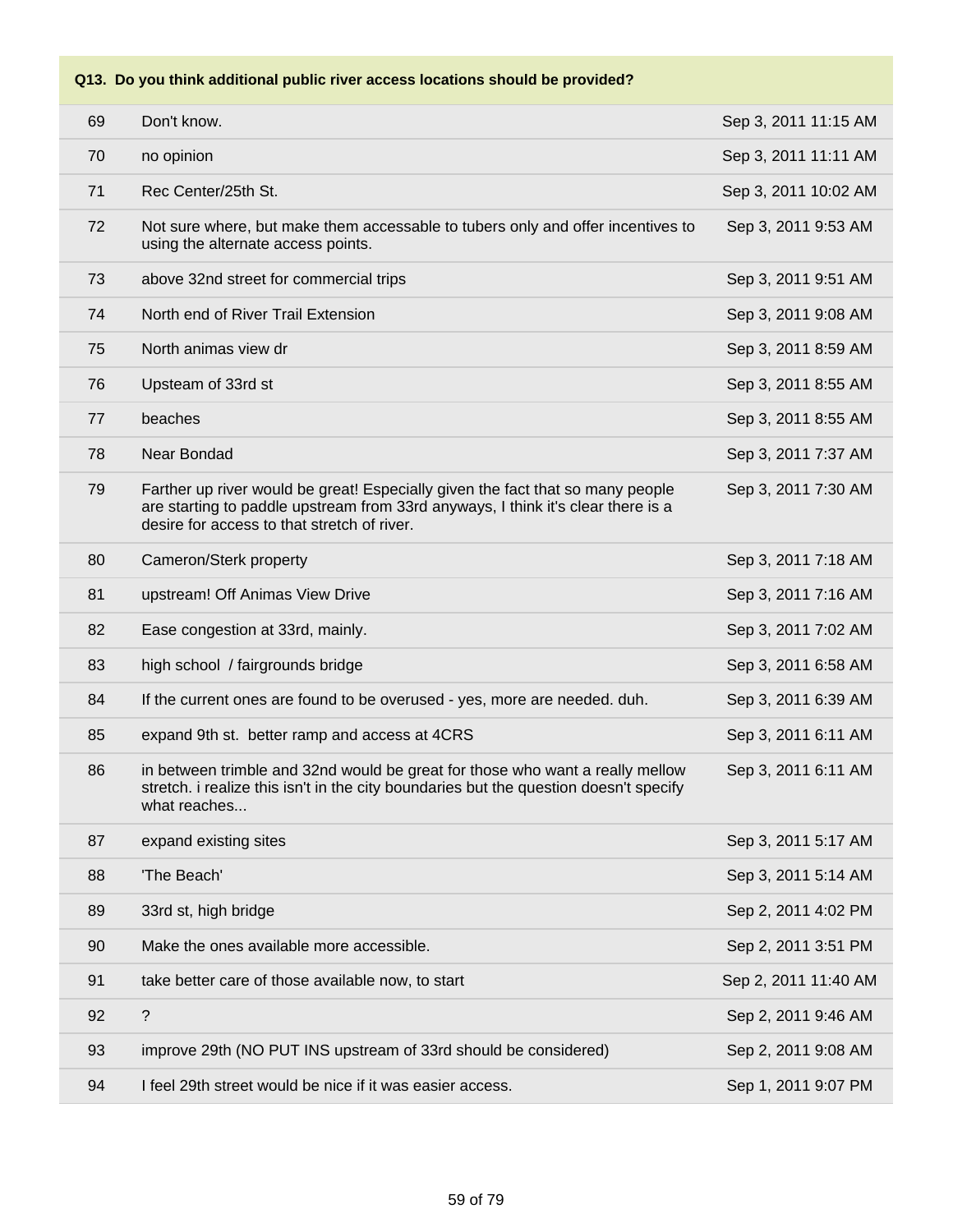| 95  | <b>Behind library</b>                                                                                                                                                                                                                                  | Sep 1, 2011 2:32 PM   |
|-----|--------------------------------------------------------------------------------------------------------------------------------------------------------------------------------------------------------------------------------------------------------|-----------------------|
| 96  | upstream from town                                                                                                                                                                                                                                     | Sep 1, 2011 1:07 PM   |
| 97  | North end of future river trail.                                                                                                                                                                                                                       | Sep 1, 2011 12:36 PM  |
| 98  | further up stream                                                                                                                                                                                                                                      | Sep 1, 2011 12:07 PM  |
| 99  | North of 33rd street - most important -                                                                                                                                                                                                                | Sep 1, 2011 7:19 AM   |
| 100 | the beach- up stream of 33rd somewhere                                                                                                                                                                                                                 | Sep 1, 2011 5:34 AM   |
| 101 | somewhere between dalton and 32nd street.                                                                                                                                                                                                              | Aug 31, 2011 10:22 PM |
| 102 | even if more are put in people will still use what they are accustom to                                                                                                                                                                                | Aug 31, 2011 9:36 PM  |
| 103 | don't know                                                                                                                                                                                                                                             | Aug 31, 2011 8:49 PM  |
| 104 | Impove 32nd put-in                                                                                                                                                                                                                                     | Aug 31, 2011 8:41 PM  |
| 105 | Not sure, somewhere between Durango and Purgatory area.                                                                                                                                                                                                | Aug 30, 2011 8:01 PM  |
| 106 | possibly                                                                                                                                                                                                                                               | Aug 30, 2011 12:30 PM |
| 107 | a mile or two or there upstream of 32nd stree bridge                                                                                                                                                                                                   | Aug 30, 2011 12:03 PM |
| 108 | 36th ave. beach. Dallabetta is super nice and all, but don't sink any more money<br>below the high bridge without doing some river improvements so rafts can<br>feasibly make it farther south. Obviously, this would require SUT interest as<br>well. | Aug 30, 2011 10:27 AM |
| 109 | The Beach would be a fantastic amenity                                                                                                                                                                                                                 | Aug 30, 2011 10:22 AM |
| 110 | Upstream of 33 Street                                                                                                                                                                                                                                  | Aug 30, 2011 10:05 AM |
| 111 | At the new "beach area" that the City wants to acquire                                                                                                                                                                                                 | Aug 30, 2011 9:41 AM  |
| 112 | beach upstream of 33rd                                                                                                                                                                                                                                 | Aug 30, 2011 9:08 AM  |
| 113 | not sure                                                                                                                                                                                                                                               | Aug 30, 2011 8:17 AM  |
| 114 | Downstream from Dallabetta                                                                                                                                                                                                                             | Aug 30, 2011 7:41 AM  |
| 115 | <b>Behind Mall</b>                                                                                                                                                                                                                                     | Aug 30, 2011 7:38 AM  |
| 116 | there is enough traffic/usage in these areas as is, and increased access will<br>allow for additional trash/garbage in the access areas and in the rvier itself                                                                                        | Aug 30, 2011 7:30 AM  |
| 117 | Rotary Park, The beach, better 32nd access/parking, below dallebetta                                                                                                                                                                                   | Aug 30, 2011 7:25 AM  |
| 118 | possibly different designated areas for commercial vs. private                                                                                                                                                                                         | Aug 30, 2011 7:11 AM  |
| 119 | Any additional access will benefit.                                                                                                                                                                                                                    | Aug 30, 2011 4:35 AM  |
| 120 | Between Dallebetta and Basin Creek.                                                                                                                                                                                                                    | Aug 29, 2011 11:11 PM |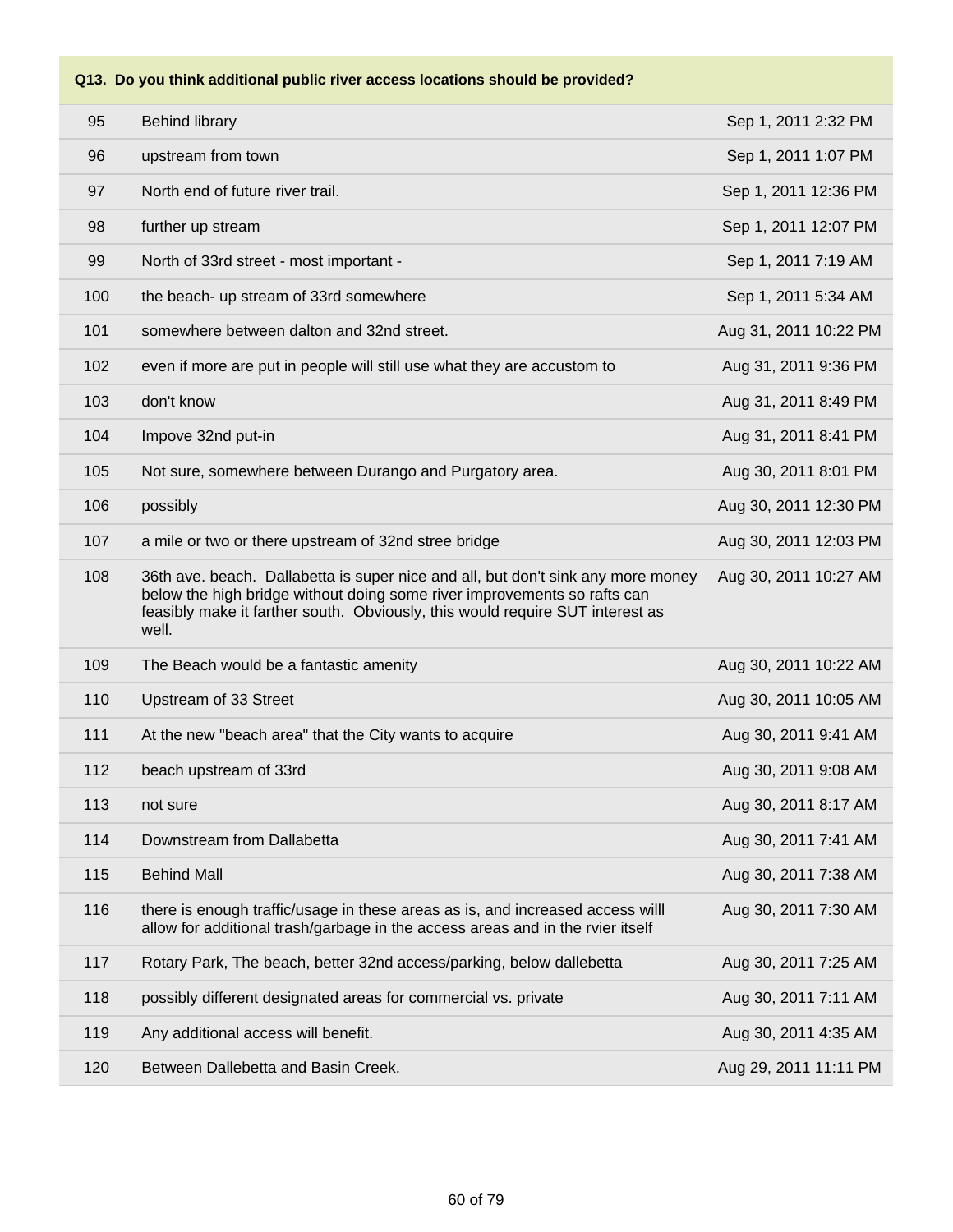| 121 | enforce tubing put in at 29th street                                                                                                    | Aug 29, 2011 9:22 PM |
|-----|-----------------------------------------------------------------------------------------------------------------------------------------|----------------------|
| 122 | Where access would make sense                                                                                                           | Aug 29, 2011 9:11 PM |
| 123 | Any appropriate location                                                                                                                | Aug 29, 2011 9:07 PM |
| 124 | Maybe.                                                                                                                                  | Aug 29, 2011 8:35 PM |
| 125 | Library                                                                                                                                 | Aug 29, 2011 8:35 PM |
| 126 | as many places as possible                                                                                                              | Aug 29, 2011 8:10 PM |
| 127 | South of Dallabetta                                                                                                                     | Aug 29, 2011 7:58 PM |
| 128 | upstream of 32nd street and improved launch area at 29th                                                                                | Aug 29, 2011 7:45 PM |
| 129 | North of thirty second street                                                                                                           | Aug 29, 2011 7:11 PM |
| 130 | above 33rd                                                                                                                              | Aug 29, 2011 6:59 PM |
| 131 | some place just north of 33rd                                                                                                           | Aug 29, 2011 6:15 PM |
| 132 | the beach,                                                                                                                              | Aug 29, 2011 6:14 PM |
| 133 | ???                                                                                                                                     | Aug 29, 2011 5:41 PM |
| 134 | the more the better                                                                                                                     | Aug 29, 2011 5:16 PM |
| 135 | vfw park                                                                                                                                | Aug 29, 2011 5:06 PM |
| 136 | North of the 33rd st access.                                                                                                            | Aug 29, 2011 4:29 PM |
| 137 | Gazzebo Park. They should build a whitewater park there as well.                                                                        | Aug 29, 2011 4:25 PM |
| 138 | Improved access at 33rd                                                                                                                 | Aug 29, 2011 4:05 PM |
| 139 | in Hermosa Valley                                                                                                                       | Aug 29, 2011 3:59 PM |
| 140 | $\tilde{?}$                                                                                                                             | Aug 29, 2011 3:43 PM |
| 141 | Upstream of 32nd and better step access at the Whitewater park                                                                          | Aug 29, 2011 3:24 PM |
| 142 | somewhere between trimble and 33rd st., south of home depot before or on<br>reservation land                                            | Aug 29, 2011 3:01 PM |
| 143 | as much as possible                                                                                                                     | Aug 29, 2011 2:48 PM |
| 144 | River left of 9th street where the old concrete ramp is.                                                                                | Aug 29, 2011 2:45 PM |
| 145 | All public land                                                                                                                         | Aug 29, 2011 2:11 PM |
| 146 | Behind 4 Corners River Sports, and maybe above 32nd street                                                                              | Aug 29, 2011 2:04 PM |
| 147 | Up-stream of 32nd sreet somewhere in the valley. It is a beautiful section of river<br>that many can't enjoy b/c of the limited access. | Aug 29, 2011 1:55 PM |
| 148 | Possibly 1-2 miles upstream of 33rd Street Put-In                                                                                       | Aug 29, 2011 1:49 PM |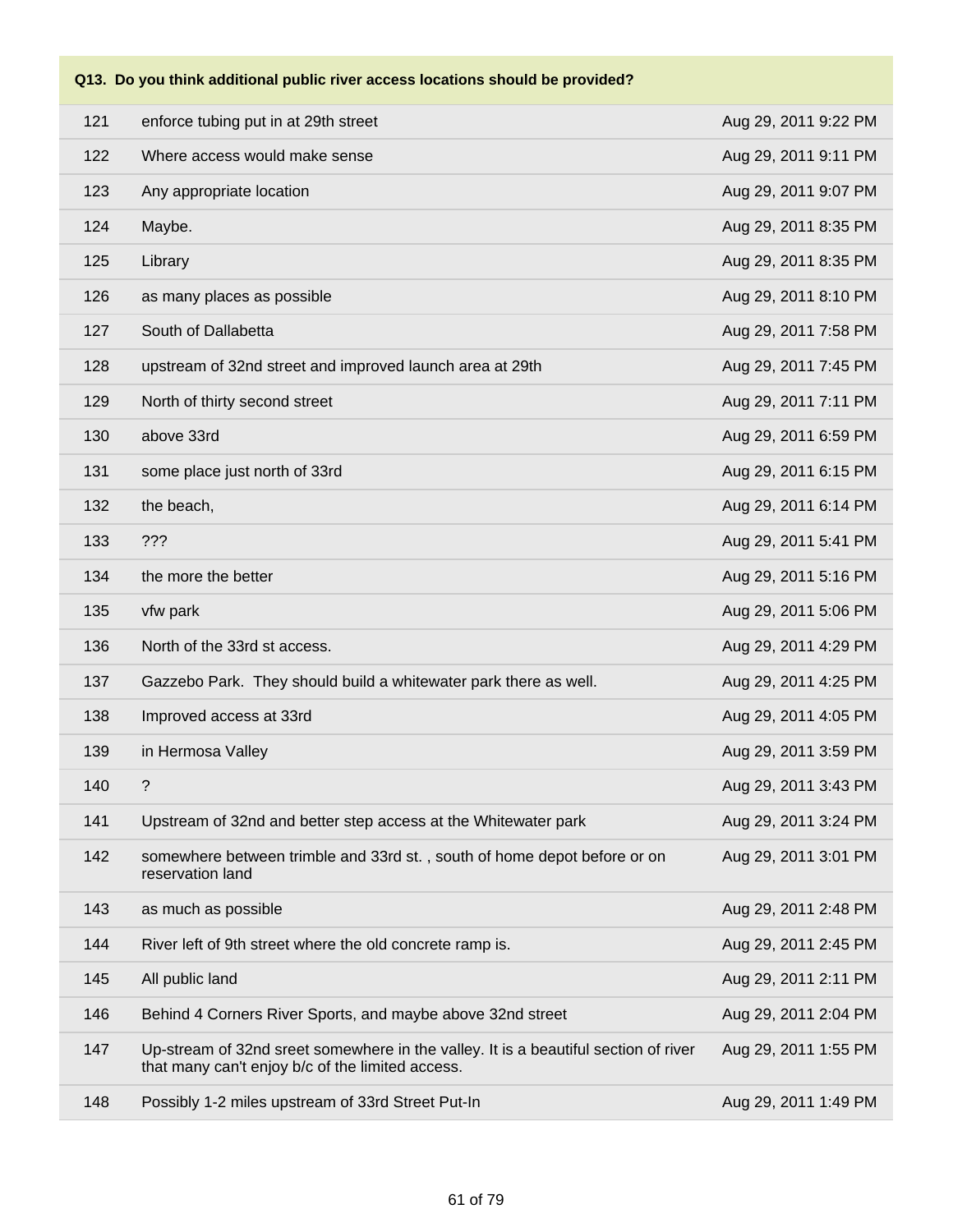| 149 | Somewhere with adequate parking                                                                                    | Aug 29, 2011 1:08 PM  |
|-----|--------------------------------------------------------------------------------------------------------------------|-----------------------|
| 150 | Above 33rd street. Your gonna need to accomidate twice the volume in a matter<br>of ten short years.               | Aug 29, 2011 1:03 PM  |
| 151 | above town                                                                                                         | Aug 29, 2011 12:33 PM |
| 152 | possibly a bit farther north off of CR 203                                                                         | Aug 29, 2011 12:32 PM |
| 153 | better and more put in areas.                                                                                      | Aug 29, 2011 12:28 PM |
| 154 | upstream from 33rd                                                                                                 | Aug 29, 2011 12:15 PM |
| 155 | North of 33rd for a nice flatwater family float. The Iron horse Inn would be anice<br>location.                    | Aug 29, 2011 11:40 AM |
| 156 | ??                                                                                                                 | Aug 29, 2011 11:40 AM |
| 157 | not really familiar with what's available a little ways above 33rd.                                                | Aug 29, 2011 11:17 AM |
| 158 | ??????                                                                                                             | Aug 29, 2011 9:49 AM  |
| 159 | near the high school, rotary park, near the pumphouse (on roosa ave),<br>somewehere past dallabetta                | Aug 29, 2011 9:10 AM  |
| 160 | The "beach" north of 32nd street                                                                                   | Aug 29, 2011 8:55 AM  |
| 161 | Upstream of 33rd and Down stream of Delabetta                                                                      | Aug 29, 2011 8:54 AM  |
| 162 | I think there are plenty of access points for what I use it for                                                    | Aug 29, 2011 8:46 AM  |
| 163 | Upstream from 32nd                                                                                                 | Aug 29, 2011 8:19 AM  |
| 164 | North - ART extension                                                                                              | Aug 29, 2011 7:20 AM  |
| 165 | Fish hatchery                                                                                                      | Aug 29, 2011 12:16 AM |
| 166 | Above the 33rd st put-in up at "the beach"                                                                         | Aug 28, 2011 9:29 PM  |
| 167 | upstream on the flatwater section                                                                                  | Aug 28, 2011 7:14 PM  |
| 168 | Upstream of 32nd                                                                                                   | Aug 28, 2011 4:18 PM  |
| 169 | see above                                                                                                          | Aug 28, 2011 10:59 AM |
| 170 | The rec center                                                                                                     | Aug 28, 2011 10:31 AM |
| 171 | Snider park has potential and near iron horse inn at beach                                                         | Aug 28, 2011 7:06 AM  |
| 172 | more put ins                                                                                                       | Aug 27, 2011 8:32 PM  |
| 173 | An upstream put in of 32nd would be nice for those who want flat water and<br>tubing.                              | Aug 27, 2011 3:10 PM  |
| 174 | Make better put ins and take outs and better areas of the river for recreation. ie<br>better waves for surfing etc | Aug 27, 2011 10:54 AM |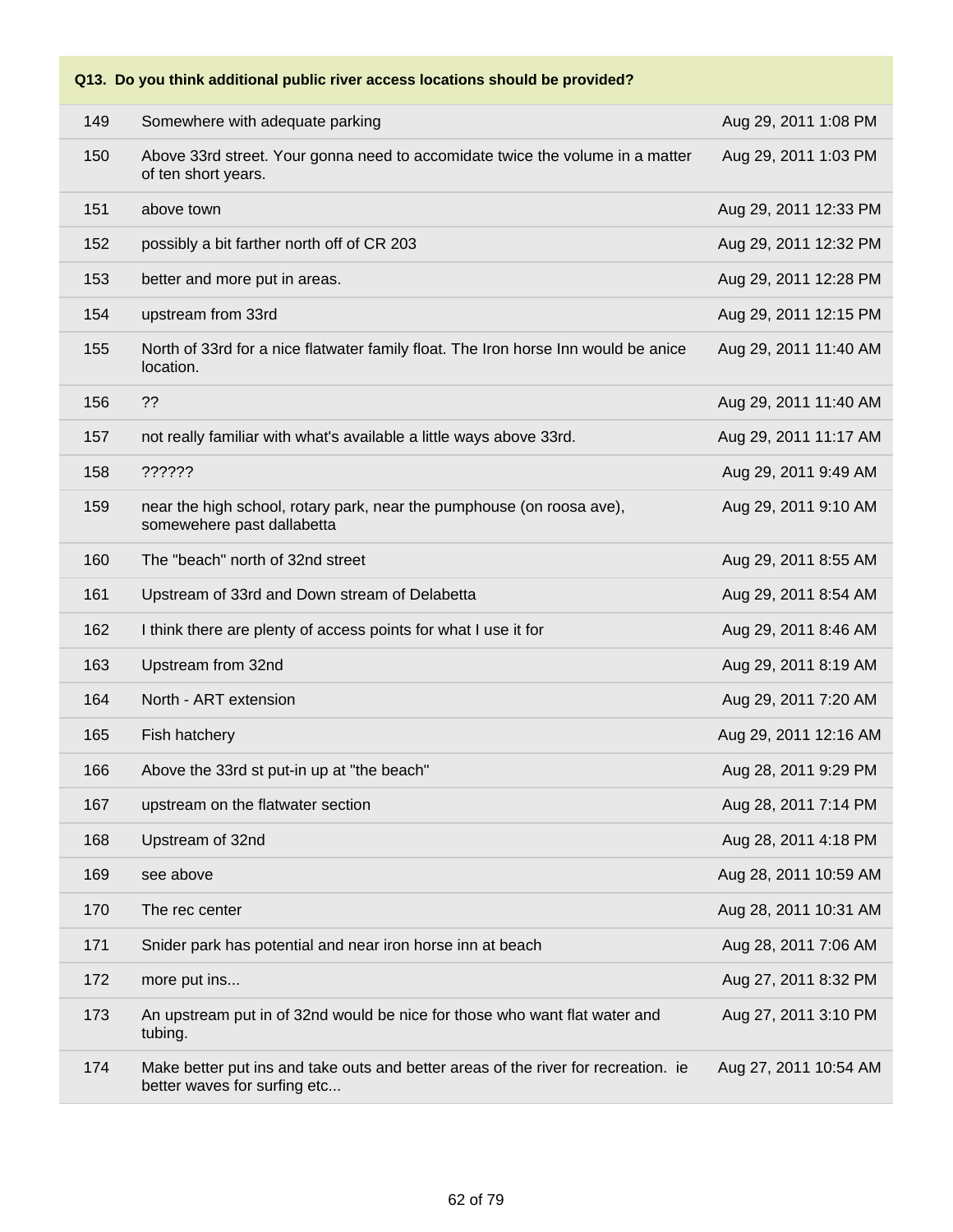| 175 | Make 33rd a paved organized access                                        | Aug 27, 2011 9:38 AM |
|-----|---------------------------------------------------------------------------|----------------------|
| 176 | 32nd street area. Maybe a public put-in seperate from a commercial put-in | Aug 27, 2011 6:59 AM |
| 177 | Behind the fairgrounds, highschool.                                       | Aug 26, 2011 8:37 AM |

| $\mathbf{1}$   | the few bad apples                                                                                                                                                                                                                                                                                                                                                                               | Sep 29, 2011 6:36 PM  |
|----------------|--------------------------------------------------------------------------------------------------------------------------------------------------------------------------------------------------------------------------------------------------------------------------------------------------------------------------------------------------------------------------------------------------|-----------------------|
| 2              | My top concern is that the city will use this survey to push for a new put-in at the<br>Cameron-Sterk property. The city has proven that it cannot manage the river<br>well. The mess that is the 33rd Street put-in is clear evidence of this. The<br>thought of duplicating that mess at the beautiful, pristine, quiet property that is<br>the Cameron-Sterk property is my greatest concern. | Sep 27, 2011 5:19 PM  |
| 3              | sustainable whitewater park is major priority                                                                                                                                                                                                                                                                                                                                                    | Sep 27, 2011 11:59 AM |
| 4              | Pleae stop managing the rive like a police state. As a tax paying resident, I<br>request all city funds used for bike and river patrols to be halted immediately. I<br>have not met one resident who supports this. DO WE RESIDENTS HAVE A<br>SAY IN THIS??.                                                                                                                                     | Sep 26, 2011 7:56 PM  |
| 5              | Is drinking on the river illegal                                                                                                                                                                                                                                                                                                                                                                 | Sep 26, 2011 9:19 AM  |
| 6              | Retaining the joy of experiencing the river. Poorly designed regulations are not a<br>good answer.                                                                                                                                                                                                                                                                                               | Sep 23, 2011 7:56 PM  |
| $\overline{7}$ | All of these are huge issues                                                                                                                                                                                                                                                                                                                                                                     | Sep 23, 2011 12:44 PM |
| 8              | I have heard (and observed) that too many rafters and tubers also affects fisher<br>men/women's experiences.                                                                                                                                                                                                                                                                                     | Sep 20, 2011 12:46 PM |
| 9              | i hope durango doesn't become another New Braunfil Texas. They had 3000<br>tubers show up all at once and had to close the river, twice. The money from<br>their general fund in increasing in river management and police costs have sky<br>rocketed. please review their case study before you move forward and promote<br>durango as a "tubeopia"                                             | Sep 15, 2011 2:47 PM  |
| 10             | Beers should be allowed on the River! But the goons who abuse that priveledge<br>(ie, the behaviors listed within the 2nd category other than just consumption)<br>should be prosecuted.                                                                                                                                                                                                         | Sep 9, 2011 9:43 AM   |
| 11             | I live near the 33rd st. put in. It has been a disaster for the neighborhood.<br>However, Parks and Rec, plus PD have been quite helpful.                                                                                                                                                                                                                                                        | Sep 8, 2011 11:43 AM  |
| 12             | We have a great resource and should learn how to maximise our use of the river                                                                                                                                                                                                                                                                                                                   | Sep 7, 2011 5:42 AM   |
| 13             | Tax payers don't pay for those who have no water safety - i.e. rescuing tubers off<br>of rocks who have cell phones, but won't swim to shore at low water.                                                                                                                                                                                                                                       | Sep 6, 2011 8:28 PM   |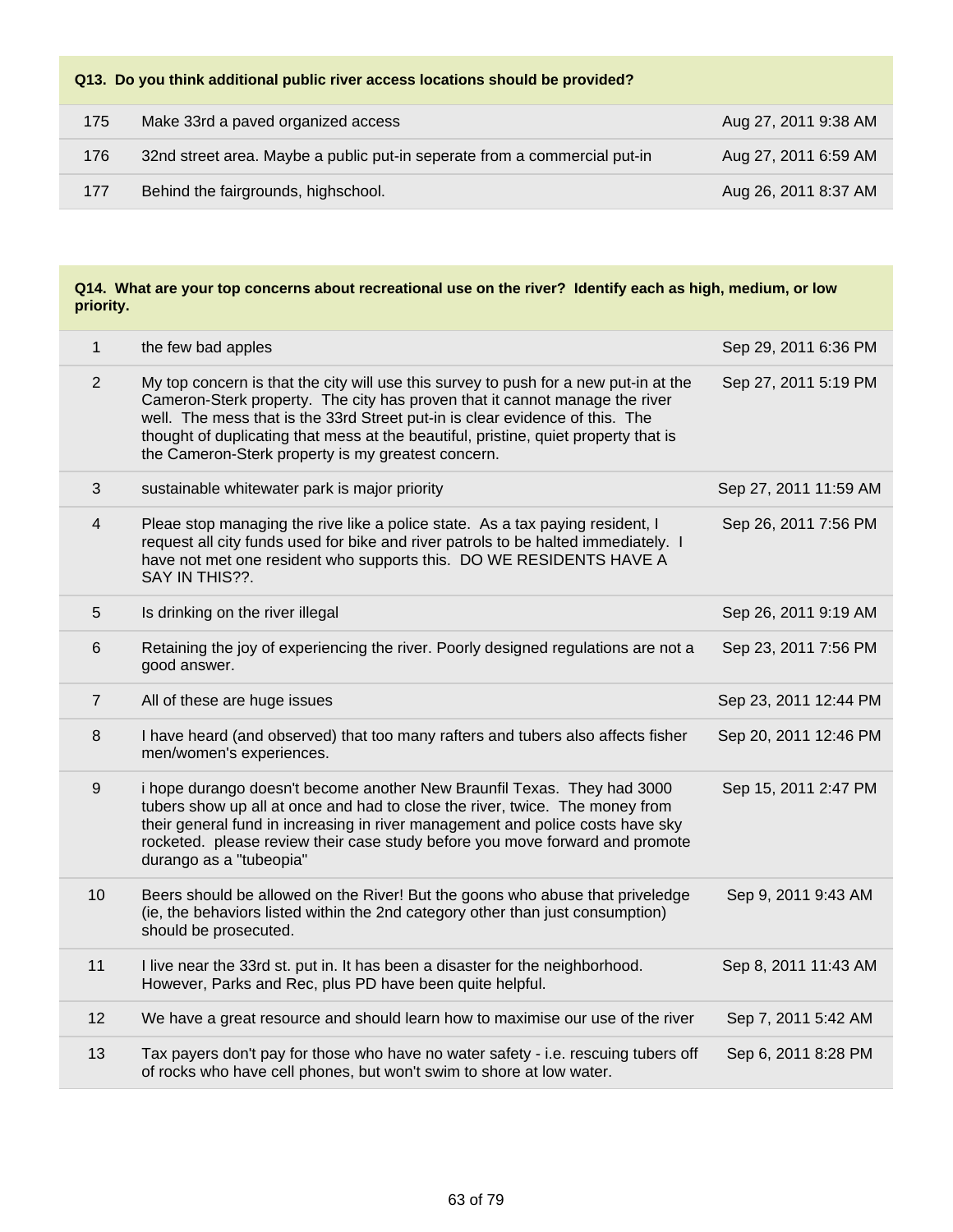| 14 | We need additional in-stream structures to improve the boating experience,<br>distribute park and play kayakers between 1000-3000cfs, improve fish habitat by<br>creating riffles and pools, set the objective for "gold medal waters" trout fishery<br>all the way to 32nd, promote river festival more like the Dolores River festival<br>with music and beer gardens ect. | Sep 6, 2011 8:02 PM  |
|----|------------------------------------------------------------------------------------------------------------------------------------------------------------------------------------------------------------------------------------------------------------------------------------------------------------------------------------------------------------------------------|----------------------|
| 15 | How is parking in general an Illegal activity? My top concerns are the distribution<br>problems at the put-ins. I think the only way to get at that is more put-in access<br>with bigger and better boat ramps and parking.                                                                                                                                                  | Sep 6, 2011 9:55 AM  |
| 16 | regulating the commertial trips, and regulating the water quality                                                                                                                                                                                                                                                                                                            | Sep 5, 2011 4:56 PM  |
| 17 | My biggest concerns deal with what is sent down stream (sewage and lack of<br>water as a result of the Animas-La Plata project.                                                                                                                                                                                                                                              | Sep 5, 2011 9:59 AM  |
| 18 | Too much trash in the river. If anything regulate this issue.                                                                                                                                                                                                                                                                                                                | Sep 4, 2011 9:51 PM  |
| 19 | I'm very concerned that the bad behavior by a few will lead to restrictions on<br>local youths who enjoy the river in a positive and healthy manner.                                                                                                                                                                                                                         | Sep 4, 2011 12:23 PM |
| 20 | Litter.                                                                                                                                                                                                                                                                                                                                                                      | Sep 3, 2011 10:49 PM |
| 21 | trespassing is a huge issue on our property                                                                                                                                                                                                                                                                                                                                  | Sep 3, 2011 6:35 PM  |
| 22 | Put in congestion is the main concern                                                                                                                                                                                                                                                                                                                                        | Sep 3, 2011 5:24 PM  |
| 23 | Mining runoff killing fish                                                                                                                                                                                                                                                                                                                                                   | Sep 3, 2011 4:55 PM  |
| 24 | People overcrowd the river and start smoking pot and getting drunk and trashing<br>the river.                                                                                                                                                                                                                                                                                | Sep 3, 2011 4:30 PM  |
| 25 | If there is port-a-john put out on the road for bikes how about some on the river.<br>(That get cleaned reguraly)                                                                                                                                                                                                                                                            | Sep 3, 2011 12:43 PM |
| 26 | I think trespassing & littering should be grouped with Impacts to residential<br>neighborhoods & Environmental integrity.                                                                                                                                                                                                                                                    | Sep 3, 2011 11:11 AM |
| 27 | permanent restrooms @ 33 rd st.                                                                                                                                                                                                                                                                                                                                              | Sep 3, 2011 10:22 AM |
| 28 | Private / Organized Rafting Businesses - use of Public Resources "For Profit"                                                                                                                                                                                                                                                                                                | Sep 3, 2011 9:08 AM  |
| 29 | Trout Unlimited and other groups have done a great job in erosion projects and<br>continue conservation efforts                                                                                                                                                                                                                                                              | Sep 3, 2011 8:40 AM  |
| 30 | Purposed development of the Cameron/Sterk property                                                                                                                                                                                                                                                                                                                           | Sep 3, 2011 7:18 AM  |
| 31 | Over policing the people who are having good clean fun. I understand that people<br>get carried away with alcohol, bet we have a few beers and will continue to.                                                                                                                                                                                                             | Sep 3, 2011 7:12 AM  |
| 32 | the 32 st put in is THE problem. Blocking the ramp with boats waiting for their<br>shuttle to return.                                                                                                                                                                                                                                                                        | Sep 3, 2011 6:58 AM  |
| 33 | littering and evironmental are the same                                                                                                                                                                                                                                                                                                                                      | Sep 3, 2011 6:39 AM  |
| 34 | excessive regulation and harrassment by volunteer cops                                                                                                                                                                                                                                                                                                                       | Sep 3, 2011 6:35 AM  |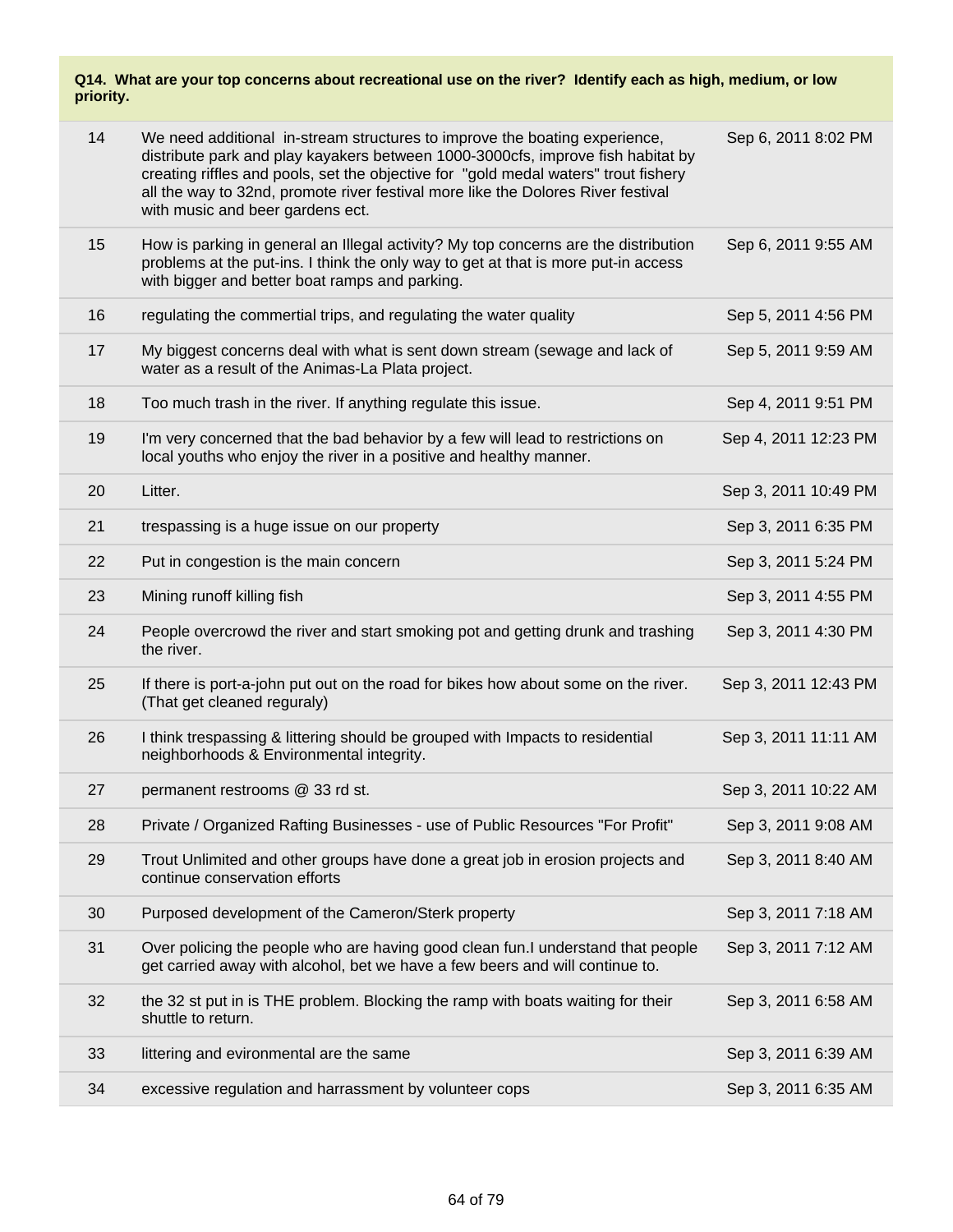| 35 | the mounties are a waste of time and effort. what a joke.                                                                                                                                                                                                                                                                                                                                                           | Sep 3, 2011 6:11 AM   |
|----|---------------------------------------------------------------------------------------------------------------------------------------------------------------------------------------------------------------------------------------------------------------------------------------------------------------------------------------------------------------------------------------------------------------------|-----------------------|
| 36 | we just need expanded and corrected put ins and take outs                                                                                                                                                                                                                                                                                                                                                           | Sep 3, 2011 5:17 AM   |
| 37 | Keeping free access for my family. Don't let the squeeky wheel ruin it.                                                                                                                                                                                                                                                                                                                                             | Sep 3, 2011 5:14 AM   |
| 38 | more places dogs can be allowed                                                                                                                                                                                                                                                                                                                                                                                     | Sep 3, 2011 1:59 AM   |
| 39 | parking at 3rd Ave and 32nd St                                                                                                                                                                                                                                                                                                                                                                                      | Sep 2, 2011 9:46 AM   |
| 40 | The bottom line is that the river is used constantly by a large number of people.<br>Rivers are free flowing, and in my eyes should not be governed by anyone. I do<br>however believe that there should be information relating the hazards of the river<br>to its users. I see aTON of people on the river that are completely under<br>prepared to be out there, and its mostly because they do not know better. | Sep 1, 2011 10:11 AM  |
| 41 | Improved features on the river, completing the play park                                                                                                                                                                                                                                                                                                                                                            | Sep 1, 2011 9:46 AM   |
| 42 | additional, maintained, clean, hydrolic features                                                                                                                                                                                                                                                                                                                                                                    | Sep 1, 2011 7:19 AM   |
| 43 | I'm worried about the river patrol- i'm scared these under-trained jokers are going<br>to drown                                                                                                                                                                                                                                                                                                                     | Sep 1, 2011 5:34 AM   |
| 44 | My primary concern for the Animas river centers around getting permanent<br>features in the river so that we can keep our RICD right and water! Second, is<br>addressing many of the upstream pollutants, as far north as Silverton.                                                                                                                                                                                | Aug 31, 2011 8:30 PM  |
| 45 | vandalism on the gates of the slalom course                                                                                                                                                                                                                                                                                                                                                                         | Aug 31, 2011 8:31 AM  |
| 46 | as president of an environmental awareness program I find that one of my<br>highest priority concerns is the dicarded fishing line and equiptment that anglers<br>leave behind. These items cause great harm to fish and local wildlife as well as<br>children and families.                                                                                                                                        | Aug 30, 2011 8:01 PM  |
| 47 | Main st is much loader than the river and those people deal                                                                                                                                                                                                                                                                                                                                                         | Aug 30, 2011 12:23 PM |
| 48 | Commercial and private boater conflict - the river is for the enjoyment of locals<br>as much as it is fo                                                                                                                                                                                                                                                                                                            | Aug 30, 2011 10:27 AM |
| 49 | littering bothers me, but not the other illegal activities noted                                                                                                                                                                                                                                                                                                                                                    | Aug 30, 2011 10:25 AM |
| 50 | It's not that bad nowit works                                                                                                                                                                                                                                                                                                                                                                                       | Aug 30, 2011 9:41 AM  |
| 51 | When you buy a home in under a passenger jet takeoff you can't later complain<br>about the noise and demand the city to do something about itsame thing when<br>you buy a home near the river because you like the walk and ambianceyou<br>cannot later cry because others are using it as well.                                                                                                                    | Aug 30, 2011 7:30 AM  |
| 52 | reduce amount of trash in the river, its everywhere                                                                                                                                                                                                                                                                                                                                                                 | Aug 30, 2011 7:27 AM  |
| 53 | The river through town is not in its original state anyway, lets make it more<br>accessable by adding parking and access points and more fun by adding river<br>features like more waves and parks.                                                                                                                                                                                                                 | Aug 30, 2011 7:25 AM  |
| 54 | The Animas is a major draw for locals and tourists and should be kept healthy                                                                                                                                                                                                                                                                                                                                       | Aug 29, 2011 10:45 PM |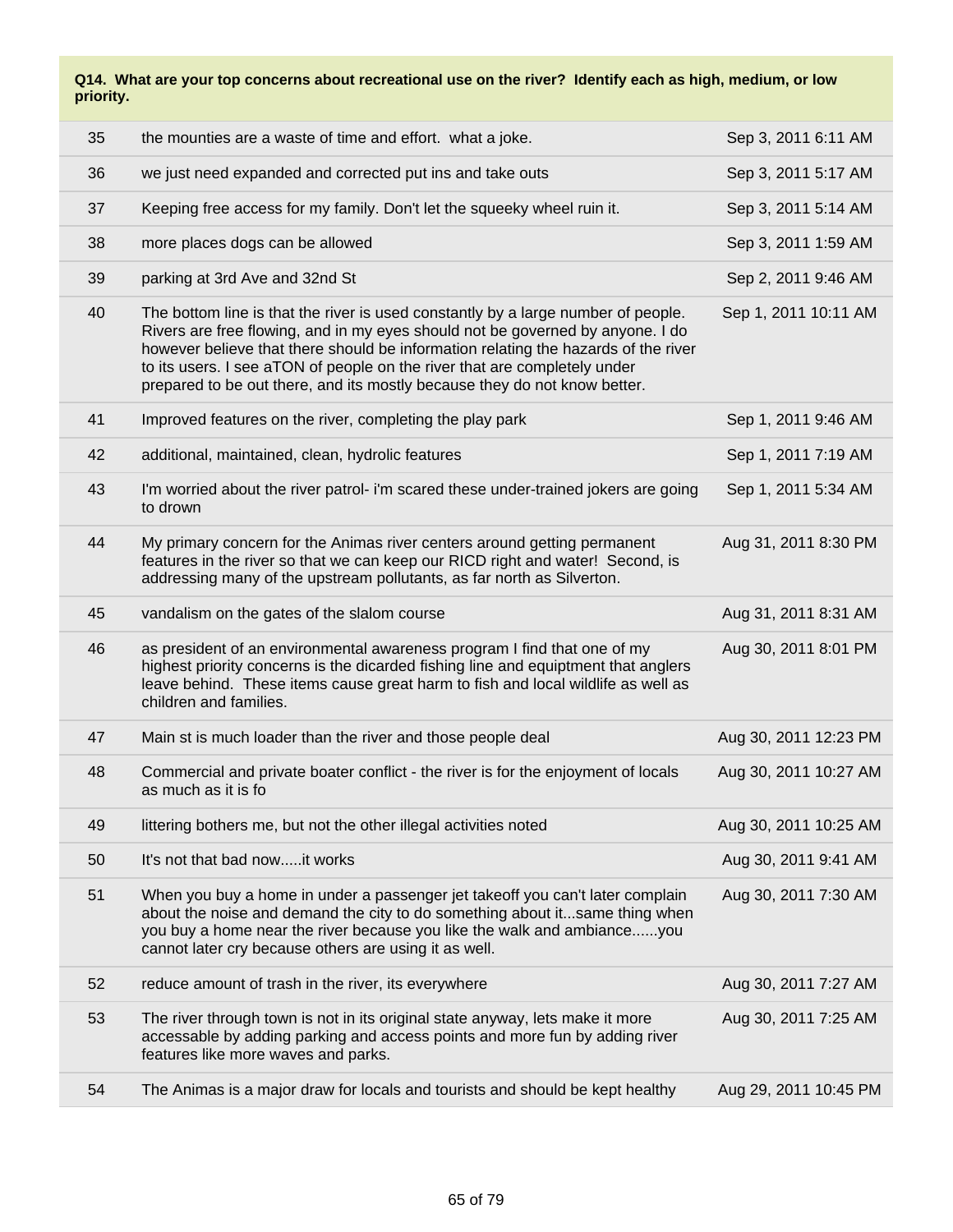|    | and user friendly.                                                                                                                                                                                                                                                                                                                                                                                                                                                                   |                       |
|----|--------------------------------------------------------------------------------------------------------------------------------------------------------------------------------------------------------------------------------------------------------------------------------------------------------------------------------------------------------------------------------------------------------------------------------------------------------------------------------------|-----------------------|
| 55 | Safety - disregard for life jackets, particularly at high water                                                                                                                                                                                                                                                                                                                                                                                                                      | Aug 29, 2011 8:27 PM  |
| 56 | being able to drink alcohol on a float is important                                                                                                                                                                                                                                                                                                                                                                                                                                  | Aug 29, 2011 8:10 PM  |
| 57 | Safe usage! Alcohol use is one thing, glass bottles, no way!                                                                                                                                                                                                                                                                                                                                                                                                                         | Aug 29, 2011 5:01 PM  |
| 58 | Get those drunk tubers off the river! They are dangerous and trash our river.                                                                                                                                                                                                                                                                                                                                                                                                        | Aug 29, 2011 4:25 PM  |
| 59 | I believe we should be building up the river corridor for easier access to town<br>and bring more restaurants and tourism to the river area.                                                                                                                                                                                                                                                                                                                                         | Aug 29, 2011 4:02 PM  |
| 60 | Littering & broken glass                                                                                                                                                                                                                                                                                                                                                                                                                                                             | Aug 29, 2011 2:45 PM  |
| 61 | Increase in Life Jacket use                                                                                                                                                                                                                                                                                                                                                                                                                                                          | Aug 29, 2011 2:07 PM  |
| 62 | Live and let live. Don't get your panties in a bundle                                                                                                                                                                                                                                                                                                                                                                                                                                | Aug 29, 2011 1:08 PM  |
| 63 | we need to have free access always and less regulation please!                                                                                                                                                                                                                                                                                                                                                                                                                       | Aug 29, 2011 1:03 PM  |
| 64 | I personally have never encountered "unruly" behavior. Littering is annoying, but<br>I feel as though it is a minimal problem.                                                                                                                                                                                                                                                                                                                                                       | Aug 29, 2011 12:47 PM |
| 65 | Freedom to use the public river without governtment regulation.                                                                                                                                                                                                                                                                                                                                                                                                                      | Aug 29, 2011 12:26 PM |
| 66 | higher concern/priority for pollution/littering, unruly behavior, trespassing)                                                                                                                                                                                                                                                                                                                                                                                                       | Aug 29, 2011 11:46 AM |
| 67 | definitely littering! alcohol, not so much.                                                                                                                                                                                                                                                                                                                                                                                                                                          | Aug 29, 2011 11:40 AM |
| 68 | This river is being killed by overcrowding as well as water quality from the<br>headwaters and our streets. Some serious help needs to occur.                                                                                                                                                                                                                                                                                                                                        | Aug 29, 2011 11:38 AM |
| 69 | tubers are the most irresponsible users in my opinion                                                                                                                                                                                                                                                                                                                                                                                                                                | Aug 29, 2011 11:18 AM |
| 70 | The river and it's corridor should not be shut out to any users                                                                                                                                                                                                                                                                                                                                                                                                                      | Aug 28, 2011 9:29 PM  |
| 71 | White water park construction                                                                                                                                                                                                                                                                                                                                                                                                                                                        | Aug 28, 2011 8:15 PM  |
| 72 | Wish there were more beach/swimming spots                                                                                                                                                                                                                                                                                                                                                                                                                                            | Aug 28, 2011 7:29 PM  |
| 73 | Greenway trails have been built across the country by firms like Recreation<br>Engineering and Planning. These greeenway trails respect private property<br>owners rights while developing the rivers as community resources. There are<br>specific design techniques that can be used to provide privacy, security, and<br>access for private landowners. These developments have proven to be valuable<br>economically for all parties involved and invaluable to the communities. | Aug 28, 2011 10:59 AM |
| 74 | Tax dollars wasted on regulating things that cannot be regulated.                                                                                                                                                                                                                                                                                                                                                                                                                    | Aug 28, 2011 10:31 AM |
| 75 | We have the potential for several good play parks                                                                                                                                                                                                                                                                                                                                                                                                                                    | Aug 28, 2011 7:06 AM  |
| 76 | It is all a part of living near the river!                                                                                                                                                                                                                                                                                                                                                                                                                                           | Aug 27, 2011 8:32 PM  |
| 77 | Get more in stream work done all up and down the river to ease the crowding                                                                                                                                                                                                                                                                                                                                                                                                          | Aug 27, 2011 10:54 AM |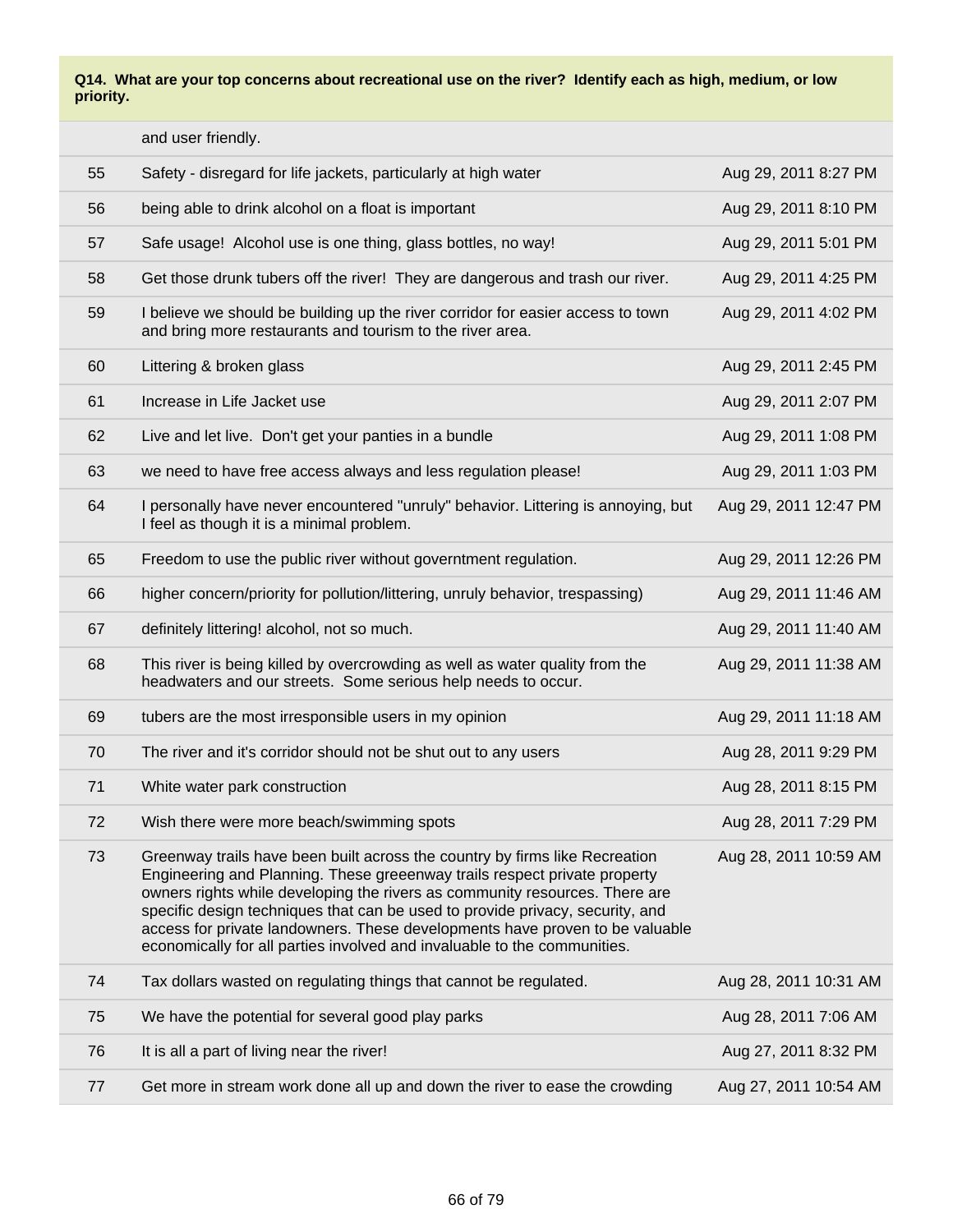and make the river attractive to travelers to come to Durango for river use! Durango paddlers are traveling to Pagosa and Salida for the weekend to spend money there!

78 city structure paved put in, would be easy for commercials and private partys Aug 27, 2011 9:38 AM

#### **Q15. What are your primary considerations when thinking about how the Animas River should be managed? Identify each as high, medium, or low priority.**

| $\mathbf{1}$     | visually pleasing  currently these issues have not been solved any place on<br>the river                                                                                                                                                                                                                                                                                                                                                                                                                                                                                                                                                | Sep 30, 2011 1:55 PM  |
|------------------|-----------------------------------------------------------------------------------------------------------------------------------------------------------------------------------------------------------------------------------------------------------------------------------------------------------------------------------------------------------------------------------------------------------------------------------------------------------------------------------------------------------------------------------------------------------------------------------------------------------------------------------------|-----------------------|
| $\overline{2}$   | The Animas River deserves our respect. The high use areas should be<br>managed so that water quality, wildlife and the environmental integrity of the<br>river are maintained to the greatest extent possible. The unique features of the<br>Animas River north of 33rd street also deserve respect. This flat-water<br>environment is more fragile and susceptible to impacts and degradation than<br>south of 33rd Street. The city, if it chooses to purchase the Cameron-Sterk<br>property, should do so as open space onlyrestricting access to the river and<br>managing it to reduce illegal activities, trespass, erosion, etc. | Sep 27, 2011 5:19 PM  |
| 3                | Not a good question. The bottom line, is that the river should be managed as a<br>fun amenity.                                                                                                                                                                                                                                                                                                                                                                                                                                                                                                                                          | Sep 26, 2011 7:56 PM  |
| 4                | I believe in experiential/consequence based learning. Drink and paddle, drown -<br>too bad.                                                                                                                                                                                                                                                                                                                                                                                                                                                                                                                                             | Sep 26, 2011 12:42 PM |
| 5                | Not sure what is meant by multiple use?                                                                                                                                                                                                                                                                                                                                                                                                                                                                                                                                                                                                 | Sep 23, 2011 12:44 PM |
| 6                | the runs from 32 to dalla betta can continue to be high use. please preserve and<br>protect the upriver experience north of 32nd. it's a one of a kind experience for<br>folks paddling upstream, and floating back downstream. Heron, bald eagles,<br>real working ranches and a very fragile river bank with wetlands are all part of<br>the experience.                                                                                                                                                                                                                                                                              | Sep 15, 2011 2:47 PM  |
| $\overline{7}$   | Would like to see 33rd as an up river put in.                                                                                                                                                                                                                                                                                                                                                                                                                                                                                                                                                                                           | Sep 8, 2011 11:43 AM  |
| 8                | No motorized watercraft, please!!                                                                                                                                                                                                                                                                                                                                                                                                                                                                                                                                                                                                       | Sep 6, 2011 8:28 PM   |
| $\boldsymbol{9}$ | These don't have to be mutually exclusive. We need to address the water quality<br>issues from sedimentation of lightner creek, the snow Glacier at 4 Corners, non<br>point source pollution for the sewer drains, We need to increase the native<br>riparian vegetation. We need captial construction river imporvements to ensure<br>that Durango is a boating and fishing destination to attract tourists and locals.                                                                                                                                                                                                                | Sep 6, 2011 8:02 PM   |
| 10               | These Items are not mutually exclusive, you can have habitat preservation,<br>recreational opportunities, economic attractions, ect. We need to preserve the In-<br>stream flow right, by completing the work at Smelter, then need to work on<br>building other raft/kayak and fish habitat structures in order to keep Durango and<br>the Animas as a destination for kayaking, rafting, and fishing. This work will<br>accomplish float fishing "lines or routes" at lower water flows, and improve fish                                                                                                                             | Sep 6, 2011 9:55 AM   |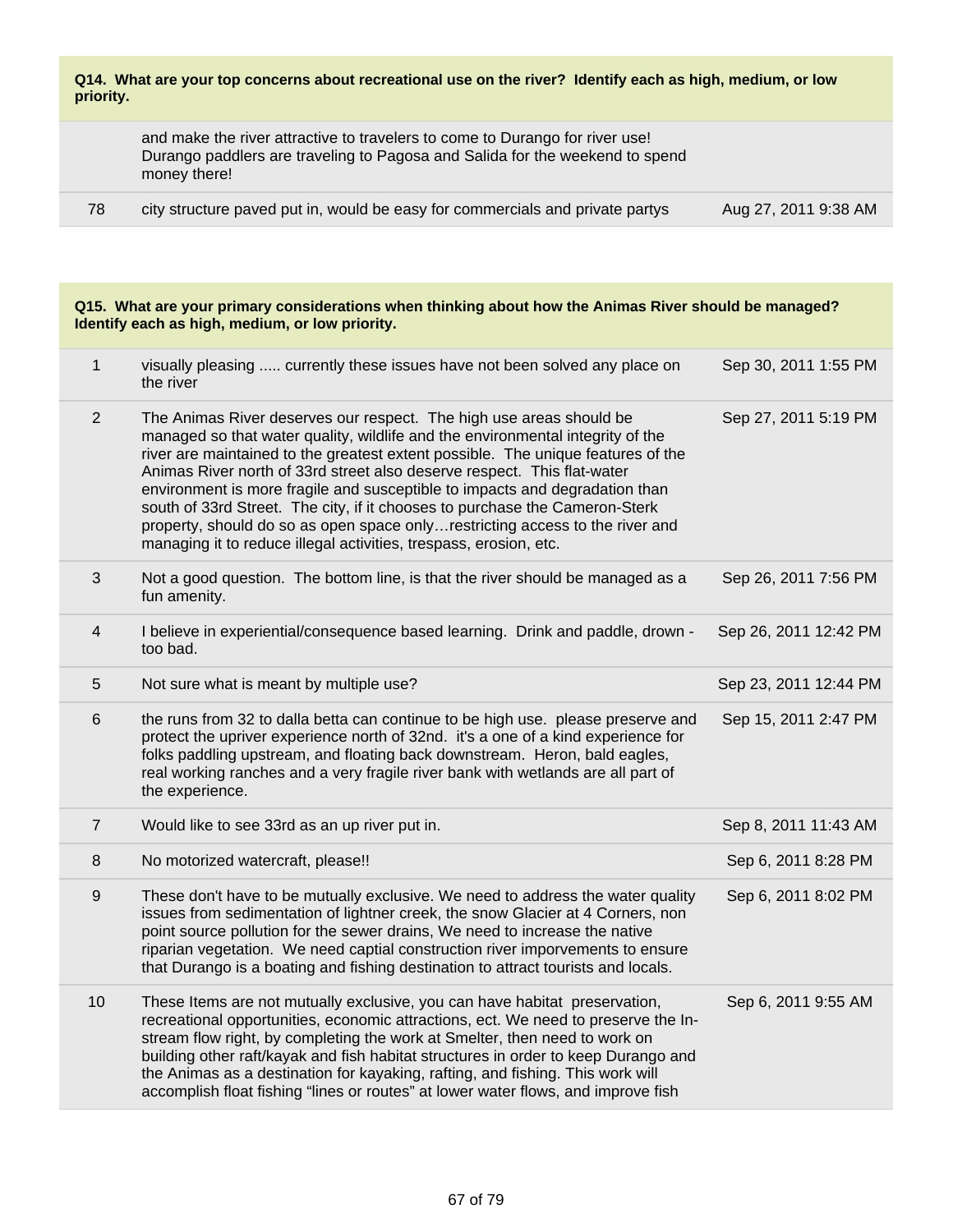#### **Q15. What are your primary considerations when thinking about how the Animas River should be managed? Identify each as high, medium, or low priority.**

| habitat, by creating riffles, runs and deeper pools for fish habitat at lower flows. |  |
|--------------------------------------------------------------------------------------|--|
| We need to work on sedimentation issues from Lighter Creek, and the big cut          |  |
| bank at Rotary Park. Address pollution from city runoff (the Glacier at Four         |  |
| Corners). We need to ramp up efforts at our River Festival to attract more           |  |
| participants and spectators.                                                         |  |

| 11 | Unruley nasty behavior sucks. To #16: We dont need another costly plan.                                                                                                                                                                                                                                                                                                                                                                                                                                                                                     | Sep 6, 2011 8:23 AM   |
|----|-------------------------------------------------------------------------------------------------------------------------------------------------------------------------------------------------------------------------------------------------------------------------------------------------------------------------------------------------------------------------------------------------------------------------------------------------------------------------------------------------------------------------------------------------------------|-----------------------|
| 12 | If you want to regulate river usage, start with the commercial rafters and leave us<br>private boaters alone!                                                                                                                                                                                                                                                                                                                                                                                                                                               | Sep 5, 2011 9:59 AM   |
| 13 | Undo the Animas La Plata Project                                                                                                                                                                                                                                                                                                                                                                                                                                                                                                                            | Sep 4, 2011 9:51 PM   |
| 14 | being a healthier fishery                                                                                                                                                                                                                                                                                                                                                                                                                                                                                                                                   | Sep 3, 2011 4:55 PM   |
| 15 | Preserve animal habitats and attract people with money                                                                                                                                                                                                                                                                                                                                                                                                                                                                                                      | Sep 3, 2011 4:30 PM   |
| 16 | I think the Cameron/Sterk property is a tremendous opportunity if developed and<br>managed properly                                                                                                                                                                                                                                                                                                                                                                                                                                                         | Sep 3, 2011 7:18 AM   |
| 17 | sucking all the water out for lake nightmare                                                                                                                                                                                                                                                                                                                                                                                                                                                                                                                | Sep 3, 2011 6:58 AM   |
| 18 | The river works just fine as it is, with the exception of commercial use                                                                                                                                                                                                                                                                                                                                                                                                                                                                                    | Sep 3, 2011 6:35 AM   |
| 19 | I think the City of Durango should stop patrolling the river. Stop trying to be<br>everyone's parent regarding concerns about the river.                                                                                                                                                                                                                                                                                                                                                                                                                    | Sep 1, 2011 12:51 PM  |
| 20 | These all seem inseparable in my mind and seem to reinforce one another as<br>objectives.                                                                                                                                                                                                                                                                                                                                                                                                                                                                   | Aug 31, 2011 8:30 PM  |
| 21 | not duplicate existing management efforts                                                                                                                                                                                                                                                                                                                                                                                                                                                                                                                   | Aug 30, 2011 9:08 AM  |
| 22 | it depends on how you define " and multiple use. If you include concessionaires,<br>privitazation, real estate development, and any activity with any negative<br>environemental impact or that ultimately uses public fundsto benefit the few, the<br>privledged or the wealthythen my answers to 3 -6 above are low<br>priorityplease don't use these potentially trick questions with ambigious<br>options as the basis to further rape the local environment. If that's you desire<br>simply give away the land to the Glacier club and be done with it | Aug 30, 2011 7:30 AM  |
| 23 | as a gold medal fishery, which compliments all other uses                                                                                                                                                                                                                                                                                                                                                                                                                                                                                                   | Aug 30, 2011 7:27 AM  |
| 24 | We needseveral WW parks along the town stretch to spread people out and<br>create a fun trip for tourists on raft trips                                                                                                                                                                                                                                                                                                                                                                                                                                     | Aug 30, 2011 7:25 AM  |
| 25 | River user accept some inherent risk. Don't tell me not to drink a brew when I'm<br>enjoying myself.                                                                                                                                                                                                                                                                                                                                                                                                                                                        | Aug 29, 2011 10:45 PM |
| 26 | it is a multiple use resource                                                                                                                                                                                                                                                                                                                                                                                                                                                                                                                               | Aug 29, 2011 5:41 PM  |
| 27 | The unique quality of this resource is an international selling point for Durango.                                                                                                                                                                                                                                                                                                                                                                                                                                                                          | Aug 29, 2011 5:01 PM  |
| 28 | Should be open for kayakers only. Just kidding, keep the trash out!                                                                                                                                                                                                                                                                                                                                                                                                                                                                                         | Aug 29, 2011 4:25 PM  |
| 29 | No more commercial permits                                                                                                                                                                                                                                                                                                                                                                                                                                                                                                                                  | Aug 29, 2011 2:45 PM  |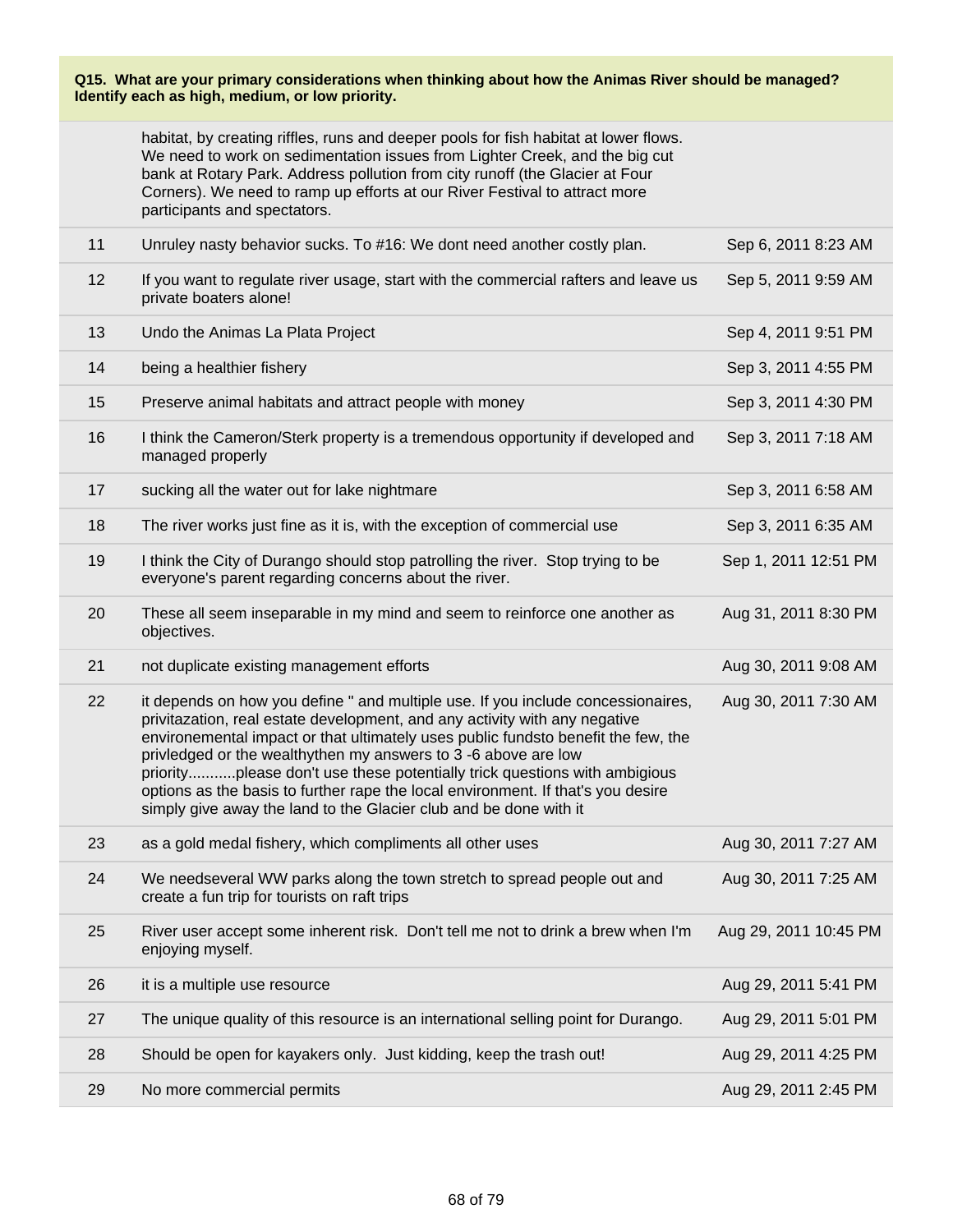**Q15. What are your primary considerations when thinking about how the Animas River should be managed? Identify each as high, medium, or low priority.**

| 30 | The Animas river does NOT need to be managed. We are fine being self<br>managed | Aug 29, 2011 1:03 PM  |
|----|---------------------------------------------------------------------------------|-----------------------|
| 31 | Lessen the management, police do a fine job                                     | Aug 28, 2011 9:29 PM  |
| 32 | with appropriate design, all of these considerations can be high priority       | Aug 28, 2011 10:59 AM |

|                | Q19. Please provide any additional comments here:                                                                                                                                                                                                                                                                                                                                                                                                                                                                                                   |                       |
|----------------|-----------------------------------------------------------------------------------------------------------------------------------------------------------------------------------------------------------------------------------------------------------------------------------------------------------------------------------------------------------------------------------------------------------------------------------------------------------------------------------------------------------------------------------------------------|-----------------------|
| $\mathbf{1}$   | I feel the way to address all issues dealing with river use is to provide usable<br>access to the river and then manage those on shore sites which will solve alot of<br>problems we dont really need a river management plan  we need usable<br>river access which is lacking and the current ones although they look pretty they<br>are unsafe and under designed for their intended use                                                                                                                                                          | Sep 30, 2011 1:55 PM  |
| $\overline{2}$ | The format of the questionare is dificult to use and desn't readily allow for<br>complete answers. The city need to involve stakholders, those who will be<br>direstly effected by any increase and tyoe of use that is disrupted to other river<br>users and adjecent property owners.                                                                                                                                                                                                                                                             | Sep 28, 2011 4:04 PM  |
| 3              | The city needs to reach out the all the stakeholder before building a river<br>management plan. These stakeholders should include conservationists, the<br>DOW, the city, rafting companies and property owners whose land abuts the<br>river, whether their property is in the city or not. This last group of stakeholders,<br>property owners, is impacted more than any other, but is rarely invited to the<br>table. Additionally, the city needs to hire an independent facilitator who answers<br>to the stakeholders and not just the city. | Sep 27, 2011 5:19 PM  |
| 4              | Wildlife managment is not necessary in town.                                                                                                                                                                                                                                                                                                                                                                                                                                                                                                        | Sep 27, 2011 2:18 PM  |
| 5              | This survey seems biased towards a problem looking for a solution. We don't<br>really need a big planning effort for the river, the relatively small number of<br>problems (e.g. at 33rd st) would be addressed pretty easily and without much<br>spendng by the city. I think users may support a small fee to support the<br>minimal improvements. PS -- THESE SAMLL BOXES ARE NOT CONDUCIVE<br>TOWARDS ANYONE ACTUALLY RESPONDING !!                                                                                                             | Sep 26, 2011 7:56 PM  |
| 6              | Please build the WW park and don't loose the permit !!!                                                                                                                                                                                                                                                                                                                                                                                                                                                                                             | Sep 26, 2011 12:42 PM |
| $\overline{7}$ | We do not need additional regulation/law enforcement on the river and at river<br>access points. A few whiny landowners does not equal a problem.                                                                                                                                                                                                                                                                                                                                                                                                   | Sep 26, 2011 11:50 AM |
| 8              | Love the River                                                                                                                                                                                                                                                                                                                                                                                                                                                                                                                                      | Sep 26, 2011 8:07 AM  |
| $9\,$          | Regulating tubers would solve the problem                                                                                                                                                                                                                                                                                                                                                                                                                                                                                                           | Sep 24, 2011 12:01 PM |
| 10             | Thank you for your interest in preserving this most valuable resource.                                                                                                                                                                                                                                                                                                                                                                                                                                                                              | Sep 23, 2011 12:44 PM |
| 11             | The amount of trash along the river is out of control. Our family lives next to the<br>river and we have to take a trash bag with us to the beach off of High School<br>bridge. It has become a party hangout for college and high school kids and has                                                                                                                                                                                                                                                                                              | Sep 22, 2011 10:56 AM |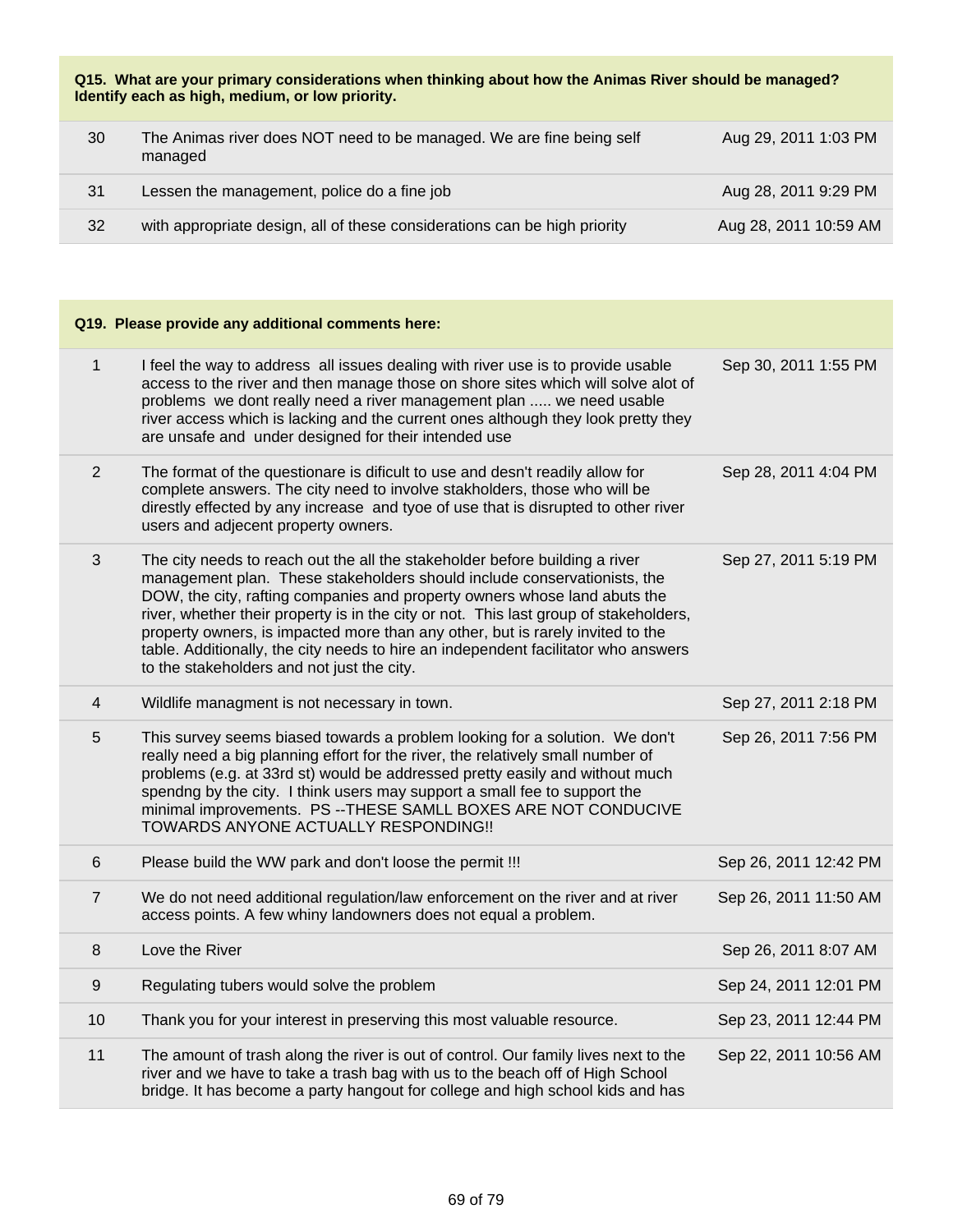# **Q19. Please provide any additional comments here:**

made it hard for families and kids to go and play without being exposed to drinking, smoking and cussing. I would love to see the area patrolled more by our new cops on bikes. Thanks

| 12 | Let's make a first-class whitewater park downtown!                                                                                                                                                                                                                                                                                                                                                                                                                                               | Sep 21, 2011 11:57 PM |
|----|--------------------------------------------------------------------------------------------------------------------------------------------------------------------------------------------------------------------------------------------------------------------------------------------------------------------------------------------------------------------------------------------------------------------------------------------------------------------------------------------------|-----------------------|
| 13 | You shouldn't limit the number of users on the Animas River. It is a community<br>benefit and should stay accesible to all at all times.                                                                                                                                                                                                                                                                                                                                                         | Sep 21, 2011 2:58 PM  |
| 14 | I would like to see a much more aggressive stance on the part of the City in<br>managing this resource. And, I also wish to see economic vitality of rafting. But,<br>it's not working right now as well as it should/could. The City should adopt best<br>practices from places such as Steamboat.                                                                                                                                                                                              | Sep 20, 2011 12:46 PM |
| 15 | Adding more garbage cans at put-ins/take-outs might help with the trash. I've<br>personally never had any issues with other folks causing trouble on the river.                                                                                                                                                                                                                                                                                                                                  | Sep 20, 2011 7:54 AM  |
| 16 | I think some signage and outreach efforts around the river would be most<br>beneficial in terms of addressing the multiple use issues. People need to be told<br>how their actions in & along the river affect the area. I don't think the community<br>would appreciate having more rules or regulations imposed.                                                                                                                                                                               | Sep 19, 2011 11:54 AM |
| 17 | Things are good. It's a river through a city - we should not expect or promote a<br>backcountry experience or lack of crowds or pristine environment. Keep<br>Durango rowdy!                                                                                                                                                                                                                                                                                                                     | Sep 16, 2011 9:13 AM  |
| 18 | There's a lot that can be done with management of commercial rafting volume by<br>time and put-in, as well as signage at the Rec Center for "Park and Paddle"<br>"Park and Pedal" walk-in river access to the Demon Bridge. Promote each put-<br>in for a specific niche of users. Promote certain daytimes for private boaters (ie<br>before 10 or after 4P) Keep 33rd as the upriver paddle experience. it's in a<br>unique Animas City neighborhood. please respect that as you move forward. | Sep 15, 2011 2:47 PM  |
| 19 | There are numerous problems related to the use of the Animas River which<br>historcially not been properly managed. These problems need to be addressed<br>and adiquately mitigated before any expansion of use or access is implimented.                                                                                                                                                                                                                                                        | Sep 15, 2011 11:07 AM |
| 20 | improve Cundiff take out                                                                                                                                                                                                                                                                                                                                                                                                                                                                         | Sep 13, 2011 8:29 PM  |
| 21 | Thanks for caring.                                                                                                                                                                                                                                                                                                                                                                                                                                                                               | Sep 13, 2011 12:39 PM |
| 22 | I was very disappointed in the City of Durango's treatment of the raw sewage<br>leak into the river this summer. They did not inform the public about it, during a<br>very high use weekend on the river. They should have addressed the problem<br>immediately.                                                                                                                                                                                                                                 | Sep 12, 2011 4:35 PM  |
| 23 | no more sewer leaks!                                                                                                                                                                                                                                                                                                                                                                                                                                                                             | Sep 9, 2011 8:44 PM   |
| 24 | Thanks for the opportunity to respond to these questions. Our river is the<br>lifeblood of our town and culture! Cheers                                                                                                                                                                                                                                                                                                                                                                          | Sep 9, 2011 9:43 AM   |
| 25 | do not regulate the use of the river                                                                                                                                                                                                                                                                                                                                                                                                                                                             | Sep 8, 2011 12:49 PM  |
| 26 | with aditional put in's and take out there will be less through traffic on the river                                                                                                                                                                                                                                                                                                                                                                                                             | Sep 8, 2011 12:38 PM  |
| 27 | My husband and I both appreciate the work being put into this concern. It gives                                                                                                                                                                                                                                                                                                                                                                                                                  | Sep 8, 2011 11:43 AM  |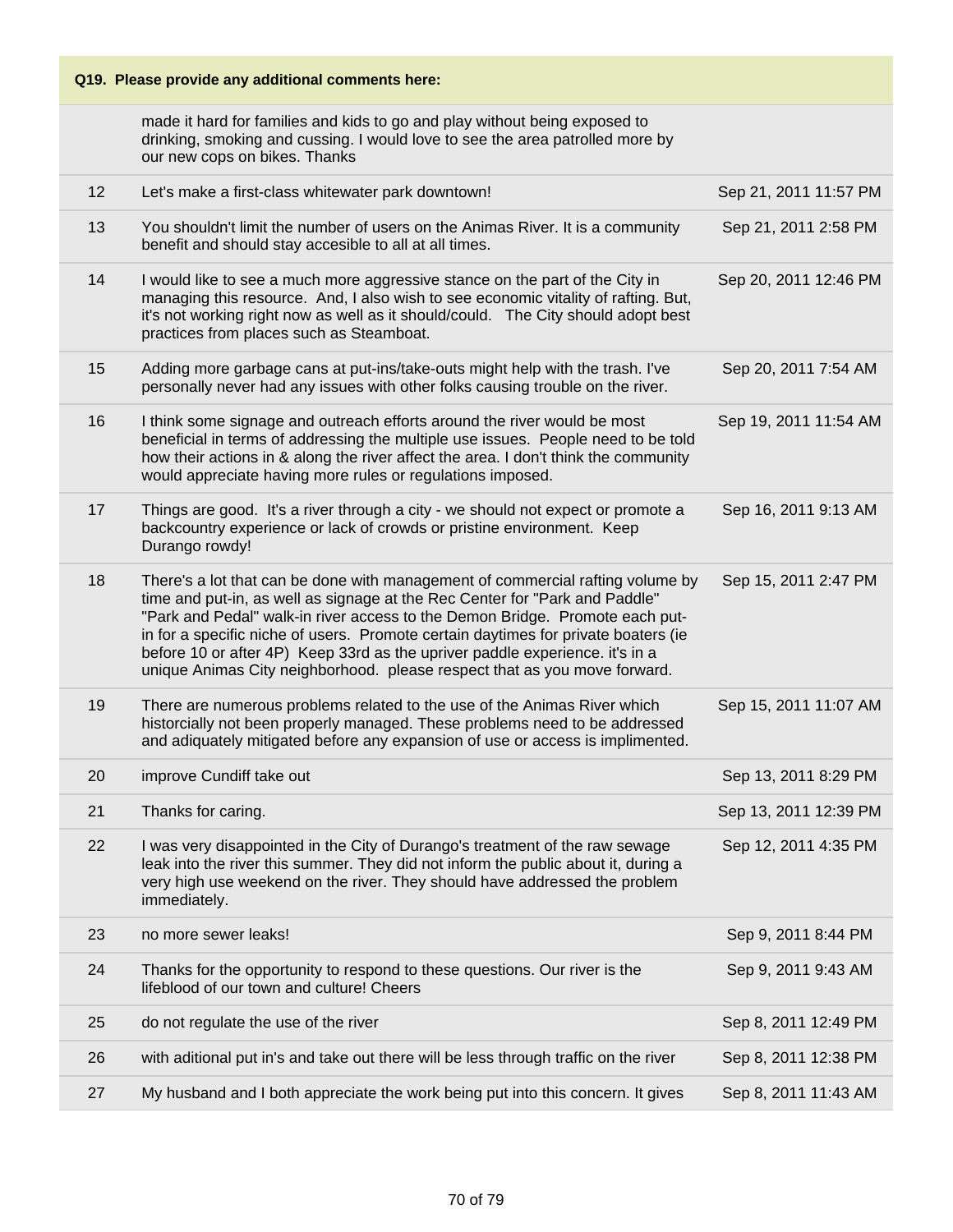### **Q19. Please provide any additional comments here:**

|    | us hope! Thank you.                                                                                                                                                                                                                                                                                                                                                                                                                                                                                                                                                                                                                                                                                                                                                                                                                                                                                                                                                                                                                                                                                                                                                                                                                                                                                                                                                                                                                                                                                                                                                                                                                                                                                                                                                                                                                                                                                                                                                                                                                                                                                                                                                                                                                                                                                                                                                                                                                                                                                                                                              |                      |
|----|------------------------------------------------------------------------------------------------------------------------------------------------------------------------------------------------------------------------------------------------------------------------------------------------------------------------------------------------------------------------------------------------------------------------------------------------------------------------------------------------------------------------------------------------------------------------------------------------------------------------------------------------------------------------------------------------------------------------------------------------------------------------------------------------------------------------------------------------------------------------------------------------------------------------------------------------------------------------------------------------------------------------------------------------------------------------------------------------------------------------------------------------------------------------------------------------------------------------------------------------------------------------------------------------------------------------------------------------------------------------------------------------------------------------------------------------------------------------------------------------------------------------------------------------------------------------------------------------------------------------------------------------------------------------------------------------------------------------------------------------------------------------------------------------------------------------------------------------------------------------------------------------------------------------------------------------------------------------------------------------------------------------------------------------------------------------------------------------------------------------------------------------------------------------------------------------------------------------------------------------------------------------------------------------------------------------------------------------------------------------------------------------------------------------------------------------------------------------------------------------------------------------------------------------------------------|----------------------|
| 28 | L LOVE the river and want to keep it accessible to allfolks who purchased<br>private property along it's banks need to understand they don't own the river                                                                                                                                                                                                                                                                                                                                                                                                                                                                                                                                                                                                                                                                                                                                                                                                                                                                                                                                                                                                                                                                                                                                                                                                                                                                                                                                                                                                                                                                                                                                                                                                                                                                                                                                                                                                                                                                                                                                                                                                                                                                                                                                                                                                                                                                                                                                                                                                       | Sep 7, 2011 6:29 PM  |
| 29 | Recreation use of the Animas River should be a top priority before the corridor is<br>destroyed by summer use.                                                                                                                                                                                                                                                                                                                                                                                                                                                                                                                                                                                                                                                                                                                                                                                                                                                                                                                                                                                                                                                                                                                                                                                                                                                                                                                                                                                                                                                                                                                                                                                                                                                                                                                                                                                                                                                                                                                                                                                                                                                                                                                                                                                                                                                                                                                                                                                                                                                   | Sep 7, 2011 1:16 PM  |
| 30 | Need to reduce commercial trafic on river, either by reducing $#$ of permits and $#$<br>of boats per trip. Fisherman are severly impacted by the sheer volume of<br>commercial rafts.                                                                                                                                                                                                                                                                                                                                                                                                                                                                                                                                                                                                                                                                                                                                                                                                                                                                                                                                                                                                                                                                                                                                                                                                                                                                                                                                                                                                                                                                                                                                                                                                                                                                                                                                                                                                                                                                                                                                                                                                                                                                                                                                                                                                                                                                                                                                                                            | Sep 7, 2011 10:31 AM |
| 31 | I do believe the Animas river is an incredible amenity to the community of<br>Durango. I applaud your efforts to keep it that way. In managing this resource<br>however, I am concerned about overzealous implementation of rules and<br>restrictions in the guise of "for the public good". Summer tubing for my 3 children<br>who were born and raised here, along with their friends, as well as my wife and I<br>and visiting family and friends has been a summer ritual of great fun and joy<br>throughout the years. We also will take visitors on commercial rafting rides when<br>they visit often more than once a year. We have been on the river both high and<br>low water, surrounded by dozens of like-minded tubers and rafters and<br>recreators of all ages, and sometimes in fairly "congested" circumstances but it<br>was just a fun and maybe even more enjoyable experience just the same.<br>Safety, respect for others and property rights and the river itself as well as<br>appropriate and law-abiding behavior are all necessary values. And of course<br>there are always a sad few who misbehave. Talk of "congestion and<br>overcrowding" concerns me. Who decides that? Who says that my 3 kids and 4<br>of their friends can tube, but since it is a busy day the other 5 cannot? We have<br>all seen pictures of ocean beaches on a hot summer day crowded with<br>thousands of people. There are no guards at the gate of those beaches saying<br>"there are too many people at the beach now, and the rest of you must go<br>away!" How ridiculous. If there happens to be too many people at the river for<br>your tastes, than you can choose to stay away. We do not need some<br>"authority" banning others from their enjoyment for their own good. That kind of<br>authority should be for managing those few people who disregard the basic rules<br>and used with a soft hand. Also as stated, safety is a concern but I also don't<br>want someone saying I am legally required to wear a life vest on the river with<br>the consequence of being ticketed. I think in trying to keep the river enjoyable<br>for all, we have to be very very careful here in not becoming overzealous and<br>overbearing. Many of us have used it for many many years with great<br>enjoyment. And I must say I have witnessed very few incidents of poor behavior<br>in those years. I hope we will continue to be able to enjoy this wonderful<br>resource for many years to come. Thank you for listening, and I hope hearing. | Sep 7, 2011 8:57 AM  |
| 32 | Survey was very deficient regards trail use, need for parking and toilets                                                                                                                                                                                                                                                                                                                                                                                                                                                                                                                                                                                                                                                                                                                                                                                                                                                                                                                                                                                                                                                                                                                                                                                                                                                                                                                                                                                                                                                                                                                                                                                                                                                                                                                                                                                                                                                                                                                                                                                                                                                                                                                                                                                                                                                                                                                                                                                                                                                                                        | Sep 7, 2011 5:42 AM  |
| 33 | In response to #16, I think a management plan is a good idea if it prioritizes<br>actions and implements capital construction projects within reasonable timelines.<br>We need put-ins/take-out, in stream structures for to enhance rafting/kayak<br>experience and improve fish habitat, stabilize banks, and increase woody<br>riparian vegetation along the river corridor. We need to retain our recreational in-<br>stream flow Right, and move to implement the Animas River Task Force plan for<br>structures from 32nd to Dalabetta. What we do not need is a management plan<br>that is solely directed at segregating users in at locations and through temporal                                                                                                                                                                                                                                                                                                                                                                                                                                                                                                                                                                                                                                                                                                                                                                                                                                                                                                                                                                                                                                                                                                                                                                                                                                                                                                                                                                                                                                                                                                                                                                                                                                                                                                                                                                                                                                                                                      | Sep 6, 2011 8:02 PM  |

restrictions which subsequently institutes more regulations.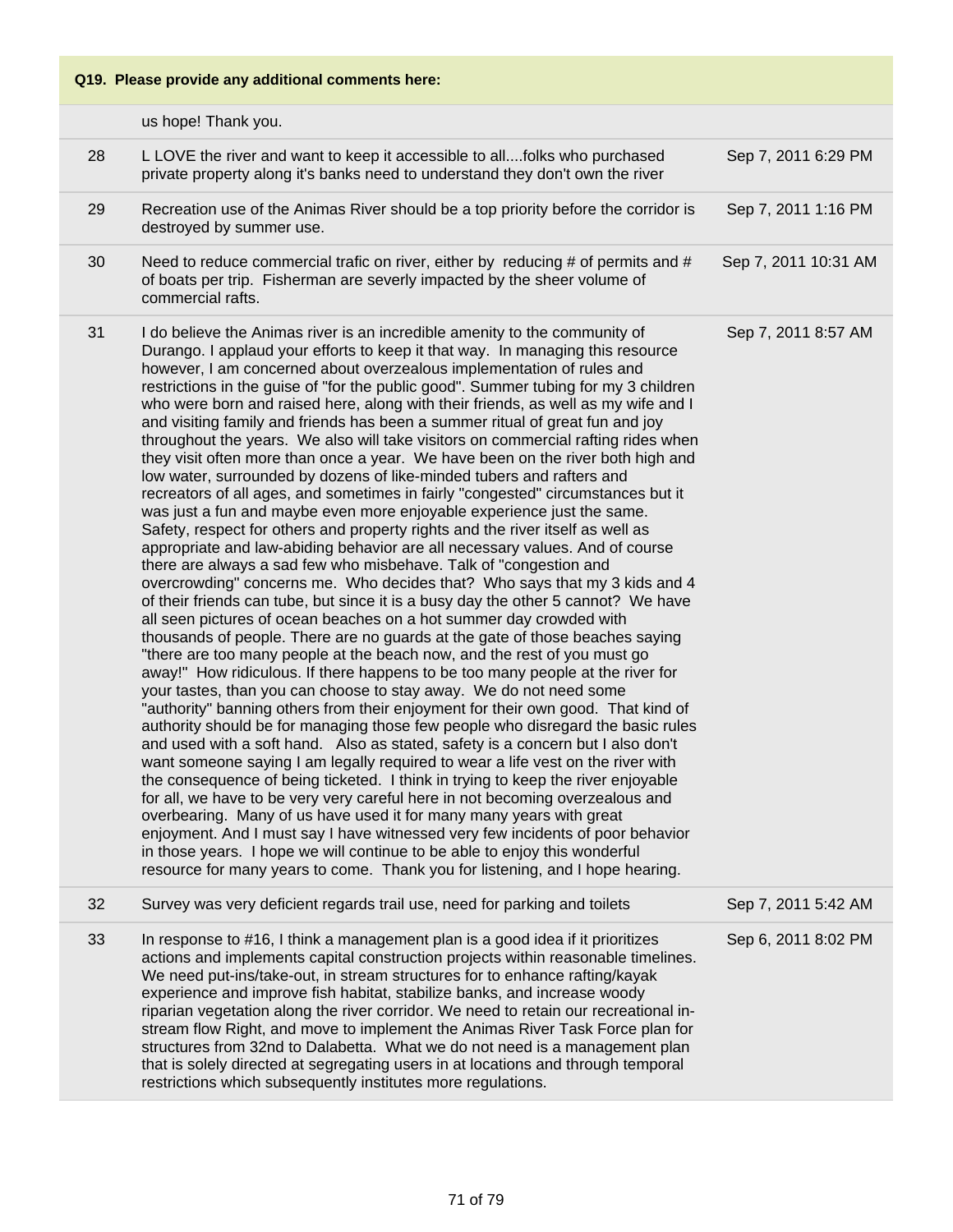### **Q19. Please provide any additional comments here:** 34 The Animas is an incredible asset to the community. Care should be taken to preserve the natural integerity while allowing the community to enjoy it in numerous ways. We all can share the river through mutual respect and common courtesy. But, I do agree with banning alcohol on the river, that's just plain dumb. Sep 6, 2011 11:03 AM 35 Need to consdier that a lot of residents don't just use the river M-F or "on the weekends." Some use it every day. Also, "peak season" really only runs through late June,a fter which time a lot of kayakers and/or rafters may switch to other modes, like SUPing, tubing, duckying, etc.Also, I do not think it is fair to lump repsonsible alcohol comsmption in teh privacy of your own raft with public indecency, drunkeness, lewd behavior, nudity, rowdiness, etc. Sep 6, 2011 10:37 AM 36 Dogs are everywhere on the river now--pooping everywhere along the banks. Was not an issue until our population boomed and now everyone wants to be seen at the river with their dog. Sep 6, 2011 10:18 AM 37 In response to #16, I think a management plan is a good idea if it prioritizes actions to implement capital construction projects. We need put-ins/take-out, in stream structures for to enhance rafting/kayak experience and improve fish habitat, stabilize banks, and increase woody riparian vegetation along the river corridor. We need to retain our recreational in-stream flow Right, and move to implement the Animas River Task Force plan for structures from 32nd to Dalabetta. What we do not need is a management plan that is solely directed at segregating users in at locations and through temporal restrictions which subsequently institutes more regulations. I'm against that completely against a management plan if that is all this is going end up with is more "volunteer Mounted Ranger Patrols". Sep 6, 2011 9:55 AM 38 Too many to put into a small space Sep 6, 2011 8:23 AM 39 Right now the river is not safe. Something needs to be done! Sep 6, 2011 7:15 AM 40 I love the Animas river, can't imagine life without it! Sep 5, 2011 10:18 PM 41 kyle outz kicks ass Sep 5, 2011 4:56 PM 42 I am born and raised in the area, and am raising my own children here too. Let my kids enjoy the river with free use as we did growing up! Sep 5, 2011 9:59 AM 43 City of Durango should be not involved in rural, la Plata county ares, restrict involvement only to river within the city of Durango city Sep 5, 2011 8:13 AM 44 The Animas through Durango need to look at some of the other examples of a thriving river corridor through township such as Steamboat, BV and Salida. Shutting down and regulating with "ranger" type presence is less effective then fostering and guiding. Sep 5, 2011 5:04 AM 45 The reason I put disagree on #16 above is because I don't want to see a management plan that will limit access to the river for locals who enjoy the river in an affordable way. Sep 4, 2011 12:23 PM 46 access should be available to all the public, if we start managing how many people use the river, the people like commercial rafters probably be given first priority just because they generate revenue. If people think it is overused/overcrowded, they can go somewhere else for recreation I have Sep 4, 2011 10:49 AM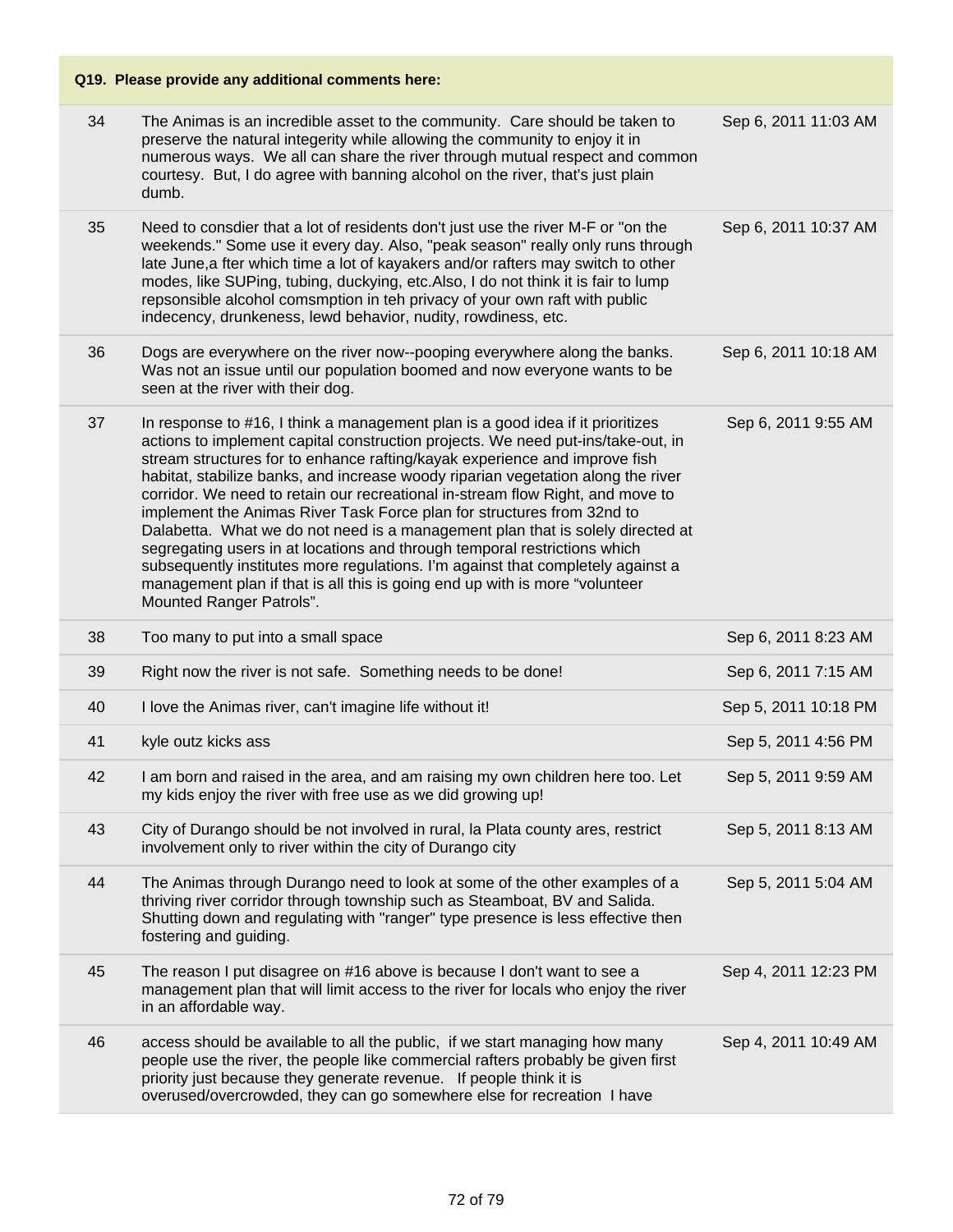#### **Q19. Please provide any additional comments here:** friends that live close to the river in town and I spend a lot of time at their house, We spend a lot of time by the river behind the high school 47 Do not wish the city to micro manage the Animas River though I do understand that we may need to mitigate impact on houses near 33rd street put in Sep 4, 2011 9:15 AM 48 Providing a put-in at "the beach," north of town, is not going to alleviate all (if any) of the problems at the 33rd St. put-in. Its still grossly over-crowded, the parking situation is ludicrous, and tubers continue to litter the river banks with anything and everything they can. We need more law enforcement at the put-ins and take-outs to ticket violators. Yes, I would vote for a tax levy on corona's and wal-mart tubes if need be. Sep 3, 2011 10:21 PM 49 overcrowding on the river is not a problem. Overcrowding at the put-ins is a problem, lack of parking, and developent of the 32nd street put in. Sep 3, 2011 9:29 PM 50 This is a resource for ALL people. We need to allow people to use it, not just rafters. I would also support a rule that all users under the age of 18 wear a PFD when flows are over 500cfs. Sep 3, 2011 8:04 PM 51 I hate the idea of overmanagement of the river. Just let everyone enjoy it! Sep 3, 2011 7:17 PM 52 live in forest lakes Sep 3, 2011 7:02 PM 53 Regarding Q.11 - the problem is that the city wants to provide access to users where there is only private property, meaning no access for users to get in or out of the river without trespassing on private property Sep 3, 2011 6:35 PM 54 Police are not the answer. Sep 3, 2011 4:55 PM 55 The River is an amazing resource that should be protected. In protecting it, we should keep it fee free! Sep 3, 2011 4:50 PM 56 I live 10 minutes from town and use the river a ton for tubing and having fun, but have seen a ton of people lately doing drugs and trashing the river. Please monitor the river more. Sep 3, 2011 4:30 PM 57 live near and shop in Durango Sep 3, 2011 1:52 PM 58 1. please provide bike racks at the put ins and take outs. 2. It is difficult to answer opinion questions regarding regulations when there have been no specifics given. It would be of greater use to provide more specific information on possbile regulations as well as methods of enforcement, budget requirements, etc and then ask opinions on those Sep 3, 2011 1:29 PM 59 My wife, friends and I run the Tremble Ln to 32nd year round. if more people saw how beautiful the river is in the winter the useage could be spread out more. It's all in knowing about the right gear. Sep 3, 2011 12:43 PM 60 Thank you for providing this survey. Sep 3, 2011 11:11 AM 61 The congestion and over crowding that occurs from 33rd street to 31st on East 3rd Avenue and some times spills across over to 3200 & 3300 blk of East 2nd Avenue needs to be managed the drinking and rowdness gets to be a problem. Sep 3, 2011 11:08 AM 62 Animas River is Resource for MORE than just City of Durango and/or City Sep 3, 2011 9:08 AM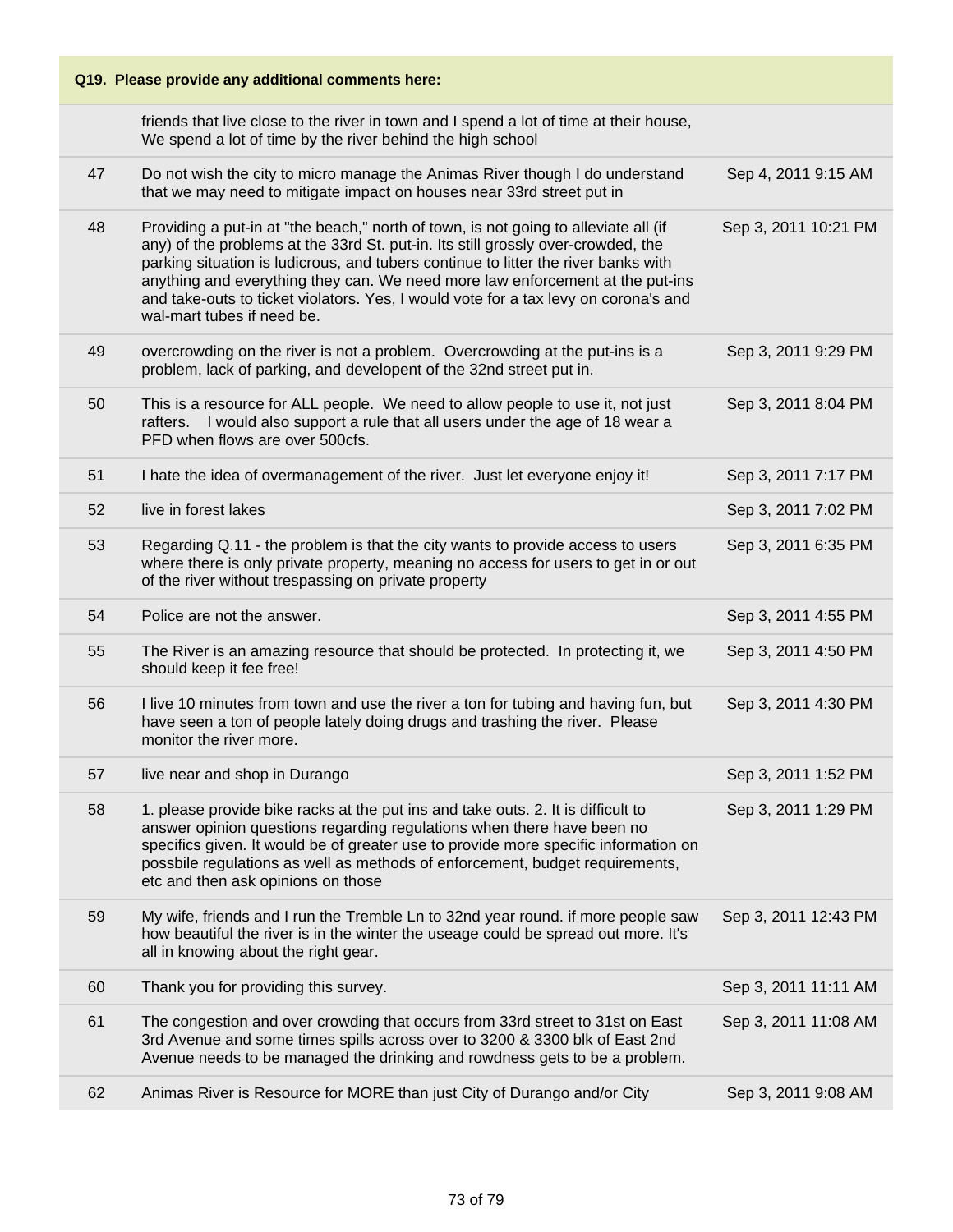| Q19. Please provide any additional comments here: |                                                                                                                                                                                                                                                                                                                                                                                                                                                                                                                                                                                                                                                                                                 |                     |
|---------------------------------------------------|-------------------------------------------------------------------------------------------------------------------------------------------------------------------------------------------------------------------------------------------------------------------------------------------------------------------------------------------------------------------------------------------------------------------------------------------------------------------------------------------------------------------------------------------------------------------------------------------------------------------------------------------------------------------------------------------------|---------------------|
|                                                   | Residents and/or adjacent Property Owners - it is a Regional Resource<br>supported in large by State and Fed Lands and Budgets.                                                                                                                                                                                                                                                                                                                                                                                                                                                                                                                                                                 |                     |
| 63                                                | I grew up in Durango, and every time I come back to visit, the river seems more<br>crowded and less like it was when I was a kid.                                                                                                                                                                                                                                                                                                                                                                                                                                                                                                                                                               | Sep 3, 2011 9:02 AM |
| 64                                                | I think our city has more important things to worry about than regulating usage of<br>public land. We should be happy we are in an active community, the river<br>happens to be a venue that we can only take advantage of during warm weather<br>so of course we are going to use it when we can. Spending my hard earned tax<br>dollars to tell me when and what I can use that is public land is bull. If it is<br>controlled by the city people will find a way around it. It will be more of a hassel<br>than anything. Spending one dollar on this will mean millions will have to be<br>spent. As much as I enjoy the river I enjoy trails and hikingwill you regulate<br>those as well. | Sep 3, 2011 8:59 AM |
| 65                                                | no one ownes the river the raft companies really need to stop acting like it is<br>there for their use only. city needs to secure land for a designated parkinking<br>area for the 33rd street put in. i live at riverview and 29th and the traffic and over<br>crowded parking along 29th to 32nd quet often extends to in front of my house<br>on riverview.                                                                                                                                                                                                                                                                                                                                  | Sep 3, 2011 8:48 AM |
| 66                                                | Former member of American Whitewater and was committee member of<br>Arkansas Headwaters Mgmt Plan Review                                                                                                                                                                                                                                                                                                                                                                                                                                                                                                                                                                                        | Sep 3, 2011 8:40 AM |
| 67                                                | River should not be under City control                                                                                                                                                                                                                                                                                                                                                                                                                                                                                                                                                                                                                                                          | Sep 3, 2011 8:14 AM |
| 68                                                | Cameron/Sterk is not listed as a river put-in or park but is nonetheless used by<br>the public as a put-in and picnic area. Though it is County and privately owned,<br>that is exactly why there is abuse that has already spread to city property.<br>Several options are worth considering that may offer solutions for all.                                                                                                                                                                                                                                                                                                                                                                 | Sep 3, 2011 7:18 AM |
| 69                                                | While I am concerned about overcrowding, I am more concerned that my access<br>to the river would be affected if the city regulated river use. I would be open to<br>listening to different plans, but I am wary of restrictions.                                                                                                                                                                                                                                                                                                                                                                                                                                                               | Sep 3, 2011 7:17 AM |
| 70                                                | I think it is a terrible idea to bend restrict the experience of the many to appease<br>the n.i.m.b.y.people who are the majority at meetings, but by far the minority in<br>population.                                                                                                                                                                                                                                                                                                                                                                                                                                                                                                        | Sep 3, 2011 7:12 AM |
| 71                                                | For question 11, nothing in the list "factors into my decision about how to get to<br>the river." I just get in the car and go, usually to 33rd.                                                                                                                                                                                                                                                                                                                                                                                                                                                                                                                                                | Sep 3, 2011 7:02 AM |
| 72                                                | The river belongs to all of us, not just the people who live next to it or the<br>companies that make money from it.                                                                                                                                                                                                                                                                                                                                                                                                                                                                                                                                                                            | Sep 3, 2011 7:02 AM |
| 73                                                | the river ranger is a good idea. He was a great help at the put in when things got<br>crazy                                                                                                                                                                                                                                                                                                                                                                                                                                                                                                                                                                                                     | Sep 3, 2011 6:58 AM |
| 74                                                | This may be a battle of numerous opposing personal and public interests. The<br>main thing is to keep the river somewhat natural, safe and not over-regulated.<br>Harmoniously shared would be nice. Guidelines more realistic.                                                                                                                                                                                                                                                                                                                                                                                                                                                                 | Sep 3, 2011 6:39 AM |
| 75                                                | This is clearly designed to justify more intensive management and regulation                                                                                                                                                                                                                                                                                                                                                                                                                                                                                                                                                                                                                    | Sep 3, 2011 6:35 AM |
| 76                                                | thank you for taking this on!                                                                                                                                                                                                                                                                                                                                                                                                                                                                                                                                                                                                                                                                   | Sep 3, 2011 6:11 AM |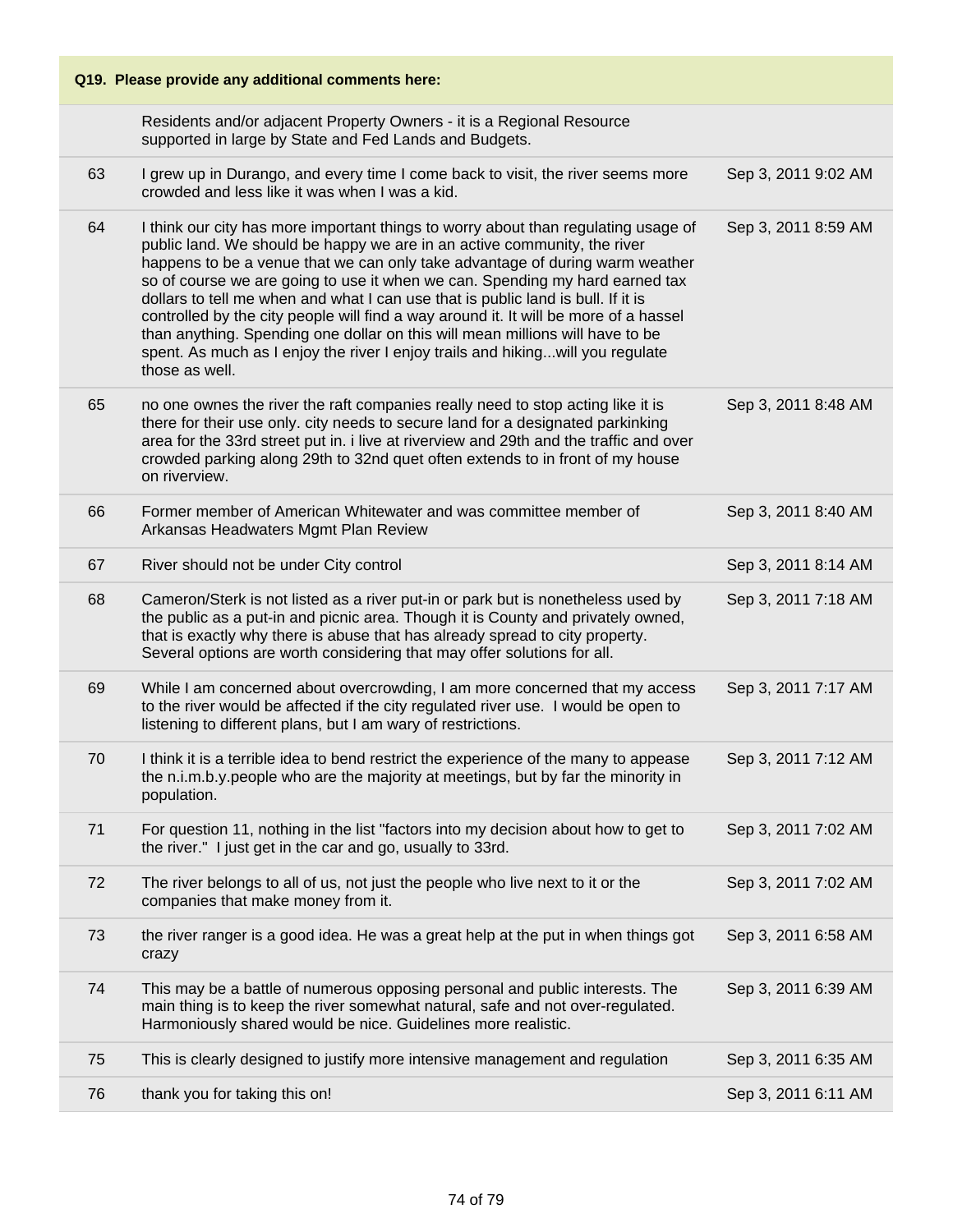| 77 | The biggest problem areas are: 1. take out at Dallabetta is too high and too<br>small, it should be cut down and extended under the bridge. 2. the 33rd street put<br>in should be expanded and serviced by police and service crews                                                                                                                                                                                                                                                                                                                                                                                                                                                                                                                                                                                                                                                                                                                                                                                                                                                                                                                                                                                                                                                                                                                                  | Sep 3, 2011 5:17 AM  |
|----|-----------------------------------------------------------------------------------------------------------------------------------------------------------------------------------------------------------------------------------------------------------------------------------------------------------------------------------------------------------------------------------------------------------------------------------------------------------------------------------------------------------------------------------------------------------------------------------------------------------------------------------------------------------------------------------------------------------------------------------------------------------------------------------------------------------------------------------------------------------------------------------------------------------------------------------------------------------------------------------------------------------------------------------------------------------------------------------------------------------------------------------------------------------------------------------------------------------------------------------------------------------------------------------------------------------------------------------------------------------------------|----------------------|
| 78 | Live at Elmores Corner, but use the river a lot. City Limits shouldn't matter.                                                                                                                                                                                                                                                                                                                                                                                                                                                                                                                                                                                                                                                                                                                                                                                                                                                                                                                                                                                                                                                                                                                                                                                                                                                                                        | Sep 3, 2011 5:14 AM  |
| 79 | Enjoy the river, but RESPECT PRIVATE PROPERTY !!!                                                                                                                                                                                                                                                                                                                                                                                                                                                                                                                                                                                                                                                                                                                                                                                                                                                                                                                                                                                                                                                                                                                                                                                                                                                                                                                     | Sep 2, 2011 8:03 PM  |
| 80 | The river is an asset for the people that live here. It is not the property of the raft<br>companies. If ANYTHING is managed, then it should be the Raft Comapanies.<br>Limit the raft companies. NEVER limit the private use by the public. The river<br>belongs to the public. It does NOT belong to the raft companies.                                                                                                                                                                                                                                                                                                                                                                                                                                                                                                                                                                                                                                                                                                                                                                                                                                                                                                                                                                                                                                            | Sep 2, 2011 2:48 PM  |
| 81 | I live across from the 33rd St. put in and do not participate in river activities.<br>Strictly use the trail to walk with my dogs                                                                                                                                                                                                                                                                                                                                                                                                                                                                                                                                                                                                                                                                                                                                                                                                                                                                                                                                                                                                                                                                                                                                                                                                                                     | Sep 2, 2011 12:34 PM |
| 82 | live near 33rd street put in                                                                                                                                                                                                                                                                                                                                                                                                                                                                                                                                                                                                                                                                                                                                                                                                                                                                                                                                                                                                                                                                                                                                                                                                                                                                                                                                          | Sep 2, 2011 9:08 AM  |
| 83 | needs to be done                                                                                                                                                                                                                                                                                                                                                                                                                                                                                                                                                                                                                                                                                                                                                                                                                                                                                                                                                                                                                                                                                                                                                                                                                                                                                                                                                      | Sep 2, 2011 8:37 AM  |
| 84 | Less government We do not need more rules.                                                                                                                                                                                                                                                                                                                                                                                                                                                                                                                                                                                                                                                                                                                                                                                                                                                                                                                                                                                                                                                                                                                                                                                                                                                                                                                            | Sep 1, 2011 2:32 PM  |
| 85 | The Arkansas River drainage has adopted a management plan that I think might<br>work here. Develop the put ins/take outs and provide parking where needed<br>Charge a daily fee or a yearly membership to those using the parking faclity. All<br>fees go towards maintenance of these areas. Stay off the river and let the<br>public enjoy it. Your police patrolling and volunteer patrolling is a joke. The<br>majority of complaints are coming from riverside home ownersGuess what you<br>decided to buy a house on a busy river deal with it.                                                                                                                                                                                                                                                                                                                                                                                                                                                                                                                                                                                                                                                                                                                                                                                                                 | Sep 1, 2011 12:51 PM |
| 86 | 8 million for a trail extension is too much                                                                                                                                                                                                                                                                                                                                                                                                                                                                                                                                                                                                                                                                                                                                                                                                                                                                                                                                                                                                                                                                                                                                                                                                                                                                                                                           | Sep 1, 2011 12:07 PM |
| 87 | Rivers should be free flowing and use of them should not be governed by any<br>person or group. The reality is that the animas is a great economic resource for<br>the community. LOTS of money is made be the companies that are permitted to<br>operate on the river, but the economic gains brought on should not be the main<br>focus. For every 1 paying user of the animas river, there are probably 5-10<br>private users daily. These private users are typically members of the local<br>community and their experience on the river should be the #1 concern (if there<br>are going to be any rules, agendas, whatever set to govern use of the river) I<br>understand that people enjoy drinking and partying while on the river, and I feel<br>that is their own personal choice, although it is a dumb one. It is peoples own<br>choice to get into the river, and it is their choice to do what they want while on<br>the river. They should be responsible for themselves. If the city is calling the river<br>a Recreational Area, then they are making themselves liable for any and<br>everything that happens on the river. Put some REAL officers at the take-outs,<br>dont let people drive that have been drinking. Maybe place some various<br>recycling containers along the river so people are less likely to dump trash into<br>the river. | Sep 1, 2011 10:11 AM |
|    |                                                                                                                                                                                                                                                                                                                                                                                                                                                                                                                                                                                                                                                                                                                                                                                                                                                                                                                                                                                                                                                                                                                                                                                                                                                                                                                                                                       |                      |
| 88 | I answered the following based on my personal recreational interests. As<br>representing my agency, Reclamatinon, we would have additional concerns<br>related to a river management plan.                                                                                                                                                                                                                                                                                                                                                                                                                                                                                                                                                                                                                                                                                                                                                                                                                                                                                                                                                                                                                                                                                                                                                                            | Sep 1, 2011 9:46 AM  |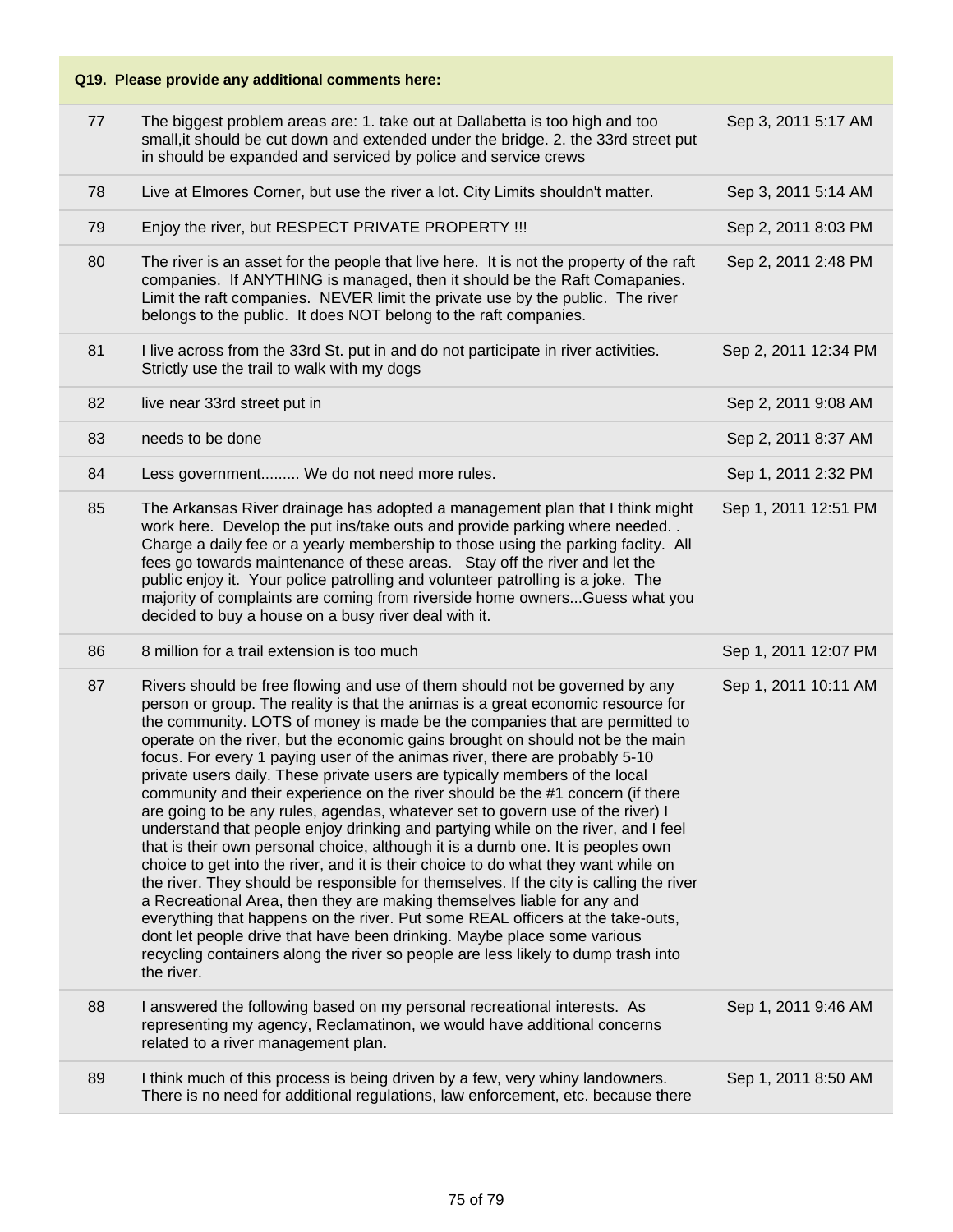# **Q19. Please provide any additional comments here:** is no problem. A few petty offenses here and there on the river does not justify heavy handed regulation and enforcement by the City. 90 Lets quit stalling and get to work on making our river more attractive and easier to use and keep preserved! Sep 1, 2011 7:19 AM 91 Stop taking away or trying to change all the rule that coincide with the things that are fun for people; like the rope swings, bowling alley, beaches, etc. Aug 31, 2011 8:49 PM 92 Happy to see this process moving forward! Let me know how I can help. Aug 31, 2011 8:30 PM 93 Keep the slalom course & club going! Aug 31, 2011 3:50 PM 94 self regulation is the best system. Aug 31, 2011 10:33 AM 95 We need to create a whitewater park and a proper slalom course like in Salida and Buena Vista - every town with a river has a proper one - why not Durango???? Aug 31, 2011 8:31 AM 96 I lived for 11 yrs within City limits before I was a victim of the gentrification. I still work full time in Durango. Aug 31, 2011 6:38 AM 97 Its a short season so leave it alone!!!!!!!!!!!!!! Aug 30, 2011 12:23 PM 98 Gaining input through a survey is a worthy idea - might be good to interivew river corridor users directly. Also, this survery is perhaps TOO river specific orieinted and could use more to be inclusive of other overall uses of the corridor beyond the "in water" emphasis. Thank you! Aug 30, 2011 12:03 PM 99 Noting again that I think the biggest problem is the rapid increase in the number of commercial providers. I recognize their value, however, I think I would rather reduce the number of tourists using the river while increasing per user \$\$\$ through supply and demand while maintaining the ease and enjoyment of the river for locals. In other words, fewer permitted commercial operations and/or trips/day will allow those with permits to charge more. Set the quota now before more companies try to jump in the game next season after this year's banner season!!! I would even suggest reducing the number of commercial permits after the next mediocre season when rafting companies fail. Aug 30, 2011 10:27 AM 100 I participate on the Animas River Task Force Aug 30, 2011 10:05 AM 101 Live in County, bordering Town of Durango **Aug 30, 2011 9:41 AM** 102 If the city can't keep locker rooms at the rec center clean, why should we put the management of our river in your hands? Aug 30, 2011 8:01 AM 103 Don't screw us likwe the NFS and the glacier club did Aug 30, 2011 7:30 AM 104 I enjoy fishing the Animas 12 months a year, we need to continue improving habitat and water quality. An easy and 'cheap' place to create more fish habitat and recreation opportunity is between 32nd and the rec. center. All the boulders are laying in the channel bed, they just need to be moved around a little bit to make more pools and riffles. Thanks! Aug 30, 2011 7:27 AM

105 Build WW features at the railroad bridge, 9th st, and baby smelter as well as a new WW Park at Smelter, everyone would benefit, it would create fish habitat, Aug 30, 2011 7:25 AM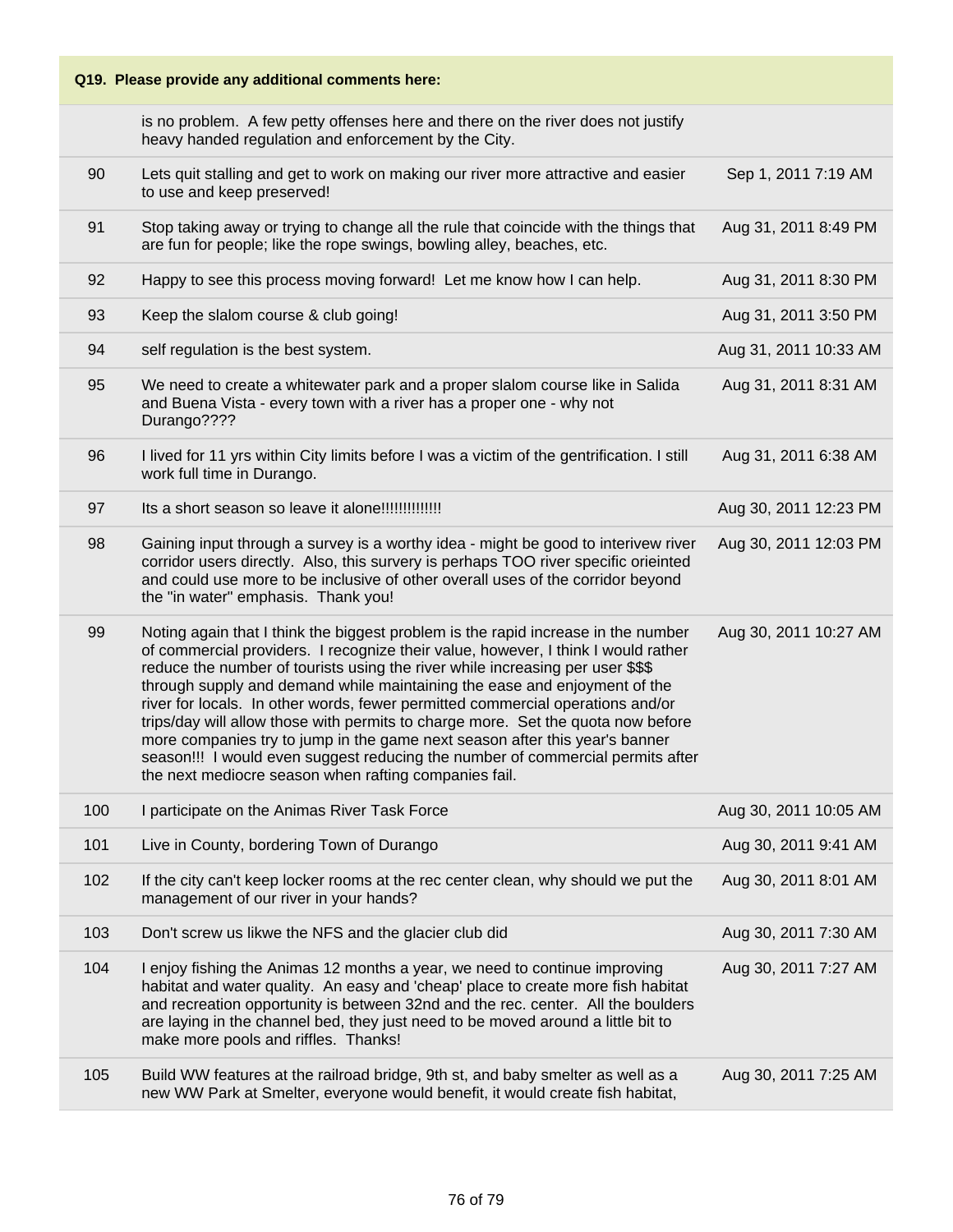sellable rafting excitement and spread out use.

| 106 | We are so lucky to enjoy a GREAT Western River                                                                                                                                                                                                                                                                                                                                                                                                                                                                                        | Aug 30, 2011 5:20 AM  |
|-----|---------------------------------------------------------------------------------------------------------------------------------------------------------------------------------------------------------------------------------------------------------------------------------------------------------------------------------------------------------------------------------------------------------------------------------------------------------------------------------------------------------------------------------------|-----------------------|
| 107 | Need to consider outside of city limits access as a focus area                                                                                                                                                                                                                                                                                                                                                                                                                                                                        | Aug 30, 2011 4:35 AM  |
| 108 | I appreciate the city's need to protect our resources and manage the Animas<br>with multiple parties in mind. The river is a major reason for the City's unique<br>appeal. Recreation in town should be protected, not restricted. I appreciate that<br>some folks who live near 32nd in particular don't like the riff-raff. But this is a<br>college town and fun-loving should overrule curmudgeonliness. I think the city's<br>highest priority should be to maintain the river in as natural and healthy a state<br>as possible. | Aug 29, 2011 10:45 PM |
| 109 | If the city chooses to regulate river usage, before passing laws that restrict<br>useage of a public waterway and rather than just accepting public comment,<br>research should be done as how to properly manage useage. The Colorado<br>State Parks and their management of the Arkansas Headwaters Recreation Area<br>would certainly be a good source.                                                                                                                                                                            | Aug 29, 2011 9:22 PM  |
| 110 | River rangers seem like a vigalante group. We don't need another enforcement<br>entitity                                                                                                                                                                                                                                                                                                                                                                                                                                              | Aug 29, 2011 9:11 PM  |
| 111 | i hope this isn't only about busting beer drinkers                                                                                                                                                                                                                                                                                                                                                                                                                                                                                    | Aug 29, 2011 9:09 PM  |
| 112 | q. #11 is leading i go when the water is up and i have timenone of the other<br>choices apply at all.                                                                                                                                                                                                                                                                                                                                                                                                                                 | Aug 29, 2011 8:10 PM  |
| 113 | safety and etiquette are the most important issues!                                                                                                                                                                                                                                                                                                                                                                                                                                                                                   | Aug 29, 2011 8:06 PM  |
| 114 | Build the white water park                                                                                                                                                                                                                                                                                                                                                                                                                                                                                                            | Aug 29, 2011 6:15 PM  |
| 115 | actual restrooms at all locations listed as put ins or take outs or in worst case<br>scenario port a johns.                                                                                                                                                                                                                                                                                                                                                                                                                           | Aug 29, 2011 6:14 PM  |
| 116 | The river could/should be the City's greatest asset. With some cooperation and<br>FORWARD thinking, we - the City and township - could really capitalize on it<br>while not harming its existence for all uses and future generations.                                                                                                                                                                                                                                                                                                | Aug 29, 2011 5:16 PM  |
| 117 | Opening Pine River and Florida might lessen demand on the Animas. Hermosa<br>Creek and the Tribal Section of the Animas should be explored as recreational<br>opportunities also.                                                                                                                                                                                                                                                                                                                                                     | Aug 29, 2011 5:01 PM  |
| 118 | High Bridge Take out was poorly designedfor parking and/or usage                                                                                                                                                                                                                                                                                                                                                                                                                                                                      | Aug 29, 2011 4:44 PM  |
| 119 | I believe a well-thought out plan is needed. I've seen Mild to Wild show up at a<br>put-in and clog it with buses, boats, and people. Their buses blocked us in and<br>delayed our trip down the river until they were ready.                                                                                                                                                                                                                                                                                                         | Aug 29, 2011 4:29 PM  |
| 120 | I believe this needs to be addressed as the river becomes a mess when tubing<br>season hits. Rafters and kayakers have always shown respect for the river.                                                                                                                                                                                                                                                                                                                                                                            | Aug 29, 2011 4:25 PM  |
| 121 | I visit Durango several times a year and always look forward to fishing the<br>Animas. I hadn't really noticed a problem until recently, lots of tubers and a<br>general constant party going on. Makes it hard to fish or enjoy the river itself.                                                                                                                                                                                                                                                                                    | Aug 29, 2011 4:14 PM  |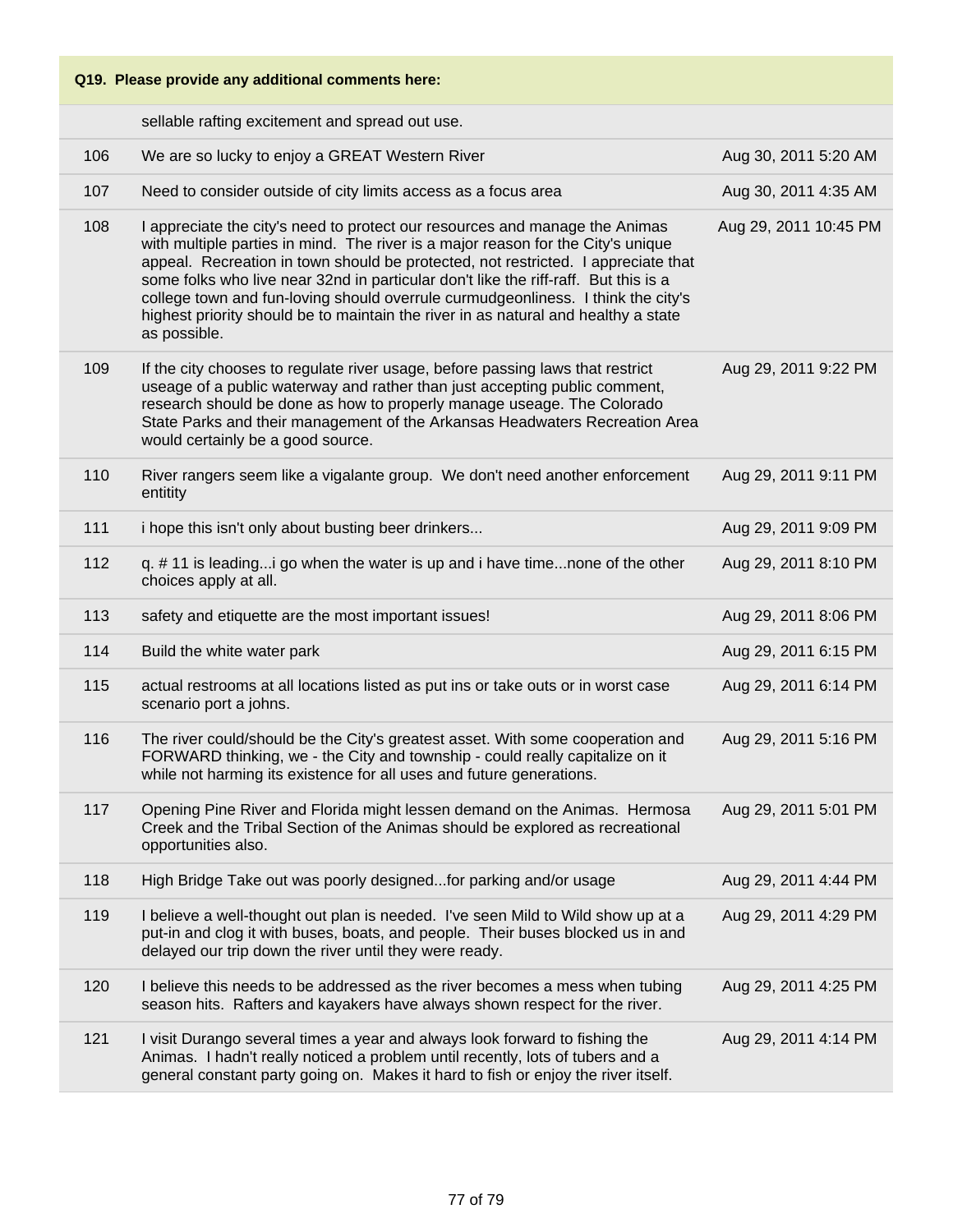| 122 | the Cement Creek heavy metal polution from the Silverton area is a large adn<br>growing problem. We need th EPA to put a full court press on installing their best<br>case water treatment solution. It will take yers to get it on line and our river adn<br>tourism will suffer.                                                      | Aug 29, 2011 2:48 PM  |
|-----|-----------------------------------------------------------------------------------------------------------------------------------------------------------------------------------------------------------------------------------------------------------------------------------------------------------------------------------------|-----------------------|
| 123 | Trash/Recycle recepticles & public restrooms may help cut down trash & human<br>waste.                                                                                                                                                                                                                                                  | Aug 29, 2011 2:45 PM  |
| 124 | It is important to maintain the environmental and ecological aspects of the river<br>congruent with the residents rights to use the Animas River. It would be a<br>shame to resort to permitting procedures in order to have access to float rafts,<br>canoes, and kayaks down river.                                                   | Aug 29, 2011 2:14 PM  |
| 125 | I live in hesperus                                                                                                                                                                                                                                                                                                                      | Aug 29, 2011 1:27 PM  |
| 126 | Scope should include city planning and zoning ordinances to help make the river<br>a more prominent feature of the city-turn buildings, restaurants, etc. towards the<br>river rather than backing up to the river.                                                                                                                     | Aug 29, 2011 1:23 PM  |
| 127 | Let the river manage itself, its done a fine job so far.                                                                                                                                                                                                                                                                                | Aug 29, 2011 1:15 PM  |
| 128 | Considering all the usage the river is seeing saftey had not been an issue. We<br>have had very few accidents. Also the bike path is a great way to run shuttles so<br>we will need to have bike racks at our put-ins and take-outs                                                                                                     | Aug 29, 2011 1:03 PM  |
| 129 | the Animas is our town gem - people need to be educated on proper river<br>etiquette, but not policed                                                                                                                                                                                                                                   | Aug 29, 2011 1:02 PM  |
|     |                                                                                                                                                                                                                                                                                                                                         |                       |
| 130 | A clean healthy river is a vibrant river. Everybody wins.                                                                                                                                                                                                                                                                               | Aug 29, 2011 12:28 PM |
| 131 | I would like to know how to get more involved in this process.                                                                                                                                                                                                                                                                          | Aug 29, 2011 12:26 PM |
| 132 | N end put ins need plan, not the river itself.                                                                                                                                                                                                                                                                                          | Aug 29, 2011 12:15 PM |
| 133 | TUBING! Heavy tubing traffic is BY FAR the biggest issue on the river. Leaving<br>the tubers unchecked-in many ways-would be a real mistake.                                                                                                                                                                                            | Aug 29, 2011 12:00 PM |
| 134 | My attraction to Durango in the spring/summer/fall is a trifecta of climbing, biking<br>and whitewater the Animas is a vital component of what I love about the<br>region.                                                                                                                                                              | Aug 29, 2011 11:46 AM |
| 135 | The fun of creating a management plan for the Animas will be to make the<br>greatest number of people the least upset. Focus on the bigger issues (littering<br>and unruly behavior).                                                                                                                                                   | Aug 29, 2011 11:40 AM |
| 136 | The Animas is considered by anglers across the west to be the best urban<br>fishery in America. I've fished all over the world and this is truly a world-class<br>fishery and is of huge economic importance to Dgo. Please recognize how<br>important the areas BELOW high bridge are to anglers and segregate uses to<br>promote all. | Aug 29, 2011 11:18 AM |
| 137 | You would have to prove to me that there is in fact a significant increase in use. I<br>havent seen it.                                                                                                                                                                                                                                 | Aug 29, 2011 7:20 AM  |